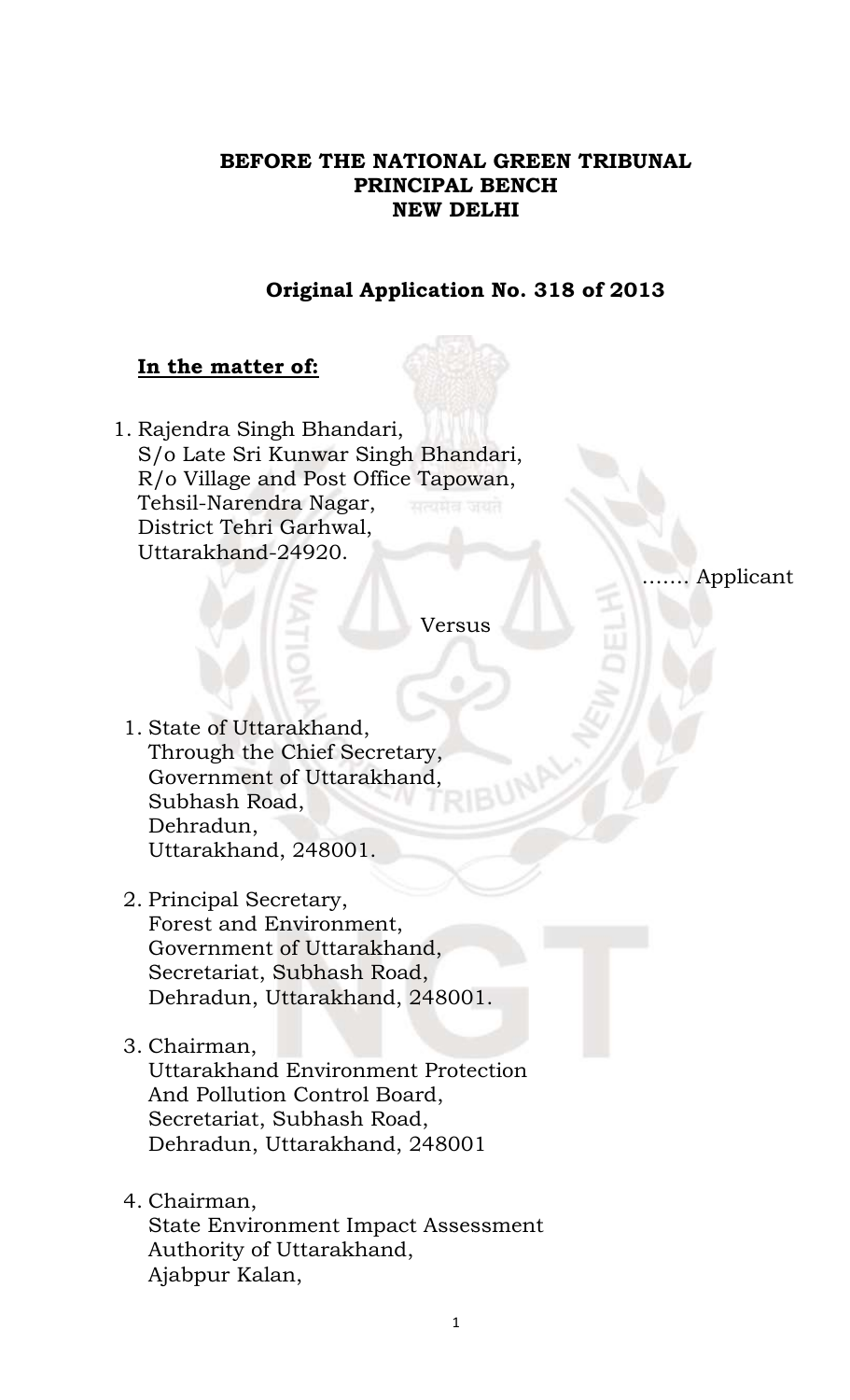Mathorawala Road Dehradun, Uttarakhand-248001.

5. Member Secretary, Uttarakhand Environment Protection And Pollution Control Board, 115-E Nehru Colony, Dehradun, Uttarakhand – 248001.

6. Union of India, Through Secretary, Environment and Forest, Government of India, Paryavaran Bhawan, Lodhi Road, New Delhi.

……Respondents

## **COUNSEL FOR APPELLANT:**

Mr. Aniruddh Joshi, Mr. Neeraj Jain and Mr. Lav Kumar Agrawal, Advocates for Applicant

#### **COUNSEL FOR RESPONDENTS:**

Mr. D. Bharathi Reddy, Advocates for Respondent No. 1 and 2 Mr. M.R. Shamshad, AOR and Ms. Soumya Kumar Ms. Harshita Deshwai, for State of U.P.

Mr. P.N. Mishra, Sr. Adv. and Mr. Mukesh Verma, Advocate for Govt. of Maharashtra

Ms. Alpanna Poddar, Adv. with Mr. Bhupender Kumar, LA for CPCB,

Mr. Vikas Malhotra, Adv. for MoEF

Mr. Ranjan Mukherjee, Mr. Upendra Misra and

Ms. Aprajita Mukherjee, Advs. for State of Meghalaya,

Mr. Gaurav Bhatia, AAG and Mr. Utkarsh Jaiswal, Advs. for UPPCB

Mr. Suryanarayan Singh, AAG for State of HP

Mr. Karanveer, Mr. Ravi Kant Pal and Mr. Pragyan Sharma, Advs. for State of Mizoram

Mr. Gurinderjit, Adv. and Mr. Amrik Singh, SLO for PPCB, Mr. C.D. Singh and Mr. Sandeepan Pathak, Advs. for State of Chattisgarh,

Ms. Aruna Mathur, Mr. Avneesh Arputham, Mr. Yusuf Khan, and Ms. Anuradha Arputham, Advs. for State of Sikkim,

Mr. K. Enatoli Sama, Adv. for State of Nagaland,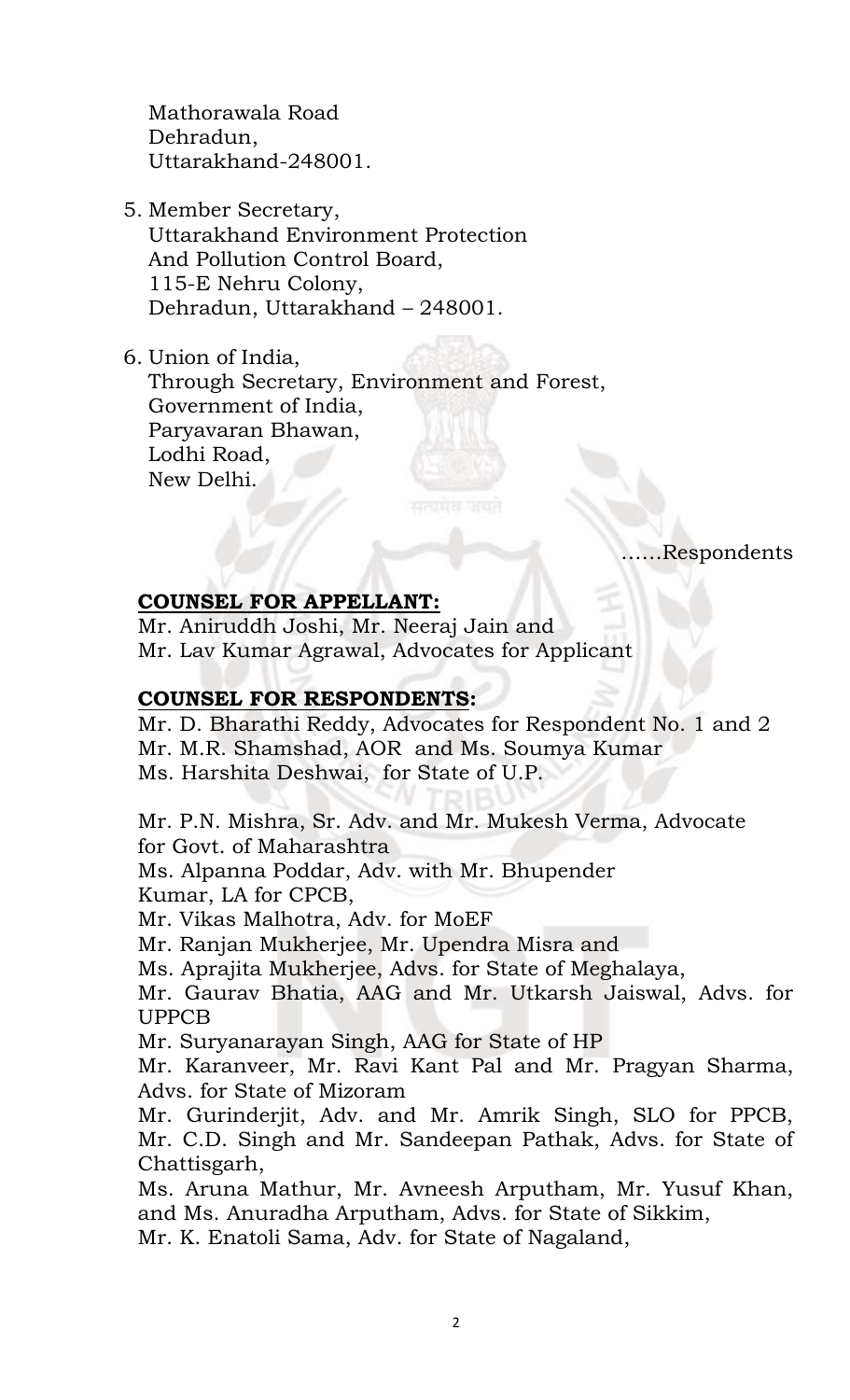Mr. Sarthak Chaturvedi, Mr. Rohit Pandey, and Mr. D.N. Tripathi, Advs. for UT Chandigarh and for UT of Andaman & Nicobar Administration,

Mr. P. Venkat Reddy and Mr. Prashant Tyagi, Advs. for the State of Telangana,

Mr. Shubham Bhalla, Adv. for Chandigarh,

Mr. Anil Grover, AAG with Mr. Rahul Khurana,

Advs. for State of Haryana & HSPCB

Mr. Sanjay Upadhyay, Mr. Salik Shafique, Ms. Divya Sharma, and Ms. Eisha Krishn, Advs. for State of Rajasthan (RSPCB)

Ms. Priyanka Sinha and Ms. Anu Tyagi, Advs. for State of Jharkhand

Mr. Som Raj Choudhary, Adv. for State of Odisha

Mr. V.K. Shukla, Adv. for State of MP

Mr. Rajul Shrivastava, Adv. for MPPCB

Mr. G.M. Kawoosa and Ms. Antima Bazaz, Adv.

for Sate of J&K and J&K PCB

Mr Devraj Ashok, Adv. for State of Karnataka

Ms. Vinakshi Kadar and Ms. Hemantika Wahi,

Advs. for State of Gujarat & GSPCB

Mr. Sapam Biswajit Meitei, Ms. Kalyani and Mr. S. Vijayanand Sharma, Advs. for State of Manipur

Mr. Gopal Singh, Mr. Rituraj, Ms. Shreyas Jain and Mr. Aditya Raina, Advs. for State of Tripura

Dr. Abhishek Atrey, Mr. Sumit Razora, Advs. for UT of Lakshadweep

Mr. Jogy Scaria and Ms. Beena Victor, Advs. for State of Kerala Ms. Deepika Ghatwar and Ms. Kankana Arandhare, Advs. for State of Assam

Mr. Atmaram N.S. Nadkarni, AG of Goa, Mr. Santosh S. Rebello, Mr. Anuj, Mr. Anshuman Shrivastava, Mr. Keene Sardinha, Mr. Dattaprasad Lawande, Mr. Aman Shukla, and Mr. Debarshi

Bhuyan, Advs.

Mr. Anil Shrivastava, Mr. Sanyam Saxena, and Mr. Pranav Rishi, Advs. for State of Anunachal Pradesh and APPCB

Mr. Guntur Prabhakar and Mr. Guntur Pramod Kumar, Advs. for State of AP

Mr. D.K. Thakur, Mr. Deepak Jain and Mr. Alok Kumar, Advs. for UT of DD and DNH

Mr. Rudreshwar Singh Mr. Gautam Singh, Advs for Bihar and State Pollution Control Board

Mr. Joydeep Mazumdar and Ms. Parijat Sinha, for State of West Bengal

Mr. R. Dutta and Mr. D. Bhattaacharya, Advs.

Mr. Ravikant and Mr. Pragyan Sharma, Advs. for State of Mizoram

Mr. Narender Pal Singh, Adv. for Govt. of NCT of Delhi

Mr. Abhimanyu Garg and Ms. Gayatri, Advs. for Pudducherry

Mr. A.K. Prasad and Mr. Panshul Chandra, Advs.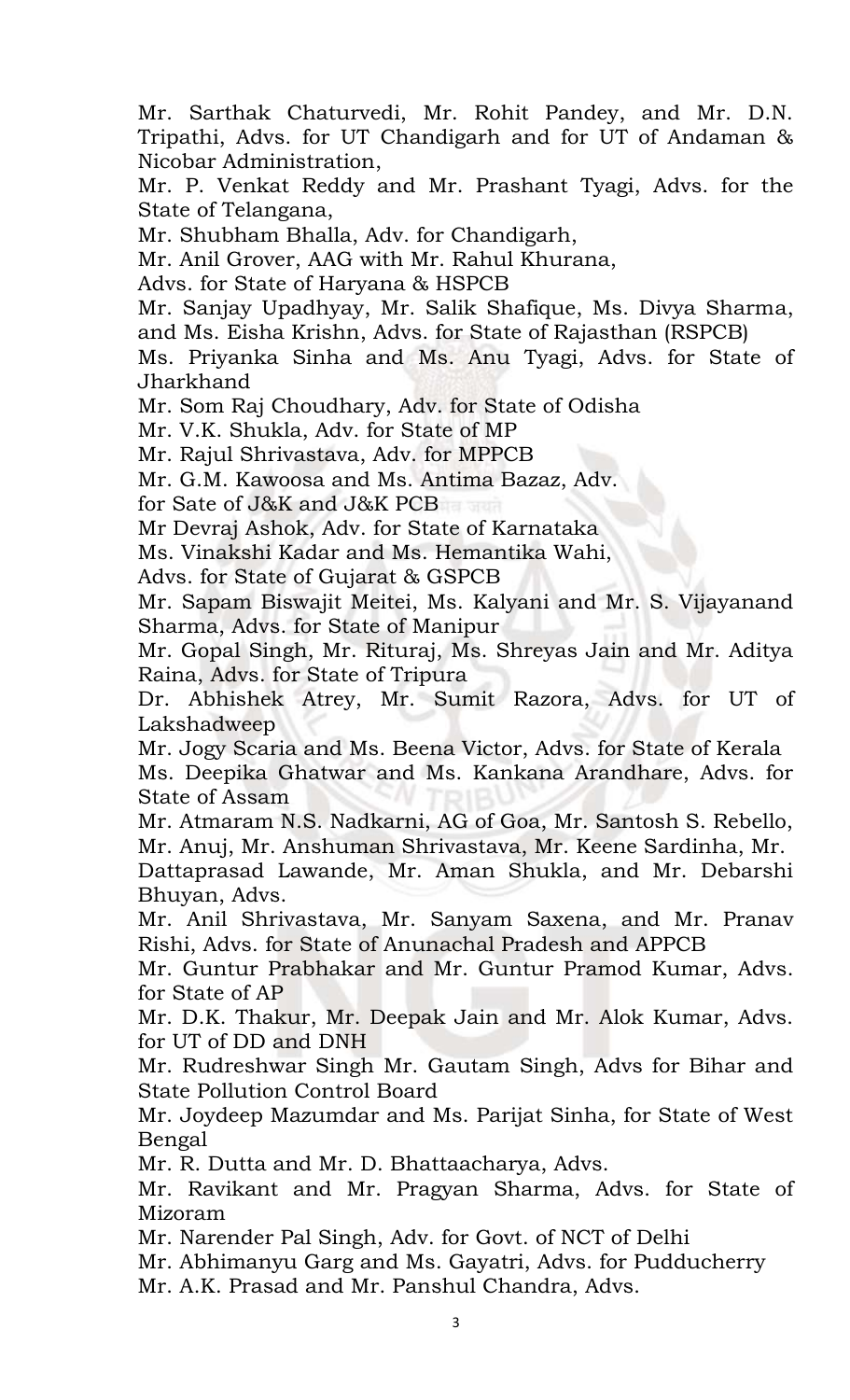Mr. K. Venkataramani, Sr. Adv., AAG and Mr. R. Rakesh Sharma, Advs. for State of Tamil Nadu

Mr. Mukesh Verma, Adv for Repondent No. 4 Mr. Aniruddh Joshi, Adv for Respondent No. 6

#### **JUDGMENT**

**PRESENT: Hon'ble Mr. Justice Swatanter Kumar (Chairperson) Hon'ble Mr. Justice M.S. Nambiar (Judicial Member) Hon'ble Mr. Justice Raghuvendra S. Rathore (Judical Member) Hon'ble Prof. A.R. Yousuf (Expert Member) Hon'ble Mr. Bikram Singh Sajwan (Expert Member)**

> **Reserved on: 17th March, 2016 Pronounced on: 24th August, 2016**

1.Whether the judgment is allowed to be published on the net? 2.Whether the judgment is allowed to be published in the NGT Reporter?

#### **RAGHUVENDRA S. RATHORE J. (JUDICIAL MEMBER)**

1. The core question which arises for consideration in this case is in respect of eligibility for appointment of Chairman/ Member Secretary of State Pollution Control Board. A related question is about the appointment of Members of the State Pollution Control Board.

2. By this application a challenge has been made to the constitution of State Pollution Control Board mainly on the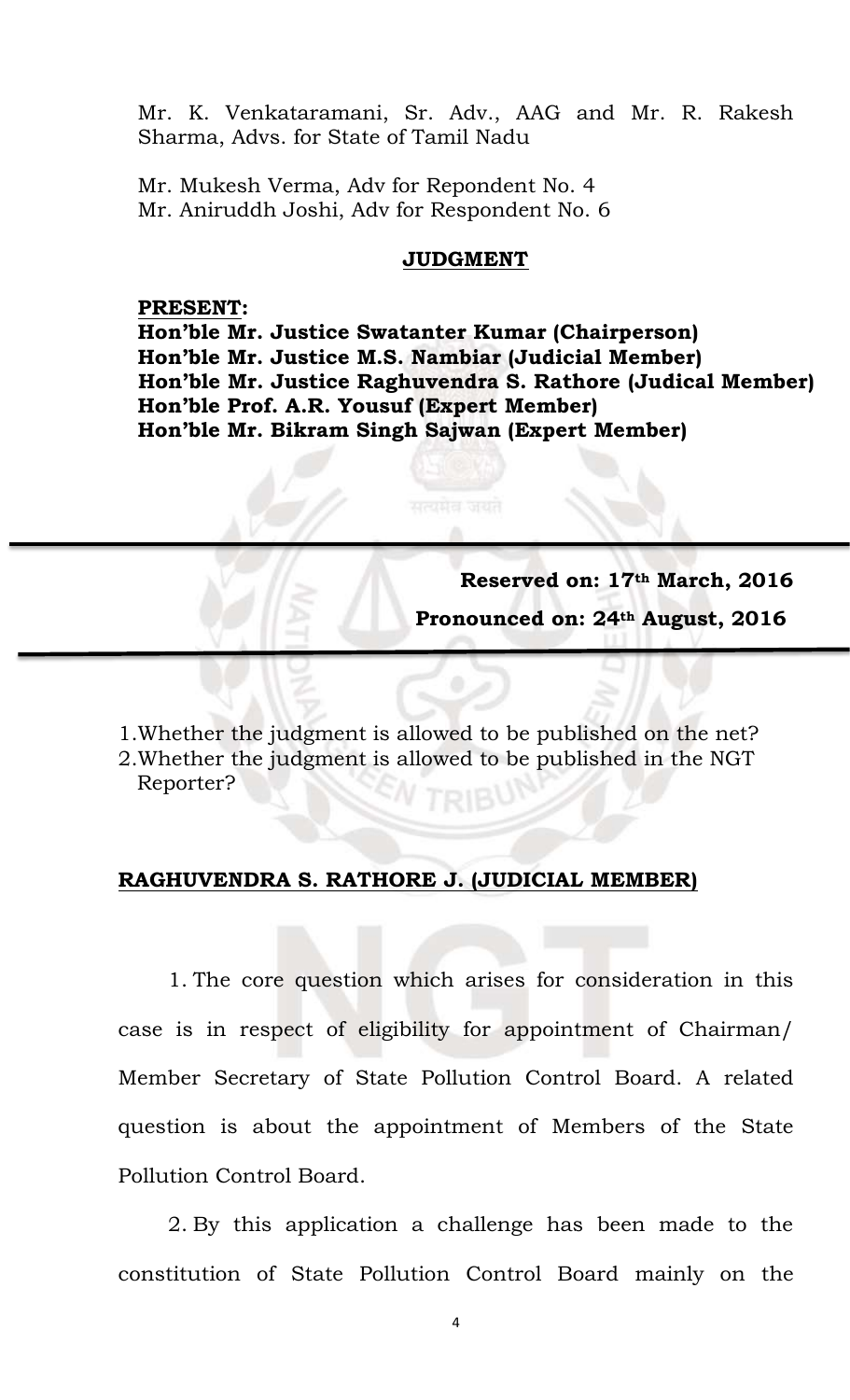ground that person who do not qualify in terms of Section 4 of the Water (Prevention and Control) of Pollution Act, 1974 and Section 5 of the Air (Prevention and Control) of Pollution Act, 1981 are being appointed as Chairman/Member Secretary of the Board.

3. Initially, the Applicant had approached the High Court of Uttarakhand at Nainital through a Writ Petition (PIL 136/2013). The Hon'ble High Court had directed that the Applicant may approach this Tribunal in view of the direction of the Hon'ble Supreme Court of India. Thereafter, the present Original Application had been filed before the Tribunal wherein the case of the Applicant is that the person manning the important posts of the State Pollution Control Board, which is to implement the provisions of the Acts mentioned above, are not eligible for the same as they are neither having any special knowledge nor practical experience in the field of environment protection and pollution control.

4. The State of Uttarakhand had come into existence as a separate State in the year 2000. It is a Hill State in the Himalayan region which has been carved out of Uttar Pradesh with a vision to evolve a hill oriented development, keeping in view the hardship of its people and eco-sensitivity of the area.

5. After formation of State of Uttarakhand the industrialisation had grown with fast pace but without considering the eco-sensitive nature of the State and Environmental laws. There had been violation of laws by the State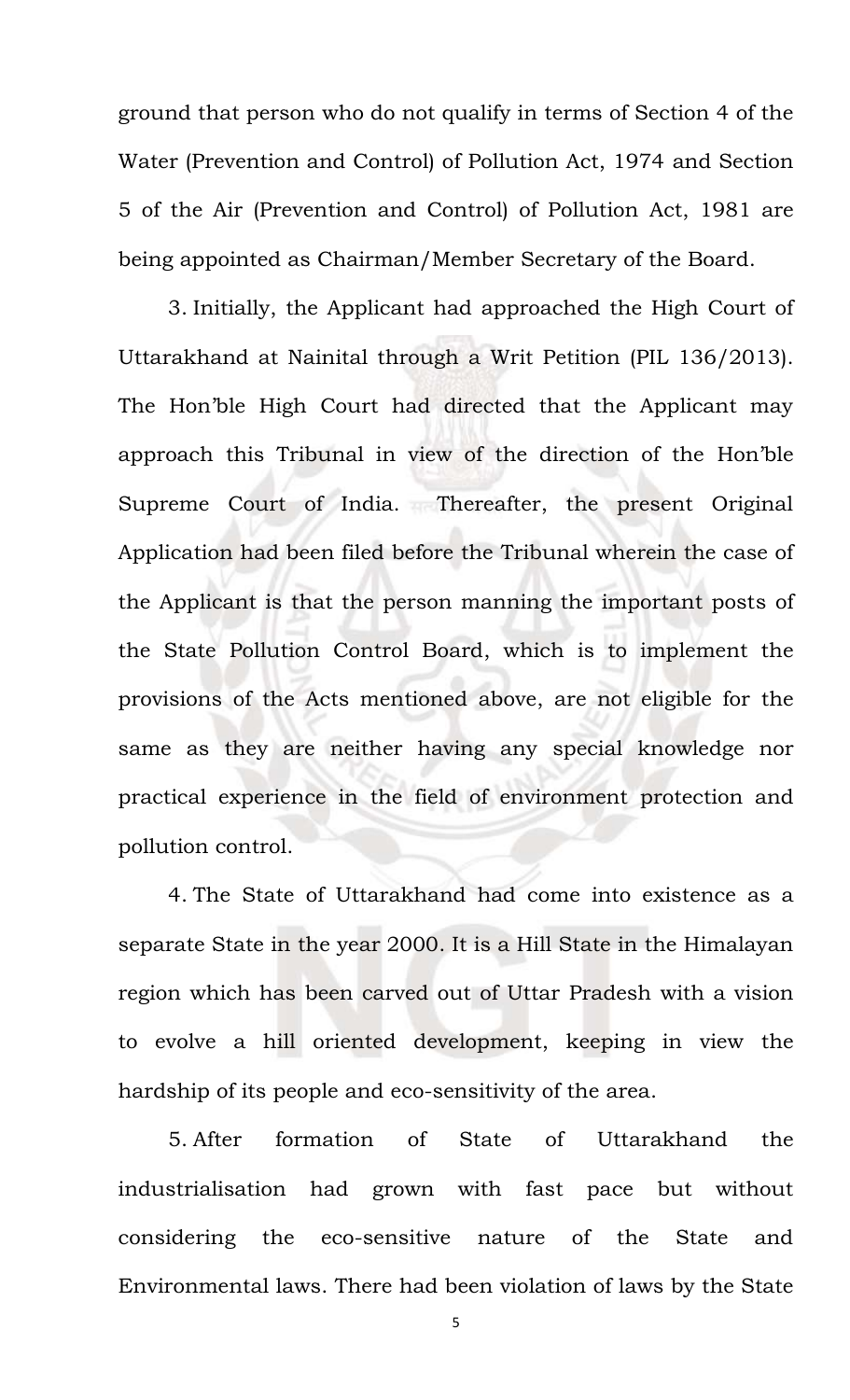Government particularly after 2004 when Industrial areas developed in Haridwar and Pant Nagar. Unregulated industrialisation took place as a result of the industrial package which was given to the State by the Central Government, wherein various concessions in taxes and excise duties were awarded to the industries up to the year 2010.

6. The case of the applicant is that there is no infrastructure of professional and technical officer in the Environment department of the State Government and State Board. Manpower in the State Board is almost same as in 2000 and is highly insufficient and in-competent to cope up with thousands of industries and development centres which have now been established. There is no State Laboratory for analysis of samples of trade effluent, sewage or air emission which are in violation of the Water Act and Air Act. No Objection Certificates are being granted by the Board on the basis of reports received from unrecognised private laboratories.

7. Further his case is that rehabilitation and rebuilding of infrastructure in the State is being planned and executed by IAS/IFS officers having administrative/Forest background only. They are taking decision on Environment without having any experience in that field. The knowledge and practical experience of IFS officers in implementation of Forest Conservation/Wildlife Protect/Bio-diversity Act, which is only 10% of total Environment, cannot fulfil the requirement of professional knowledge and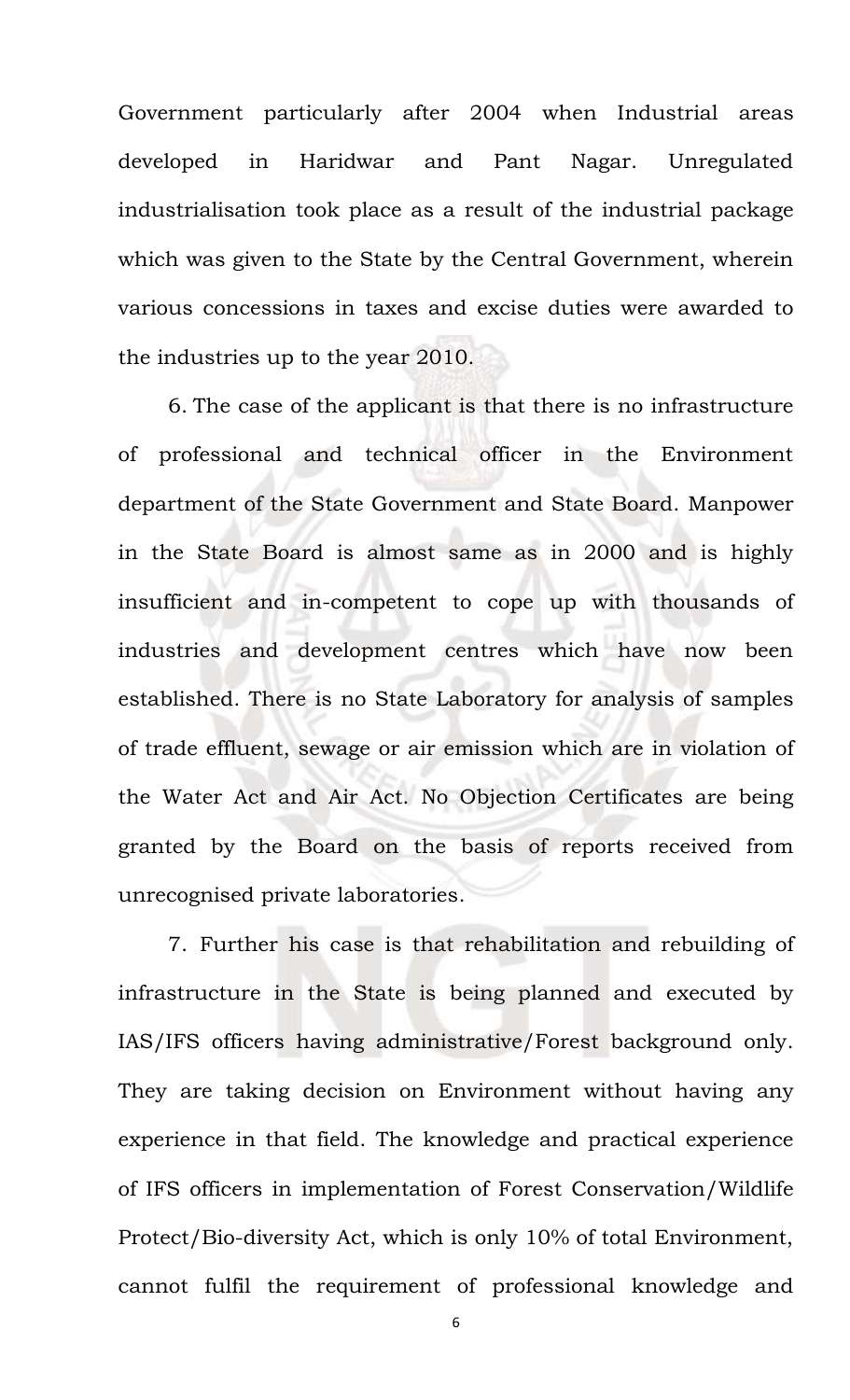expertise of environment as required under Water and Air protection Act and the Rules made thereunder.

8. The State of Uttarakhand had constituted "Uttaranchal Protection Board", under Section 4 (1) of the Water Act 1974, vide notification dated 16th December, 2001 and thereafter reconstituted the same vide notification of 1st May, 2002. It was renamed as Uttarakhand Environment Protection and Pollution Control Board" (UEPPCB).

The Members of the State Pollution Control Board are as under:-

| 1. Principal Secretary,                  |                          | -Chairman (Part time) |
|------------------------------------------|--------------------------|-----------------------|
| <b>Forest and Environment Department</b> |                          |                       |
| 2. Principal Chief Conservator of Forest |                          | Member                |
| 3. Addl. Secretary,                      |                          | Member                |
| Urban Development Department             |                          |                       |
| 4. Addl. Secretary,                      |                          | Member                |
| Industrial Development Department        |                          |                       |
| 5. Chief Engneer, Jal Nigam, Dehradun    |                          | Member                |
| 6. Mukhya Nagar Adhikari, Dehradun       |                          | Member                |
| 7. Mukhya Nagar Adhikari, Haridwar       |                          | Member                |
| 8. Vice Chairman, MDDA, Dehradun         |                          | Member                |
| 9. Administator, Nagar Palika, Kashipur  | $\overline{\phantom{0}}$ | Member                |
| 10. Representative of Uttaranchal        |                          | Member                |
| <b>Chamber of Commerce</b>               |                          |                       |
| 11. Vice Chairman,                       |                          | Member                |
| <b>Hardwar Development Authority</b>     |                          |                       |
|                                          |                          |                       |

9. Therefore, according to the applicant the State Government violated the provisions of Water Act, 1974 and Air Act, 1981 and the Principal Secretary, Forest and Environment, Government of Uttarakhand had illegally nominated himself as Chairman and 10 others, by their designation, as Members of the State Pollution Control Board. The appointment/nominations of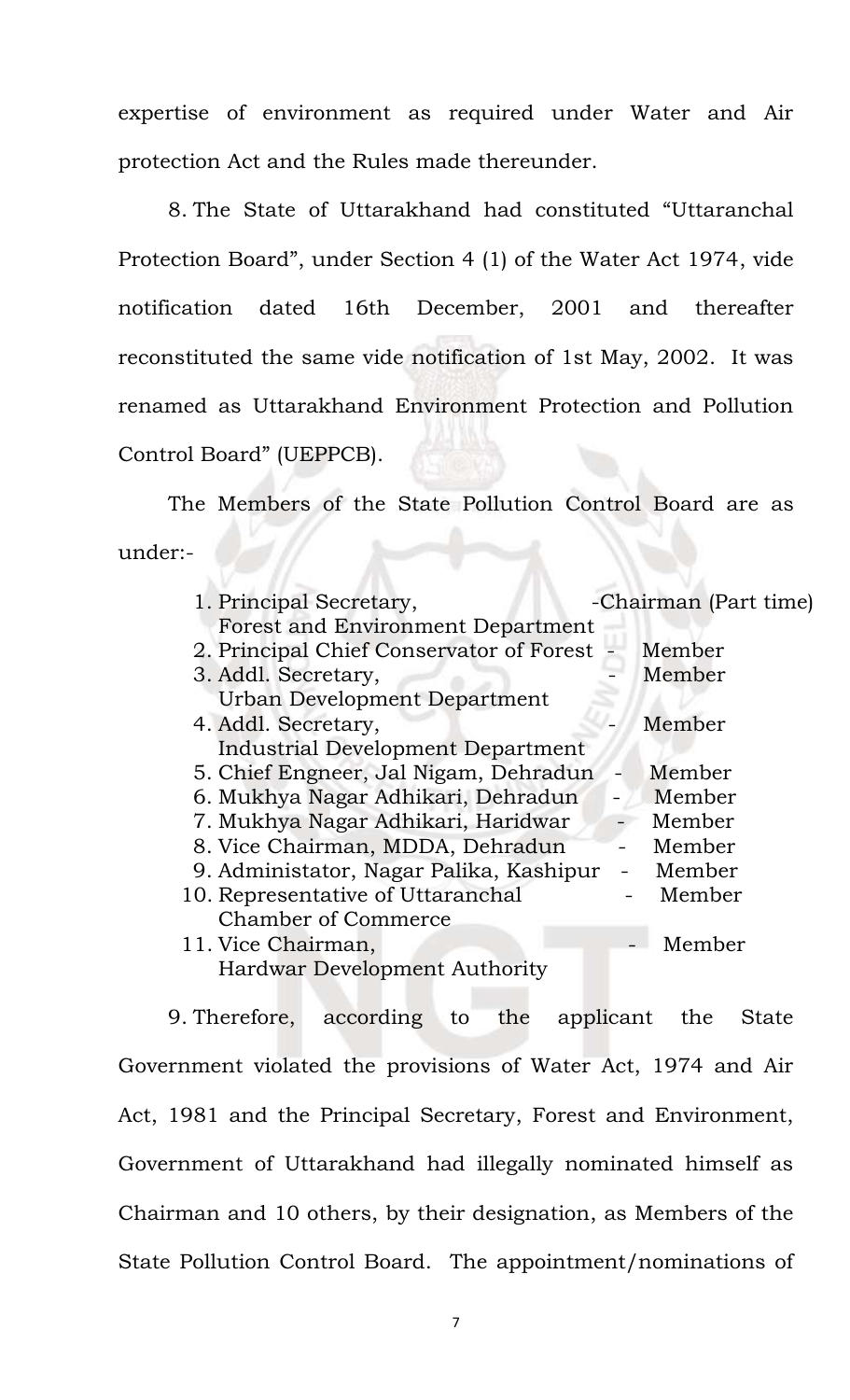Chairman and Member Secretary should have been of the persons who were having special knowledge and practical experience in environment and that of other members as per the relevant provision. It should not have been on the basis of their designation, by virtue of service in the State Government.

10. The Applicant has also submitted that on the instructions of Supreme Court, Monitoring Committee of Ministry of Environment and Forest, Government of India had on 16.08.2005, issued guidelines to the Chief Secretary of the State/ Union Territories. The said directions/guidelines provided that;

"Chairman of State Pollution Board/Committee should be individual with a sense of vision and feeling for the future. They must have an understanding of the complexity of modern science and technical sense they will be dealing with highly technical issue. They must have an understanding of law. The Chairman would have to be fully involved in the task of environment construction and planning. Appointment of Chairman of Board should be on the full time basis"

11. It was also mentioned in the said directions/guidelines that the Chief Secretaries, Environment Secretaries, Politicians, MLAs, Literary persons and non-technical persons should not be appointed as Chairman of the State Board and it should be headed and staffed by technically competent professionals. Similarly, it provides for appointment of Member Secretary and nomination of other Members of the State Board. But the State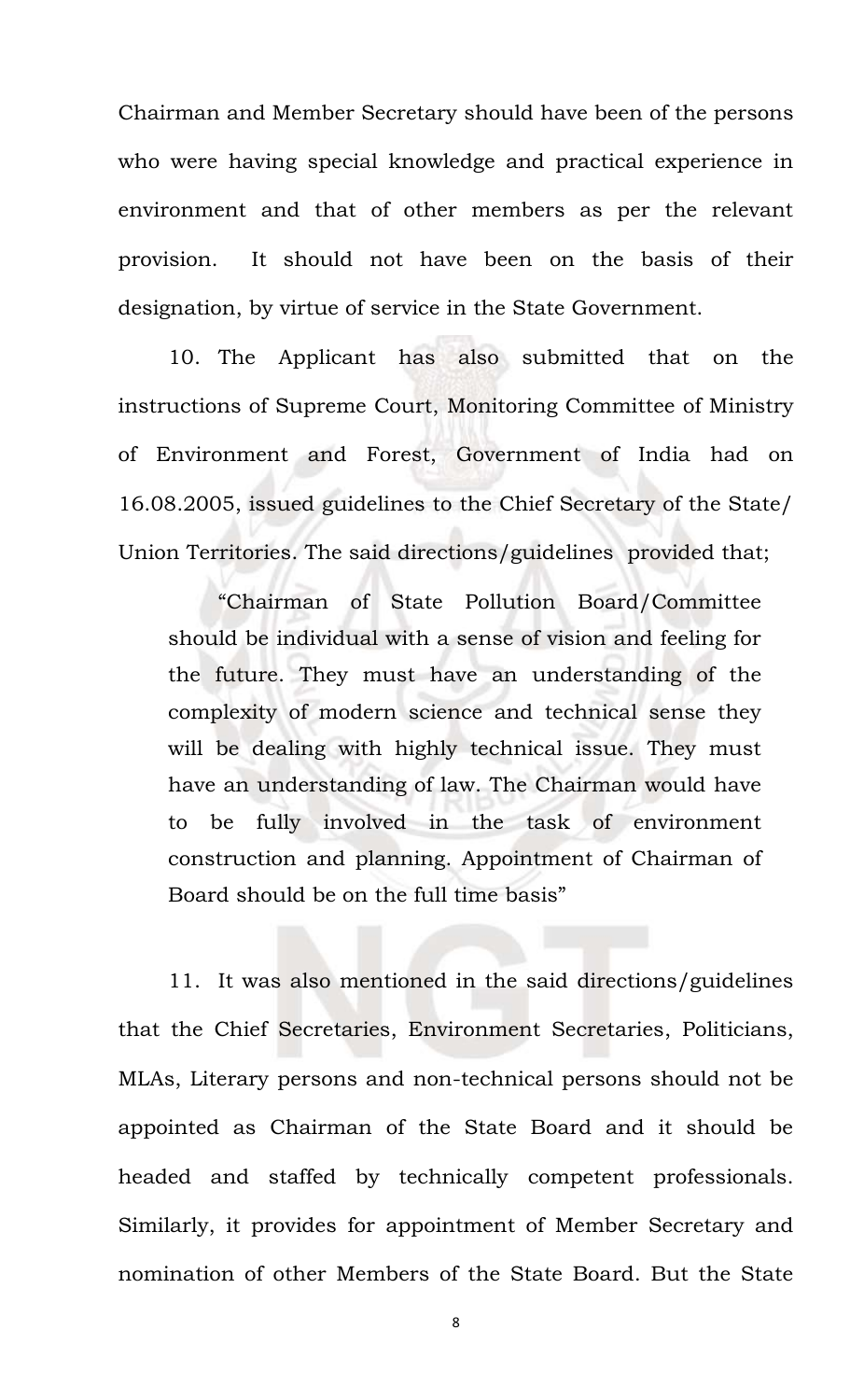Government had completely failed to comply with the directions/guidelines. Since the time of its issuance in August, 2005, the State Government had been encroaching on the powers of the State Board and its functioning, whereas Under Section 4 (3) of Water Act and Section 5 (3) of the Air Act statutory autonomy is provided to the State Board. The State Board of Uttarakhand is financially self-sufficient and the State Government does not provide any Budget or grant to it, for the payment of salary to its officers and employees. Including for its day to day functioning. The State Board is meeting its expenses by collecting fees for issuance of No Objection Certificates under Water Act, Air Act and water cess from industries under the Water Cess Act, 1977.

12. The aforesaid notification issued on 1st May, 2002, reveals that the nominated members including Chairman do not have any fixed term and they are holding their offices in State Board, as per their term in State Government. On the contrary full time Member Secretary is normally getting three years tenure. But a Member Secretary in Uttarakhand Board is frequently nominated on part time basis and no Member Secretary had been allowed to complete his full term of 3 years. They have been appointed on deputation from different departments for a period of three years but sent back to their parent department before completion of the said period. Thereafter, the Secretary of Environment and Forests of the State takes over the charge as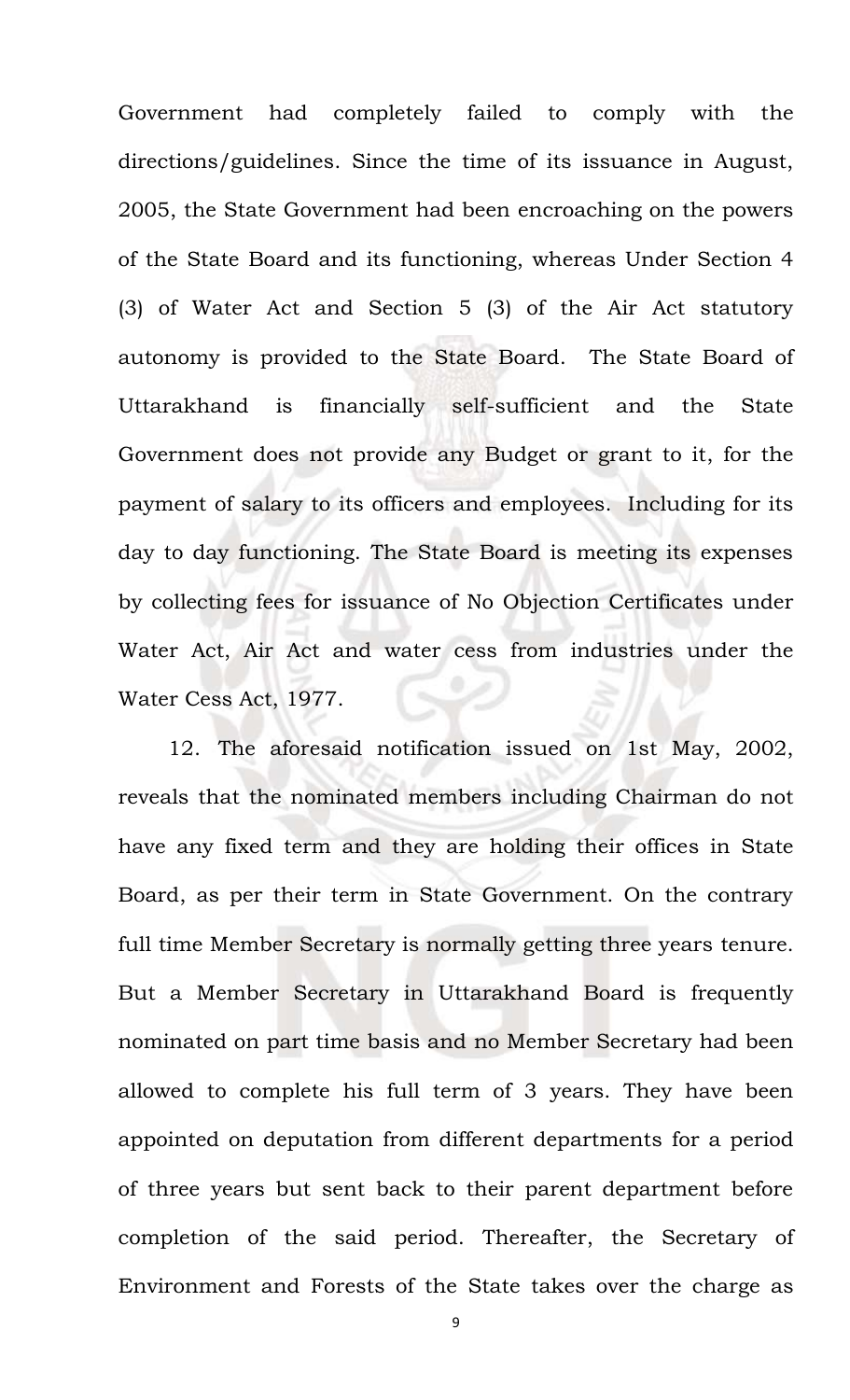part time Member Secretary. The State Government for ulterior motives, does not want any full time Member Secretary of State Board.

13. The nominations of part time Member Secretary is illegal and in violation of Water Act as well as Air Act. At that time the post of Chairman of the State Board was ex-officio who was an IAS officer having main charge of Principal Secretary, Environment and Forests Department, State of Uttarakhand. The Member Secretary was an IFS officer who had been transferred from Van Vikas Nigam to the State Board and was not appointed by an open Selection process, as required under Water and Air Act as well as the directions issued by the Committee of Ministry of Environment and Forest. Both the officers of the Board were misusing the powers of the post.

14. The Rules under Water and Air Act have not been notified in the State of Uttarakhand even after 13 years of its formation. They are carrying on with the Air Rules notified by Uttar Pradesh Government in the year 1984. The meeting of the State Board is required to be held once in 3 months. But till the filing of the Application, only 15 Board meetings were held within last 12 years, since the constitution of Board in 2001. In other words, there had been violation of Section 8 of the Water Act and Section 10 of the Air Act.

15. Though the specific challenge in the present case was to the constitution of the Board in State of Uttarakhand, it was also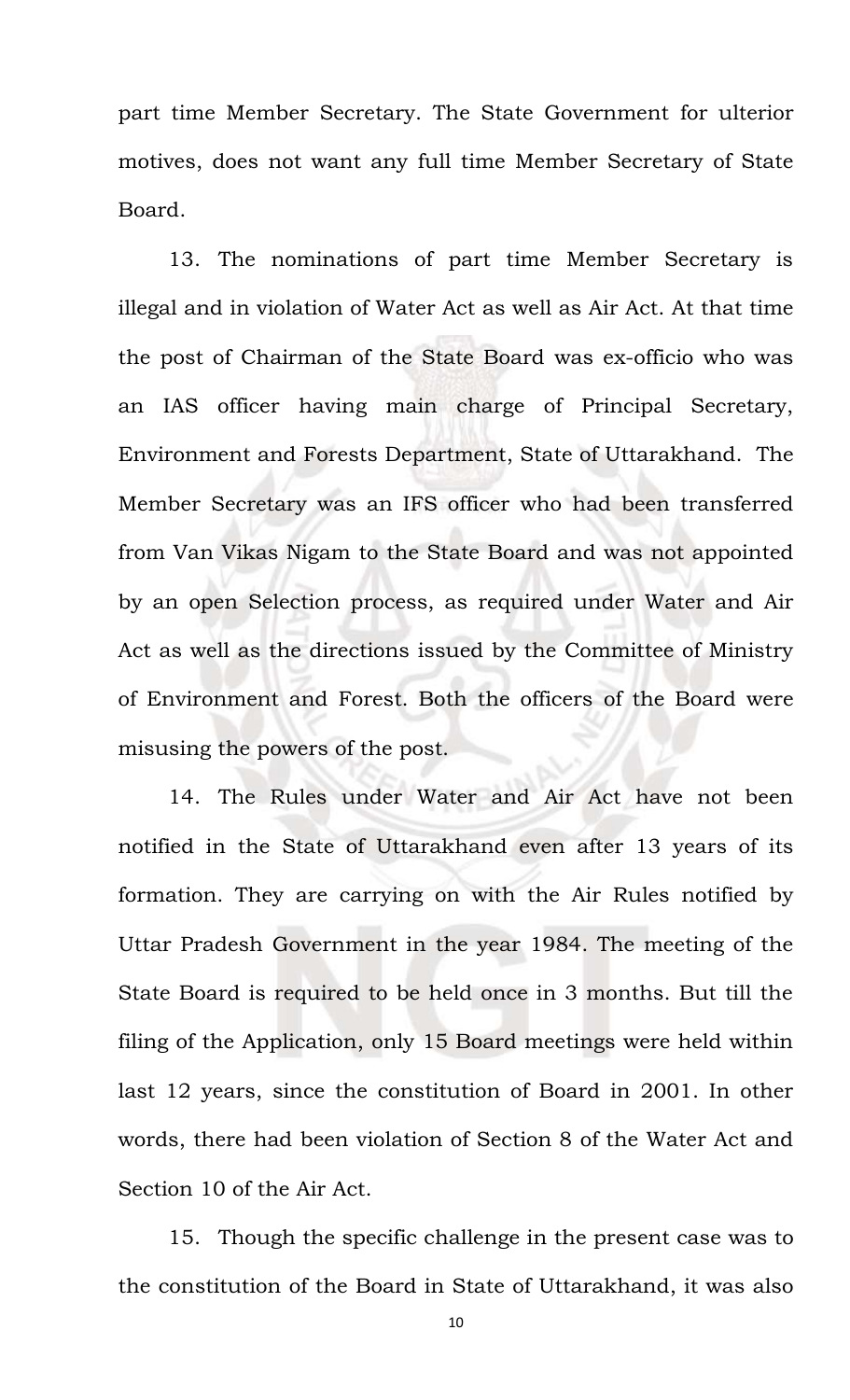argued before us that a number of other States/Union Territories have appointed similar persons, who do not possess the qualification and are not connected with the field of environment, as Chairman/Member Secretary. It was also submitted by the counsel for Ministry of Environment and Forest that the State Board is to abide by the instruction issued by the Ministry that qualified and experience persons in the field of Environment should only be appointed as Chairman/Member Secretary of the concerned Pollution Control Board.

16. Therefore, Ministry of Environment and Forest was directed to file a complete list of all the State Board and Union Territories, stating the name, designation, qualification and experience of the Chairman/Member Secretary of the respective State Board and Union Territories. The Tribunal had also directed that notices be issued to all other States and Union Territories so as to file their affidavits in relation to above matter. The affidavit was to be filed by the Secretary of Environment of each State. Communication of the order was sent to the Chief Secretaries of the respective States.

17. All the respondents have contested the Original Application, by way of filing their respective replies/affidavit.

**Counter affidavit have been filed on behalf Respondent No. 1 & 2 namely the State of Uttarakhand and its Department of Environment and Forest**, through the Principal Secretary wherein certain objections have been raised with regard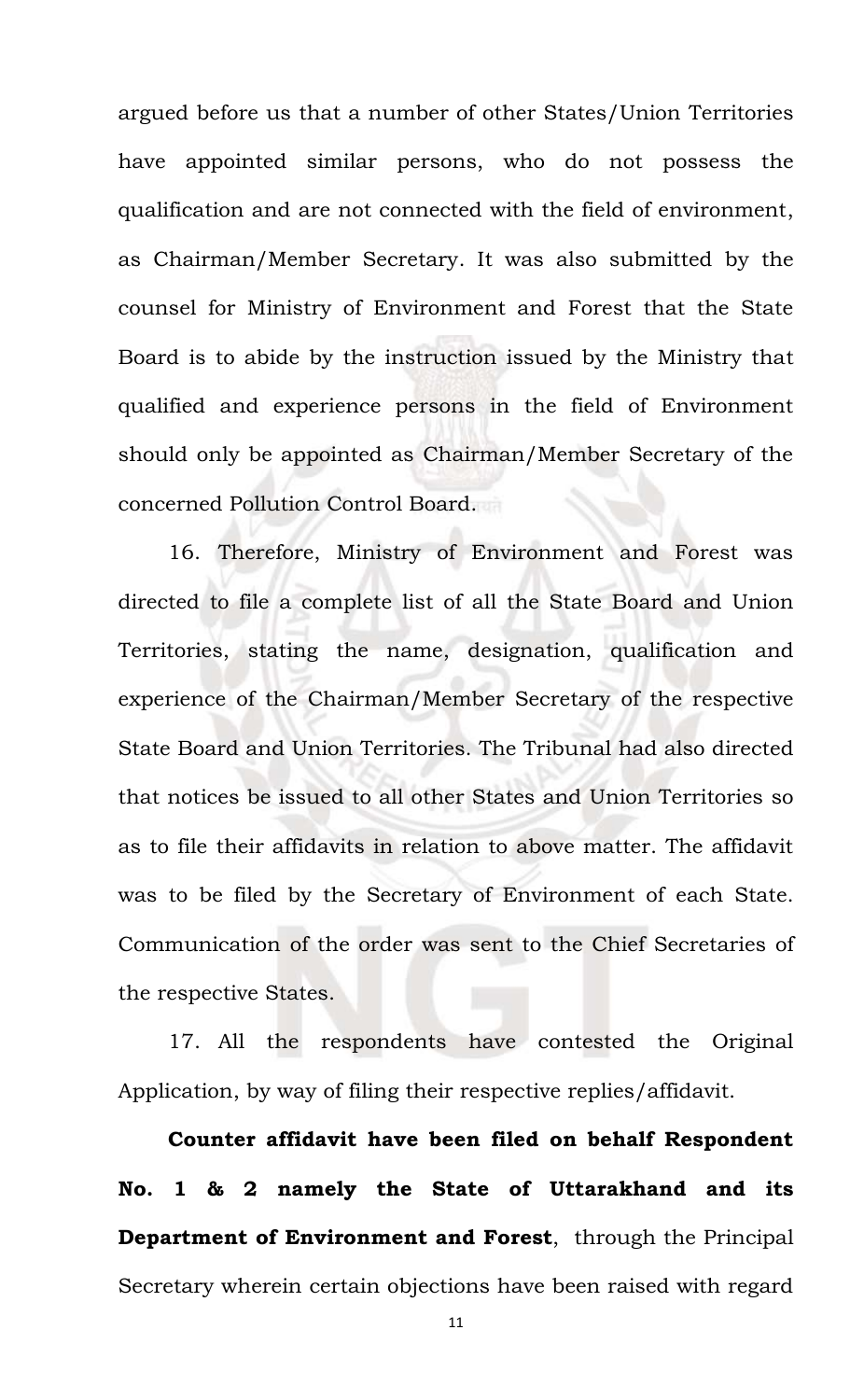to maintainability of the Original Application, as being false, frivolous and without merit. It has been stated in the Counter that remedy is not available before the Tribunal under the provisions of the NGT, 2010 on the ground of jurisdiction and limitation. Further, it has been stated that the plea raised in this Application have, more or less, been dealt with by Hon'ble Supreme Court in SLP 6023/2016 which was latter on converted as **WP PIL 85/2008 CVC Negi Vs. State**, wherein the Hon'ble Court vide order dated 07.05.2005 had restrained the Board from granting NoC. The interim order was modified on 27.02.2007 in the manner that NoC may be granted in accordance with law, subject to decision of the SLP. Subsequently on 06.01.2010 the SLP/PIL had been dismissed by the Hon'ble Supreme Court without recording any finding adverse to the State Government and the State Board, which finalized its constitution as well as appointment of different posts. Therefore, it is said by respondents that the jurisdiction of this Tribunal cannot be invoked by way of present Original Application.

18. In respect of issuance of NoC to the Pharma Formulation Unit and other unit in Doon valley, it has been submitted that State Government had got a study conducted through Pant Nagar University and a report was received in the month of November 2007 which was considered by the Hon'ble Supreme Court and no illegality was found. Thus the same issue cannot be raised in the present Application.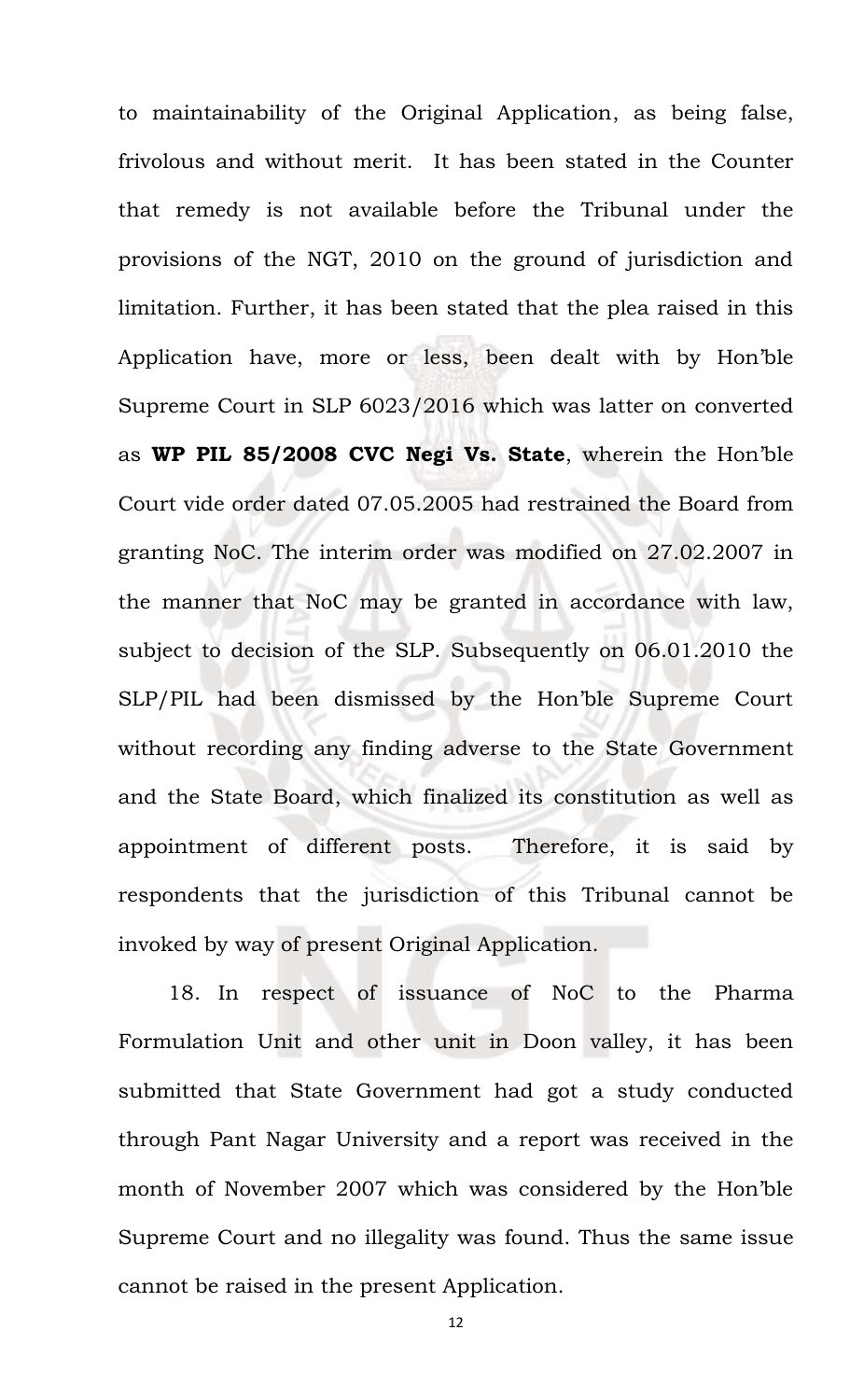It has also been stated that the calamities in Kedar Ghati and other Hilly Areas was within 6 months of filing of the present Application and issuance of NoC had no connection with it, as it was given in the remote areas where there was negligible percentage of industries. The said disaster was natural and it cannot be said to have taken place due to any of the man made acts.

19. While giving para-wise reply, the respondents have denied and have asked for strict proof about applicant being a social worker or a public spirited person. It is stated that the applicant has filed this application for the protection of vested interest of some unidentified persons or the applicant could be a stool pigeon acting on the directions of some business tycoons. It has been denied by the Respondents that they have been neglecting any of the provision of the Water Act or Air Act or Environment Protection Act or the rules made thereunder. The respondents have also denied that the persons manning the important posts, for the implementation of the provisions of the Act, are not competent or eligible or that they are lacking in requisite knowledge or practical experience in the field of Environment Protection and pollution control. It has also been stated that as Uttarakhand Pollution Control Board was constituted in the year 2002, raising of plea of eligibility after lapse of 11 years is not legally sustainable. Further it is stated that the contention with regard to the disaster in the month of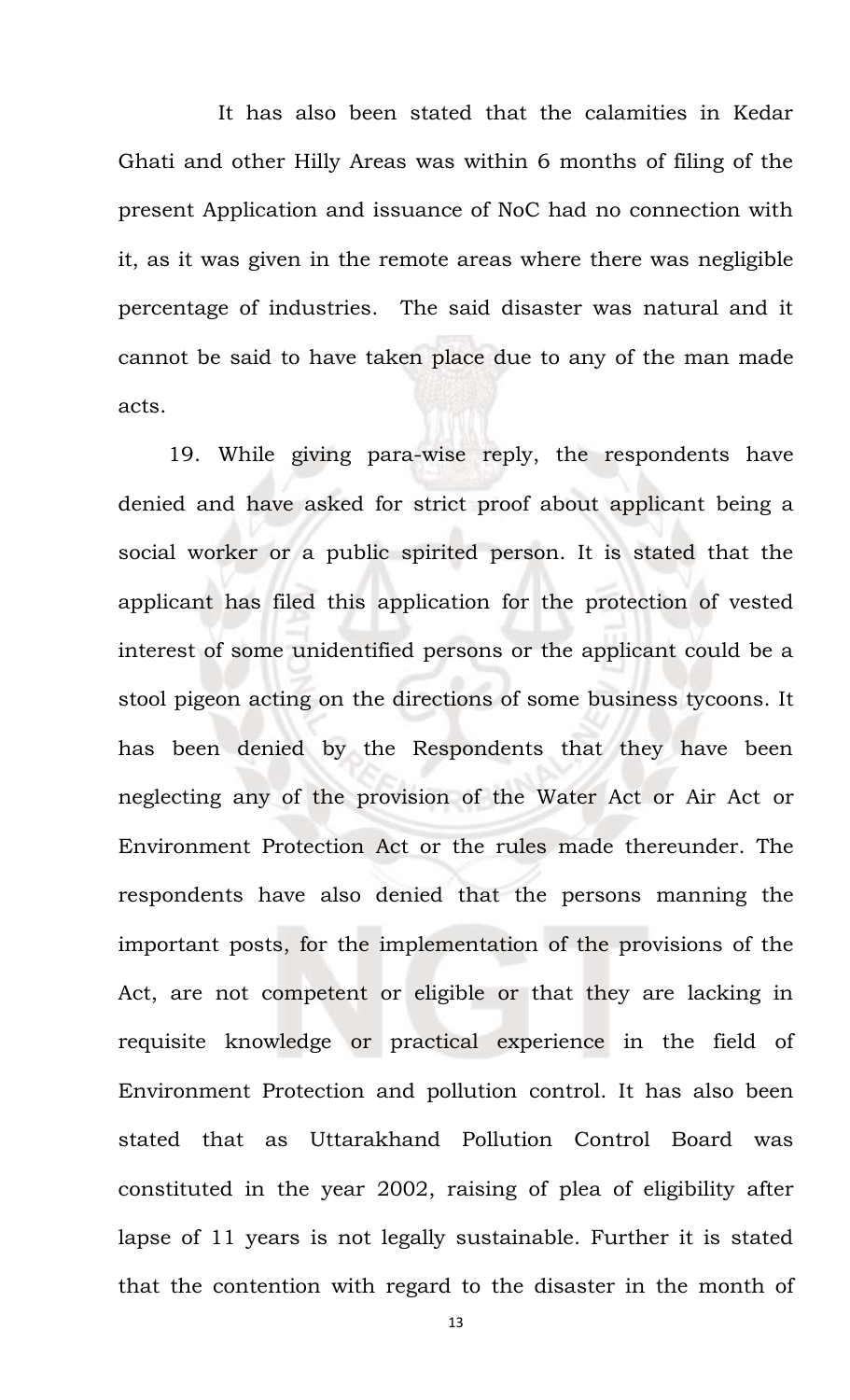June 2013, as a result of geographical interference by human being in establishing industrial project, Hydro-Project etc. is not correct. Similar issue was pending for considered before the High Court of Uttarakhand (WP 72/2010) and the same came to be decided on 15.07.2011. Another Original Application is pending for consideration before this Tribunal. (Original Application 151/2013) Legal Aid Committee National Green Tribunal Bar Association V/s Union of India. The averment in the Application that there is no infrastructure of Environment regulator mechanism in the said area and the same has not been strengthened, has also been denied. As regards to lack of man power or incompetent persons to cope with large number of industries and development centres, the respondent State have denied the same. Further, the strengthening of staff structure is under active consideration of the State Government.

20. The respondents have also denied that IAS/IFS officers of administrative/forest background, do not have the knowledge or practical experience in the field of environment and in implementation of forest conservation/wildlife protection/Biodiversity Acts. Further, that they do not fulfil the requirement of professional knowledge and expertises on environment as required under the Water/Air/Environment Protection Acts and the rules. As per notification dated 1st May, 2002 issued by the State Government, the Principal Secretary, Forest and Environment has been nominated as Chairman of the Board who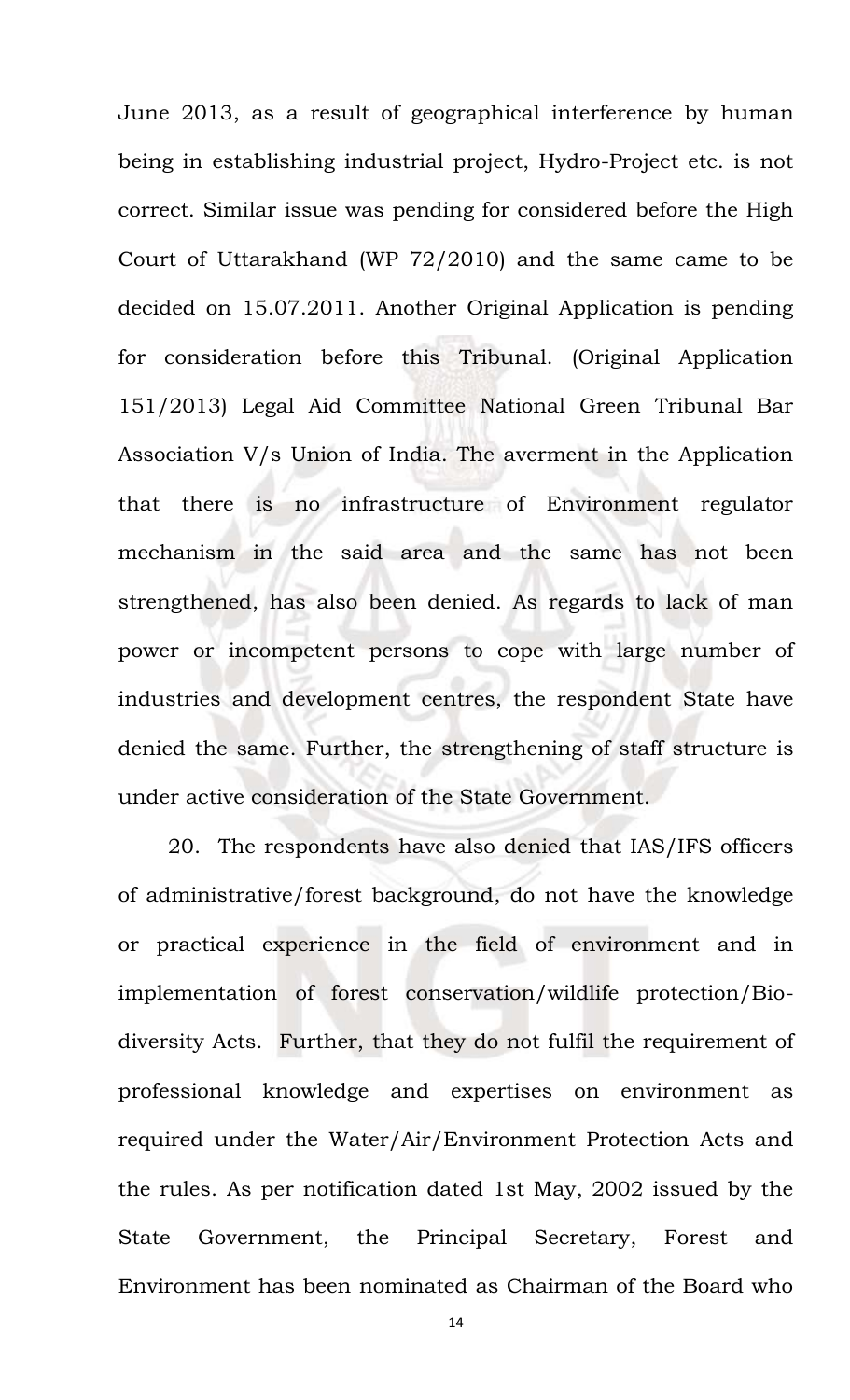has ample knowledge and experience in administering institution dealing with matters of environment. The qualification of the present Member Secretary, who is a senior Indian Forest Service officer, is M.Sc in Soil Science and Agriculture Chemistry. Pollution Control and Environment Management had been part of the curriculum during the training in Forest Academy. He is having vast experience in management aspect of wildlife and environment. Therefore his is fully competent to hold the said post.

21. The nomination of Members is to be done by the State Government, amongst the persons representing the Government which are not to be exceeding five and nomination is also to be made from the Members of the local Authority which are also not to be exceeding five in number. Further, nomination is to be made by the State Government so as to represent the industries, agriculture, fisheries, trade etc, which are not to exceed 3. Two persons are to represent Companies or corporatives owned, controlled or managed by the State Government. The said nominations have been done by notifications dated 8th February, 2004. These nominations/appointments of the members in the Board is the prerogative of the State Government. These issues have already been considered by the Hon'ble Supreme Court, as mentioned herein and the same should not be looked into again by the Tribunal. The Hon'ble Supreme Court has also taken into consideration the guidelines dated 16/08/2005 issued by the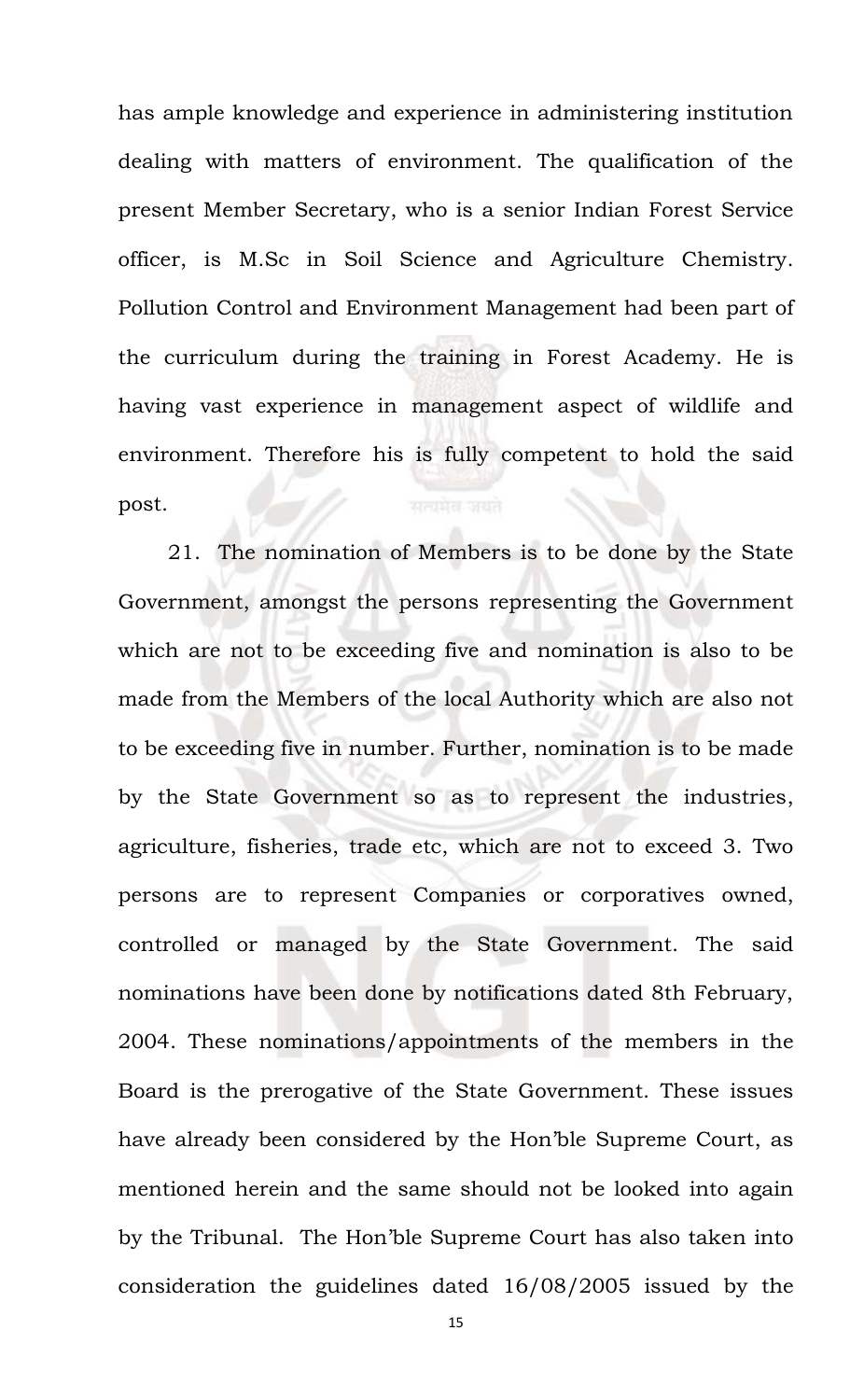monitoring committee of MoEF, wherein no violation has been found. The allegation with regard to infringing the powers and functions of the State Board by the State Government, has also been denied. In response to the question of issuing notification of the Rules under Water and Air, it has been stated that the draft Rules have been submitted to the State Government for its consideration. It is said that the State Government is deeply concern for sustainable growth of industries, without any adverse effect on the ecology system and Environment.

22. It has been denied that the application is within period of limitation or that the cause of action is a continuing one. As the application alleges with regard to the period which is more than 6 months old to its filing, the same is barred by limitation. Accordingly it has been stated that the applicant has no cause of action against the respondent and the jurisdiction of this Tribunal cannot be invoked. The respondents have, therefore, stated that the applicant is not entitled for any of the relief from this Tribunal.

23. **An affidavit has also been filed by the Chief Secretary, Government of Uttarakhand, who is non-applicant No. 1** in the Original Application, giving details of the relief and compensation granted by the State of Uttarakhand to various people who had been the victims of the disaster and have made a mention of various orders issued by the State Government in respect of the families affected; the number of animals died;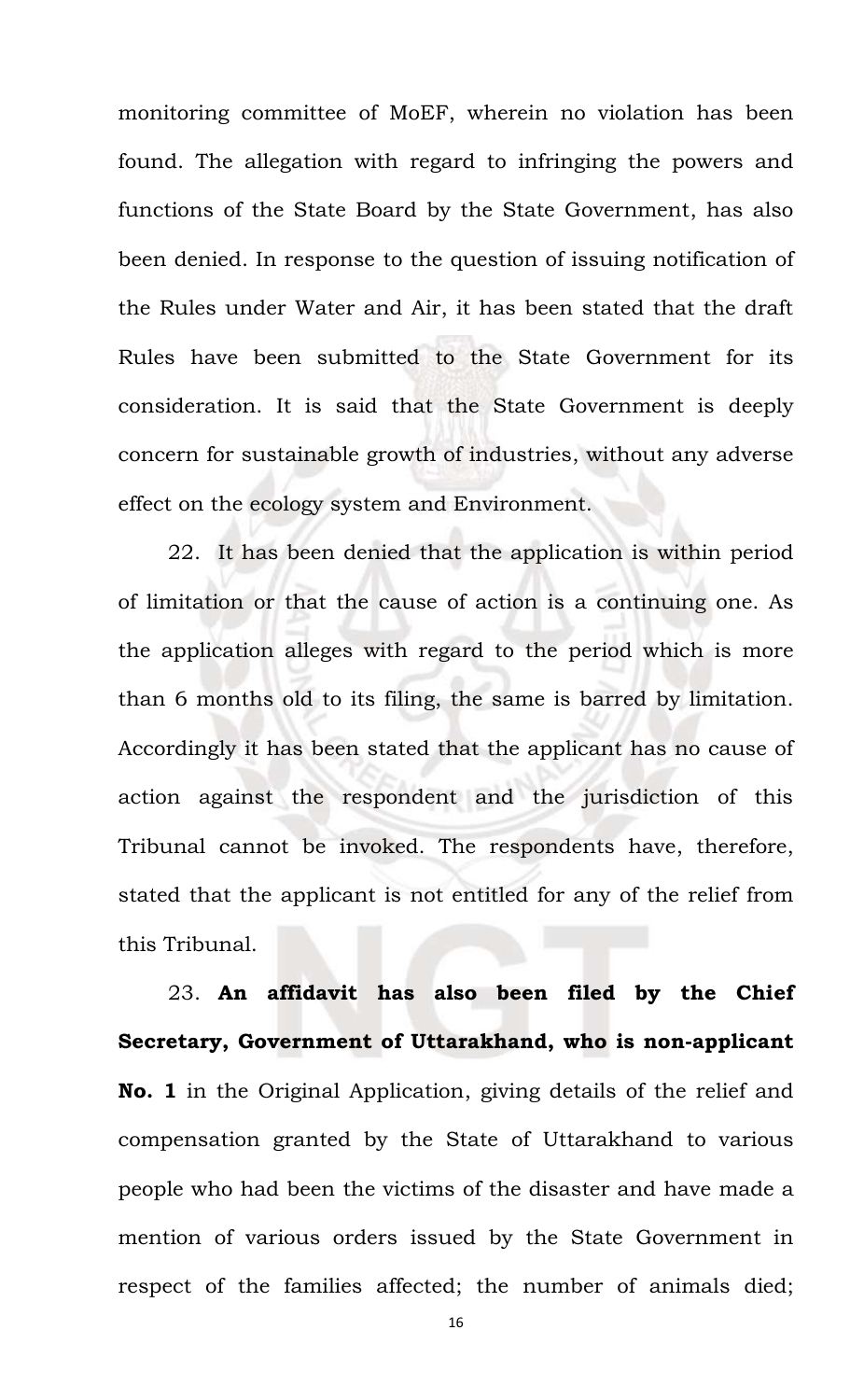damage to the houses and hotels etc. He has also deposed about the funds released and the amount disbursed.

24. **The applicant has filed a rejoinder affidavit to the reply filed by Respondents No. 1 and 2.** In the said affidavit applicant has specifically denied the preliminary objections raised by the Respondents in their counter and the facts mentioned therein. It has been deposed that the applicant is directly invoking the jurisdiction of the Tribunal as the issue raised in this application are mainly concerned with illegal constitution of the Pollution Control Board and issuance of NoCs. It is stated that State Pollution Control Board has not been constituted in the light of the directions/guidelines framed by the Hon'ble Supreme Court Monitoring Committee in 2005 and it still continues to function. Therefore it is a continuing cause of action and the application is not barred by limitation.

Further it is stated that the Hon'ble Supreme Court had not decided the aforesaid Writ Petition on merits and dismissed the same as the petitioner, there in, could not proceed due to his health. The issues raised in the writ petition were not adjudicated by the Court. The Hon'ble Supreme Court vide its order dated 8th January, 2008, directed the State of Uttarakhand and State Pollution Control Board to make Rules regarding essential qualification and experience for appointment of various official of the Board. But still no such Rules have been framed and the stand of the answering respondents had always been that they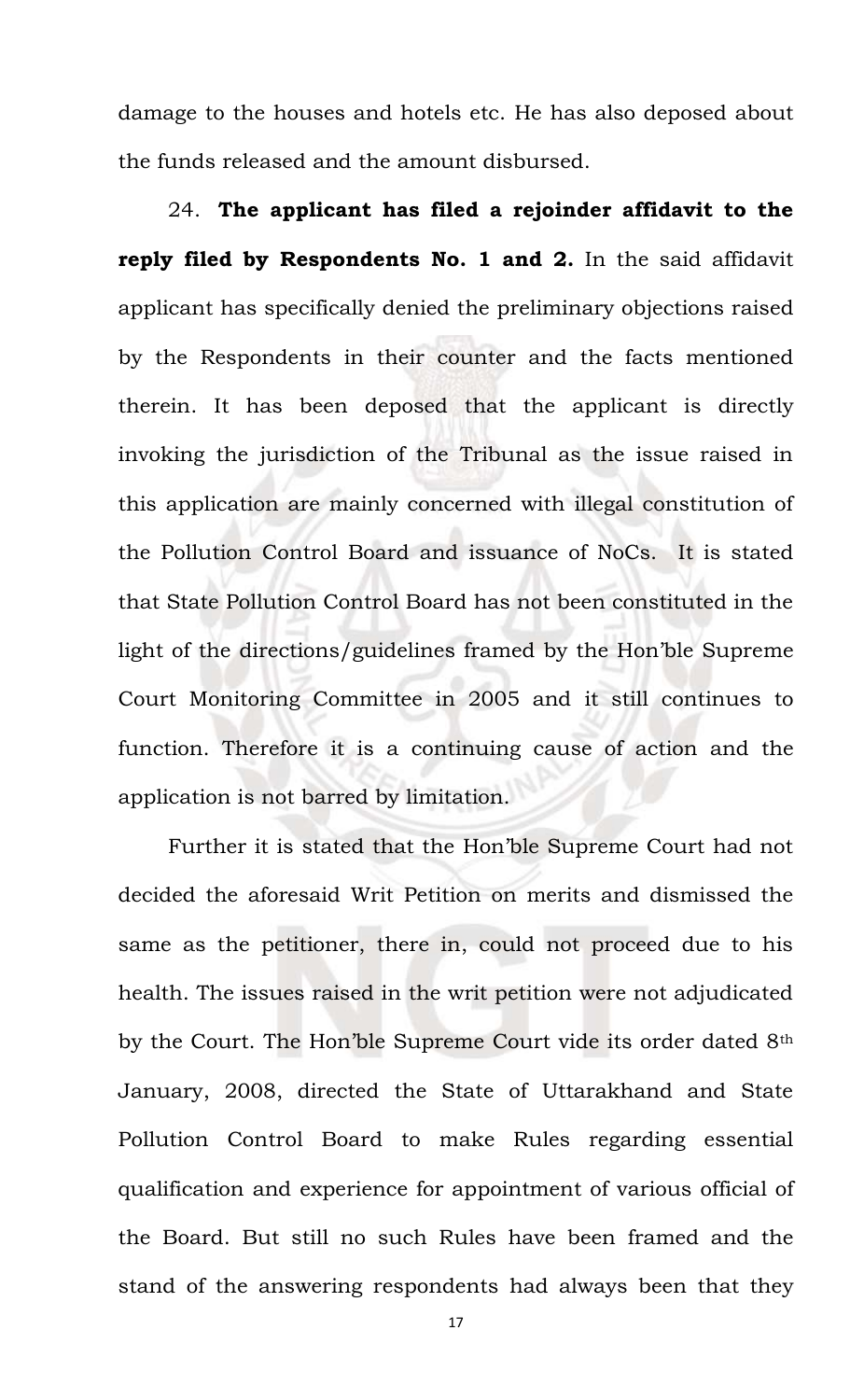are under consideration of the State Government. The said consideration is pending since the year 2006 and this shows the negligent attitude of the State.

25. It is stated that Hon'ble Supreme Court vide order dated 08.01.2008 directed that the said Writ Petition be heard along with SLP No. 6023 of 2006. But the SLP became in-fructuous and was dismissed on 7th August, 2009. Thereafter, the said Writ Petition was listed before another bench on 06.01.2000 and was dismissed due to the letter written by the petitioner. The dismissal of the Writ Petition did not answer the question raised therein.

It has also been stated in the rejoinder that the grant of NoCs by the Board is based on invalid report submitted by unrecognised authorities which is in violation of Section 21 of Water Act and Section 26 of the Air Act. The assessment was conducted much after the industries had established their plants/ factories and had started functioning. The State Pollution control Board had never started the State Laboratories for Air and Water. This is in clear violation of Section 52 of Water Act and Section 28 of the Air Act. The respondents, in para 7 of the counter affidavit, have admitted to have started process of constitution of Air and Water Laboratories, for which approval is still pending before the State Government. The applicant has reiterated that disaster of 2013 was a result of disturbances in the eco-balance of environment. The disaster was a consequence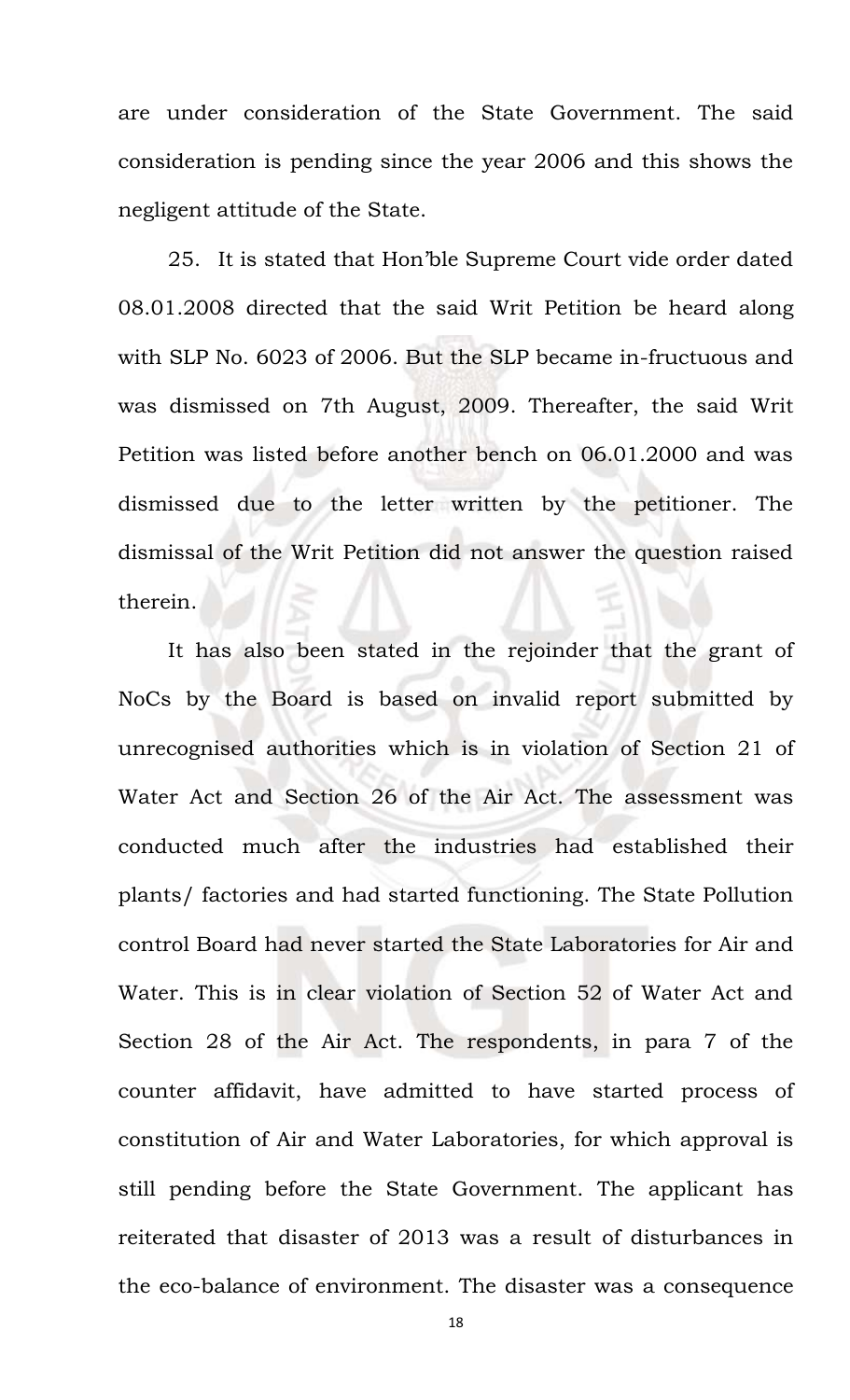of the environment degradation in Doon valley on account of unauthorised industrialisation and construction beyond the capacity of sustainability of the environment.

26. After denying the contents of Para 4 of the Reply, it is stated by the applicant that he is a law abiding citizen and self devoted person towards protection of nature and environment. He has done Masters in Ecology and was also a member of District Panchayat. Further it is stated that respondent are trying to escape from the responsibility by blaming the applicant and defaming him that there is vested interest of some unidentified lobbies or that applicant being a stool pigeon on the directions of the business houses. But this will not change the position that the respondents had acted illegally for their own benefit. The Supreme Court Monitoring committee had directed all the State Governments that the Chairman and Member of the State Pollution Control Board should have requisite knowledge and vast experience in the subject of Environmental Science but Government of Uttarakhand have appointed IAS/IFS officers and Secretaries of different Departments of the State, who might be good in administration but are incapable for environment protection and they are just filling the blanks. The respondents are denying the statement made in the application but are indirectly accepting the fact that for last 11 years officers are being appointed in violation of the law. Thus it is a continuing cause.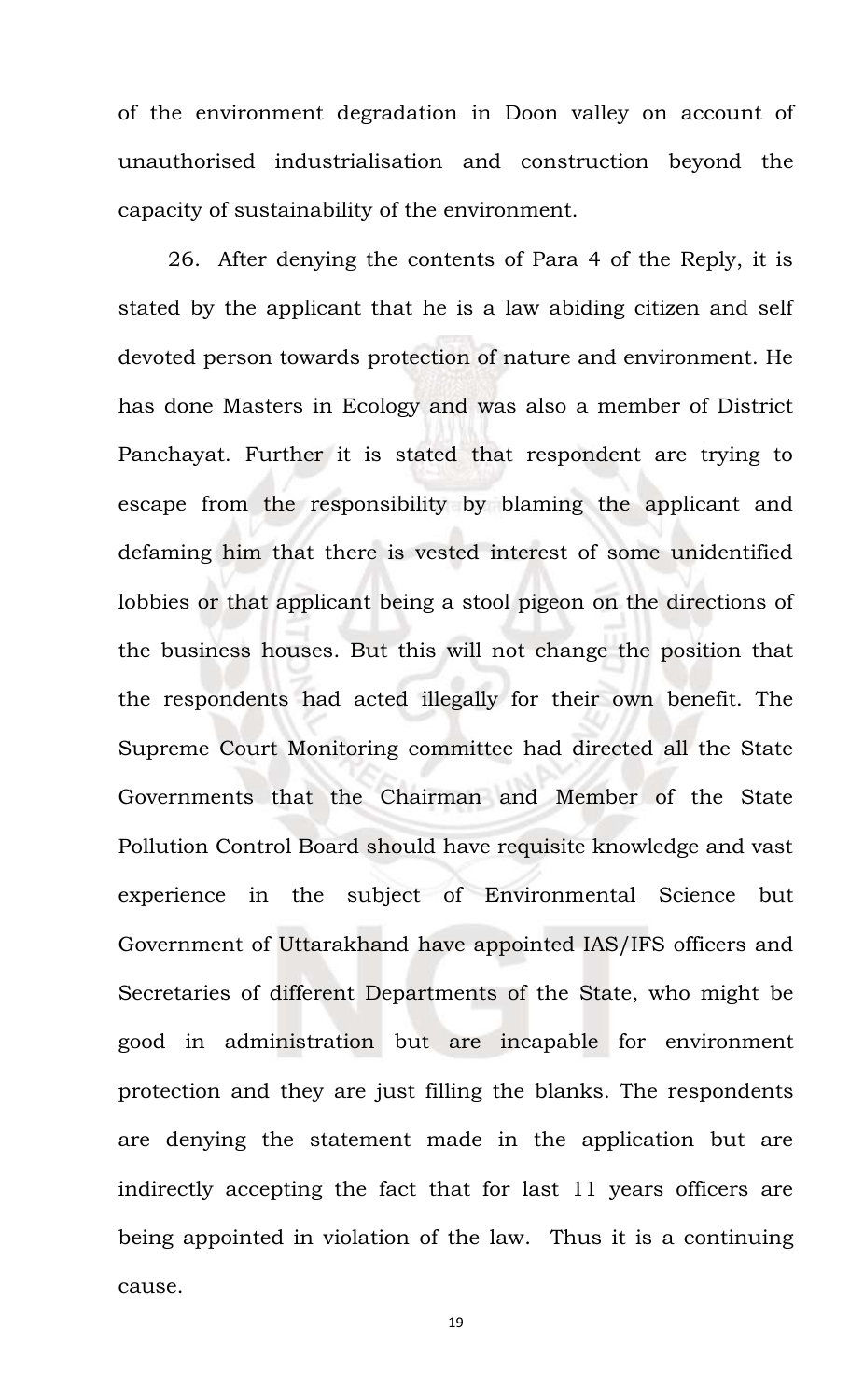27. It has also been stated that the major cause of the disaster in June 2013 was environment imbalance which has to be taken care of by the State Government as well as State Pollution Control Board. But the same is not and cannot be complied with due to lack of practical experience in the field of environmental pollution control. As regards the other Original Application No. 151/2013 it is stated that the issues raised in the present case are different from it. The State Pollution Control Board is using its power/authority without considering the fact that illegal issuance of No Objection Certificates or permissions to the industries for establishing their projects or factories without considering the carrying capacity, study of the area and ignoring the fact that it would cause damage to the Environment and its component, would lead to the verge of extinction. So in the PIL petition (72/2010) filed in the High Court of Uttarakhand, at Nainital the Court passed an order in accordance to guidelines of 2011 but the same has not been followed by the Respondent authorities till date. Consequently, the natural calamities in Uttarakhand Region had taken place. It is stated that infrastructure of Environment Regulatory Mechanism (ERM) is not sufficient for the work to be executed, due to insufficient number of official and technical staff. The pictures and figures given by the respondents are misleading and do not make ERM sufficient and capable of functioning for the purpose of all, as the State of Uttarakhand is covered by 70% of forest area which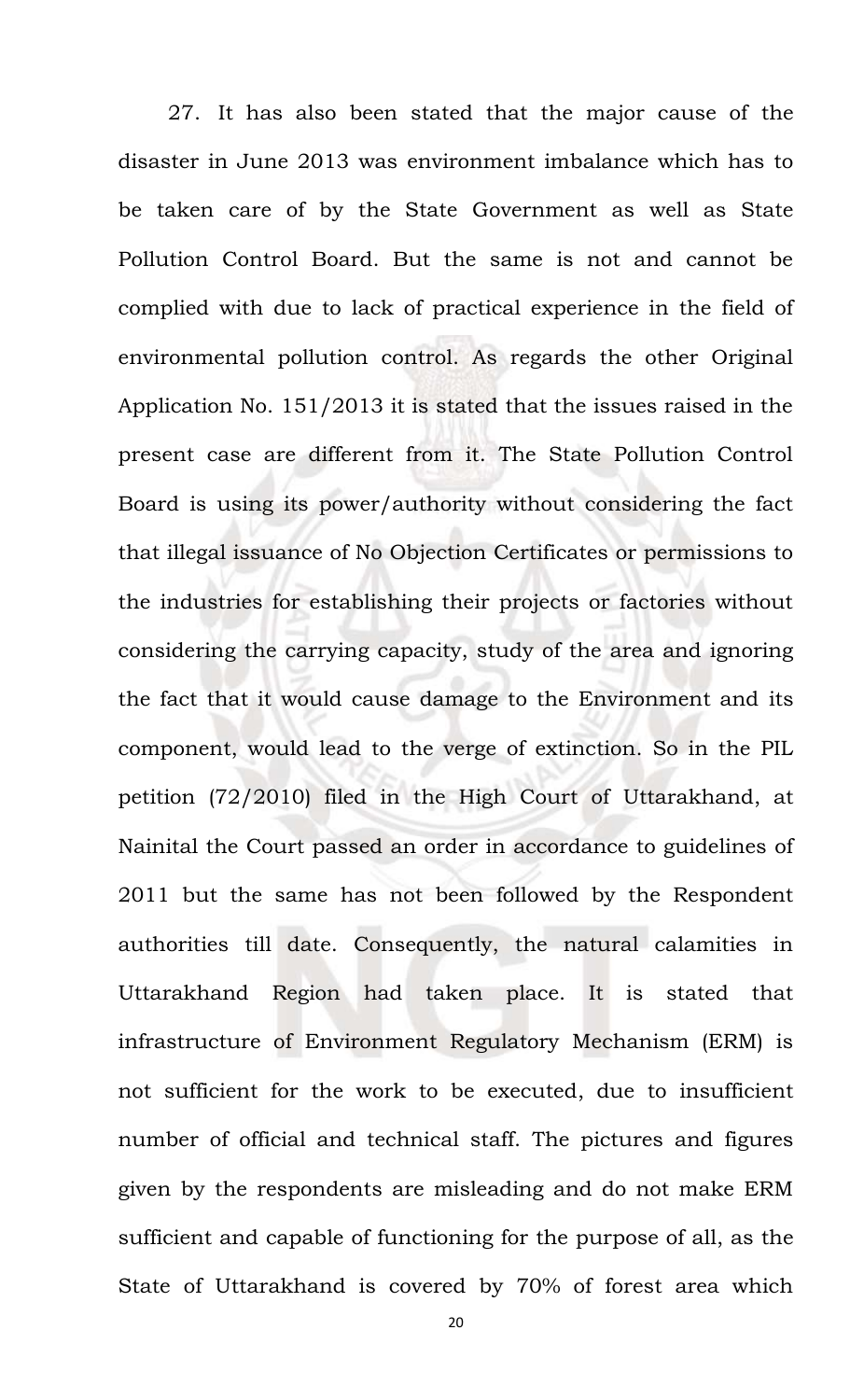requires more technical staff than as per the figures given by respondents.

28. Further it has been replied by the applicant that currently State Board Chairperson Dr. Ranveer Singh is a senior IAS officer and holding a degree in MBBS, which does not make him competent enough or qualified to be an environmental expert, as required under Section 4(2)(a) of the Water Act and Section 5(2)(a) of the Air Act. He was also responsible, as he then was a part time Member Secretary of State Board, in issuing illegal NoC for orange category pharmaceutical units under green category and consent to operate such illegal pharmaceutical units are still being issued. The Member Secretary being a senior IFS Officer and trained in concerned Area during his training period at the Forest Academy, by itself do not become qualified as he does not have any experience in pollution control at the time of his nomination in the State Board, as required under Water Act and Air Act. The Chairperson of the State Board is being appointed by the Respondent State Government without following the directions of the Supreme Court Monitoring Committee or in the light of notification of MoEF, Government of India in the year 2005 wherein IFS/IAS officers have been clearly excluded from such post in the State Board. It is also pertinent to mention that all the officers were not appointed or being appointed by way of open selection, but are being nominated by virtue of their designation, in the State Government Department, ignoring the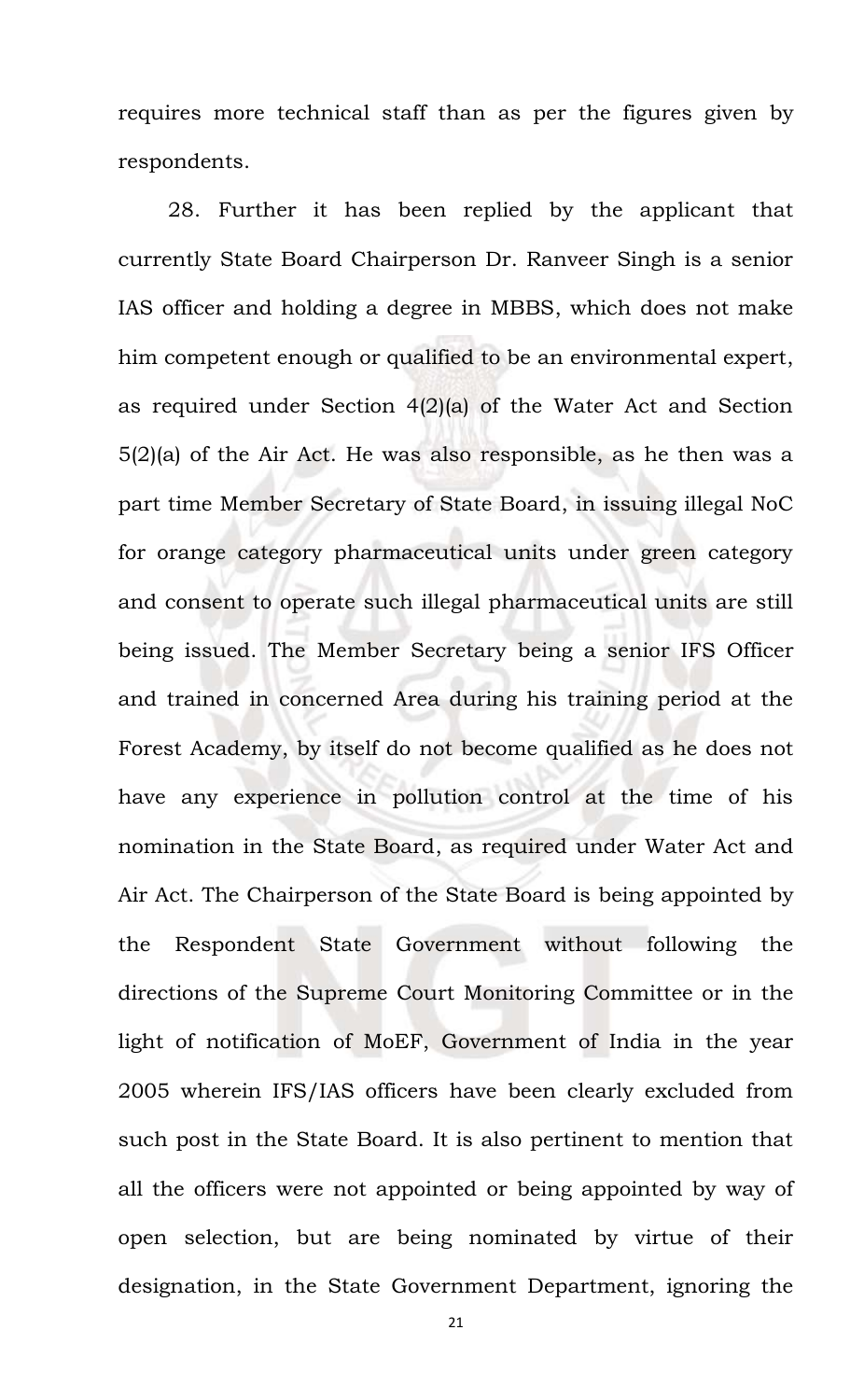actual qualification needed under law. Thus, it shows the negligent attitude of the respondents in respect of the rules and regulations. Officers, especially Member Secretaries are frequently appointed every year and nobody could finish his tenure i.e. 3 years.

29. It is further stated by the Applicant that Respondent has misinterpretated by saying that:-

> "Water and Air rules of the hilly State could not be notified by the State Government"

Instead considering the same statement made in the application as:-

## "These rules are to be notified by the State Government"

The respondents have already admitted that the Draft Rules and Service Rules under Air Act and Water Act for the appointment/nominations of Member Secretary and other Member of the State Pollution Control Board are still pending for consideration before the State Government. It has also been stated by the applicant, to the reply filed by the respondent, that the State Government violated the provisions, as given under Section 14(3) of the Air Act and Section 12(3) of the Water Act.

30. Mr. T. B. Singh was appointed by the Addl. Secretary of Forest and Environment, Government of Uttarakhand as Chief Environmental Officer, on Deputation from State Board of other State Government (Himachal Pradesh). The respondents are fully responsible for the illegal conduct of Mr. T. B. Singh as they had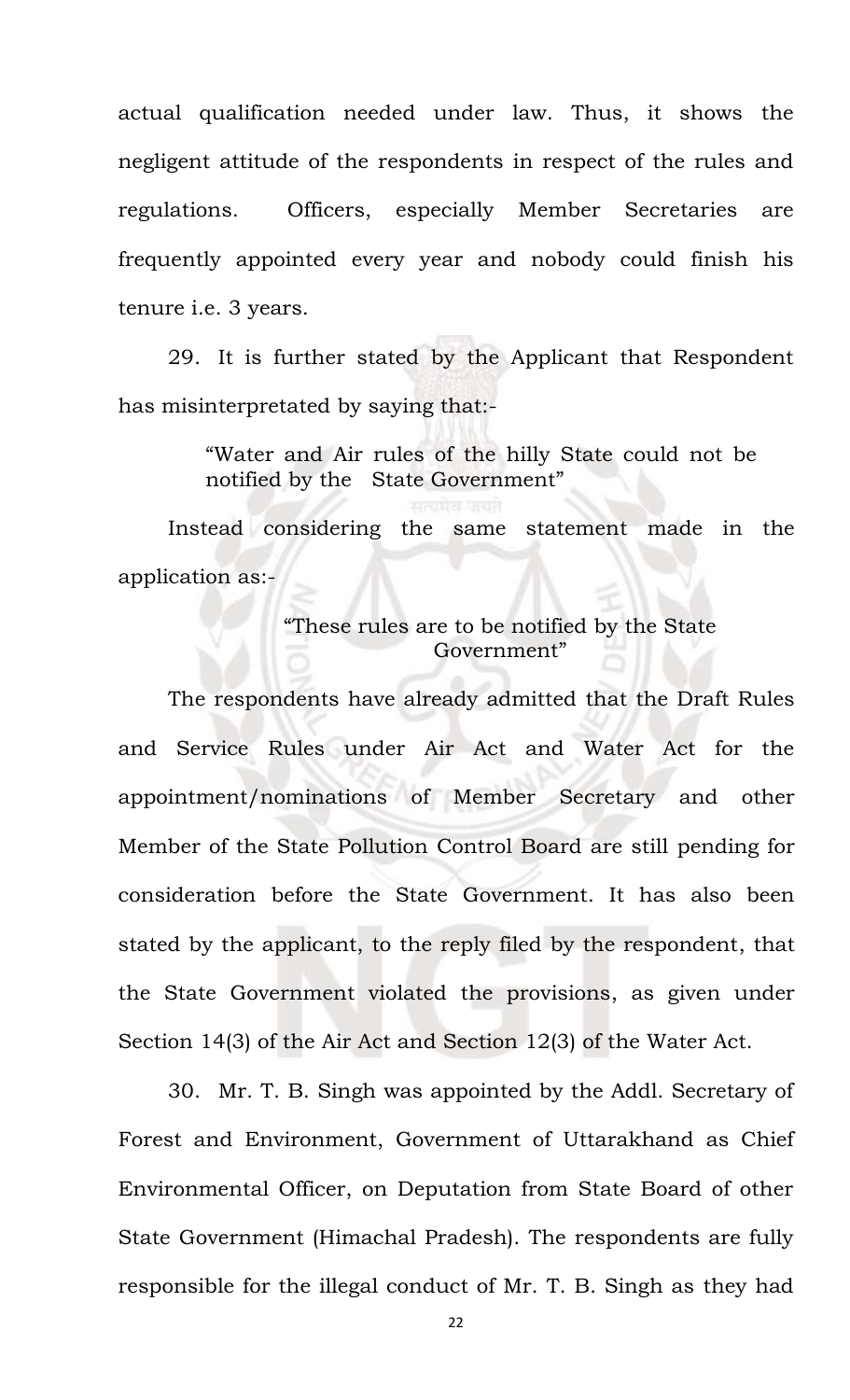chosen not to take any action against him even after the charges for issuing illegal NoCs and consent to operate.

Doon Valley Notification 1989 is not being followed by the respondents, as it essentially requires prior permission of MoEF, Central Government. The Report that has been referred to by the respondents in their counter affidavit is of no value in the eyes of law, as the university is not competent to conduct such assessment. There can be a situation where the State Government, for its own sake, makes the university to do such assessment and submit the report so that it can take the benefit of industrial package granted by Central Government. The industrial packages were granted in the year 2004 and the assessment report was submitted in November, 2007, whereas the assessment of carrying capacity of Doon valley and the ecosensitive area, was supposed to be done before the establishment of the industries. The pharmaceutical industries which are being considered to be money bank for the State Government are unanimously taking benefit of amenities granted by the Government after Dehradun became temporary capital of Uttarakhand and subsequently agriculture lands were converted into industrial lands for the benefit of Industrialist of the State. The Land use was changed from agriculture to industrial and commercial in Doon Valley without prior approval of MoEF, as required under Doon Valley Notification 1989 which was issued under the Environment Protection Act, 1986. This has resulted in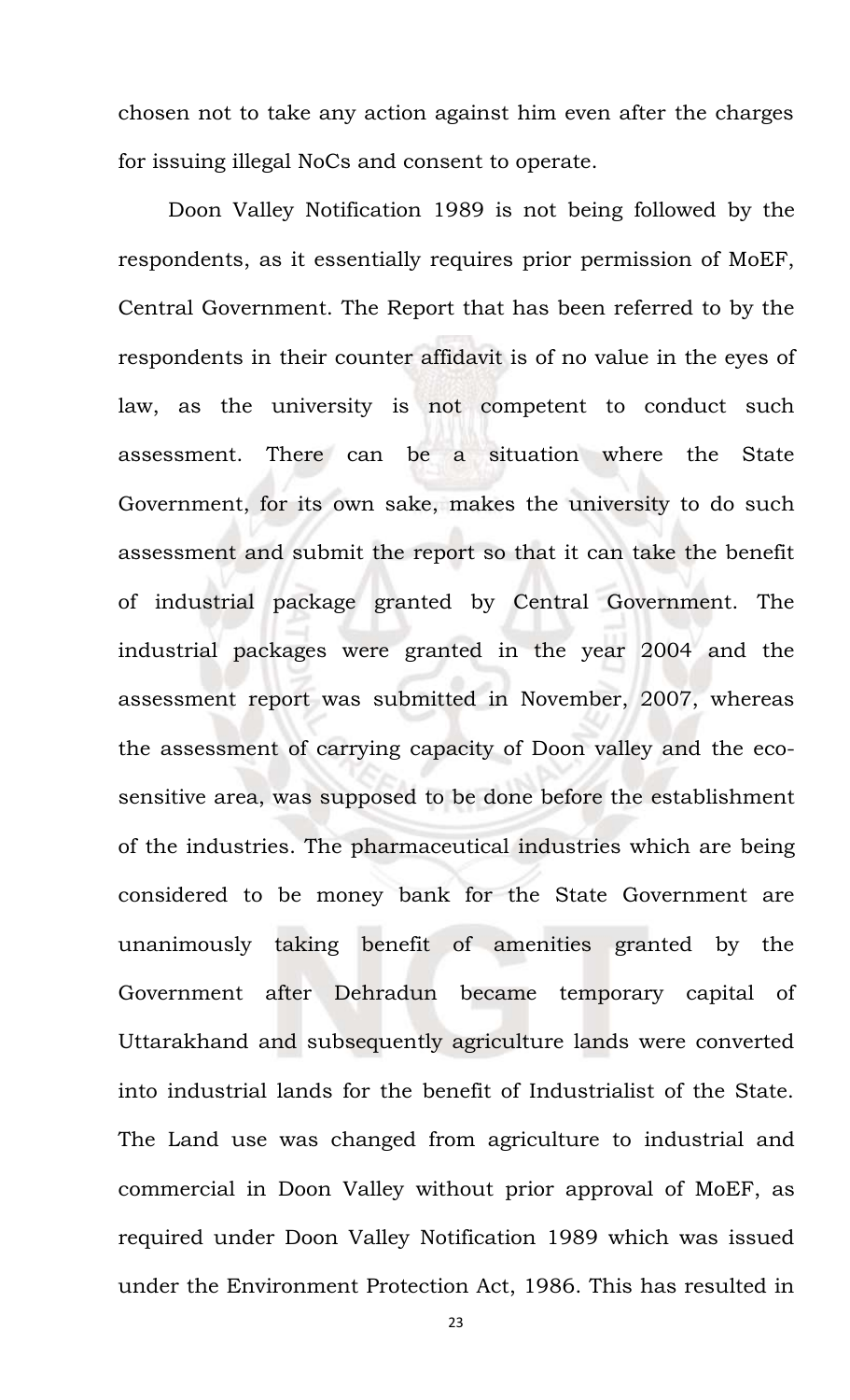unauthorised constructions in Doon Valley and the SPM level of the Capital of City of Dehradun is well beyond permissible limit.

31. The affidavit filed by the respondent in the matter of Legal Aid Committee National Green Tribunal Bar Association Vs Union of India & Ors does not clarify the position in relation to the contentions raised in the present application, regarding disaster management because there are several issues raised before the Tribunal which remains to be decided. The replies to the paras of original application on Environmental Report of Uttarakhand 2004 and Environment Policy have been deliberately ignored by the respondent State Government and the State Board. The present Application is moved with the prayer to stop the malpractices of State Government with regard to constitution of the State Board and appointment of Board officers as well as issuance of illegal NoCs by the State Pollution Control Board to the Industries in the Hill area of Uttarakhand.

32. **The State Pollution Control Board through its Chairman (Respondent No. 3) and Member Secretary (Respondent No. 5) have filed a joint reply** wherein they have contested the case of the applicant by denying the averments made in the original application. Apart from raising the question of limitation, respondent have submitted that the grounds raised in the application are, more or less, already dealt with by the Hon'ble Supreme Court of India (SLP 6023/2006) which was latter on converted into WP (PIL) 85/2008 CVS Negi Vs. State of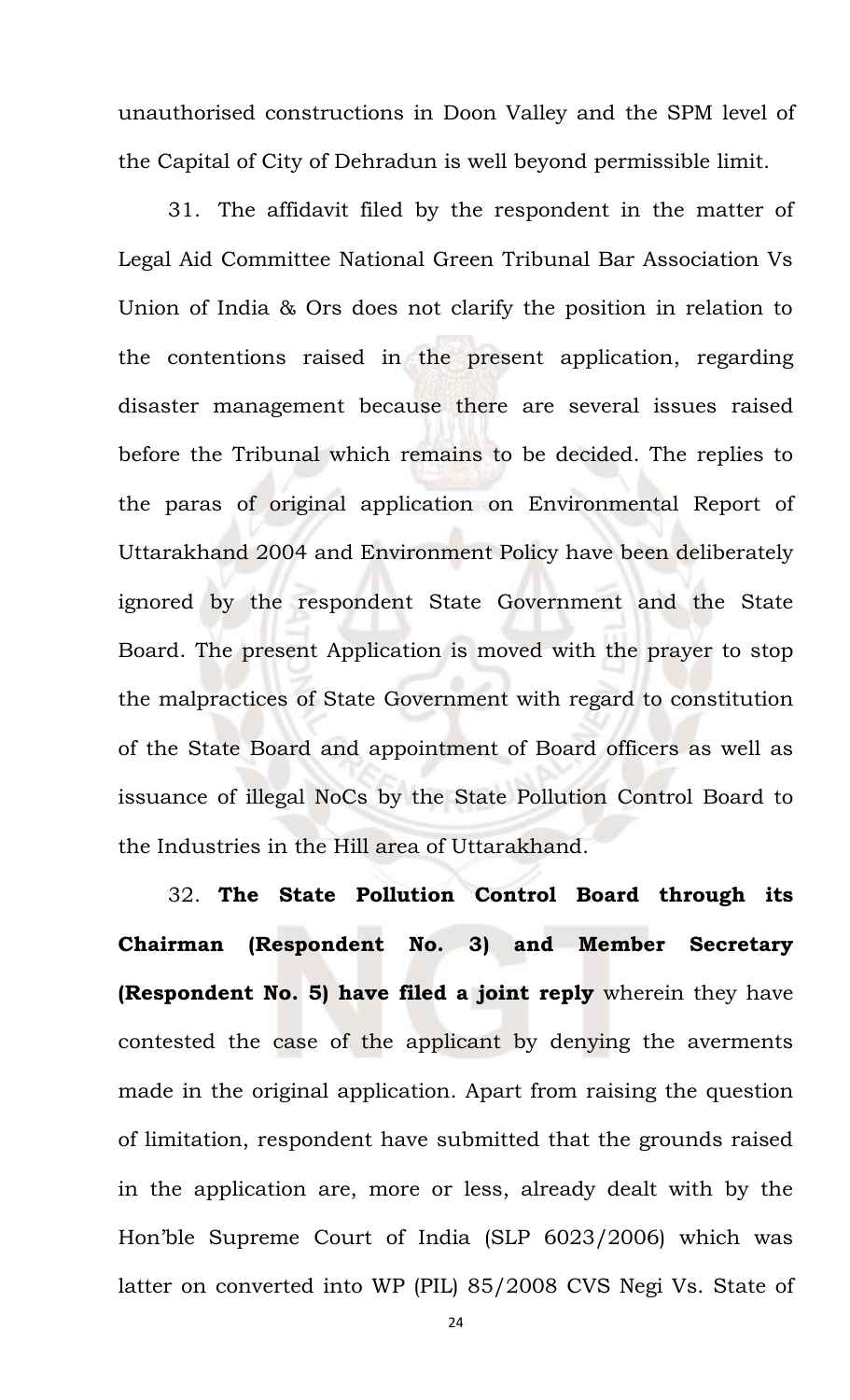Uttarakhand. The Hon'ble Court had on 7th May, 2007 restrained the Board from granting NoC till the matter was finally heard. However, subsequently the said order was modified, on 27.07.2007, in the manner that NoC may be granted in accordance with law, subject to the decision of Special Leave Petition. The Hon'ble Supreme Court of India had looked into the matter on 07.08.2009 as well as 06.01.2010 and the SLP filed by Negi was dismissed without giving any finding against the State Government and the State Board. Therefore, according to the respondents, the aspects related to constitution of the Board and appointment of its officers bearers was finally settled which is binding on all, including tribunals. For this reason, it has been submitted by the respondents that the present application be dismissed with cost.

In respect of grant of NoC to the Pharama Formulation Unit and other unit in Doon Valley, there had been report of Pant Nagar University on technical study, in November, 2007, and the same had been considered by the Hon'ble Supreme Court and it did not find any illegality in them. In respect of calamities of Kedar Ghati and other hilly areas it is stated by the respondents that it had taken place within 6 months of filing of this application and as such NoC issued by the answering respondents cannot be said to have created such calamity. It is also stated that the answering respondents, had, time and again,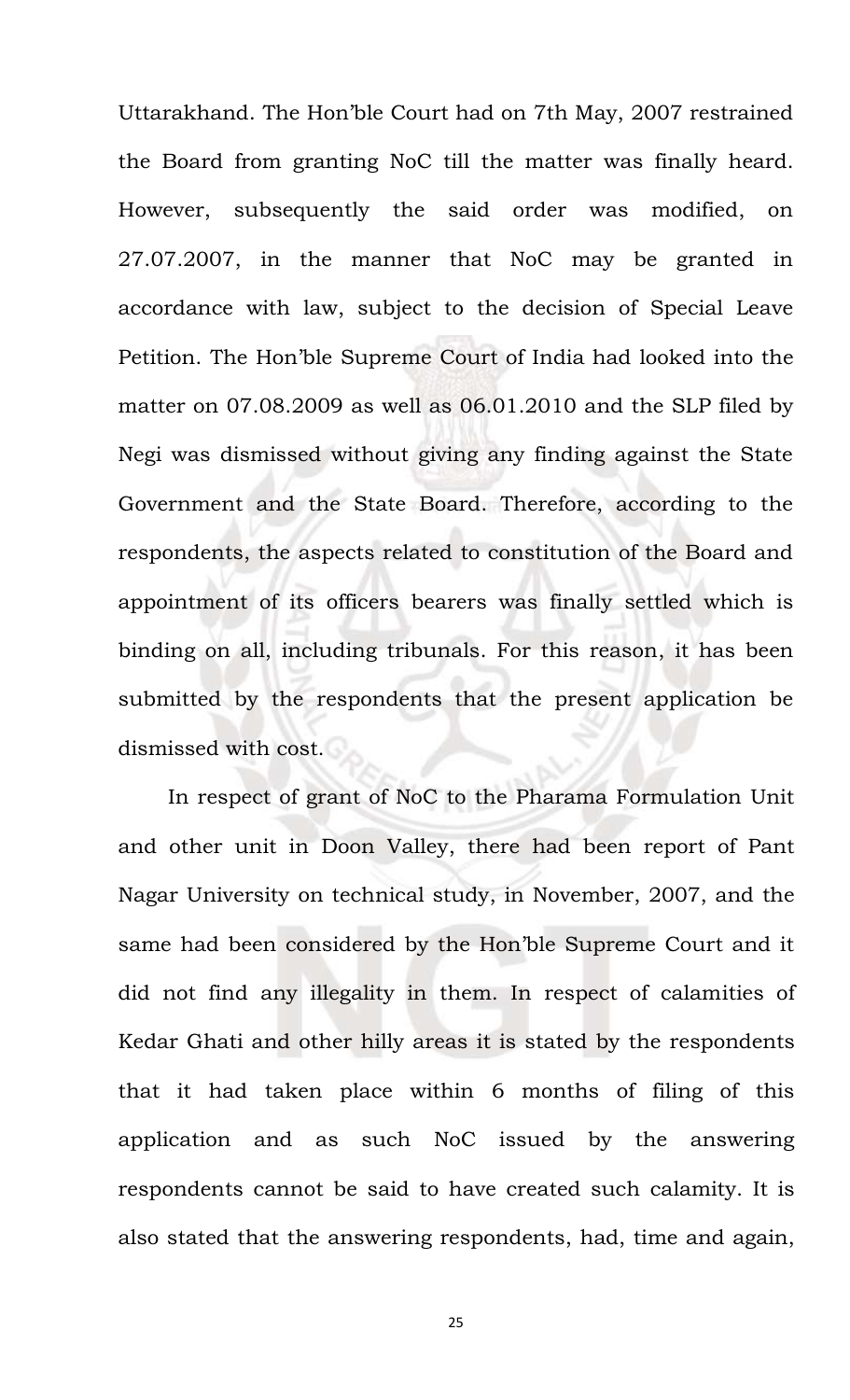enhanced the technical staff in the Board as per requirement of Man Power.

33. The answering respondents have denied the fact with regard to the applicant being a social worker and a public spirited person. Further it is submitted that there can be a situation that the applicant has filed the above application for the protection of the vested interest of unidentified lobbies or acting on the direction of business houses. It has been denied that respondent authorities are neglecting the provisions of environmental protection law and Rules made therein. It has also been denied that persons manning the important posts are not competent or that they are not eligible or not having requisite knowledge and practical experience in the field of environment protection and pollution control.

34. It has been emphasised that reasons of disaster in Uttarakhand in June 2013, was a natural calamity. Respondents denied the same as being due to geological interference by human beings, in establishing industrial projects, Hydro Projects etc. and without following environmental law. A similar issue is also pending for consideration in Original Application No. 151/2013 Legal Aid Committee National Green Tribunal Bar Association Vs. Union of India. Further it is submitted that in WP (PIL) 72/2010 High Court of Uttarakhand had considered the environmental aspect in its Judgement dated 15.07.2011 and the same is being followed in the State.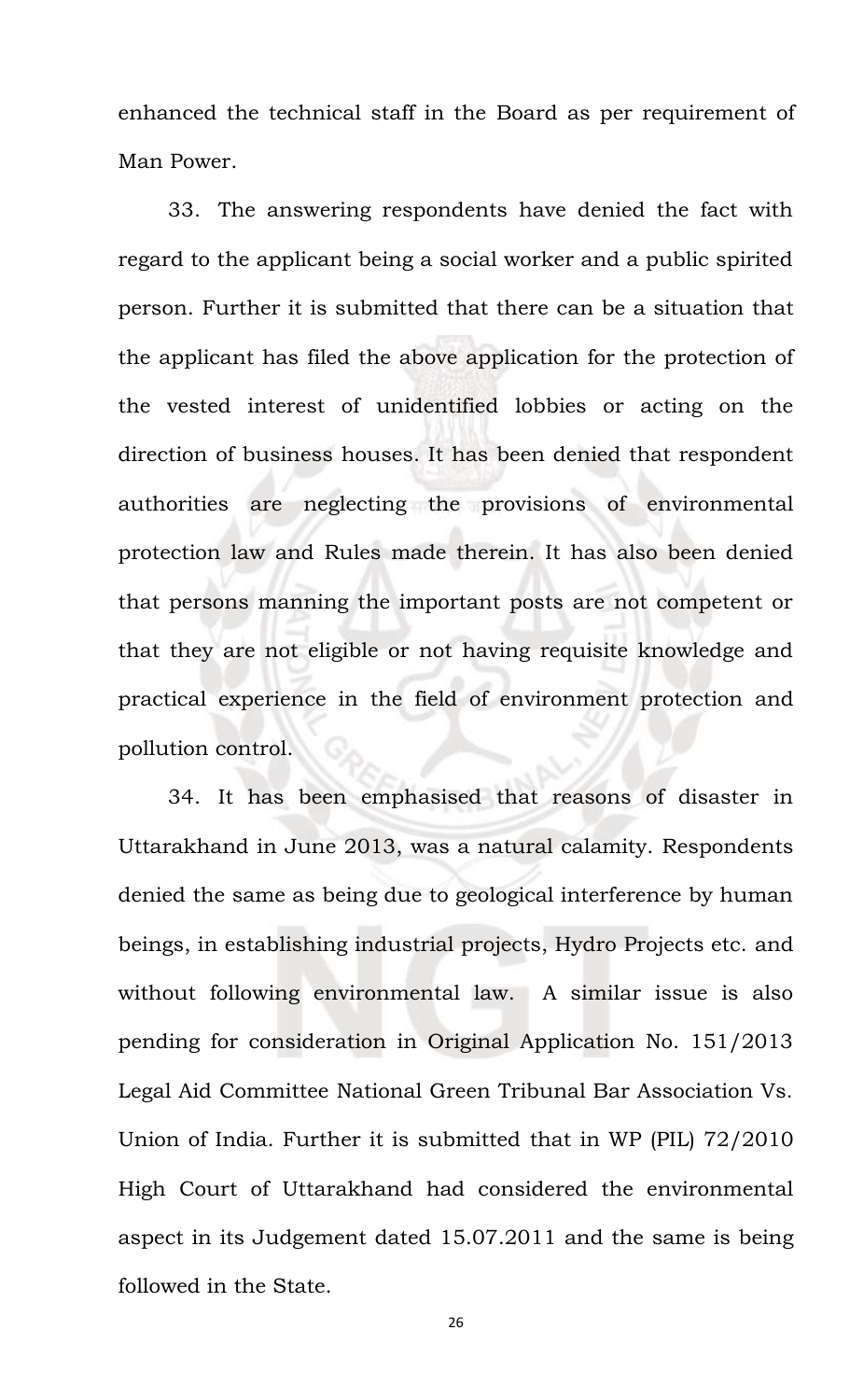It is denied that there is no infrastructure of Environmental Regulatory Mechanism or the same is not being strengthened. It is also denied that there is no infrastructure of Professional & Technical Officers in the environmental department of the State Board. The Respondents have denied that man power in the State is almost the same as of in the year 2000 which is highly insufficient and incompetent to cope with the industries and development centres. It is stated that Uttarakhand is a Small State with about 70% of area having been covered under forest. The State Board is having four regional offices. At the time of formation of the Board, there were only two. Similarly the strength of technical officers is 18 where as at the time of formation of the Board it was 7. Further, the strength of the staff structure of the Board is under consideration of the State Government. The State Board had purchased land for additional accommodation. There are two laboratories of the Board, duly certified, at Dehradun and Haldwani. As regard the central laboratory of the Board, for the purpose of infrastructure, respondents have purchased land and are going to construct building with proper space for its Head Quarters and Central Laboratories. It has been denied that illegal NoC has been issued by the Board to the polluting industries.. The Board had already started online management system for NoC, Consent and authorisation, under Law.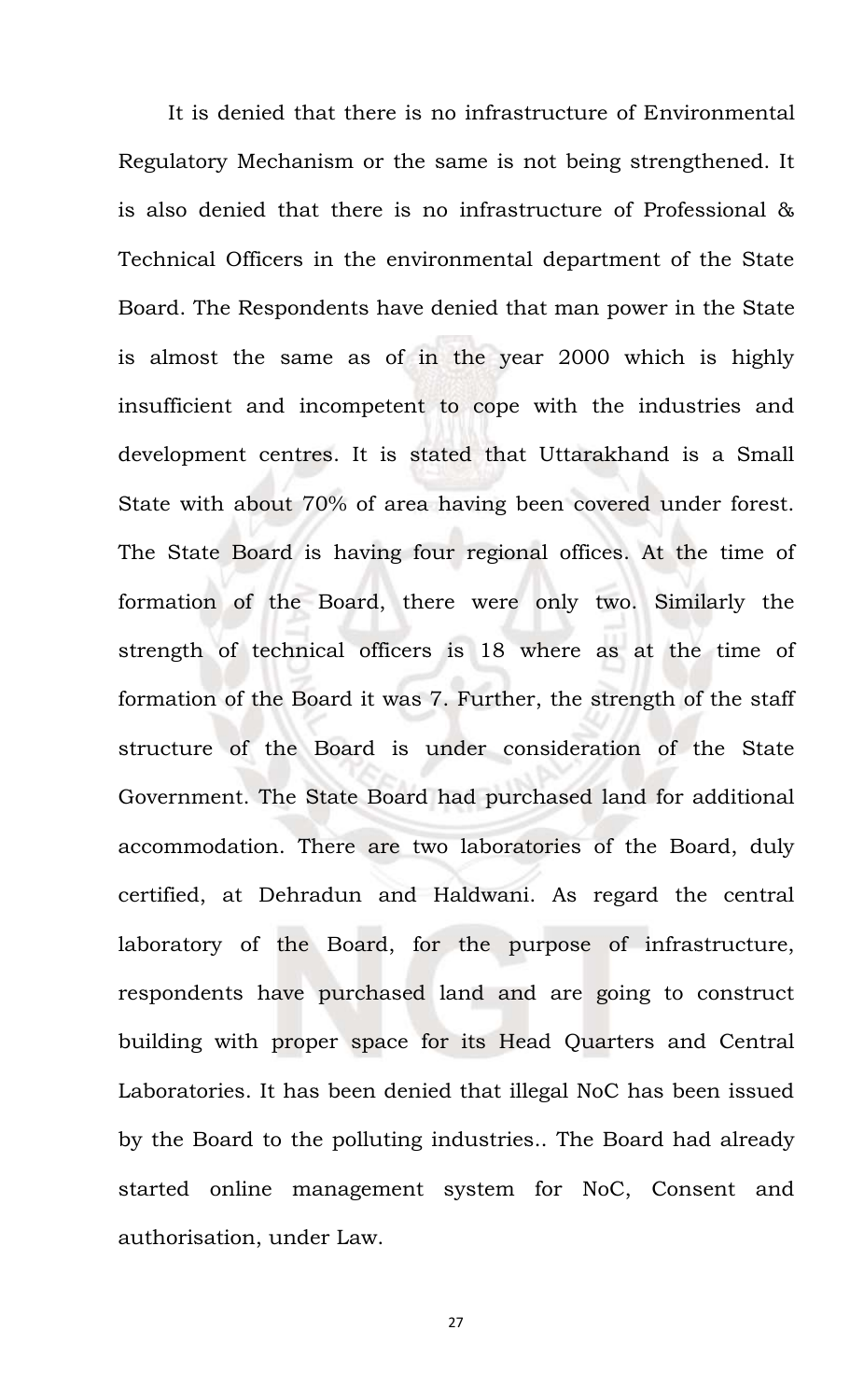35. It is denied by the respondents that IAS/IFS officers of administration/forest background do not have any experience in the field of environment and their knowledge and practical experience in implementation of forest conservation/wildlife protection/ Bio-Diversity Act is only 10 percent of the total Environment. Further it is denied that they do not fulfil the requirement of professional knowledge and expertise on environment as required under the Water Act/Air Act/Environment Protection Act and rule made their under.

36. Further it is stated on behalf of pollution board that it is the prerogative of State Government to nominate/appoint officials of the Board. Since, all these aspects have been considered by the Hon'ble Supreme Court, the same should not be looked into again by the Tribunal. The Guidelines of the Hon'ble Supreme Court Monitoring Committee and MoEF dated 16.08.2005 were also considered by the Hon'ble Supreme Court and no violation was found. It is incorrect to say that there is any infringement of powers of State Board, by the State Government. Further it was denied that the Water and Air rules of the hilly State could not be notified by the State Government which is hampering the development. The rules and regulations of the recruitment of officers and employees of the State have been adopted and no difficulty is being faced by the State Board in this respect. It is stated that the State Board has already submitted the draft rules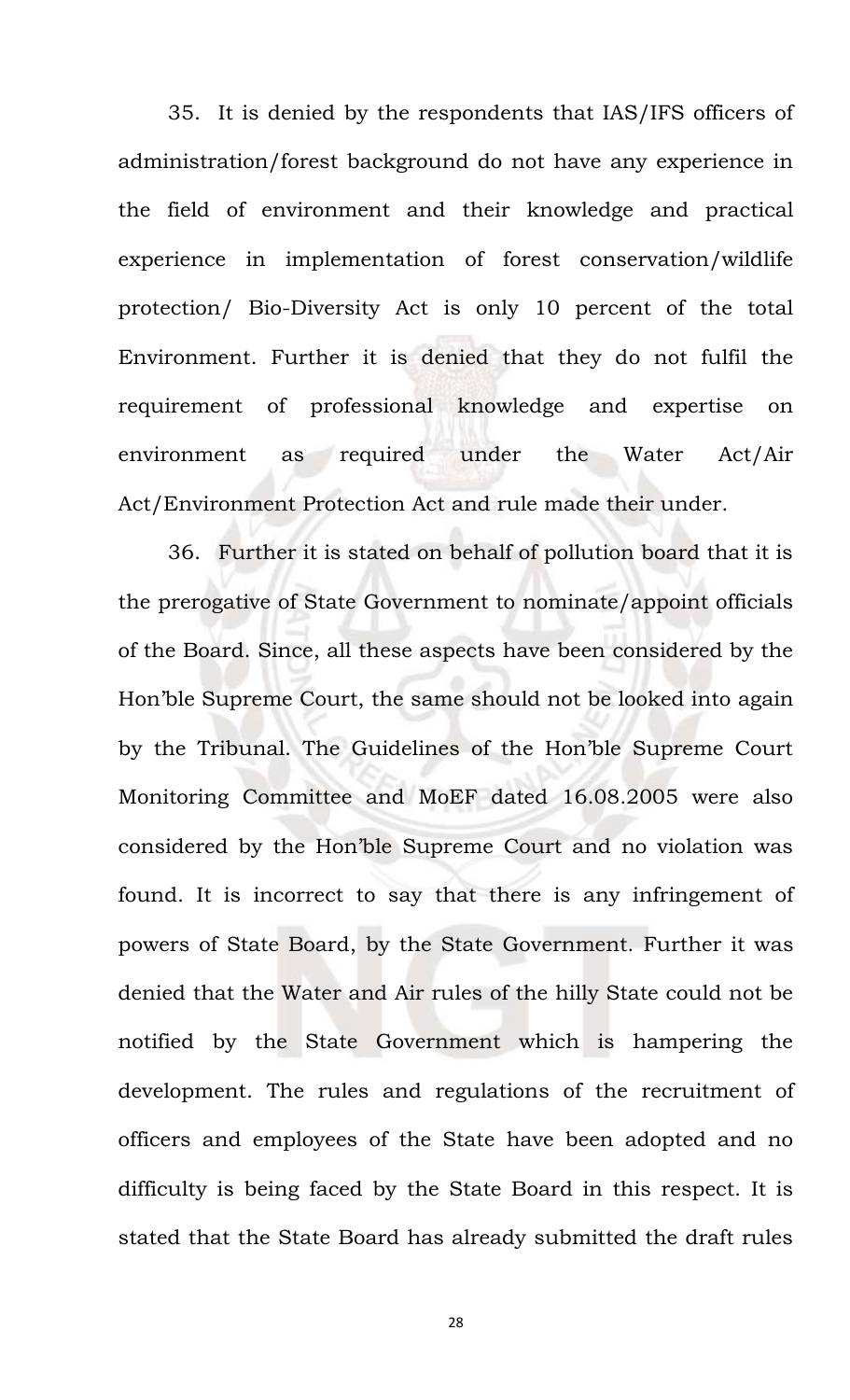under the Air and Water Act as also the service rules which are under consideration of the State Government, for notification.

37. **The Applicant has filed rejoinder to the reply of Respondents No. 3 and 5.** He denies all the averments of the Counter Affidavit which are contrary to what has been stated in the Application. The applicant has submitted that he has rightly invoked the jurisdiction of the Tribunal as the issues under challenge in the application are mainly concerned with illegal constitution of the State Pollution Control Board and illegal issuance of the NoC as well as consent to function industries and projects. It is also submitted that SLP (6023/2006) before the Hon'ble Supreme Court had not been decided on merits. The same was dismissed on the ground that the applicant contesting the application could not proceed on account of his inability, illhealth and lack of resources, which is clear from his letter.

38. The applicant has in his rejoinder also submitted that respondents are trying to mislead in these proceeding. On having come to know about the Writ Petition, the applicant inquired about the same. He was told that the same was dismissed as the applicant had written a letter on 31.12.09, through the Registrar of the Hon'ble Supreme Court, expressing his inability to contest the Writ Petition as he was not able to bear the cost of the proceedings on account of some personal issue. Therefore, the fact disputed in the Writ Petition still stands and had not been considered by any court. The Hon'ble Supreme Court vide its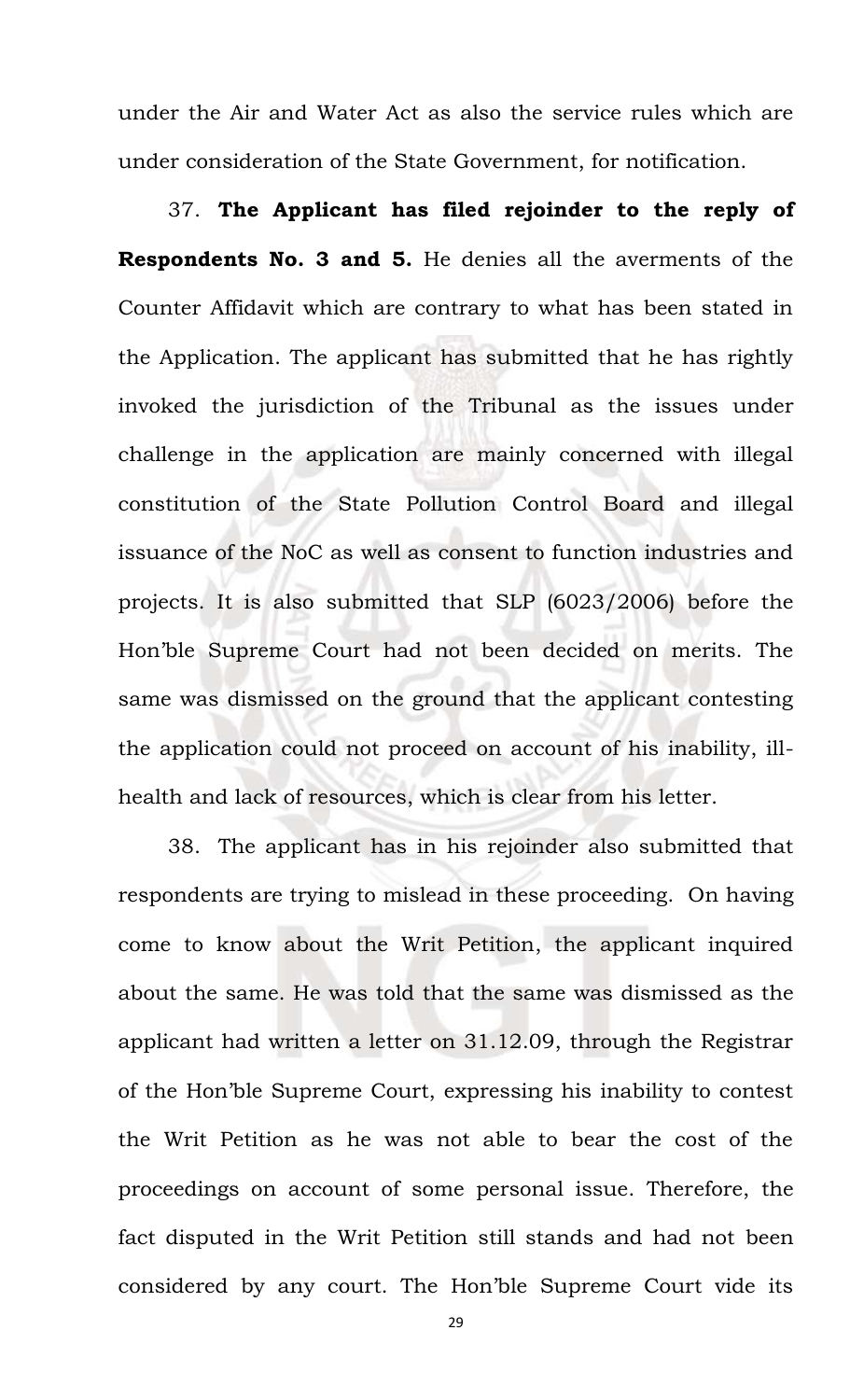order dated 08.01.2008 had asked the State of Uttarakhand and Environment Protection and Pollution Control Board to provide rule, governing essential qualification and experience as the same was relevant for appointment of various officers of the Board. But no such rules have been made available till date. The stand of the answering respondents has always been the same that "the rules are under consideration". The said consideration is pending since 2006 which clearly indicates their negligent attitude.

39. The said Writ Petition was not at all decided on merit and the Hon'ble Supreme Court did not address the issues involved in the Writ Petition. The Hon'ble Supreme Court, vide order dated 08.01.2008 directed that the Writ Petition be heard along with the Special Leave Petition. But the SLP had become infructuous and was dismissed on 07.08.2009. Thereafter, the Writ Petition was listed before another bench on 6th January, 2010, and it was dismissed due to the letter written by the Petitioner. Therefore, according to the applicant mere dismissal of the petition by the Hon'ble Supreme Court did not give the State Pollution Control Board a clean chit and the issues raised therein remained unanswered. Therefore the Jurisdiction of the Tribunal has been rightly invoked as there are illegalities in constitution of the State Board.

40. Further it is submitted that State Pollution Control Board is functioning and issuing NoC, as well as Consent to the industries especially pharmaceutical company which are not fit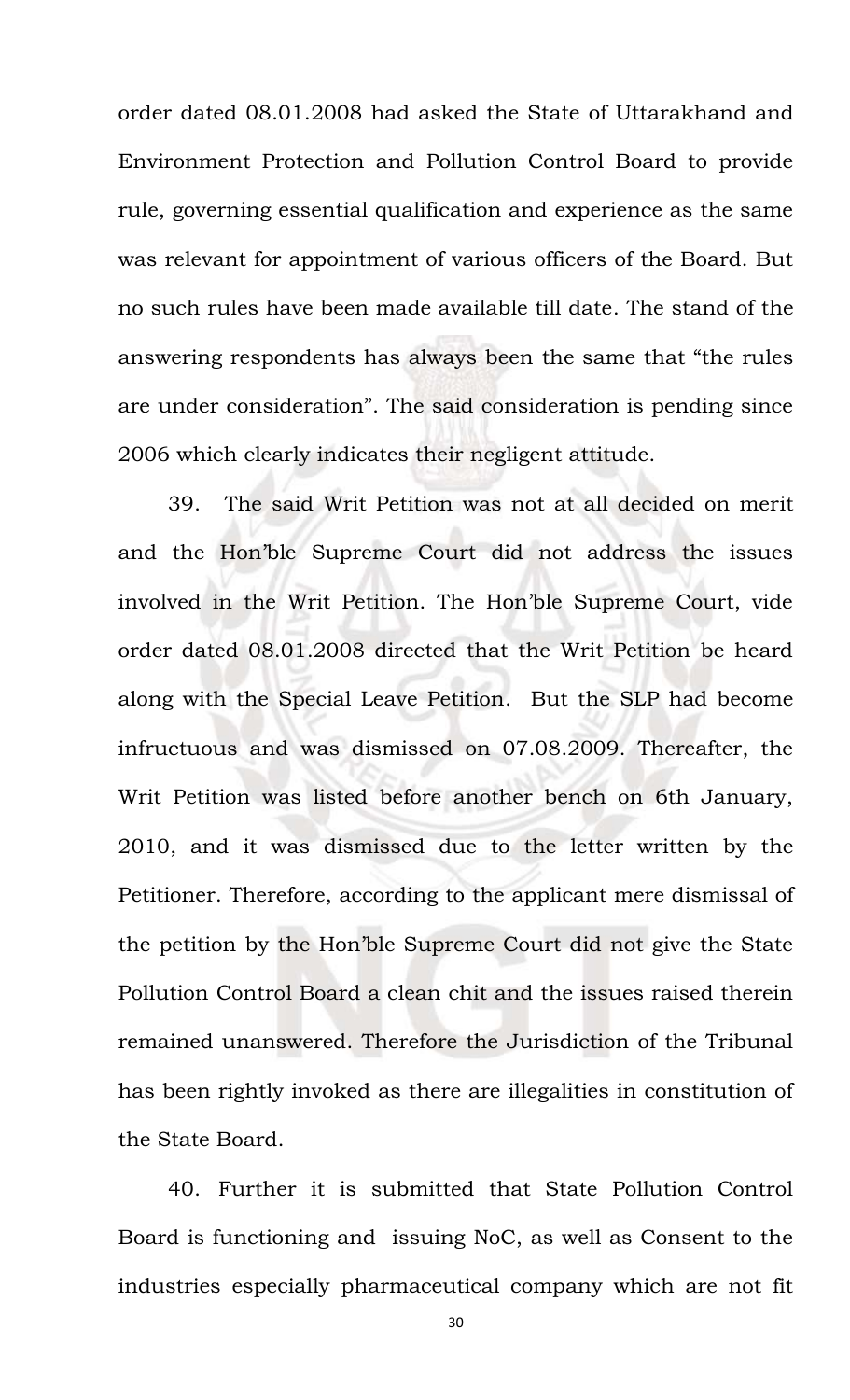for eco-sensitive areas and are established in violation of Doon Valley Notification 1989. It is submitted by the applicant, in reply to the counter filed by the Respondent that grant of NoC in Doon Valley are based on invalid reports submitted by unrecognised authority which is in violation of Section 26 of the Air Act. Further, it is stated that the assessment was conducted much after establishment and functioning of the industry. The State Board had never started its full functioning. The State Board Air and Water laboratories were also not functioning properly and in clear violation of Section 28 of the Air Act and Section 52 of the Water Act. In fact the respondents in their counter affidavit have themselves mentioned that the process for construction of Air and Water laboratories is pending before the State Government for its approval.

41. It is submitted that June 2013, disaster in Uttarakhand was a result of disturbance in eco-balance of environment. It has been scientifically defined that Environment comes with all its components and if any part of it is destroyed by any means particularly unnatural or physical means, the whole balance gets disturbed. The happening in Kedar Ghati was a clear consequence of environment degradation in Doon Valley and other similar areas on account of unauthorised industrialisation and constructions beyond the capacity and sustainability of the existing environmental. The respondents have given false; vague information and are misleading the Tribunal by stating that they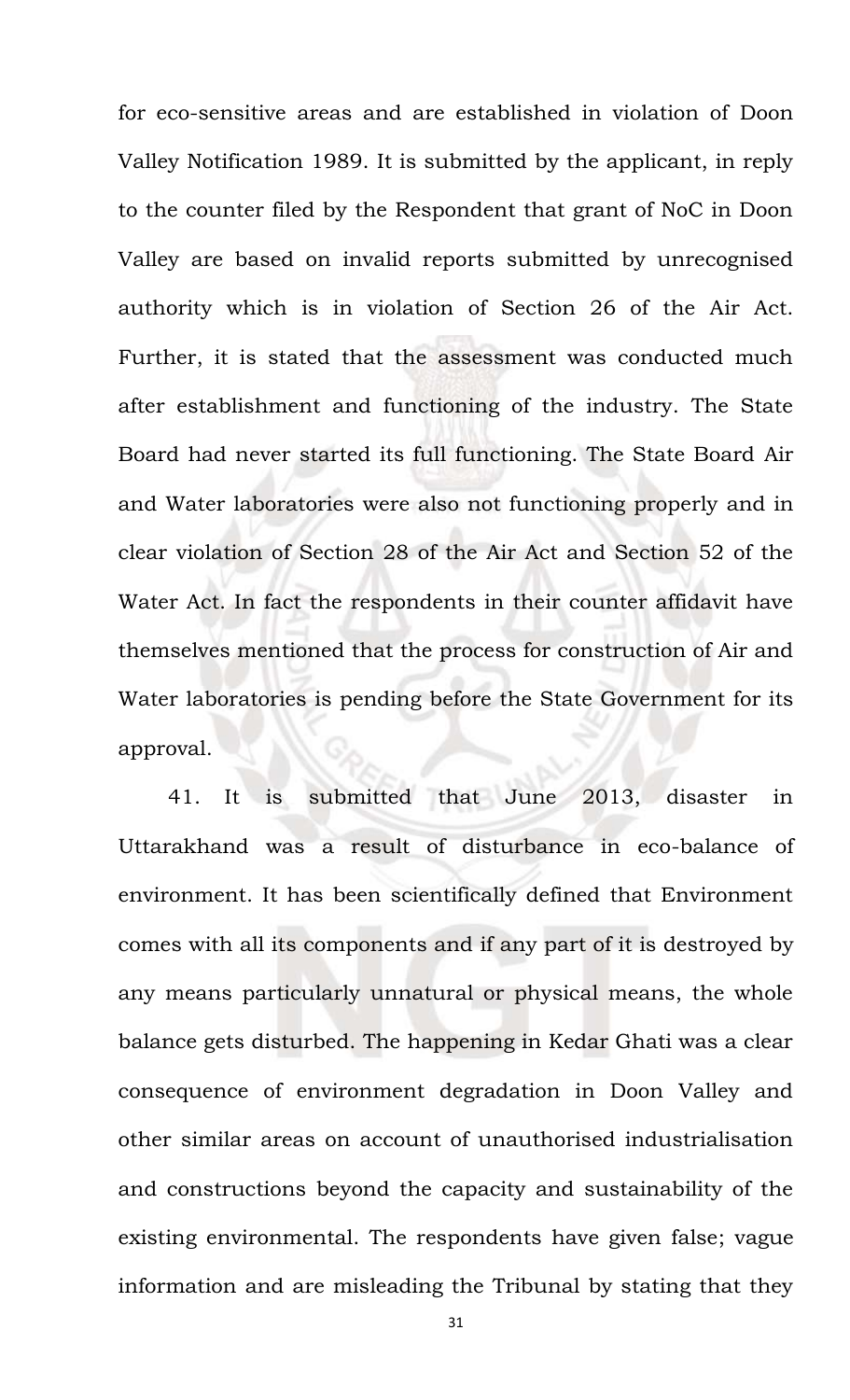have extended the technical and scientific Staff up to 70 % of the forest area, which also is not enough to sustain functionality of the Pollution Control Board, over such a large area.

42. The applicant has submitted that he is a dedicated person for protection of nature and environment. The respondents are trying to escape from their responsibility by blaming and defaming him, that he has a vested interest. The respondent authorities are neglecting the provisions of the Water and Air Act by appointing officers and staff in the State Pollution Control Board without following the law or direction given by the Hon'ble Supreme Court and its monitoring committee constituted on 14.10.2005. The Chairperson and Member of the Pollution Control Board are not having special knowledge and vast experience in the subject of environmental science. But even then the Government of Uttarakhand appointed officers and Secretaries of different departments of the State who may be good in administration but are incapable of dealing, in so far as environmental protection is concerned. The respondents are denying the statement made in the application but have indirectly accepted the fact that for last 11 years it has been appointing officers in violation of the laws.

43. It has also been submitted that State Pollution Control Board has been using its power and authority in Uttarakhand without considering the fact that illegal issuance of NoC or permission granted to the industries to establish their project and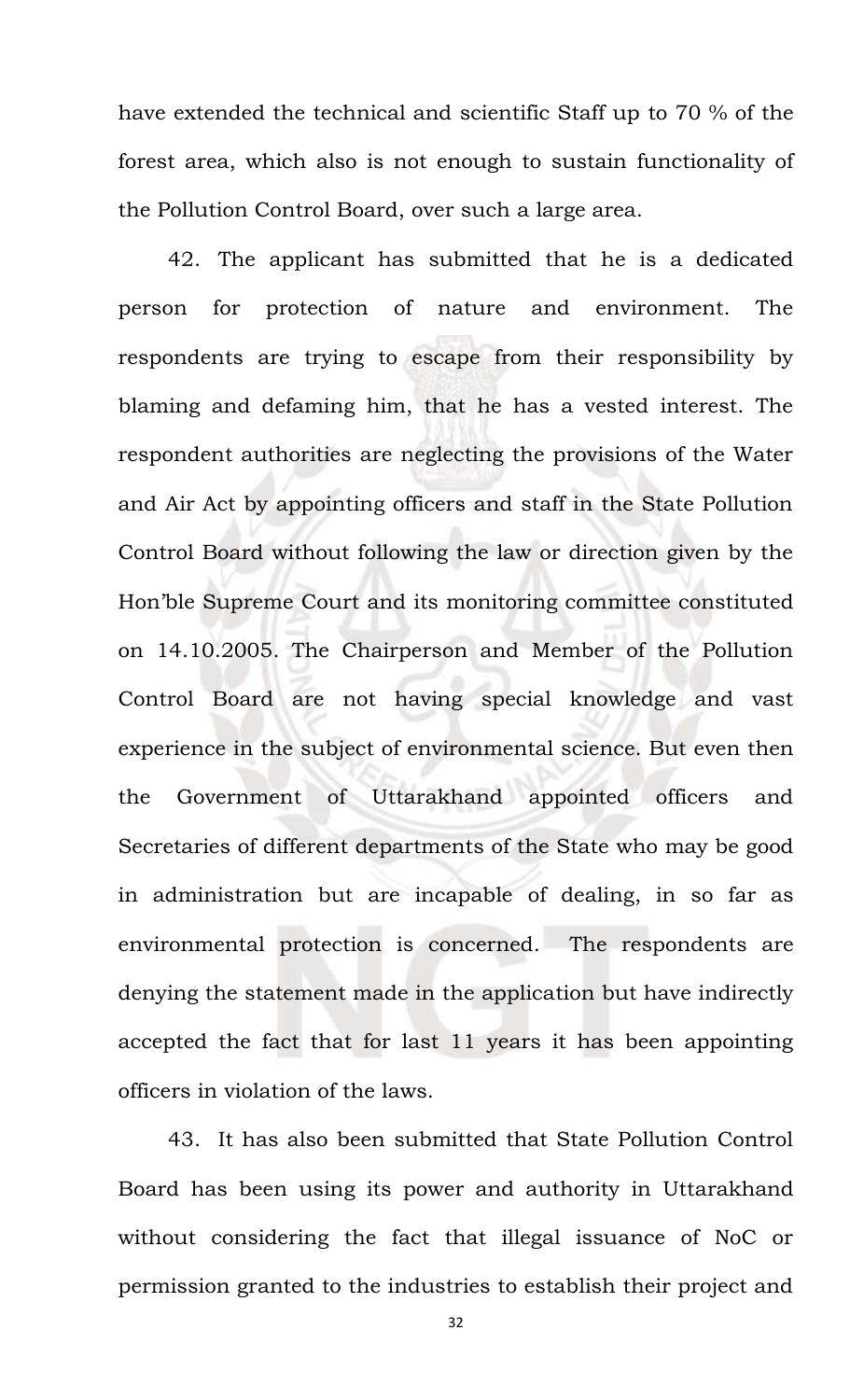factories, ignoring the fact that harm would be caused to the environment and its component which would lead to verge of extinct. The respondents have also not followed the guidelines issued by the High Court of Uttarakhand in the year 2011. Since the year 2004 the respondents are continuously violating the environmental laws especially the provision of Air Act and Water Act. The State Pollution Control Board has been constituted in violation of Water and Air Act and the guidelines of the Hon'ble Supreme Court and it is still so functioning. Therefore, there is continuous cause of action and there is no delay in filing of this application. The infrastructure of Environmental Regulatory Mechanism is insufficient to work due to inadequate number of officer and technical staff. The State of Uttarakhand is covered by 70% of the Forest area which requires more technical staff.

44. Since the first meeting of the State Board on 27.07.2002, almost 11 years have passed and they have only two laboratories of their own. The respondent Authorities have not clarified as to which of them a matter is to be referred for the assessment of impact on environment in the area. The concerned NoC is being issued by completely ignoring the rules and guidelines for the same. It is also submitted that the Chairman of the current State Board Shri Ranveer Singh is an IAS officer and is holding a degree of MBBS which does not make him qualified to be an environmental expert under the relevant law. It was during his time, as part time Member Secretary of the Board, that NoCs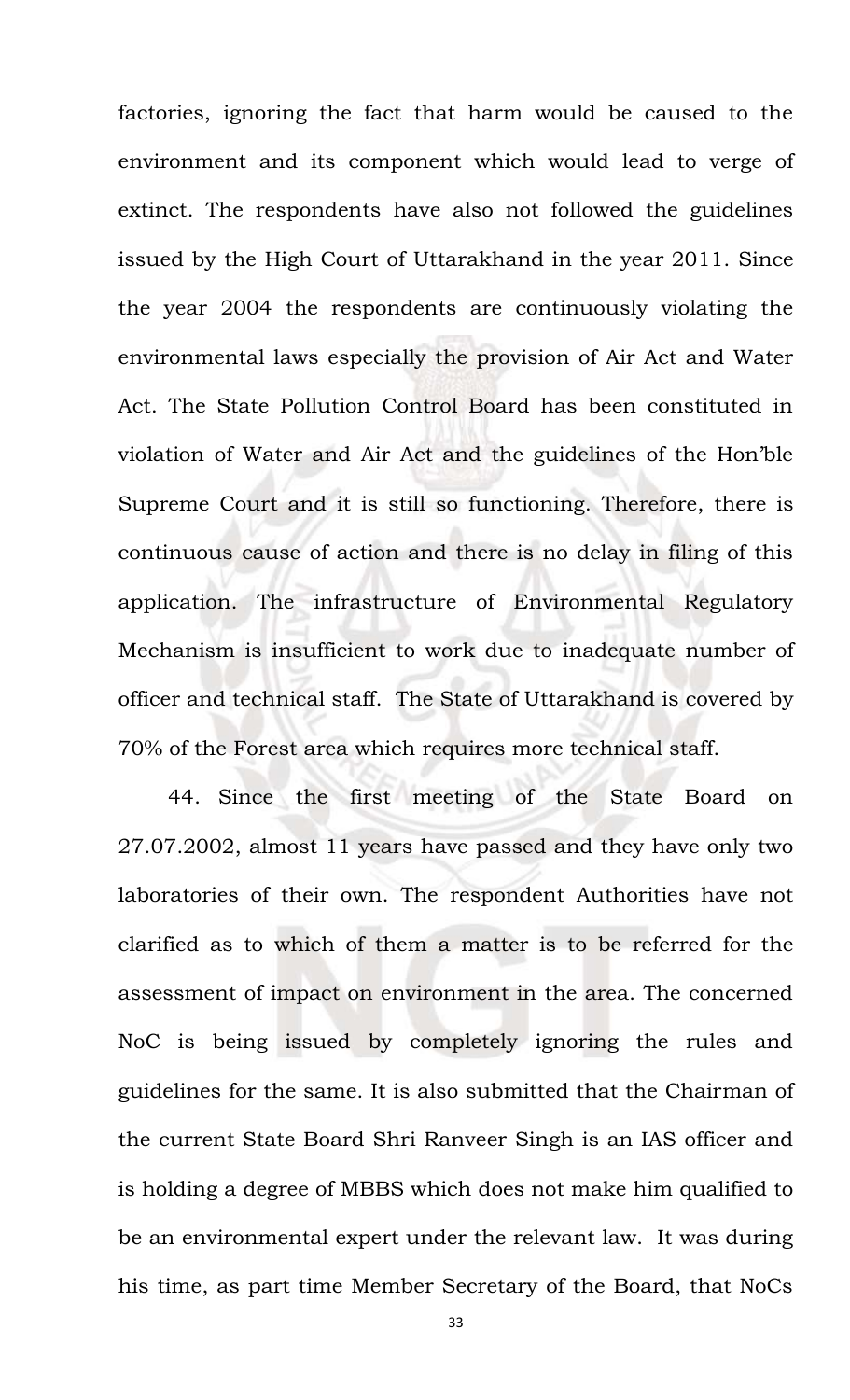were issued and consent to operate pharmaceutical units were given. The Member Secretary Mr. Vinod Singhal, IFS Officer, did not qualify because he had no experience in pollution control at the time of his taking over the post. Officers are not being appointed by way of open selection process but by virtue of their designation in the State Government Department and ignoring the qualifications needed under the relevant law. The Constitution of the State Board has been done twice and on both the occasions the State Government of Uttarakhand had not followed the rules and regulations as the Principal Secretary of Department of Forest and Environment of the State Government had selected himself as Chairperson and 10 other Members, with no full time Member Secretary.

This was on the whims and fancies of the State Government by ignoring/infringing the powers of the State Pollution Control Board, where as it is independent and autonomous with regard to the appointments of its officers. The officers, especially Member Secretaries are frequently appointed on yearly basis and nobody had completed the tenure of three years.

45. The respondents are not following the Doon Valley Notification 1984 which essentially requires prior permission of MoEF. The report, as referred to by the Respondents, has no value in the eyes of law as the university is not competent to conduct such assessment. It can be stated that the State Government, for its own sake, has made the university to do such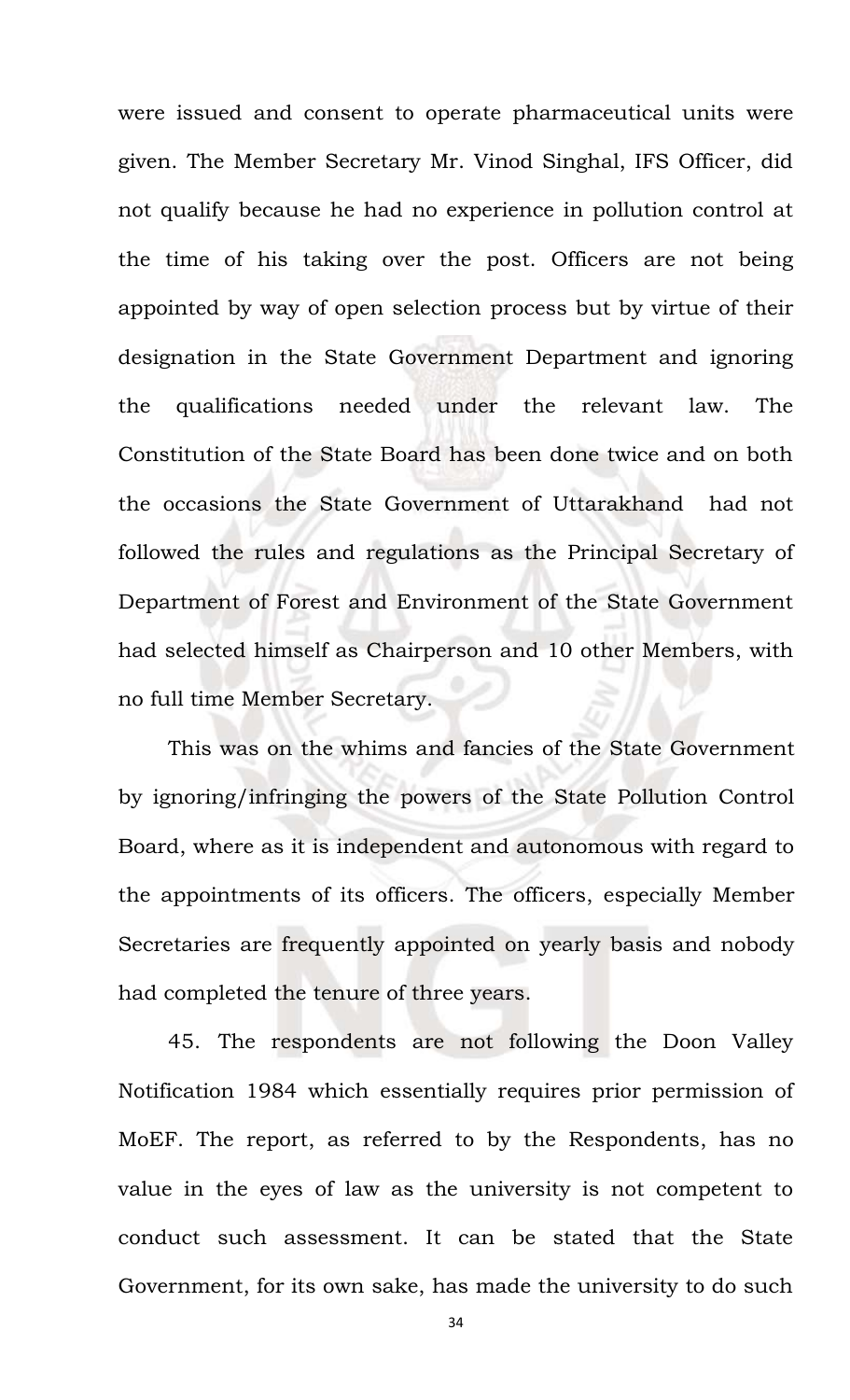assessments and submit report so that it can take the benefit of Industrial package granted by the Central Government, in the year 2004 whereas assessment report was submitted in November, 2007. The assessment of carrying capacity of Doon Valley eco-sensitive was supposed to be done before the industry was established. The Pharmaceutical industries which are indeed considered to be money bank for the State Government are taking benefit of the amenities granted by the State Government after Dehradun became temporary capital of Uttarakhand and subsequently the agriculture land were illegally converted into industrial for the benefit of the Government. An affidavit filed by the respondents in the matter of Legal Aid Committee National Green Tribunal Bar Association and other does not clarify the position in relation to the contentions raised in the present application regarding disaster management because there are several other issues raised before the Tribunal which are to be decided. The reply to such paragraph of the Original Application has been deliberately ignored by the respondents. The present application has been moved to stop malpractices by the State Government with regard to constitution of the State Board as well as illegal issuance of NoC to the industries in the hilly areas, which is still continuing, and had never been stopped. Thus, there is no question of application being barred by limitation as the cause of action is still continuing, even after the order of the Supreme Court and the guidelines of the MoEF.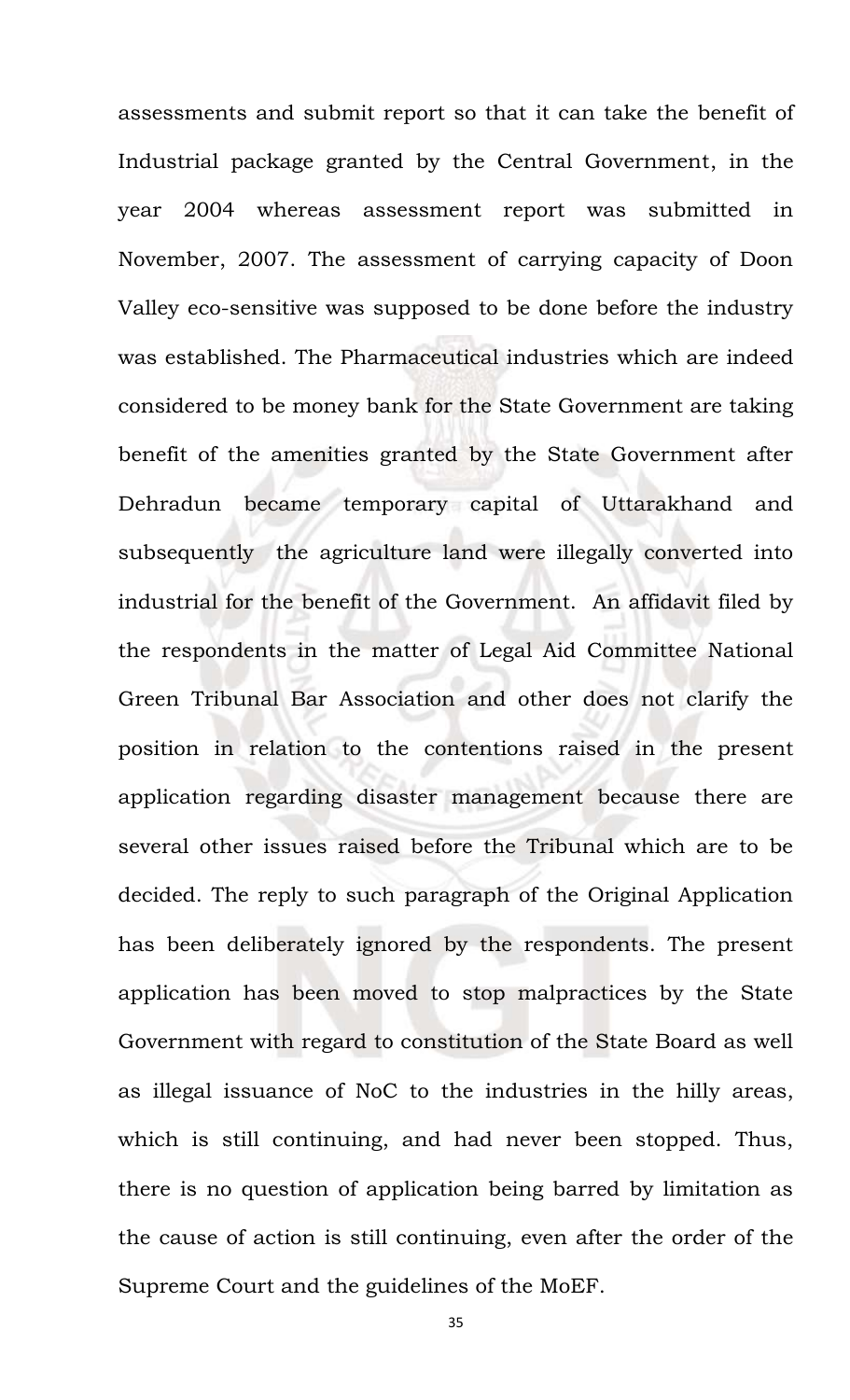46. It has been stated that present application has been rightly moved by invoking the jurisdiction of the Tribunal in the light of Hon'ble Supreme Court Judgement dated 9th August, 2012 in the matter of Bhopal Gas Peedhit Mahila Udgyog Sangthan Vs. Union of India wherein it has been held that every civil case which involves issues related to environment or any substantial right related to environment, shall stand transferred and be prosecuted/litigated before the National Green Tribunal. It is also stated that Section 14(1) of NGT Act gives the Tribunal wider jurisdiction and it is to decide the questions or issues related to implementation of enactments given under schedule 1 of the Act, 2010, i.e. Water Act, Air Act, Environment Protection Act, etc.

47. **State Environment Impact Assessment Authority, Respondent No. 4 has also filed a short reply** to the Application. It has submitted that the pharmaceutical industry had obtained environmental clearance after proper environmental appraisal by the then SEIAA. It is further submitted that State Environment Impact Assessment Authority, Uttarakhand has been headed by a retired IFS officers. He has the requisite knowledge to be appointed Chairperson of SEIAA as being an eminent forester and retired as Principal Chief Conservator of Forests. He also has the experience of working as a member of Forestry and Wildlife in the State Level Expert Appraisal Committee(SEAC) of Uttarakhand for a term of three years from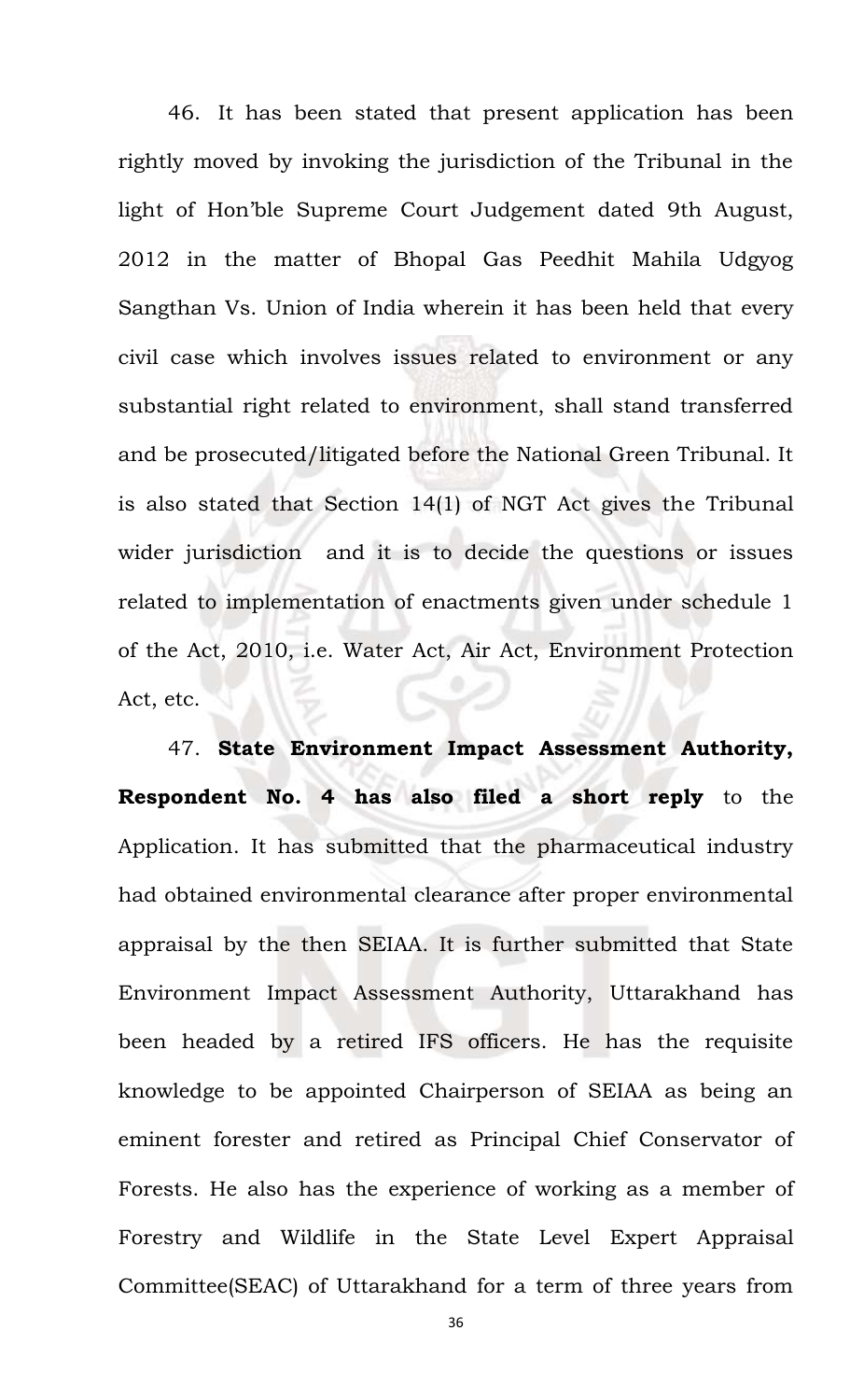19th September, 2008. It is also stated that the Environmental Clearance have been issued by SEIAA in eco-sensitive areas of the State, river banks and hilly slopes with proper environmental appraisal required under EIA Notification 2006, as amended in the Year, 2009. The environmental clearance issued by SEIAA is based on appraisal report and recommendation of State Level Expert Appraisal Committee (SEAC) constituted under the Environment Protection Act, 1986. Further, it is stated that the allegation made by the Applicant are baseless. The Pharmaceutical industries were established with proper appraisal.

48. **A reply has been filed on behalf of MoEF, Respondent No. 6** through its Under Secretary. It has been stated in the reply that the implementation of the environment related Acts and Rules in States is the responsibility of the Environment Ministry/Department of the concerned State. The appointment on important posts such as Chairman or Member Secretary in the State Pollution Control Board comes under the administrative control of the respective State Government, therefore the aspect relating to eligibility, qualification, special knowledge and practical experience in the field of environment protection and pollution control in respect of the persons appointed to the crucial posts namely Chairperson and Member Secretary is to be taken care of by the State Government only.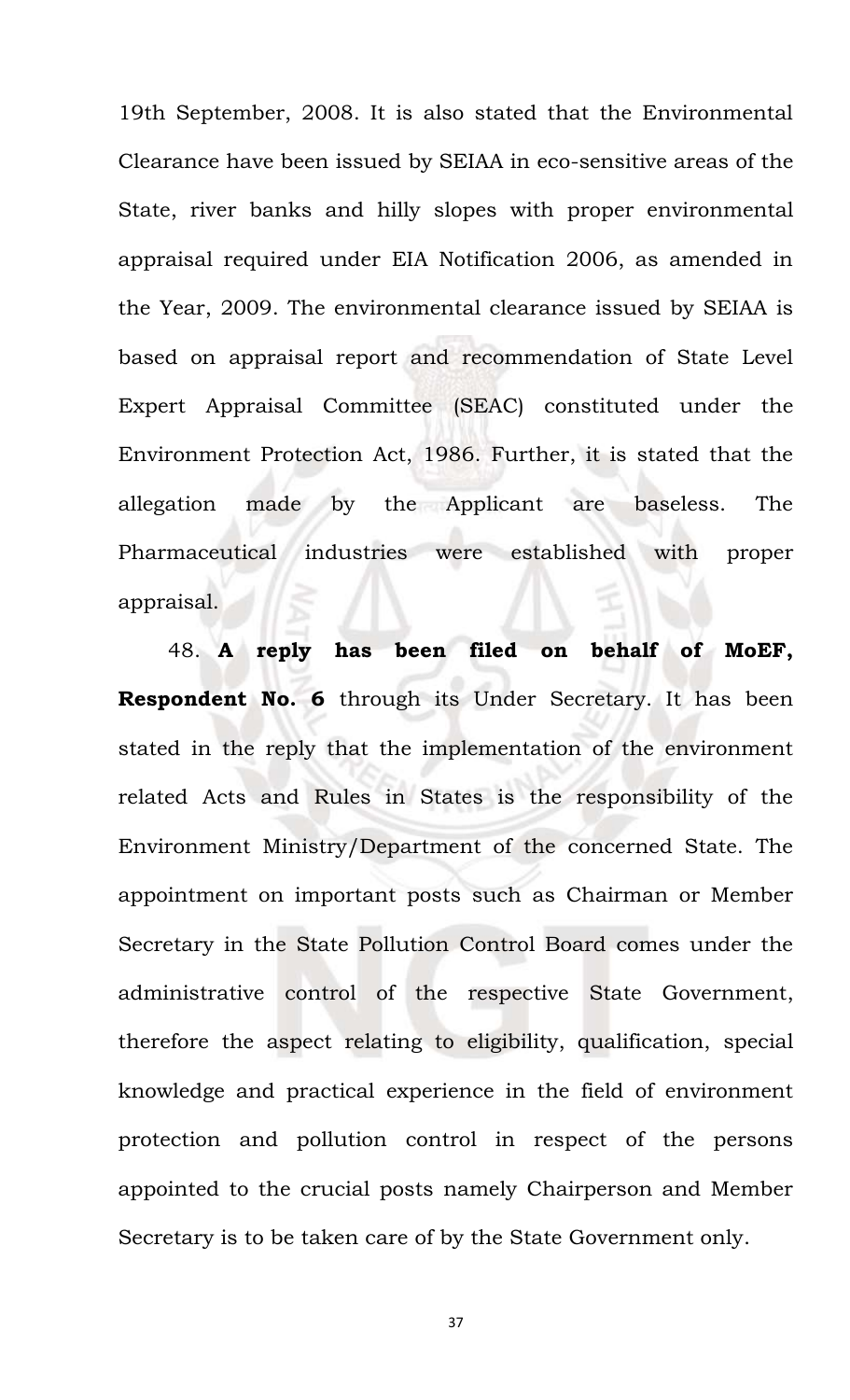It is submitted that the points raised with regard to economic activities and industrialisation in the State of Uttarakhand at the cost of environment protection are also required to be responded by the State Government. The issue regarding availability of professional and technical manpower in the State of Uttarakhand and also of high quality infrastructure required for the environment protection is the responsibility of the State Government. The role of Central Government is limited to reimbursement of 80% share of water cess to the State Pollution Control Board deposited by them in the consolidated fund of India. Under the relevant Act it is the onus of the State Government to constitute the State Pollution Control Board and ensure availability of adequate infrastructure such as laboratories, machinery and testing equipments etc. for smooth and efficient operation of State Pollution Control Board so as to achieve the objective of environment protection and pollution control in an efficient manner. The Central Government do not interfere in the domain of the State Government. It is also the responsibility of the State Government to comply with the direction/orders passed by the Courts and issues relating to pollution control and environment protection.

49. It has been submitted that reasons behind posting/transferring of officials on the posts of Chairperson or Member Secretary in a particular State Pollution Control Board are best known to the State Government concerned and the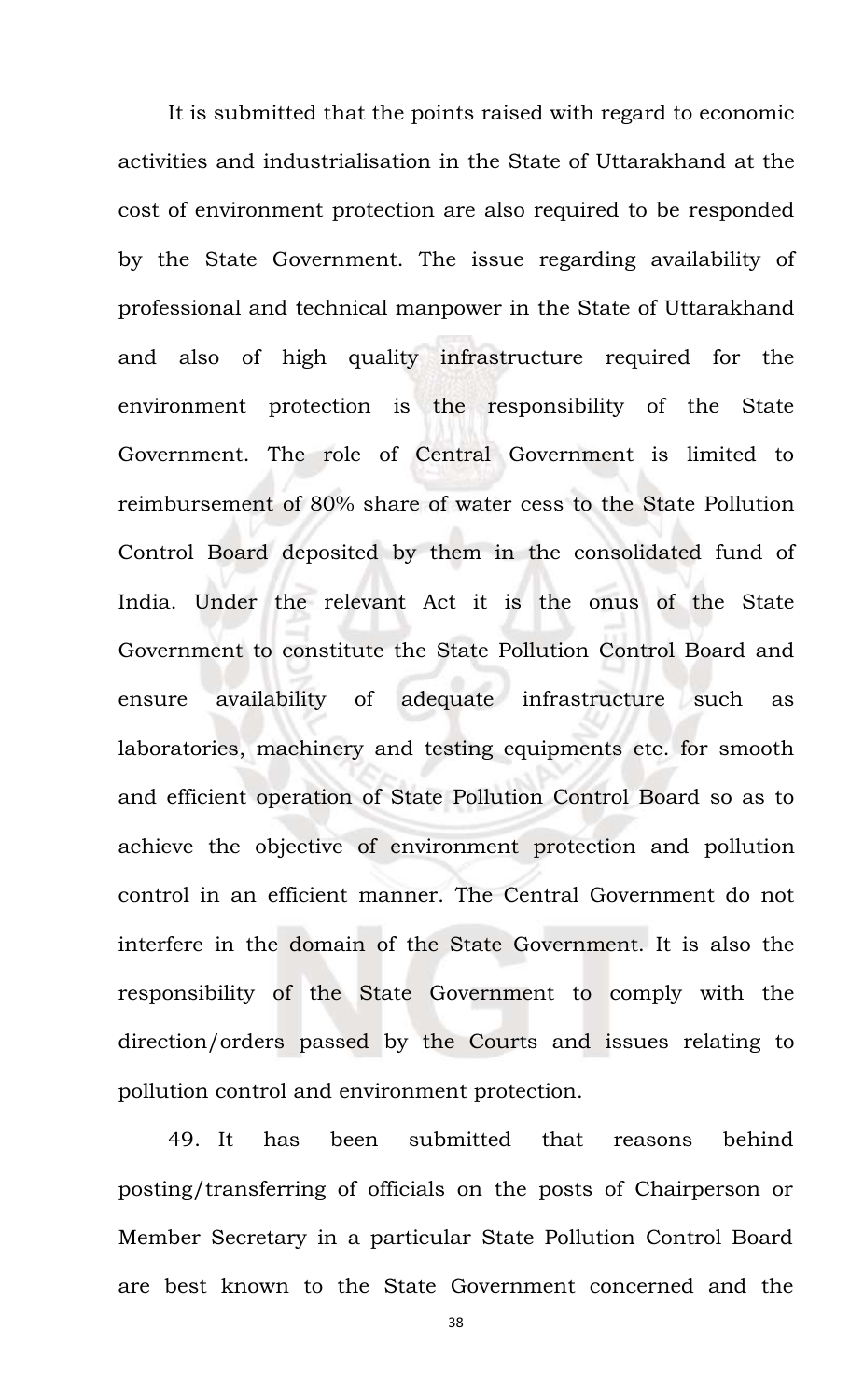Central Government has no role in this regard. The directions to the State Pollution Control Board are issued by the Central Pollution Control Board, whenever required and the Union of India do not administer these organisation. The concerned State Government are fully competent to take administrative decisions pertaining to service matter of their employees, as per the established rules and procedure. The Ministry do not interfere in their routine administrative and personnel related matters.

The subject matter of the present application comes under exclusive domain of the State Government of Uttarakhand. The applicant is aggrieved on account of alleged irregularities in selection and appointment to the post of Chairman and Member Secretary in the State Board of Uttarakhand and poor state of environment protection activities.

50. As during the course of hearing the Tribunal had directed to issue notices to other States and Union Territories and they were to file affidavit in relation to the subject in question that whether person appointed in State Pollution Control Board possesses the requisite qualification or not, that the respective States have filed their responses on record.

51. A Status Report has been filed by the Secretary, Dept. of Science, Technology and Environment, **State of Punjab** in a form of affidavit along with annexure giving the name of the person, description of membership, qualification and experience. The said information is as under:-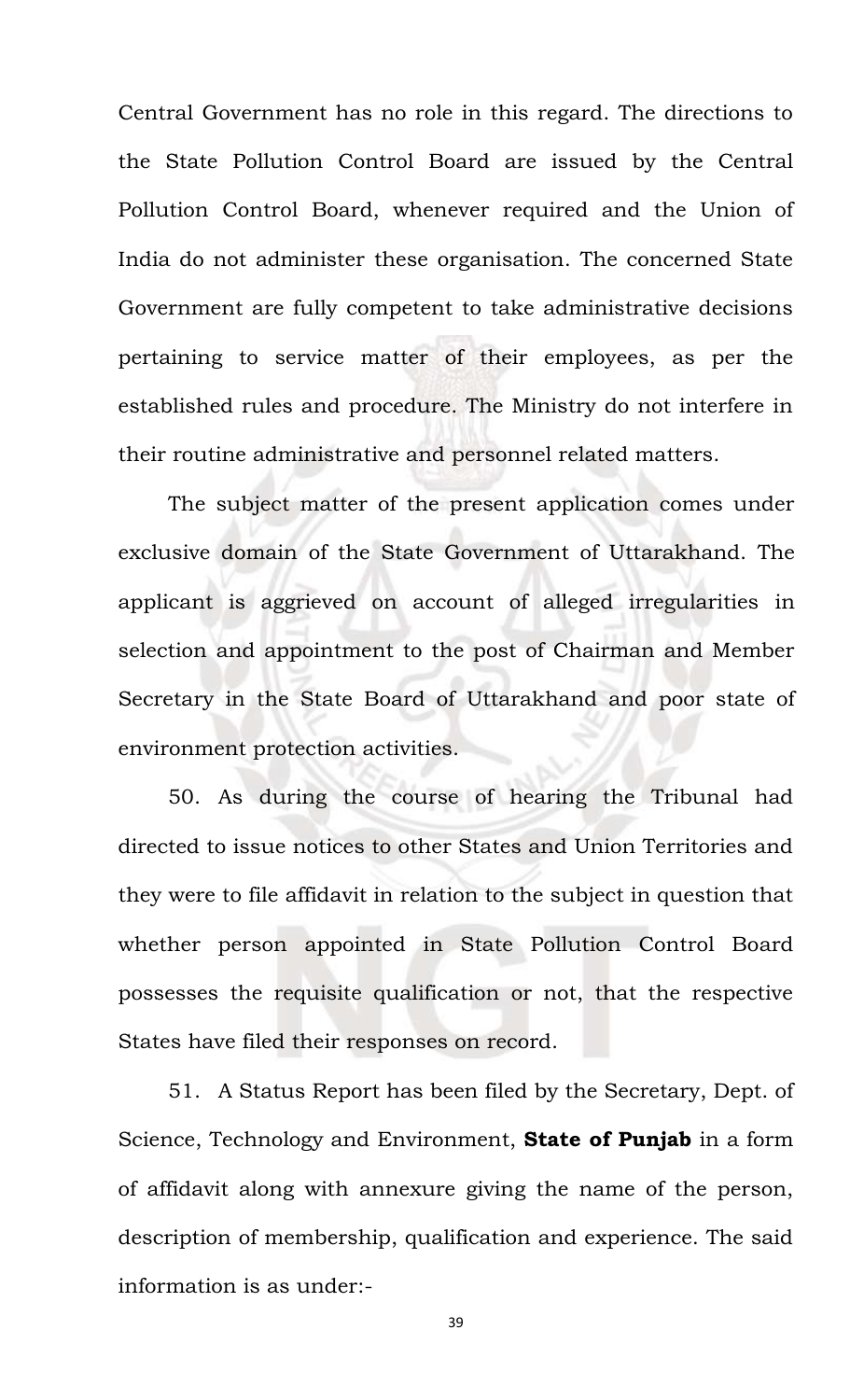| <b>S1.</b> | Name/designation   Description |             | <b>Qualification and</b>     |
|------------|--------------------------------|-------------|------------------------------|
| No.        | of the Chairman                | of the      | <b>Experience</b>            |
|            | and other Member Membership    |             |                              |
|            | of the Board                   |             |                              |
| 1.         | Mr. S. Manpreet   Chairman     |             | B.Com., Associate            |
|            | Chhatwal,<br>Singh             | Punjab      | Member<br><sub>of</sub>      |
|            | <b>IAS</b>                     | Pollution   | Chartered                    |
|            | Chairman, Punjab   Control     |             | Accountants<br><sub>of</sub> |
|            | Pollution<br>Control Board,    |             | India                        |
|            | Board                          | Patiala     | Joined Punjab                |
|            |                                |             | Civil Service in the         |
|            |                                |             | year 1992 as PCS             |
|            |                                | ਲਾ ਲੋਕ ਕਰਦਾ | Officer.                     |
|            |                                |             | Served in various            |
|            |                                |             | capacities in the            |
|            |                                |             | State and<br>was             |
|            |                                |             | elevated to IAS              |
|            |                                |             | cadre<br>in                  |
|            |                                |             | September, 2014.             |
|            |                                |             | He<br>has<br>been            |
|            |                                |             | allotted the batch           |
|            |                                |             | of year 2006.                |
|            |                                |             |                              |

The Superintendent Department of Science, Technology and Environment, Government of Punjab had sent a letter on 19th March 2015 with reference to the order dated 19<sup>th</sup> February, 2015, passed by the Tribunal, giving requisite information. Shri Manpreet Singh, Chhatwal, IAS, Chairman, Punjab Pollution Control Board. His educational qualifications are B.Com, Associate Member of Charted Accountants of India. He joined Punjab Civil Service in the Year 1992 and was elevated to IAS Cadre in September, 2014. He has been allotted the batch of year 2006. Dr. Babu Ram is the Member Secretary of the Punjab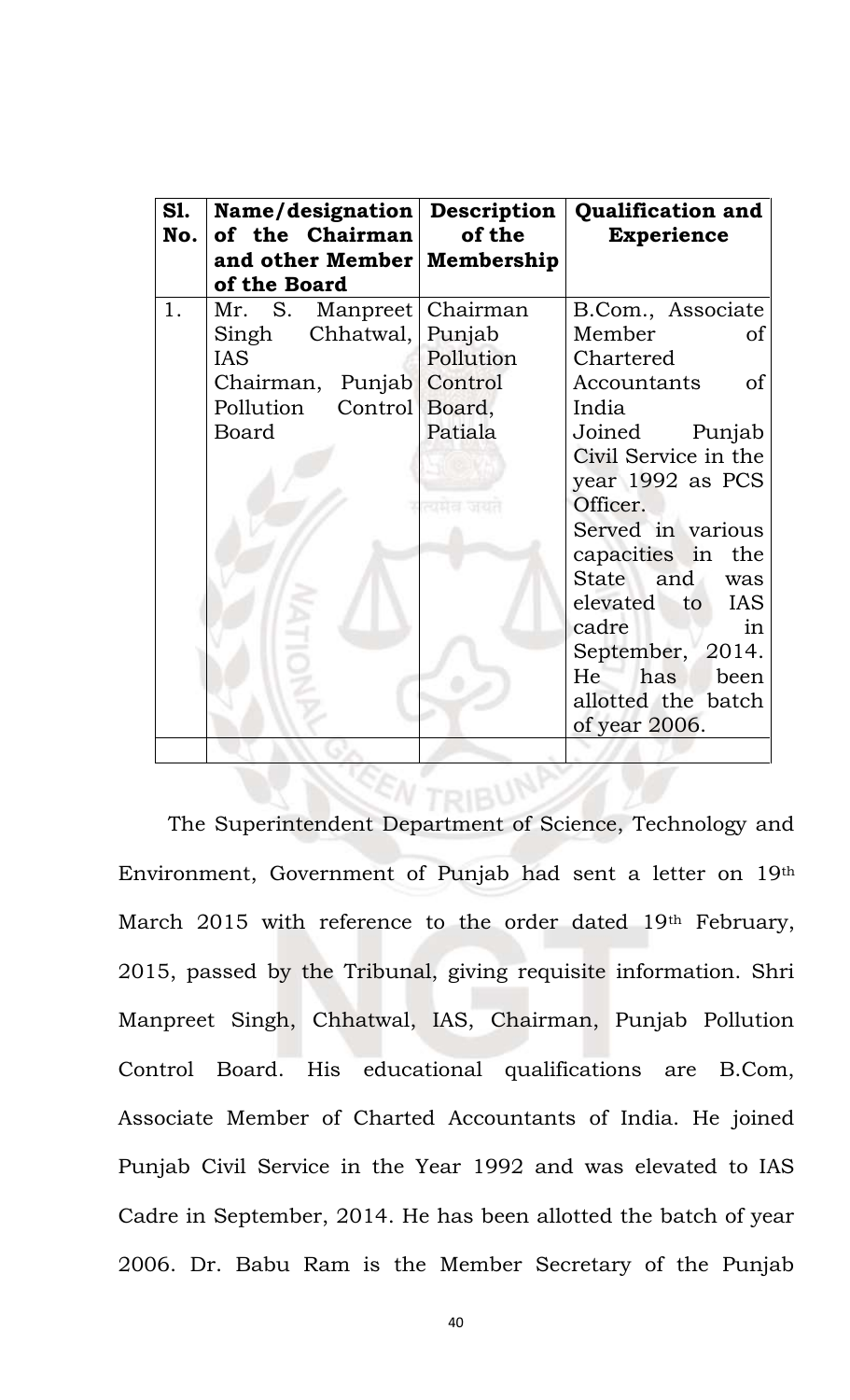Pollution Control Board. His educational qualifcations are M.E. (Environmental Engineering) and Phd (Environmental Engineering).

52. Similarly an affidavit has been filed by Principal Secretary, Department of Environment of **Haryana-cum-Chairman of Haryana Pollution Control Board.** The information inter-alia with regard to experience and qualification are as under:-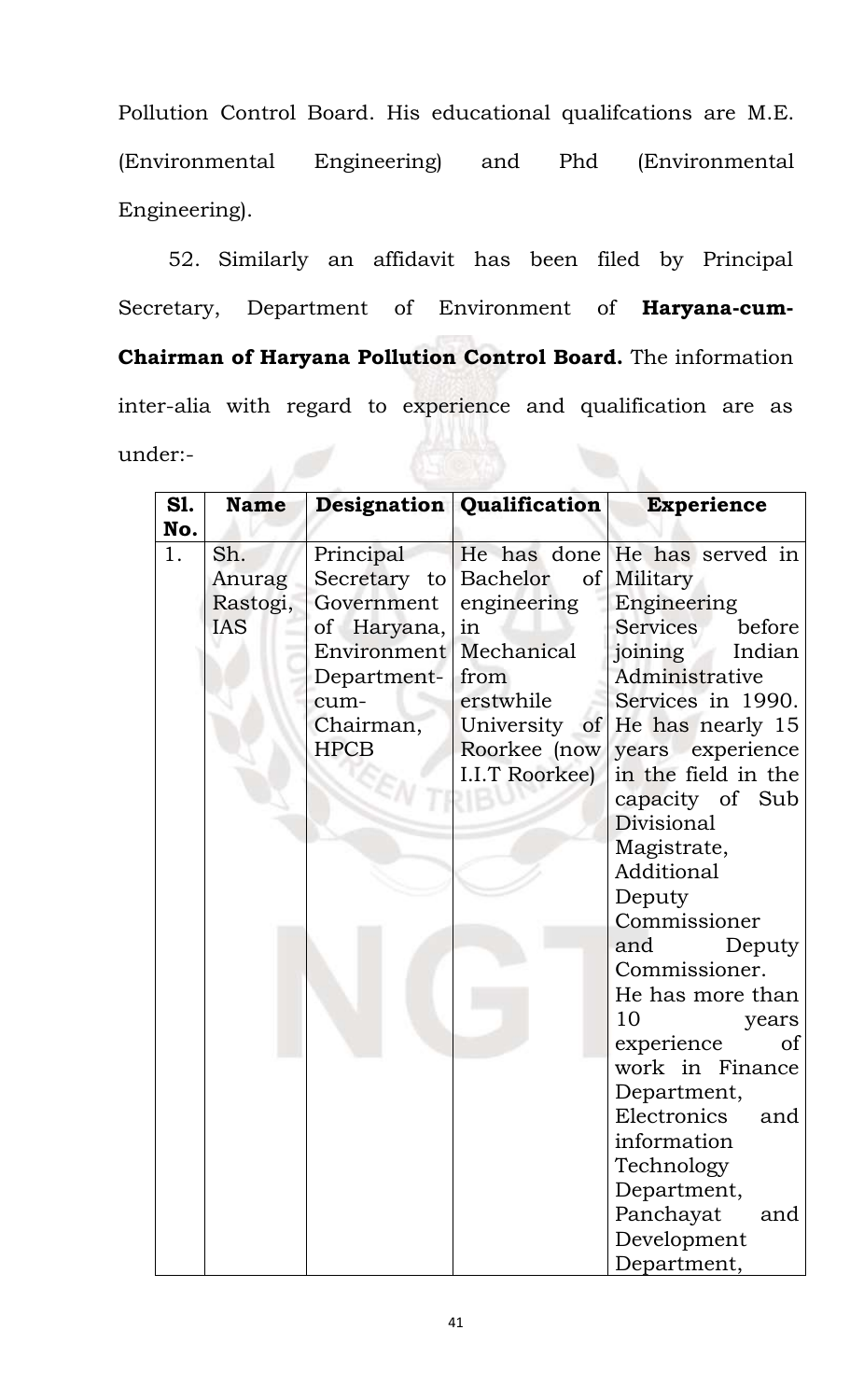|    |            |              |                 | Education           |
|----|------------|--------------|-----------------|---------------------|
|    |            |              |                 |                     |
|    |            |              |                 | Department,         |
|    |            |              |                 | Excise<br>and       |
|    |            |              |                 | Taxation            |
|    |            |              |                 | Department<br>and   |
|    |            |              |                 | Town<br>and         |
|    |            |              |                 | Country Planning    |
|    |            |              |                 | Department.         |
| 2. | Sh. Ajay   | Member       | B.E.<br>(Civil) | (1) Conservator of  |
|    | Kadian,    | Secretary,   | Engineering)    | Forest<br>in        |
|    | <b>IFS</b> | <b>HSPCB</b> |                 | Territorial Wing,   |
|    |            |              |                 | Haryana Forest      |
|    |            |              |                 | Department for 3    |
|    |            |              |                 | years.              |
|    |            |              |                 | (2) Conservator of  |
|    |            |              |                 | Forests<br>in       |
|    |            |              |                 | Production Wing,    |
|    |            |              |                 | Haryana Forest      |
|    |            |              |                 | Department for 3    |
|    |            |              |                 | years.              |
|    |            |              |                 | (3)<br>Divisional   |
|    |            |              |                 | Forest Officer in   |
|    |            |              |                 |                     |
|    |            |              |                 | Haryana State in    |
|    |            |              |                 | different wings of  |
|    |            |              |                 | Haryana Forest      |
|    |            |              |                 | Department<br>for   |
|    |            |              |                 | 12 years.           |
|    |            |              |                 | (4) Forest Expert   |
|    |            |              |                 | Rural<br>in.        |
|    |            |              |                 | Development         |
|    |            |              |                 | Department,         |
|    |            |              |                 | Haryana for<br>2    |
|    |            |              |                 | years.              |
|    |            |              |                 | (5) Subject matter  |
|    |            |              |                 | specialist in the   |
|    |            |              |                 | World Bank aided    |
|    |            |              |                 | Kandi<br>Project,   |
|    |            |              |                 | Agriculture         |
|    |            |              |                 | Department,         |
|    |            |              |                 | Haryana<br>for<br>3 |
|    |            |              |                 | years.              |
|    |            |              |                 |                     |

53. On behalf of **Union Territory of Daman & Diu and Dadra & Nagar Haveli** an affidavit has been filed by the Member Secretary, Pollution Control Board. He has deposed that the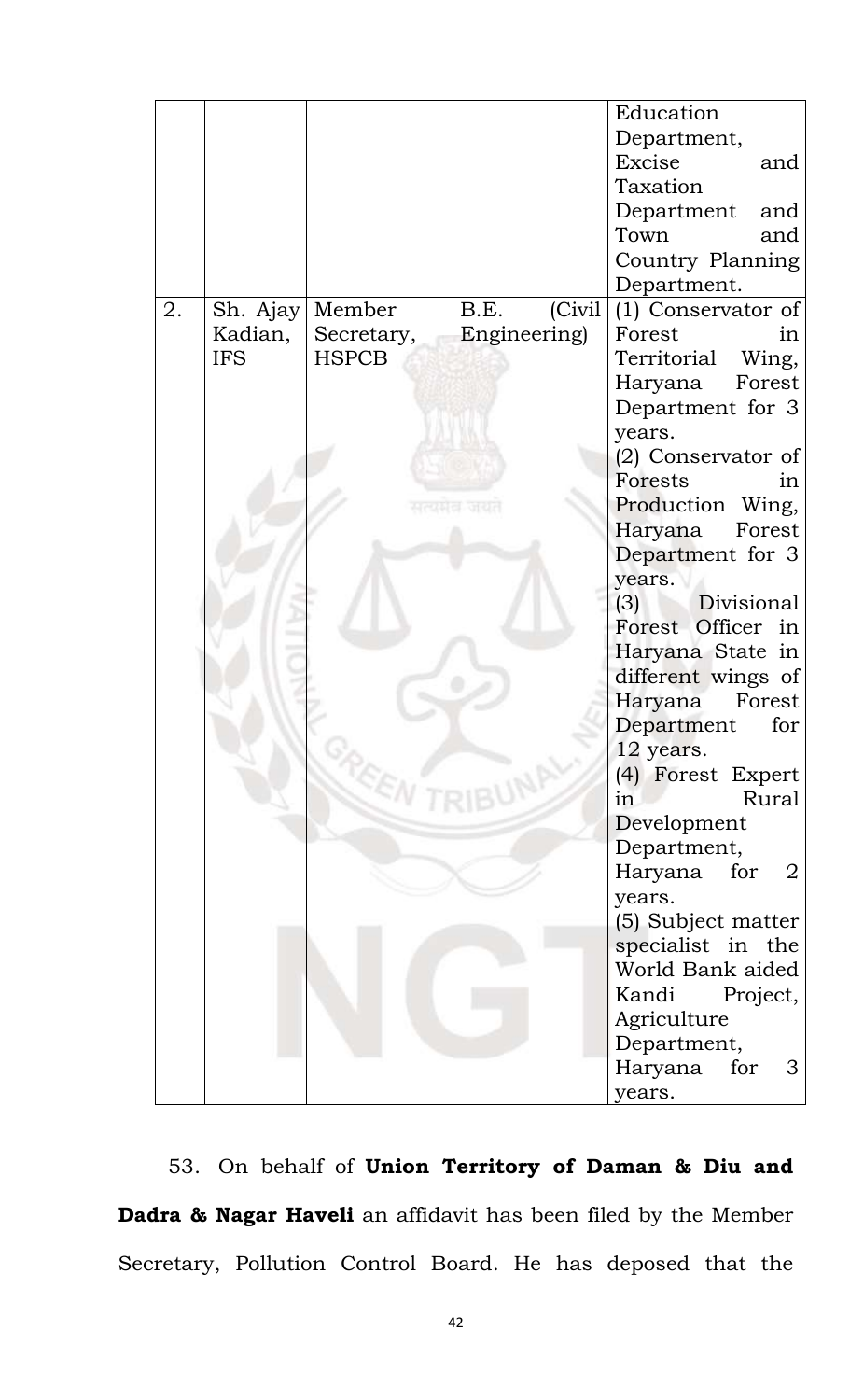Secretary (Environment and Forest) of Union Territory Daman & Diu and Dadar & Nagar Haveli is the Chairman of Pollution Control Committee. He is a Post Graduate in Engineering from IIT Kanpur. He has a vast experience of dealing with the subject of Forest and Environment in the capacity of Secretary (Environment & Forest). He has experience in dealing with the subject of environment in Delhi Pollution Control Committee. The Conservator of Forest of Union Territory is the Member Secretary of the Board/Committee. He possess the Master Degree in Forestry and has experience in dealing the subject of Environment & Forests for last 15 years. He has undergone 3 years rigorous technical training in Indira Gandhi National Forest Academy, Dehradun. A diploma certificate issued after the said training is considered to be equivalent to M.Sc. (Forestry).

54. In respect of State Pollution Control Board of **Himachal Pradesh** an affidavit has been filed by the Additional Chief Secretary (Environmental Science and Technology) Government of Himachal Pradesh. A list received from the State Pollution Control Board stating name, designation, experience and qualification of the Chairman/Member Secretary/Non-Official Member have been annexed to the affidavit. The information with regard to the Chairman and Member Secretary of Himachal Pradesh State Pollution Control Board is as under:-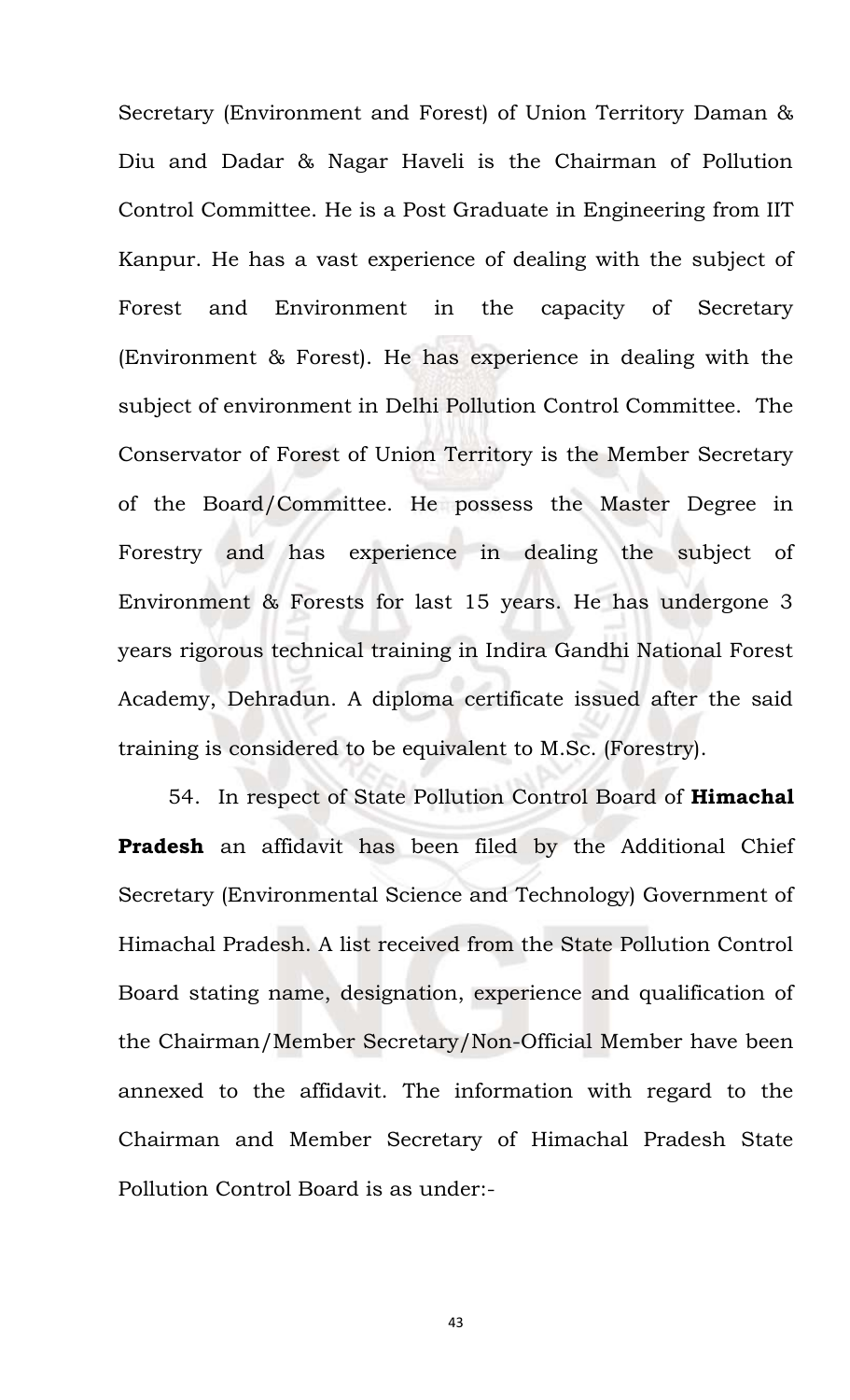| Sr | <b>Name</b> | Designation | <b>Experience</b>                   | Qualification           |
|----|-------------|-------------|-------------------------------------|-------------------------|
|    |             |             |                                     |                         |
| No |             |             |                                     |                         |
|    |             |             |                                     |                         |
| 1. | Sh.         | Chairman    | $\triangleright$ Practised          | $law \geq B. Sc, H.P.U$ |
|    | Kuldeep     |             | nearly about 15                     | With Special            |
|    | singh       |             | years in various                    | knowledge               |
|    | Pathani     |             | courts<br>$\circ$ f<br>law          | Plant<br>$\sigma$       |
|    | a           |             | including Hon'ble                   | Science<br>$\&$         |
|    |             |             | Himachal Pradesh                    | Ecology.                |
|    |             |             | High Court, $\triangleright$ L.LB., |                         |
|    |             |             | having a special                    | University of           |
|    |             |             | interest<br>in                      | Lucknow.                |
|    |             |             | Environment in                      |                         |
|    |             |             | the Court of Law.                   |                         |
|    |             |             | $\triangleright$ Remained           |                         |
|    |             |             | member of H.P.                      |                         |
|    |             |             | Legislative<br>Assembly also        |                         |
|    |             |             | raised<br>various                   |                         |
|    |             |             | issues regarding                    |                         |
|    |             |             | Environmental                       |                         |
|    |             |             | Protection<br>more                  |                         |
|    |             |             | specifically<br>the                 |                         |
|    |             |             | industrial                          |                         |
|    |             |             | and<br>pollution                    |                         |
|    |             |             | degradation of the                  |                         |
|    |             |             | ecology.                            |                         |
|    |             |             | Having a special                    |                         |
|    |             |             | knowledge<br>&                      |                         |
|    |             |             | Practical<br>in                     |                         |
|    |             |             | respect of matters                  |                         |
|    |             |             | relating to the                     |                         |
|    |             |             | Environmental                       |                         |
|    |             |             | Protection and is                   |                         |
|    |             |             | having<br>an                        |                         |
|    |             |             | association<br>with                 |                         |
|    |             |             | bodies<br>various                   |                         |
|    |             |             | working<br>for                      |                         |
|    |             |             | Environment                         |                         |
|    |             |             | Protection in the                   |                         |
|    |             |             | State of Himachal                   |                         |
|    |             |             | Pradesh                             |                         |
|    |             |             | While discharging                   |                         |
|    |             |             |                                     |                         |
|    |             |             | duties<br>as<br>a<br>elected        |                         |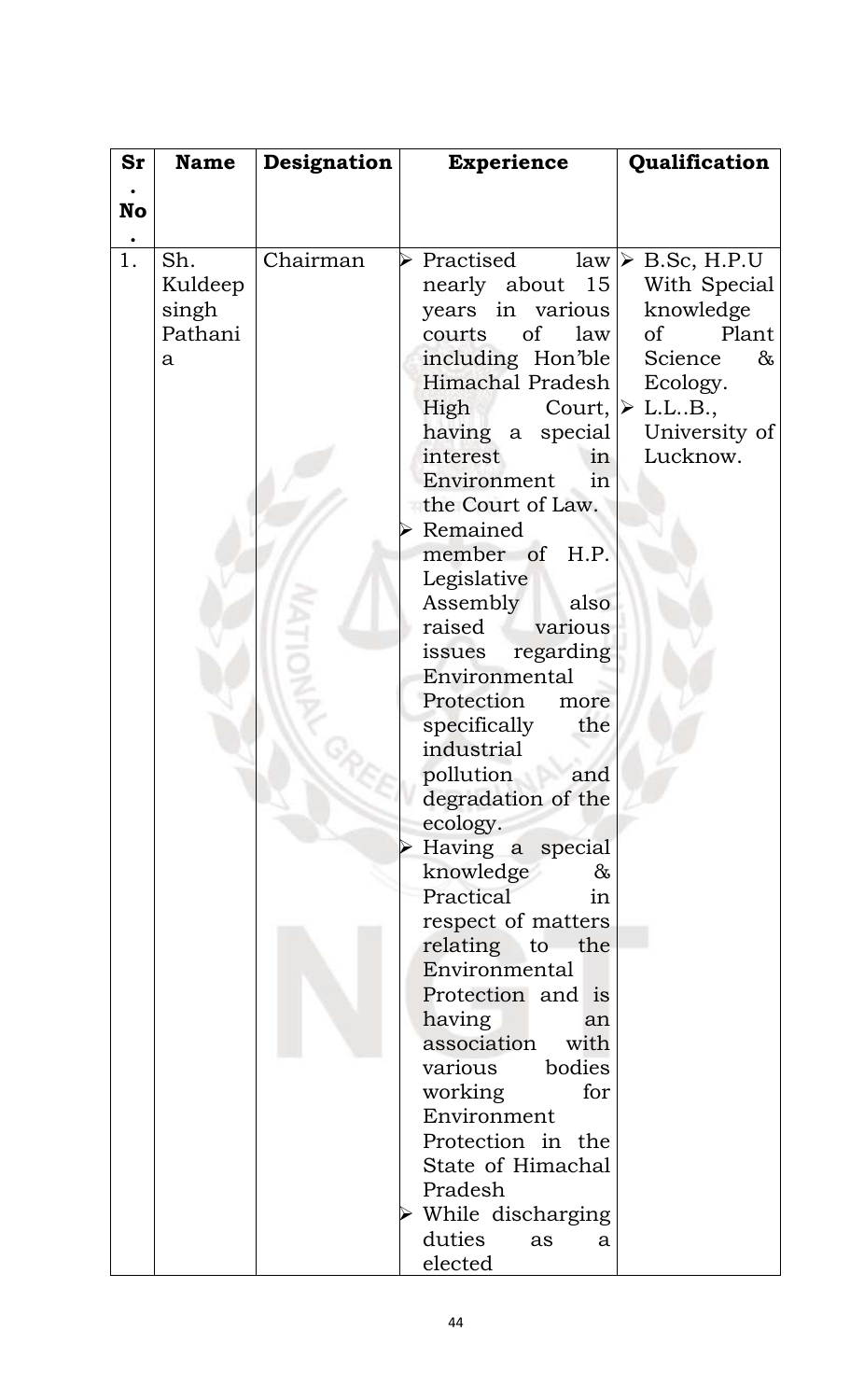|    |                                       |                     | representative<br>(MLA) has taken<br>οf<br>care<br>environmental<br>issues.<br>Having a vast<br>experience<br>in<br>administrative<br>matters<br>and<br>public issues<br>$\triangleright$ Having a special<br>interest<br>in<br>Environment<br>Protection issues.<br>Having a great<br>concern<br>in<br>Ecology & Plant<br>Science                                                                                                                                                                                                                                                                                              |                                                                                                            |
|----|---------------------------------------|---------------------|---------------------------------------------------------------------------------------------------------------------------------------------------------------------------------------------------------------------------------------------------------------------------------------------------------------------------------------------------------------------------------------------------------------------------------------------------------------------------------------------------------------------------------------------------------------------------------------------------------------------------------|------------------------------------------------------------------------------------------------------------|
| 2. | Sh.<br>Vineet<br>Kumar,<br><b>IFS</b> | Member<br>Secretary | $\triangleright$ During<br>Training of Indian University of<br>Forest Service, Allahabad<br>w.e.f. May, $1985 \geq AIFC$ , Indian<br>to June 1987, Forest<br>Studied and had College,<br>of<br>exposure<br>various aspects of<br>Natural Resource<br>Management,<br>Forest<br>Management,<br>Wildlife<br>Management,<br>Biodiversity,<br>Environment<br>&<br>Ecology<br>and<br>Pollution<br>related<br>issue/subjects.<br>Undersigned<br>served<br>as<br>Divisional Forest<br>Officer<br>and<br>Conservator<br>of<br>Forests in various<br>Divisions<br>&<br>Circles in HP for<br>almost 20 years.<br>this<br>During<br>period, | the $\triangleright$ M.Sc.,<br>(Now Indira<br>Gandhi<br><b>National</b><br>Forest<br>Academy)<br>Dehradun. |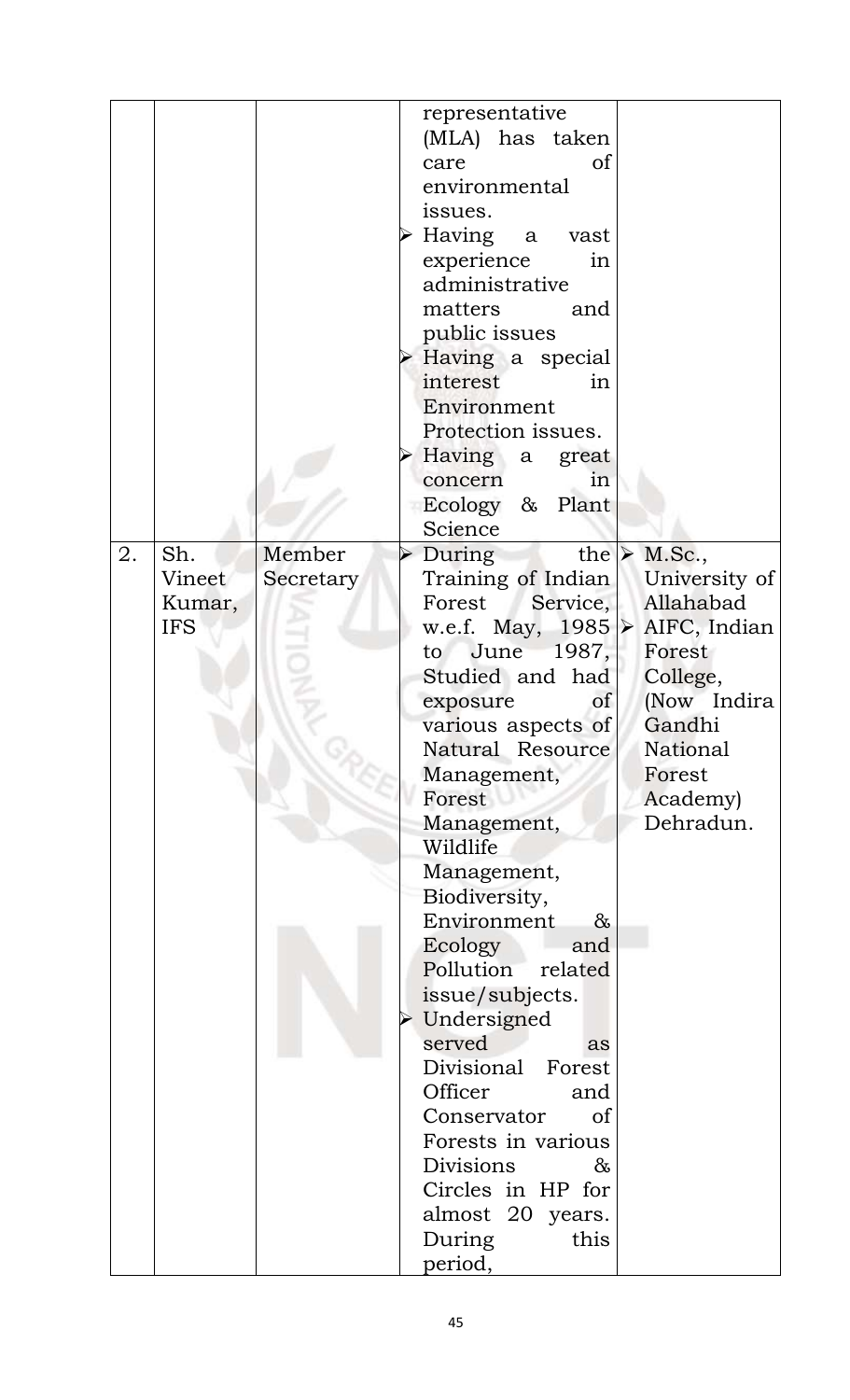| undersigned                      |
|----------------------------------|
| looked<br>after                  |
| normal<br>Forestry               |
|                                  |
| Wild<br>operations,              |
| life<br>and                      |
| Biodiversity                     |
| Management                       |
| aspect, which is                 |
|                                  |
| one of the most                  |
| vital<br>and                     |
| important activity               |
| for prevention of                |
| pollution<br>and                 |
|                                  |
| management<br>of                 |
| pollution<br>in                  |
| natural                          |
| ecosystems.                      |
| $\triangleright$ Undersigned was |
| also involved in                 |
|                                  |
| study/                           |
| of<br>assessment                 |
| EIAs and EMPs                    |
| submitted<br>by                  |
| various project                  |
|                                  |
| proponents                       |
| including<br>Hydro               |
| Electric Projects.               |
| The undersigned                  |
| was also involved                |
| in implementation                |
| Catchment<br>of                  |
|                                  |
| Area Treatment                   |
| Plans<br>and                     |
| relevant portion of              |
| Environment                      |
| Management                       |
| Plans of Various                 |
|                                  |
| projects.                        |
| As Addl. PCCF                    |
| (Soil),                          |
| undersigned<br>was               |
| involved<br>in                   |
| preparation and                  |
| implementation of                |
| work plans<br>for                |
| Soil and water                   |
| Conservation<br>in               |
|                                  |
| Himachal                         |
| Pradesh, which is                |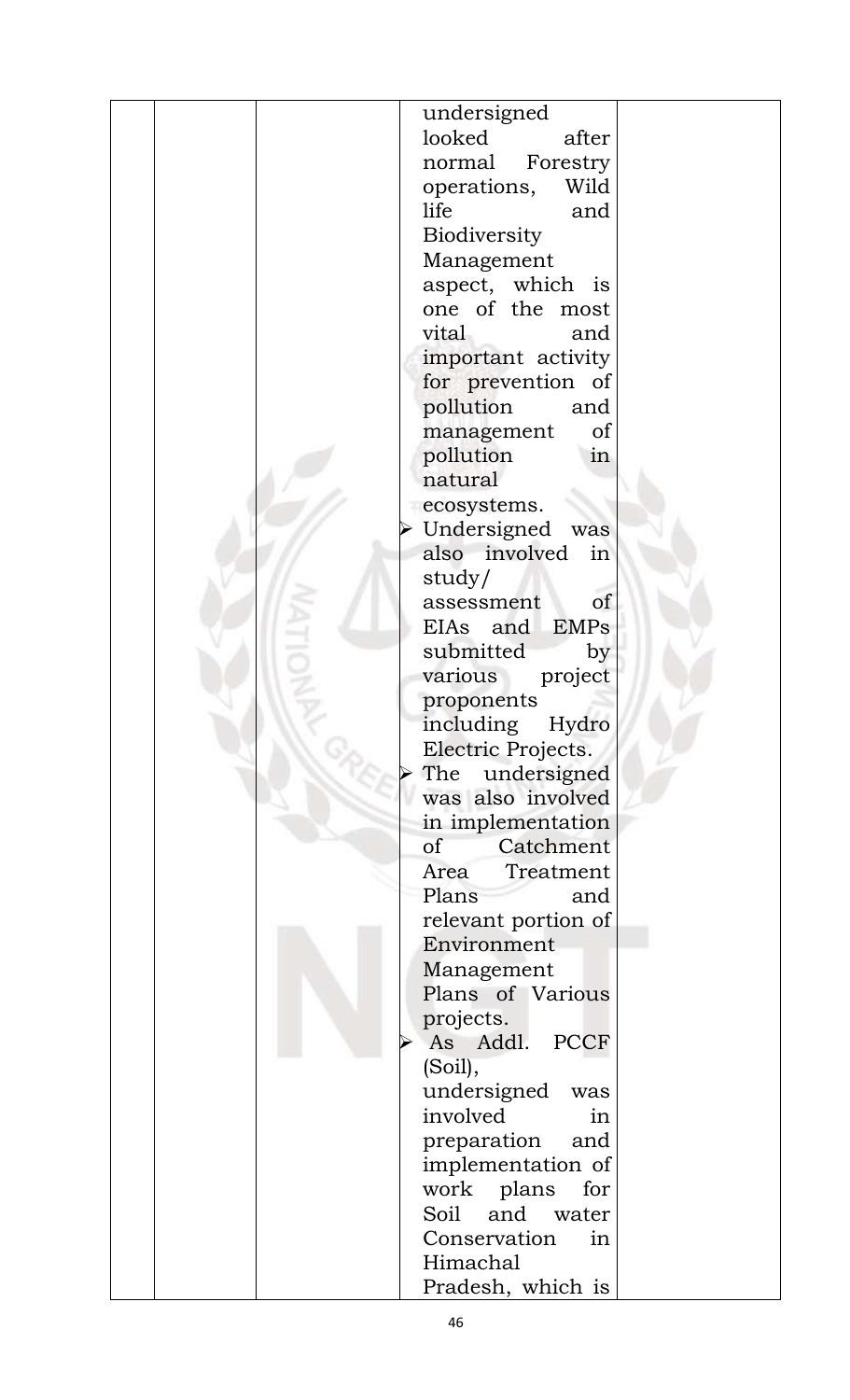|  | again a vital            |  |
|--|--------------------------|--|
|  | aspect of overall        |  |
|  | environmental &          |  |
|  | Ecological               |  |
|  | Management.              |  |
|  | The undersigned          |  |
|  |                          |  |
|  | has been posted          |  |
|  | as Member                |  |
|  | Secretary for the        |  |
|  | State Pollution          |  |
|  | Control Board            |  |
|  | w.e.f. July, 2013.       |  |
|  | During this              |  |
|  | period, I<br>am          |  |
|  | involved<br>in           |  |
|  | prevention control       |  |
|  | & management of          |  |
|  |                          |  |
|  | Environmental            |  |
|  | Pollution                |  |
|  | including Air &          |  |
|  | Water pollution.         |  |
|  | Undersigned is           |  |
|  | also responsible         |  |
|  | for<br>proper            |  |
|  | implementation of        |  |
|  | Provision of Water       |  |
|  | (Prevention<br>&         |  |
|  | of<br>Control            |  |
|  | Pollution)Act,           |  |
|  |                          |  |
|  | 1974,<br>Air             |  |
|  | (Prevention<br>$\infty$  |  |
|  | Control<br><sub>of</sub> |  |
|  | Pollution)Act,           |  |
|  | 1981,                    |  |
|  | Environment              |  |
|  | (Protection)<br>Act,     |  |
|  | 1986, Municipal          |  |
|  | Solid<br>Waste           |  |
|  | (Management $\&$         |  |
|  | Handling) Rules,         |  |
|  | 2000,<br>Bio-            |  |
|  | Medical Waste            |  |
|  |                          |  |
|  | (Management $\&$         |  |
|  | Handling) Rules,         |  |
|  | 1998, Hazardous          |  |
|  | waste                    |  |
|  | (Management,             |  |
|  | Handling<br>and          |  |
|  | Transboundary            |  |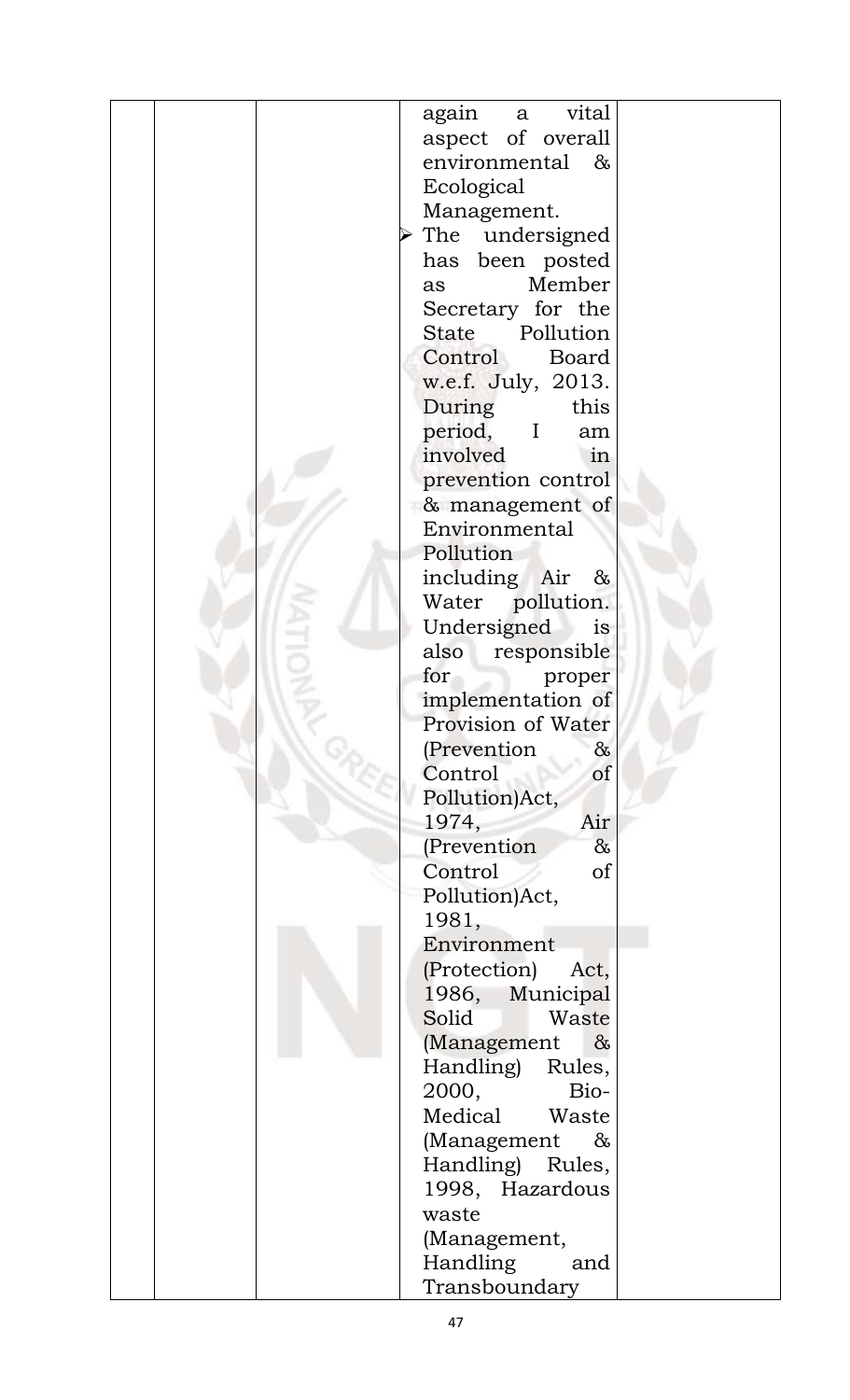|  | Movement) Rules, |  |
|--|------------------|--|
|  | 2008 etc.        |  |

55. The Additional Residence Commissioner of the Union Territory, posted at New Delhi has filed an affidavit on behalf of **Union Territory of Lakshadweep**. The Pollution Control Committee of Union Territory of Lakshadweep was constituted vide Notification dated 23rd March, 2006. A letter dated 20th March, 2015 contained name, designation, experiences and qualification of Chairman, Member Secretary and Member of Pollution Control Committee of Union Territory of Lakshadweep was sent to MoEF and copy of the same has been annexed with the affidavit. Details in respect of Chairman and Member Secretary are as follows:-

| <b>S1.</b><br>No. | Name and<br>Designation | <b>Experience</b>        | Qualification  |
|-------------------|-------------------------|--------------------------|----------------|
| 1.                | Chairman                | Assistant                | <b>B.Tech</b>  |
|                   |                         |                          |                |
|                   | Shri J. Ashok           | Commissioner-Ut          |                |
|                   | Kumar, IAS              | Chandigarh,              |                |
|                   | Secretary               | Sub Collector            |                |
|                   | (Science &              | Karaikal,                |                |
|                   | Technology)             | Regional                 |                |
|                   |                         | Administrator Mahe,      |                |
|                   |                         | District Collector       |                |
|                   |                         | Karaikal,                |                |
|                   |                         | District Collector &     |                |
|                   |                         | Secretary (S&T), UT      |                |
|                   |                         | Lakshadweep              |                |
| 2.                | Member                  | July 2013- January       | M.Sc           |
|                   | Secretary               | 2014- Director $(S&T)$ , | (Immunology)   |
|                   | Shri                    | Member<br>Secretary,     | M. Phil        |
|                   | Shubhankar              | LPCC,<br>Member          | (Microbiology) |
|                   | Ghosh,                  | Secretary, LCZMA         | PhD            |
|                   | <b>DANICS</b>           | March, 2014-             | (ongoing)      |
|                   | Director,               | January, 2015-           |                |
|                   | Science &               | Administrative           |                |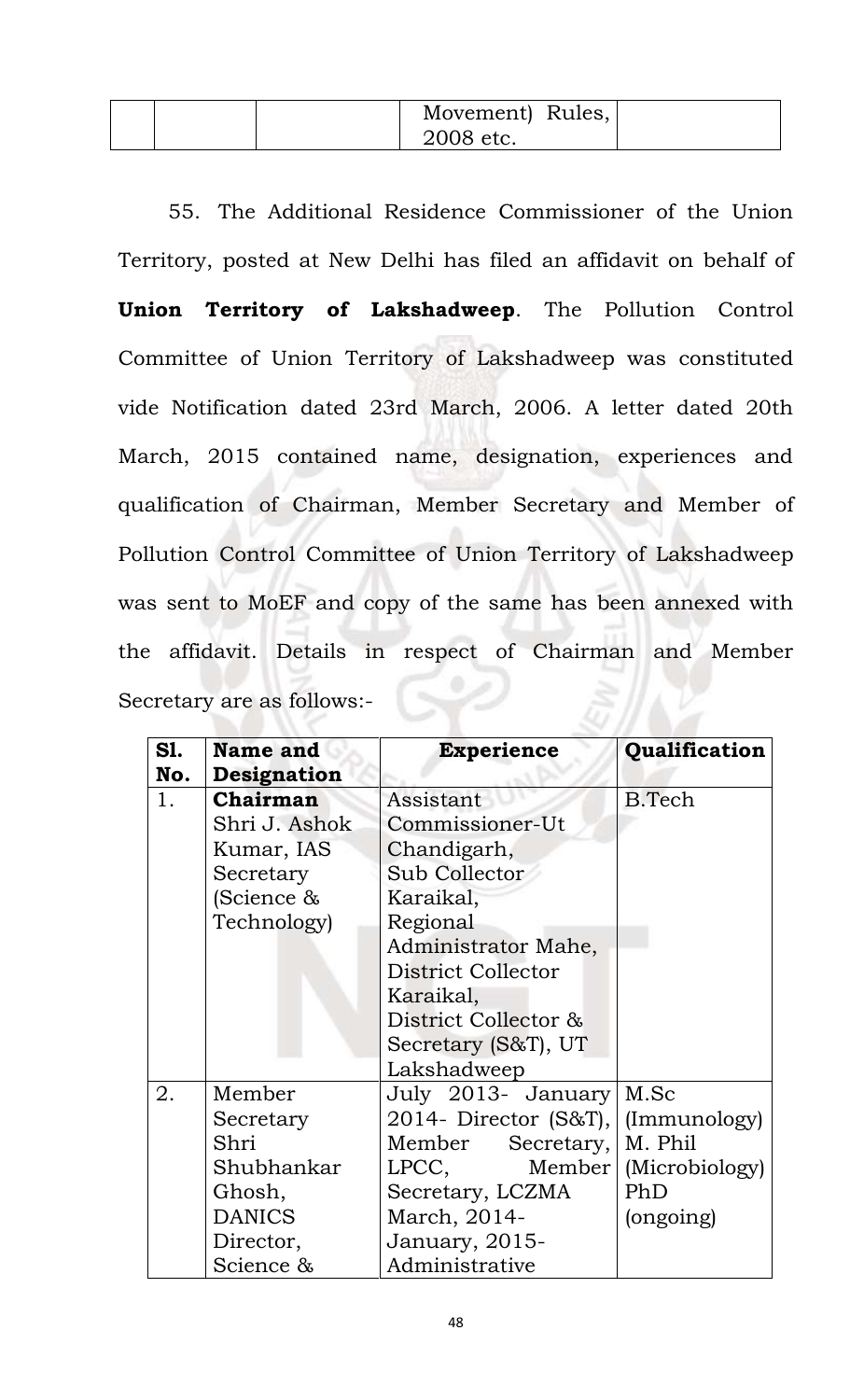| Technology | Officer, UT       |  |
|------------|-------------------|--|
|            | Administration    |  |
|            | Kochi             |  |
|            | February, 2015    |  |
|            | onwards-Director  |  |
|            | (S&T), Member     |  |
|            | Secretary, LPCC,  |  |
|            | Member Secretary, |  |
|            | LCZMA             |  |

56. In compliance of Order dated 19th February, 2015 passed by the Tribunal, the Principal Chief Conservator of Forestcum-Principal Secretary, Forests, Environment and Wildlife Management Department, **Government of Sikkim** filed an affidavit. The Sikkim State Pollution Control Board was constituted by Notification dated 25.08.2014. The qualification/ knowledge/ experience of the Chairman and the Member Secretary of the Sikkim State Pollution Control Board are as W TRIBUNAL under:-

| <b>S1.</b><br>No. | <b>Members</b> | <b>Prescribed</b><br>qualification |      | <b>Name</b><br>Members,<br>Address &<br><b>Contact</b><br>No. | of <sub>l</sub> | Qualification/<br>Knowledge<br>practical<br>experience<br>related<br>Environmenta<br>1 protection | to |
|-------------------|----------------|------------------------------------|------|---------------------------------------------------------------|-----------------|---------------------------------------------------------------------------------------------------|----|
| 1.                |                | Chairperson   Being a person       |      | Smt.                                                          |                 | Qualification-                                                                                    |    |
|                   | or             | having special Kalawati            |      |                                                               |                 | M.A                                                                                               |    |
|                   | Chairman       | knowledge or Subba                 |      |                                                               |                 | Experience/K                                                                                      |    |
|                   |                | practical                          |      | (Former)                                                      |                 | nowledge                                                                                          |    |
|                   |                | $experience$ in                    |      | Speaker of                                                    |                 | Smt. Kalawati                                                                                     |    |
|                   |                | respect                            |      | of Sikkim                                                     |                 | Subba                                                                                             | is |
|                   |                |                                    |      | matter relating Legislative                                   |                 | present                                                                                           |    |
|                   |                |                                    |      | to Environment Assembly                                       |                 | Chairperson of                                                                                    |    |
|                   |                | Protection                         | and  |                                                               |                 | State Pollution                                                                                   |    |
|                   |                | having                             |      |                                                               |                 | Control Board                                                                                     |    |
|                   |                | Knowledge                          | $\&$ |                                                               |                 | of Sikkim State                                                                                   |    |
|                   |                | experience                         | in   |                                                               |                 | w.e.f $25th$ May,                                                                                 |    |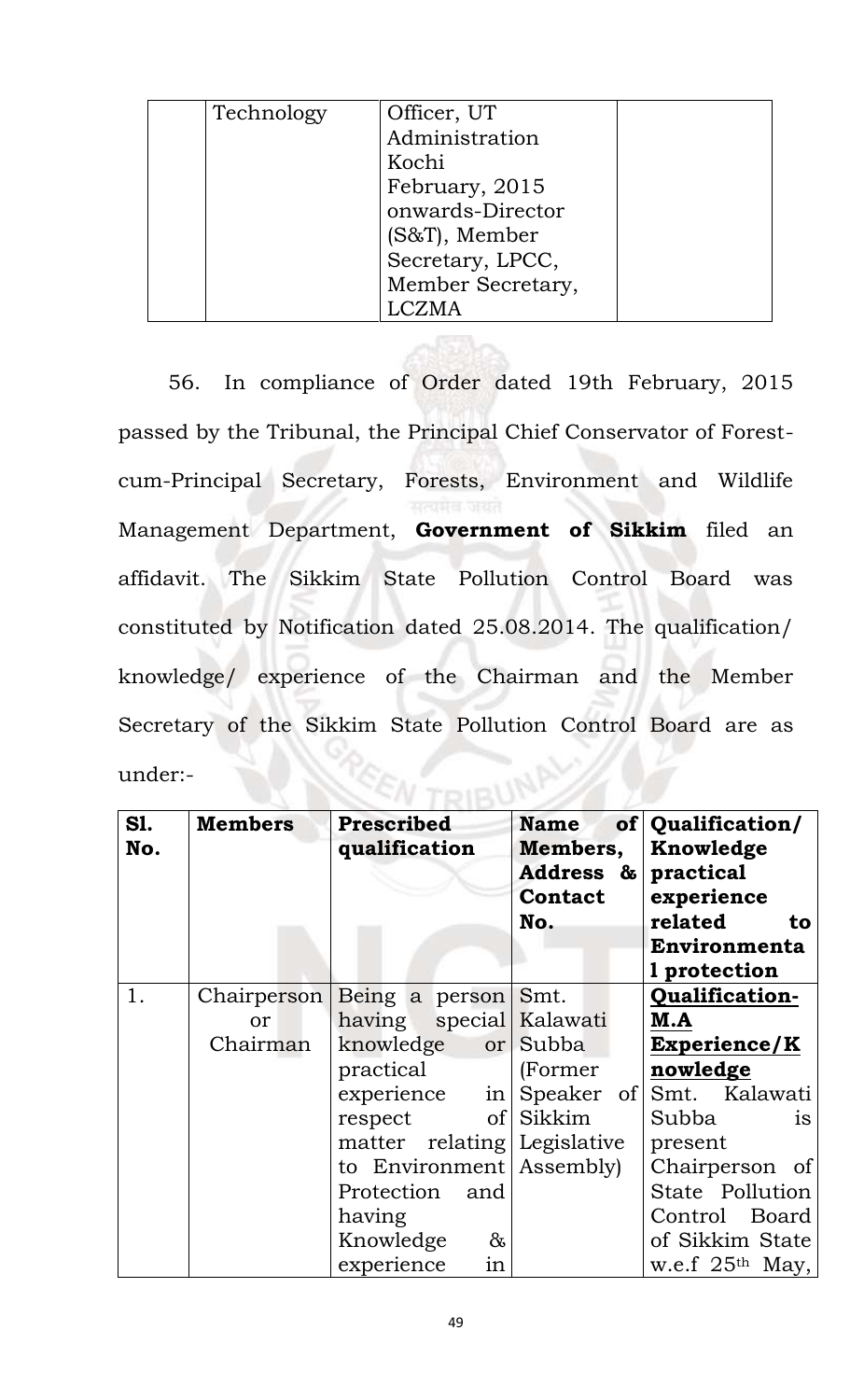|    |           | administrating<br>institution<br>dealing with the<br>matter<br>aforesaid. The<br>Chairman may<br>be either whole<br>time or part<br>time as the<br><b>State</b><br>Government<br>may think. |                         | 2015, for the<br>period of<br>- 3<br>years. She is<br>the Former<br>Speaker<br>of<br>Sikkim<br>Legislative<br>Assembly and<br>also served as<br>the Minister,<br>Animal<br>Husbandry &<br>Veterinary<br>Services<br>$\infty$<br>Food Civil<br>$\&$<br>Suppliers<br>Consumer<br>Affairs.<br>One of<br>the<br>senior<br>most<br>well-<br>experienced<br>person in the<br>matter<br>of<br>administration,<br>having<br>practical<br>knowledge<br>and<br>interest<br>in<br>dealing<br>with<br>the protection<br>of Environment<br>and Control of<br>Pollution |
|----|-----------|---------------------------------------------------------------------------------------------------------------------------------------------------------------------------------------------|-------------------------|-----------------------------------------------------------------------------------------------------------------------------------------------------------------------------------------------------------------------------------------------------------------------------------------------------------------------------------------------------------------------------------------------------------------------------------------------------------------------------------------------------------------------------------------------------------|
|    |           |                                                                                                                                                                                             |                         |                                                                                                                                                                                                                                                                                                                                                                                                                                                                                                                                                           |
| 5. | Member    | full-time<br>A                                                                                                                                                                              | Shri T                  | Qualification                                                                                                                                                                                                                                                                                                                                                                                                                                                                                                                                             |
|    | Secretary | Member                                                                                                                                                                                      | Gyatso                  | -Passed<br>all                                                                                                                                                                                                                                                                                                                                                                                                                                                                                                                                            |
|    |           | Secretary,<br>Possessing                                                                                                                                                                    | <b>Bhutia</b><br>(SFS)  | India<br>Higher<br>Secondary                                                                                                                                                                                                                                                                                                                                                                                                                                                                                                                              |
|    |           | Qualification,                                                                                                                                                                              | Director of             | $(Class-XI)$                                                                                                                                                                                                                                                                                                                                                                                                                                                                                                                                              |
|    |           | knowledge and Forest,                                                                                                                                                                       |                         | Science)<br>from                                                                                                                                                                                                                                                                                                                                                                                                                                                                                                                                          |
|    |           | experience                                                                                                                                                                                  | of Member               | Tashi Namgyal                                                                                                                                                                                                                                                                                                                                                                                                                                                                                                                                             |
|    |           | scientific,                                                                                                                                                                                 | Secretary,              | Higher                                                                                                                                                                                                                                                                                                                                                                                                                                                                                                                                                    |
|    |           | engineering<br>or                                                                                                                                                                           | <b>State</b>            | Secondary                                                                                                                                                                                                                                                                                                                                                                                                                                                                                                                                                 |
|    |           | management<br>aspects                                                                                                                                                                       | Pollution<br>of Control | School, Gagtok,<br>in 1974.                                                                                                                                                                                                                                                                                                                                                                                                                                                                                                                               |
|    |           | pollution                                                                                                                                                                                   | <b>Board</b>            | Pre-                                                                                                                                                                                                                                                                                                                                                                                                                                                                                                                                                      |
|    |           | control<br>to                                                                                                                                                                               | be Forests,             | University(PU-                                                                                                                                                                                                                                                                                                                                                                                                                                                                                                                                            |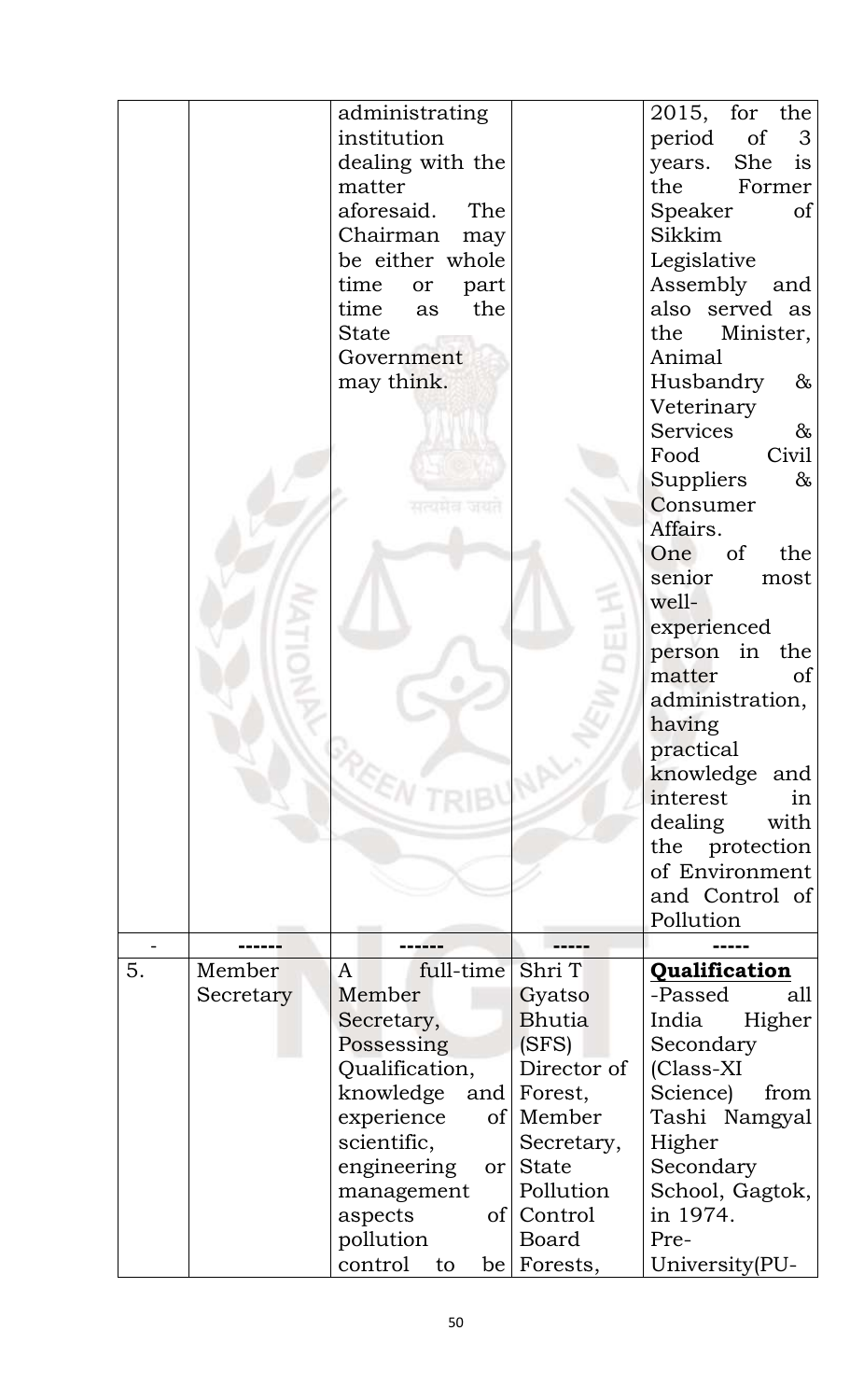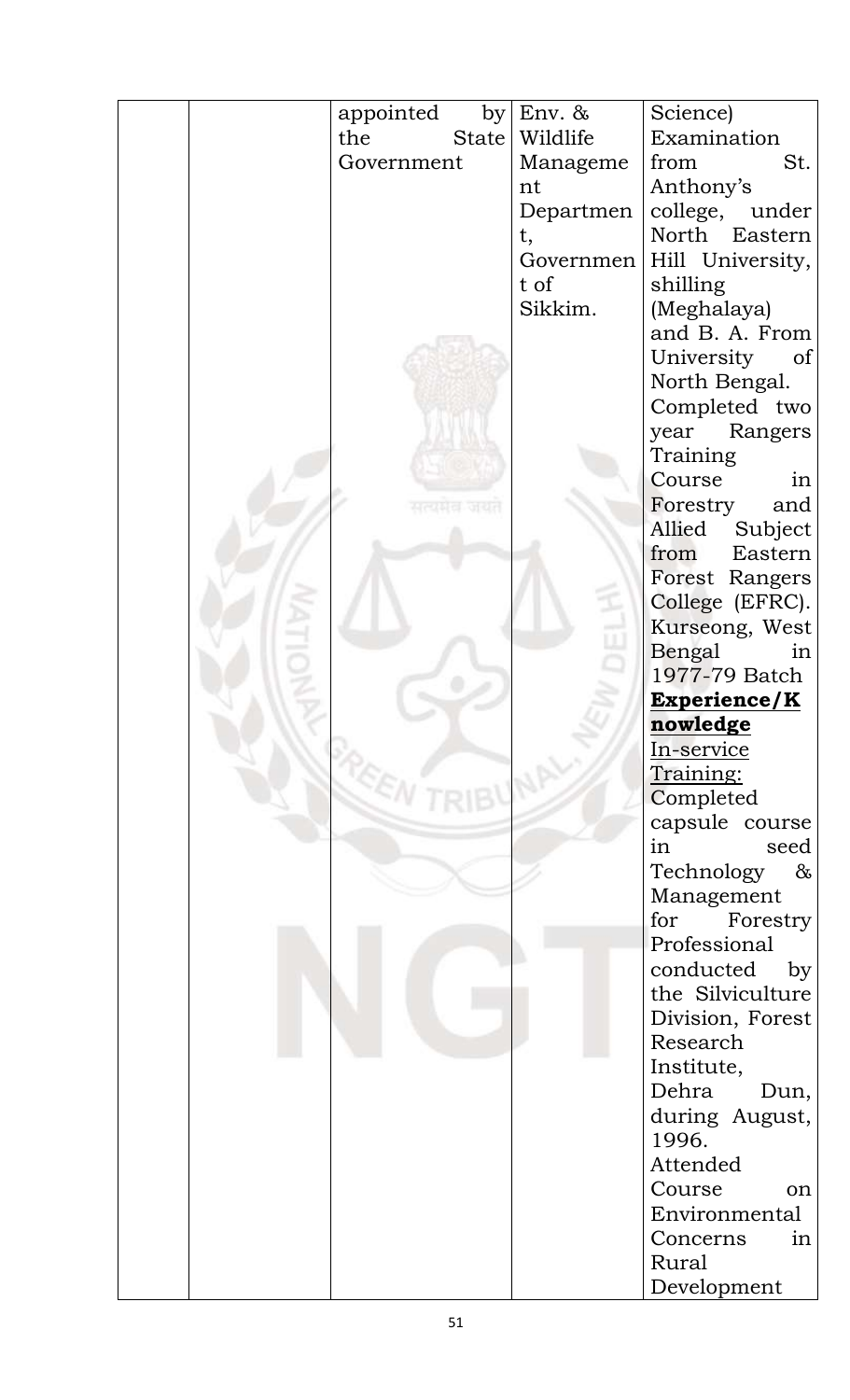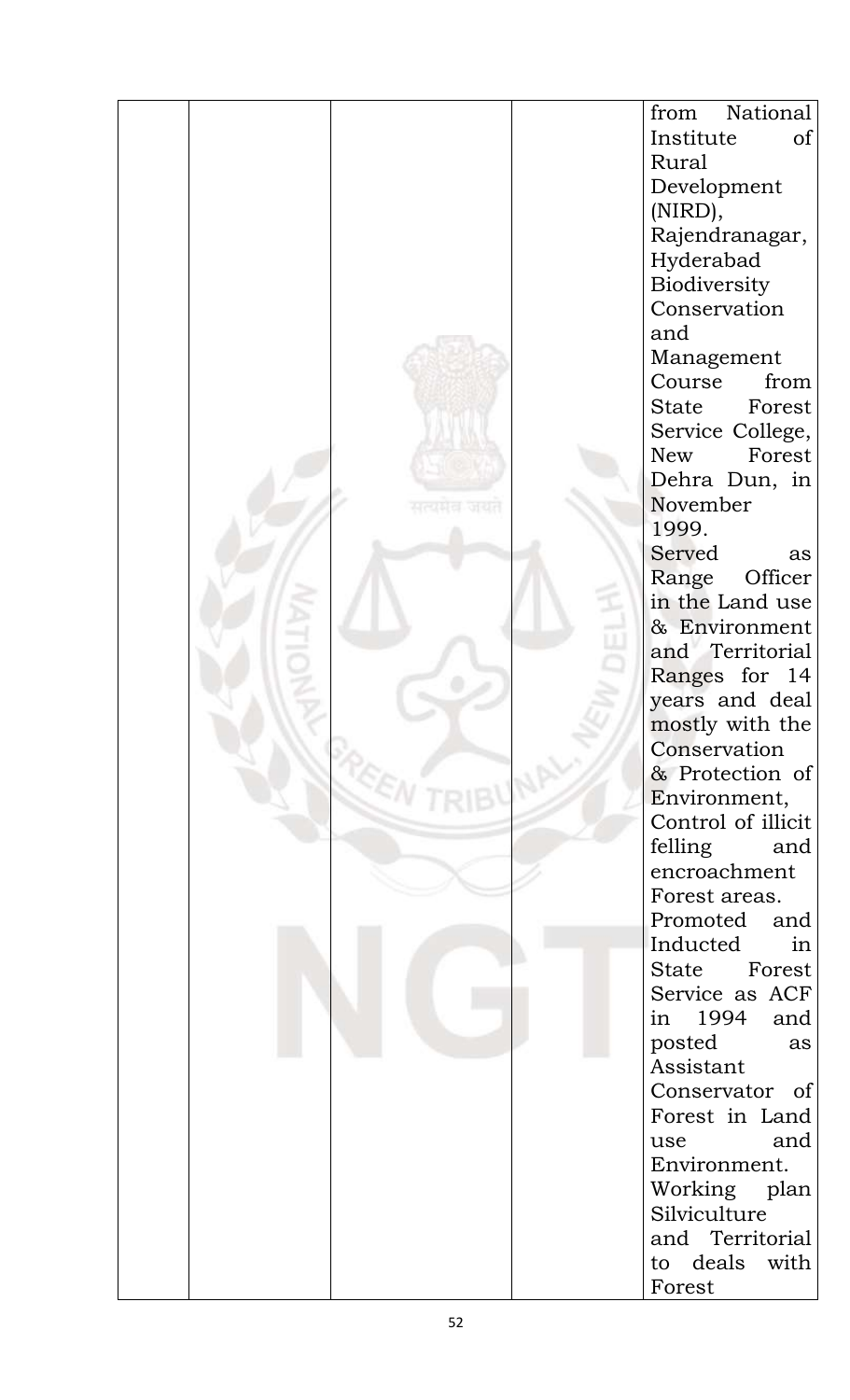|  |  | Research    |
|--|--|-------------|
|  |  | Conservator |

57. On behalf of **Maharashtra** Government, an affidavit has been filed by Principal Secretary Department of Environment. The relevant part of the affidavit relating to Chairman and Member Secretary of the Pollution Control Board is reproduced herein:-

> "6. I say and submit that, the qualification of present Chairman is "Bachelor of Technology in Civil Engineering, Degree in Law (LLB), MBA (Finance)" and Member Secretary in B.V.Sc. in Veterinary Science and M.Sc. (Dairying) in Animal Nutrition", respectively. I further say and submit that the present Chairman and Member Secretary full fill the criteria prescribed in the Water Act, 1974."

58. The Secretary of Environment and Department of Forest

**State of Chhattisgarh** has filed an affidavit and deposed the TRIB

following:-

"It is pertinent to mention here that, as far as Chairman of the State Conservation Board is concerned, it is Mr N. Baijendra Kumar, a Senior Indian Administrative Service Officer, belonging to 1985 batch having the qualification of M. Sc in Zoology and M. Phil, in Environmental Biology. He has also obtained C.S.I.R Research Fellowship in Environmental Biology. Being a Senior I.A.S. Officer, he is having requisite qualification. He is also having experience of administration and knowledge in the field of environment. Thus the State of Chhattisgarh has appointed Mr. N. Baijendra Kumar as Chairman by its order dated 31/07/2002, who is well qualified and eligible person to hold the post of Chairman, in accordance with provisions of the Acts and directions and instructions issued by Govt. of India as well as by Hon'ble Supreme Court."

………………………………………………………………… ……………………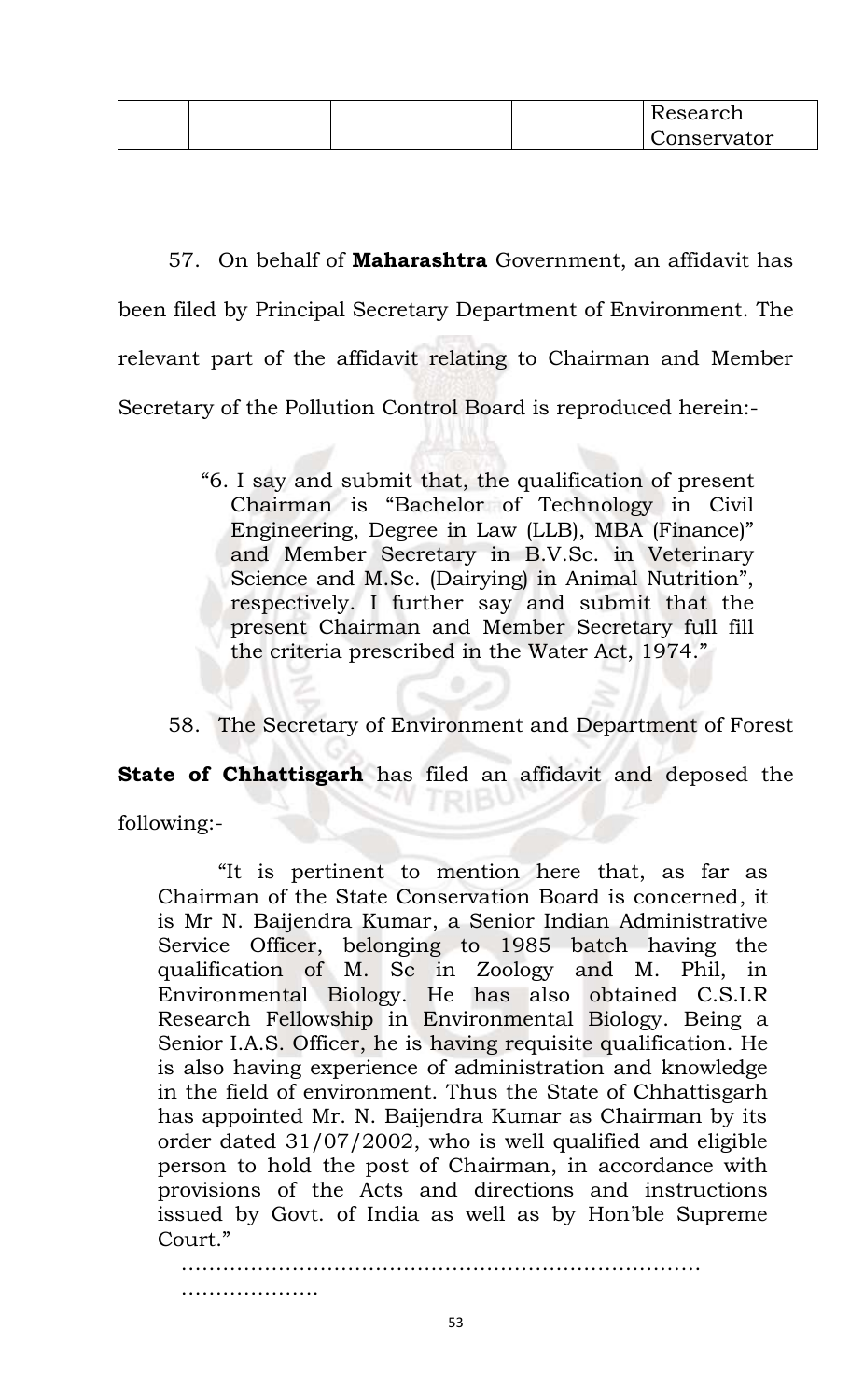"That, the present Member Secretary of State Environment Conservation Board is Mr. Devendra Singh, having qualification of M.Sc. in Forestry from Indian Council of Forestry Research and Education (Deemed University) in the Year 1990. He is a Senior I. F.S Officer (Batch 1988) having 02 years experience of Rejuvenation, Restoration & Stabilization of Overburden Dumps of Mines of Northern Coalfields Limited and N.T.P.C Limited Singrauli. He has undergone Training Courses in 'Natural Resources Management from I.I.M Bangalore in 'Ecological Security Sensitization of Key Environmental/Forestry issues' and 'Biodiversity Conservation issues and Challenges' from Indira Gandhi National Forest Academy Dehradoon. Mr. Devendra Singh has been appointed as full fledged Member Secretary by order dated 04/03/2014, taken over the charge on 04/03/2014 itself and since then discharging duties of Member Secretary."

59. On behalf of **Government of Goa**, the Secretary, Environment has filed an affidavit. According to it, the State Pollution Control Board was reconstituted vide notification dated 03.09.2015. The said notification was subsequently modified on 18.11.2015. The information with regard to Chairman and Member Secretary has been annexed as exhibit-B to the affidavit and the relevant part is as follows:-

### **CHAIRMAN:-**

| Name:                              |                                       |                                | Jose Manuel Norohna, Goa State      |  |  |  |
|------------------------------------|---------------------------------------|--------------------------------|-------------------------------------|--|--|--|
|                                    |                                       | <b>Pollution Control Board</b> |                                     |  |  |  |
| <b>Qualification: Educational:</b> |                                       |                                |                                     |  |  |  |
|                                    |                                       |                                | Master of Engineering (Industrial   |  |  |  |
|                                    |                                       | Engineering)-                  |                                     |  |  |  |
|                                    |                                       |                                | Goa University in 1994-81% (through |  |  |  |
|                                    |                                       | <b>Professional:</b>           |                                     |  |  |  |
|                                    | Member Institute of Engineers (India) |                                |                                     |  |  |  |
|                                    |                                       | Mechanical Engineering         |                                     |  |  |  |
| <b>Experience:</b>                 |                                       |                                | A) INDUSTRIAL: Total three and half |  |  |  |
|                                    | year                                  |                                |                                     |  |  |  |
|                                    | (i)                                   |                                | As Chief Executive at a Singapore   |  |  |  |
|                                    |                                       |                                | based Company and posted in         |  |  |  |

Singapore, India, Ivory Coast and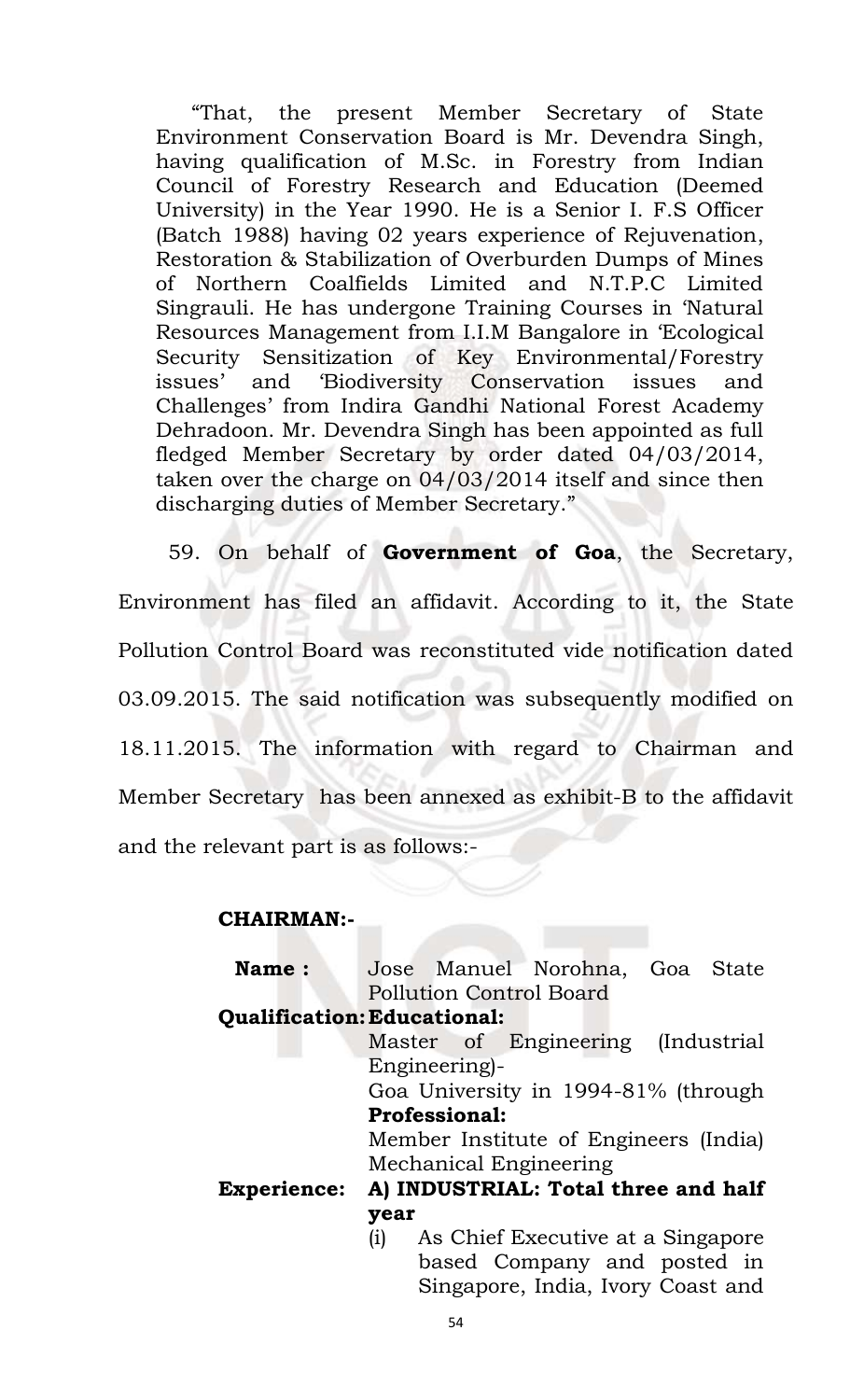Guinea Bissau-one year six month experience

(ii) Works Manger for Gregory & Nicholas manufacturing artificial jewellery- two years experience

### **B) Teaching: Total twenty for years**

- (i) Teaching in various capacities. Subjects related to manufacturing including Jigs and Fixture design, tool design
- **C) Experience in field of Environment**
- (i) Member of Technical Advisory Committee of Goa State Pollution Board Pollution Control Board from 2007-2009.
- (ii) Member of Goa State Pollution Board from 2009-2012.
- (iii) Chairman of SEIAA (State Environment Impact Assessment Authority) appointed from April 2010 to April 2013, by MoEF, Government of India.
- (iv) Presently, Chairman Goa State Pollution Control Board from 4/09/2012 at a level of Principal Secretary, Government of Goa

#### **MEMBER SECRETARY:-**

| Name:                  | Levinson Jeronimo Martine, Goa State<br><b>Pollution Control Board</b>                                                                                                                                                           |  |  |  |
|------------------------|----------------------------------------------------------------------------------------------------------------------------------------------------------------------------------------------------------------------------------|--|--|--|
| <b>Qualifications:</b> | 1) B.A.,<br>$(2)$ M.A.,<br>3) L.L. B.,<br>4) Diploma in production Engineering<br>5) P. G. D. M. from Goa Institute of<br>Management                                                                                             |  |  |  |
| Posting:               | 1) Asst. Public Prosecutor from 2001-04<br>2) Dy. Director of Public Grievances<br>from Feb 2005 to September 2005<br>3) Dy. Director / SDO / SDM,<br>Mormugao from Sept 2005<br>4) Dy. Collector & Rent Controller,<br>Mormugao |  |  |  |

5) Superintendent of Sub Jail cum Judicial Lock-up, Sada, Vasco.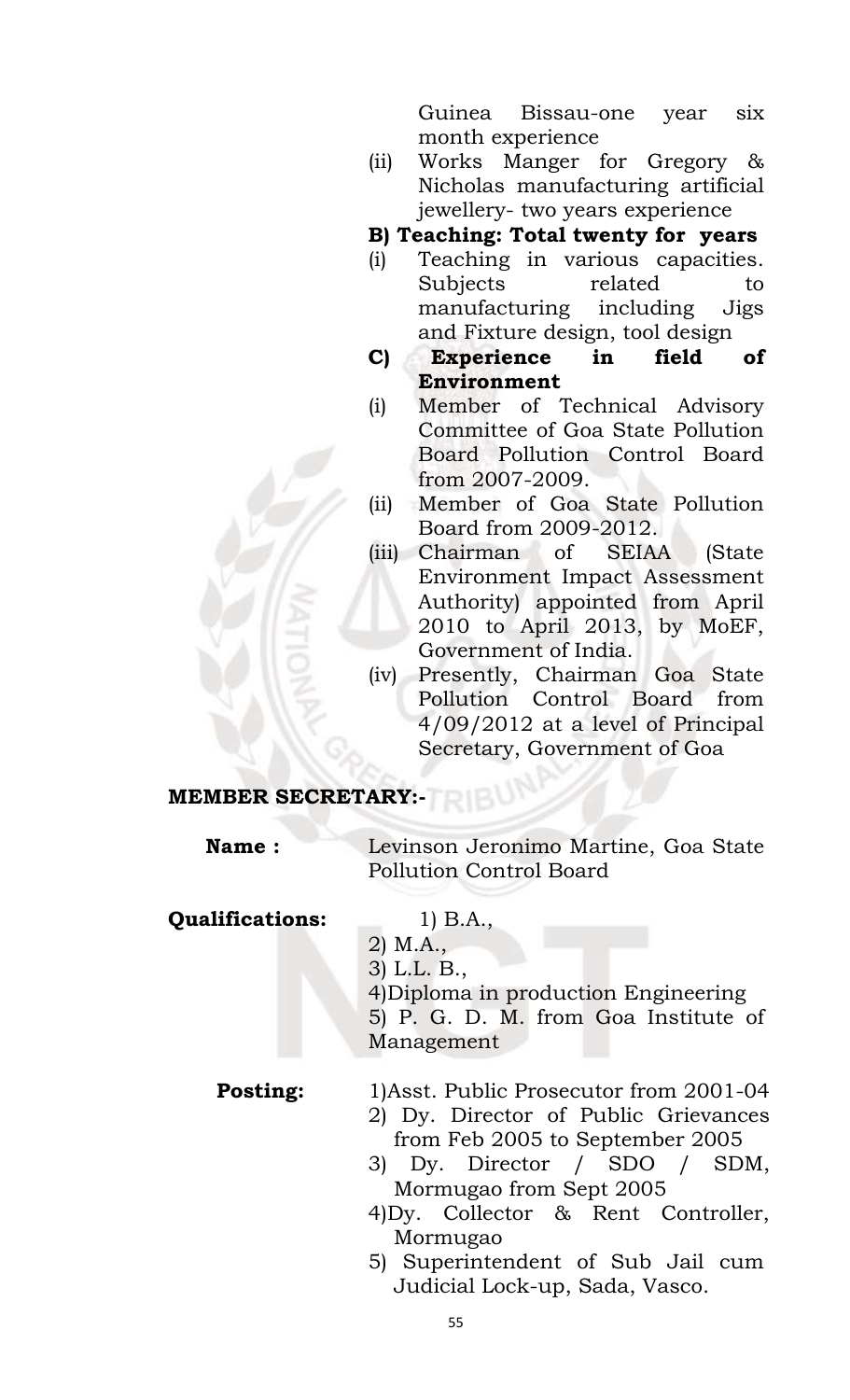- 6)OSD to Department of Science, Technology & Environment
- 7)Under Secretary (Revenue). Secretariat
- 8) Dy. Collector/SDO/SDM,Mapusa
- 9) Dy. Collector (Revenue), Panaji, North Collectorate,
- 10) Officer on Special Duty to Hon. Chief Minister Shri. Manohar Parrikar
- 11)Managing Director, Goa Handicrafts, Rural & Small Scale Industries Development Corporation Ltd.
- 12) Director, Department of Science, Technology & Environment
- 13) Member Secretary, Goa Coastal Zone Management Authority (GCZMA)
- 14)Member Secretary, Goa State Environment Impact Assessment Goa-SEIAA

60. The Secretary, Environment of the **Union Territory of** 

**Chandigarh** has filed an affidavit giving information about the qualification and experience of Chairman and Member Secretary as under:-

| SL.<br><b>NO</b> | <b>Name</b><br><u>&amp;</u><br>Designation |  |            | Designation<br>in the<br>Chandigarh<br>Pollution<br><b>Control</b><br><b>Board</b> | <b>Qualification</b><br><u>&amp;</u><br><b>Experience</b> |
|------------------|--------------------------------------------|--|------------|------------------------------------------------------------------------------------|-----------------------------------------------------------|
| 1.               | Sh.                                        |  | Vijay      | Chairman                                                                           | B.Tech in Electrical                                      |
|                  |                                            |  | Kumar Dev, |                                                                                    | Engineering and<br>a                                      |
|                  | IAS, Advisor                               |  |            |                                                                                    | Member of Indian                                          |
|                  | to                                         |  |            |                                                                                    | Administrative                                            |
|                  | Administrat                                |  |            |                                                                                    | Services batch, 1987 of                                   |
|                  | $\alpha r$                                 |  |            |                                                                                    | <b>AGMUT Cadre.</b>                                       |
|                  | Union                                      |  |            |                                                                                    | -He Served in<br>the                                      |
|                  | Territory                                  |  |            |                                                                                    | different                                                 |
|                  | Chandigarh                                 |  |            |                                                                                    | Administrative                                            |
|                  |                                            |  |            |                                                                                    | capacity in different                                     |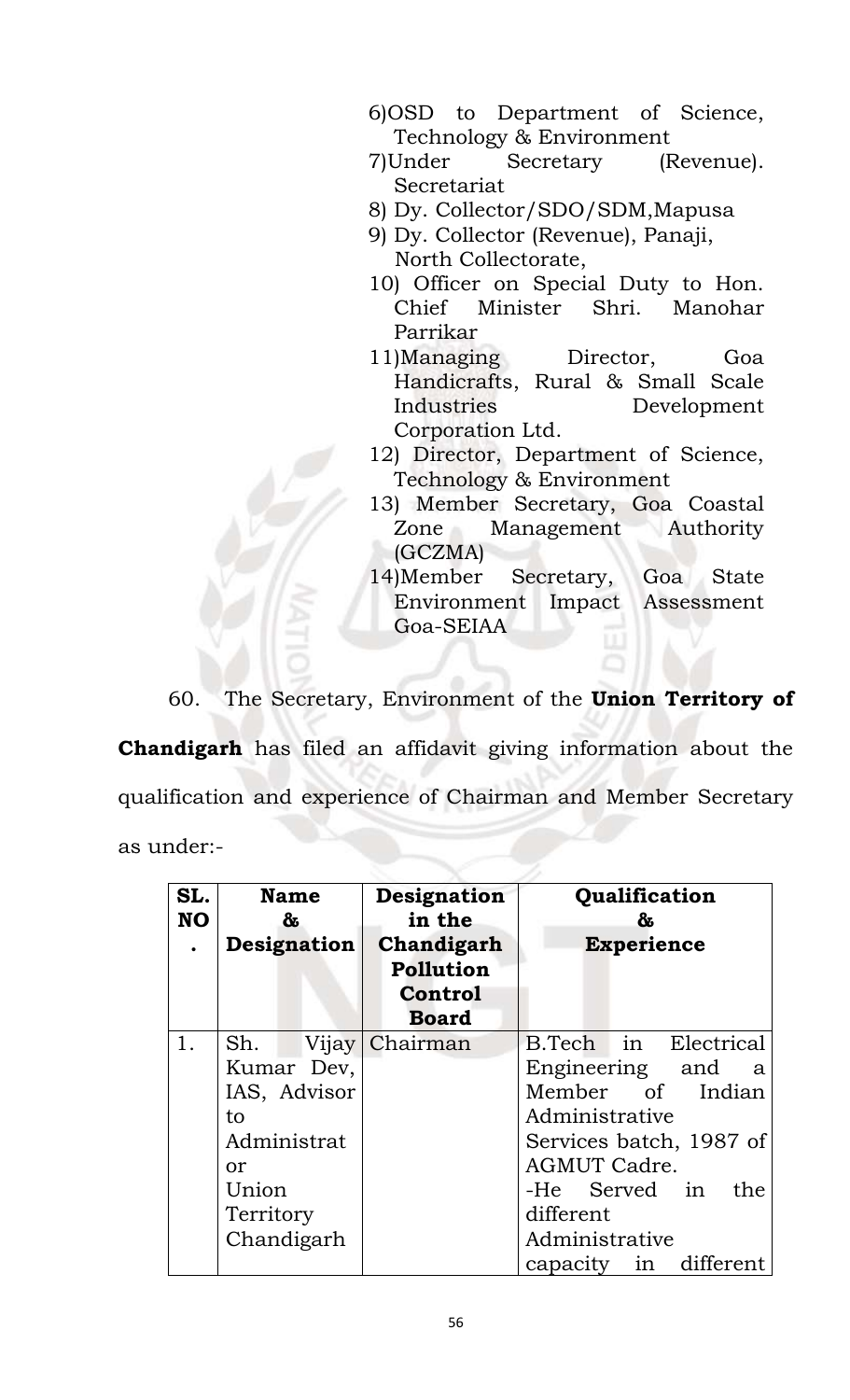|   |                                                                                                                          |                     | departments in Delhi,<br>Daman<br>$\alpha$<br>Diu,<br>Arunachal<br>Pradesh<br>and presently serving<br>Chandigarh<br>in<br>Administration.<br>$-He$<br>having<br>is<br>experience of<br>more<br>than 27 years in his<br>cadre.                                                                                                                                                                                              |
|---|--------------------------------------------------------------------------------------------------------------------------|---------------------|-----------------------------------------------------------------------------------------------------------------------------------------------------------------------------------------------------------------------------------------------------------------------------------------------------------------------------------------------------------------------------------------------------------------------------|
|   |                                                                                                                          |                     |                                                                                                                                                                                                                                                                                                                                                                                                                             |
| 8 | Sh.P.J.S.<br>Dadhwal<br>Scientist 'SE'<br>Department<br><sub>of</sub><br>Environment<br>Chandigarh<br>Administrati<br>on | Member<br>Secretary | Graduate in Engineer<br>with professional legal<br>qualification and has<br>worked in<br>different<br>capacities in Central<br>Pollution Control<br>Board.<br>Presently<br>working in Chandigarh<br>Administration and<br>having the charge of<br>Member<br>Secretary<br>Chandigarh Pollution<br>Control<br>Committee,<br>Chandigarh. He<br>is<br>having experience<br><sub>of</sub><br>more than 33 years in<br>his cadre. |

61. Similarly, an affidavit has been filed by the Deputy Resident Commissioner for **Andaman and Nicobar Administration** at New Delhi. The Central Pollution Control Board vide its Notification dated 3rd June, 2014 reconstituted the Committee called as "**Andaman and Nicobar Administration Pollution Control Committee**" in respect of the said Union Territory. Educational Qualification & Experience of Chairman and Member Secretary have been given in Annexure R-2(i)(ii) of the affidavit which is as under:-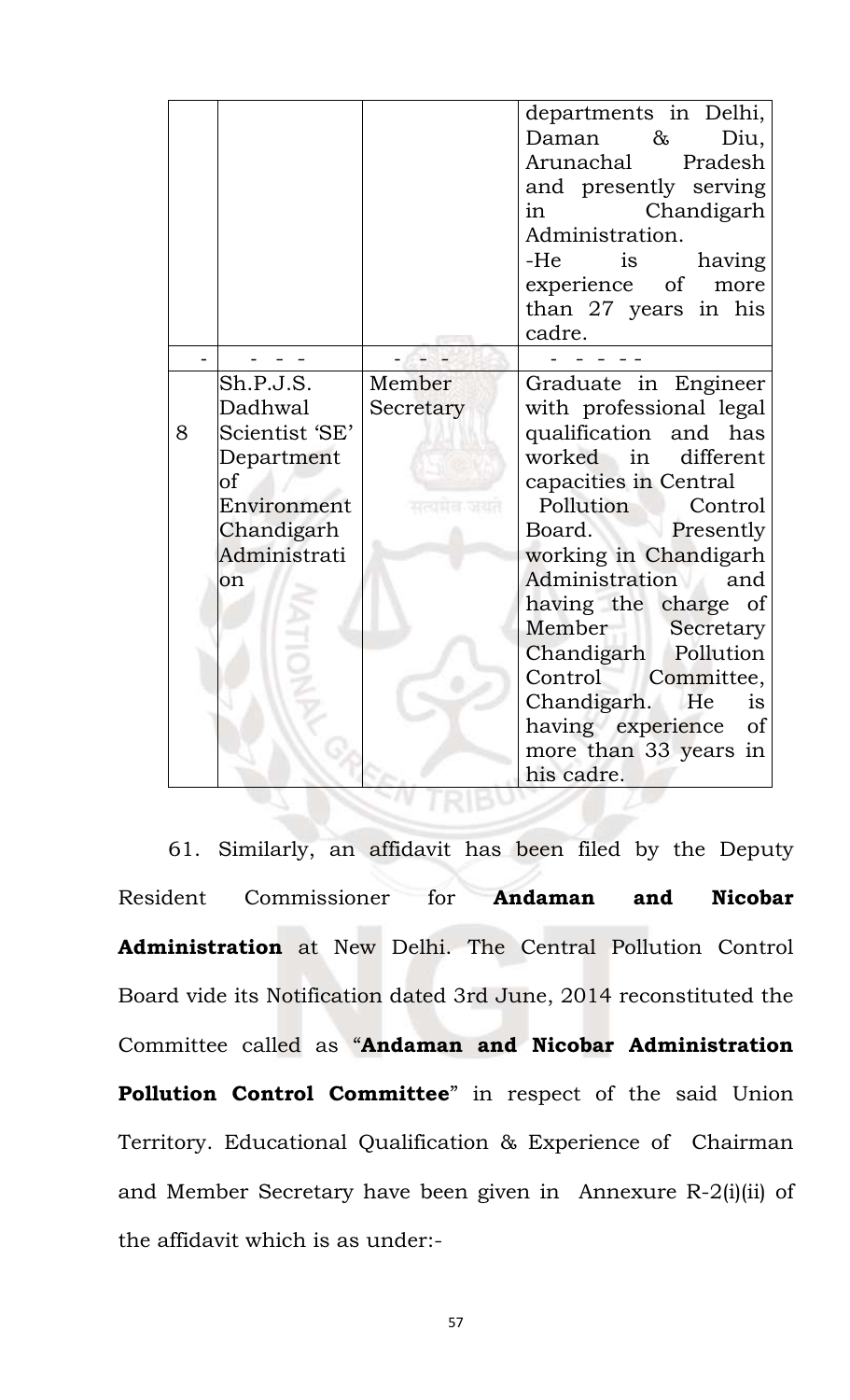| <b>S1.</b><br>NO. | Pollution<br>Control | <b>Name</b><br>රිත                                                                   | <b>Educational</b><br>Qualification                                                                          |
|-------------------|----------------------|--------------------------------------------------------------------------------------|--------------------------------------------------------------------------------------------------------------|
|                   | Committee            | Designation                                                                          | <u>&amp;</u><br><b>Experience</b>                                                                            |
| 1.                | Chairman             | Shri<br>Μ.<br>D.<br>Shukla<br>Secretary<br>(Science<br>$\&$<br>Technology)           | 30<br>M. Sc<br>(Botany),<br>years of experience in<br>related<br>issues<br>tο<br>Forest, & wildlife.         |
| 2.                | Member<br>Secretary  | $P_{\cdot}$<br>Dr.<br>Viswakannan<br>Director<br>(Science<br>$\infty$<br>Technology) | Ph.D in<br>Agriculture<br>Science. 12 years<br>of<br>experience<br>in<br>Management of Forest<br>& Wildlife. |

62. The **State of Jammu and Kashmir** has given the requisite information through an affidavit filed by Under Secretary, Department of Forest, Environment and Ecology. The State Pollution Control Board was constituted vide Notification dated 02.09.2014. The qualification of Chairman of the Board is M.Sc. (AIFC). The qualification of Member Secretary is B.Sc Agriculture, AIFC.

Another affidavit has been filed by Special Secretary Department of Forest, Environment and Ecology on 19.05.2015, wherein, name of the Chairman of the Pollution Control Board is given as Shri Abdul Razak and that of Member Secretary as Sh. Javid Iqbal Punjoo.

63. On behalf of the **State of Uttar Pradesh**, an affidavit has been filed by Special Secretary, Department of Environment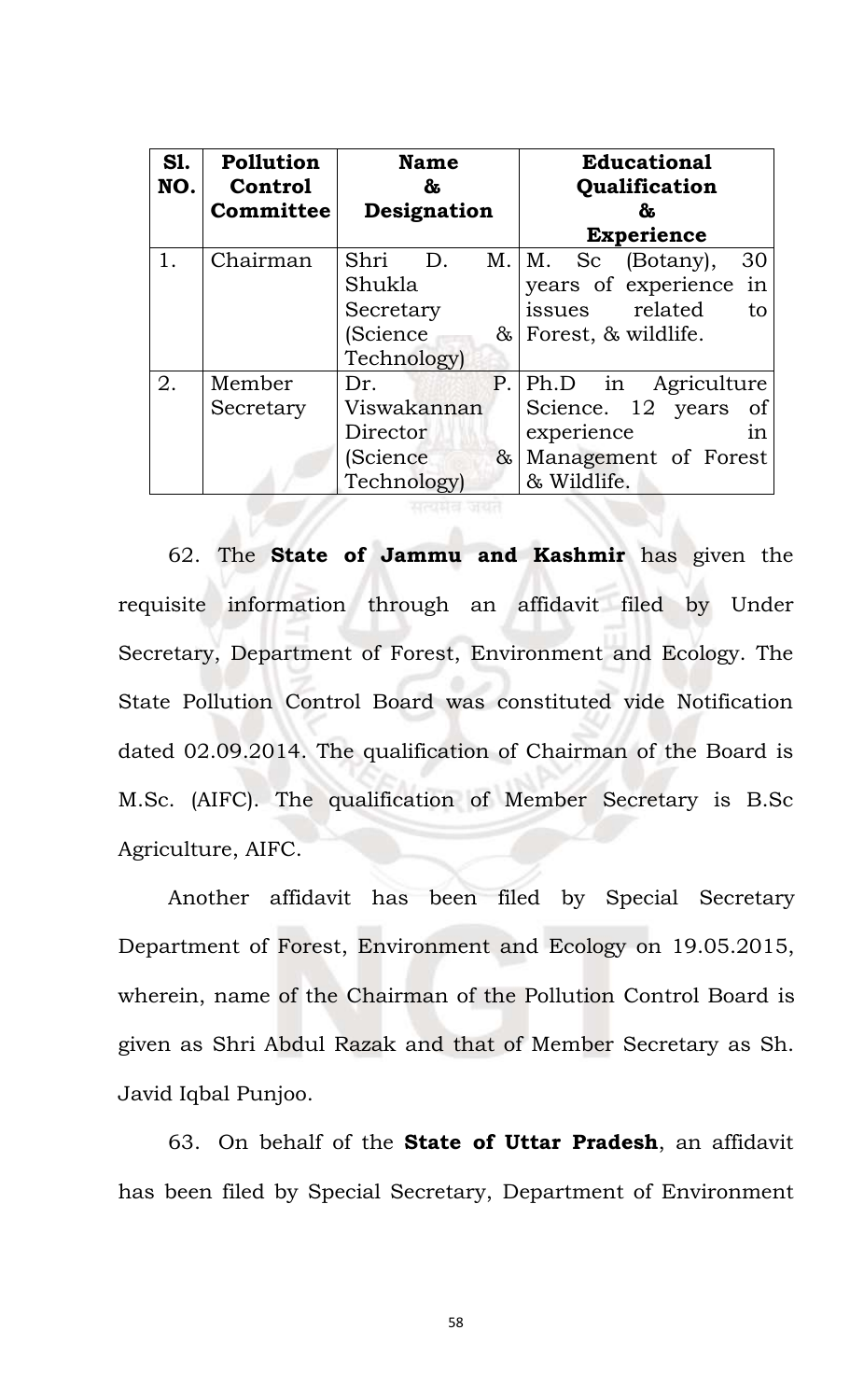in compliance of the order dated 19.02.2015 passed by this Tribunal.

That the Members of Uttar Pradesh Pollution Control Board as reflected by the G.O. dated 25.02.2013, had been as follows:

| 1. Sh. V. N. Garg, Principal Secretary          | Part-time |
|-------------------------------------------------|-----------|
| Environment, Government of U.P                  | Chairman  |
| 2. Special Secretary, Forest Department, Member |           |
| Government of U.P.                              |           |
| 13. Member Secretary, U.P. Pollution Member     |           |
| Control Board                                   |           |

The Members of the UPPCB, as reflected by the G.O. dated

27.08.2014, are as follows:

χV

|    | Syyed Javed Abbas (Javed Full-Time<br>Aabdi)                         | Chairman |
|----|----------------------------------------------------------------------|----------|
| 2. | Special Secretary, Forest Member<br>Department, Government of<br>U.P |          |
|    | 10. Member Secretary, U.P. Member<br><b>Pollution Control Board</b>  |          |

The details of qualification and experience of the Chairman

are given at Annexure R-4 to the affidavit which are as under:-

| <b>Name:</b>                    | Syed Javed Abbas                                                                                                                                                                                       |  |  |
|---------------------------------|--------------------------------------------------------------------------------------------------------------------------------------------------------------------------------------------------------|--|--|
| <b>Education Qualification:</b> | Post Graduate                                                                                                                                                                                          |  |  |
| <b>Personal information:-</b>   | "I have been active in<br>grass root politics for the<br>last twenty years. During<br>this period of active<br>politics, I have led various<br>groups addressing the<br>social concerns and<br>causes. |  |  |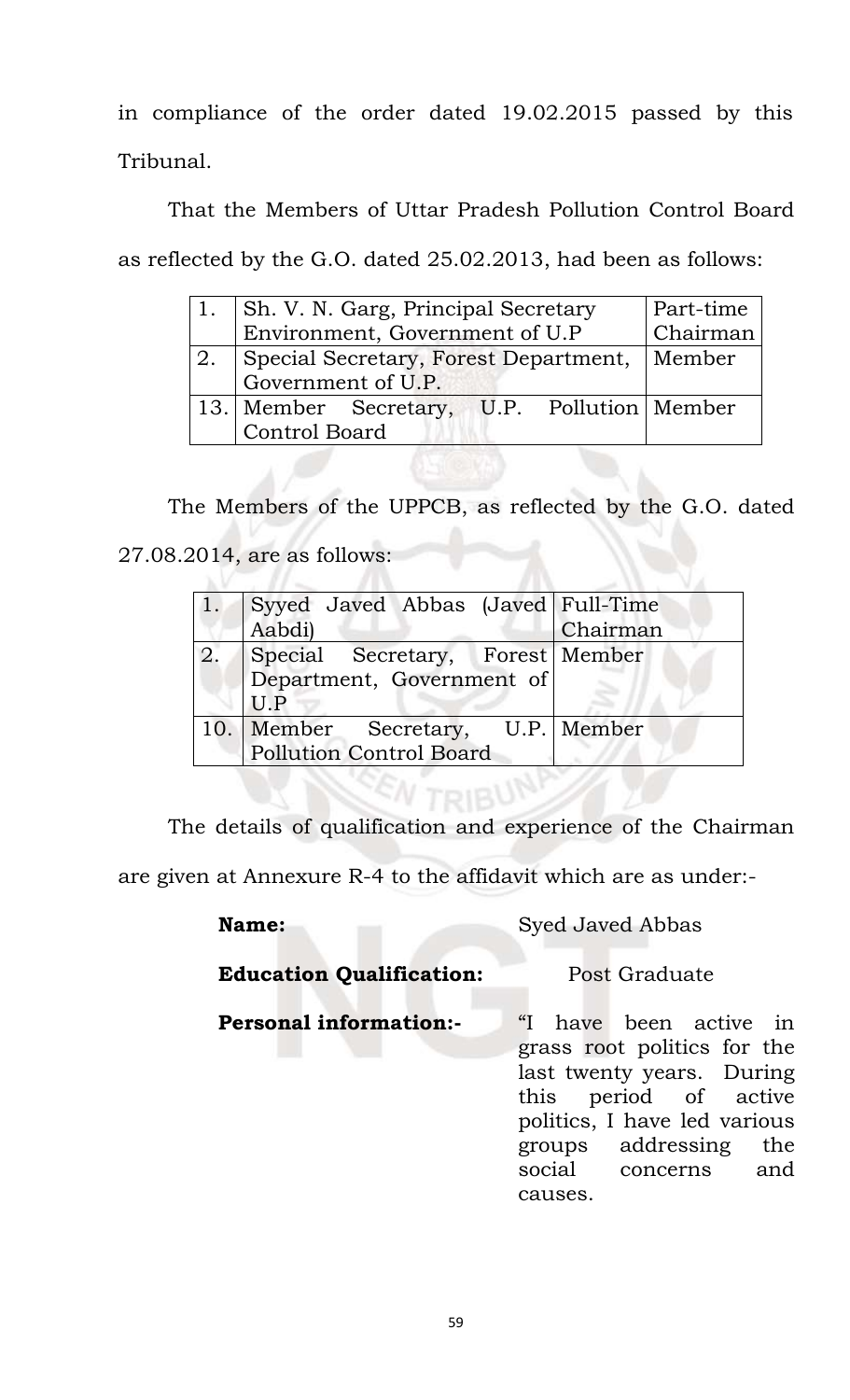Was part of activities, demonstrations on various local social issues like:

- Labour related problems
- Environmental issues
- Green Peace activities
- Law & Order related issues,
- Illegal excavation related to sand mining
- Increasing river pollution

The details of qualification and experience of the Member Secretary are given as under:-

### **Name:** Mr. Jai Singh Yadav

# **Educational Qualification:**

| <b>S1.</b><br><b>No</b> | <b>Examination</b><br><b>Passed</b> | Institution<br><b>Board/</b><br>University | <b>Subjects</b>                   | Year | <b>Division</b> |
|-------------------------|-------------------------------------|--------------------------------------------|-----------------------------------|------|-----------------|
|                         | B.Sc.                               | Kanpur<br>University                       | Maths,<br>Physics,<br>Chemistry   | 1974 | Second          |
| $\overline{2}$          | <b>B.Tech</b>                       | H.B.T.I,<br>Kanpur                         | Biochemical 1978<br>Engineering   |      | First           |
| 3                       | M. Tech                             | H.B.T.I<br>Kanpur                          | Biochemical   1980<br>Engineering |      | First           |

# **Work Experience & Area of Specialisation:**

- i. Jointed the Rampur Distillery & Chemical Co. Ltd, Rampur (UP) as Chemical Engineer in the year 1980 and was in-charge of Pollution Control Board and Production.
- ii. Jointed the Central Pollution Control Board, New Delhi in 1982 and was associated with River Yamuna Water Monitoring and performance study of Pollution Control Measure in different industries.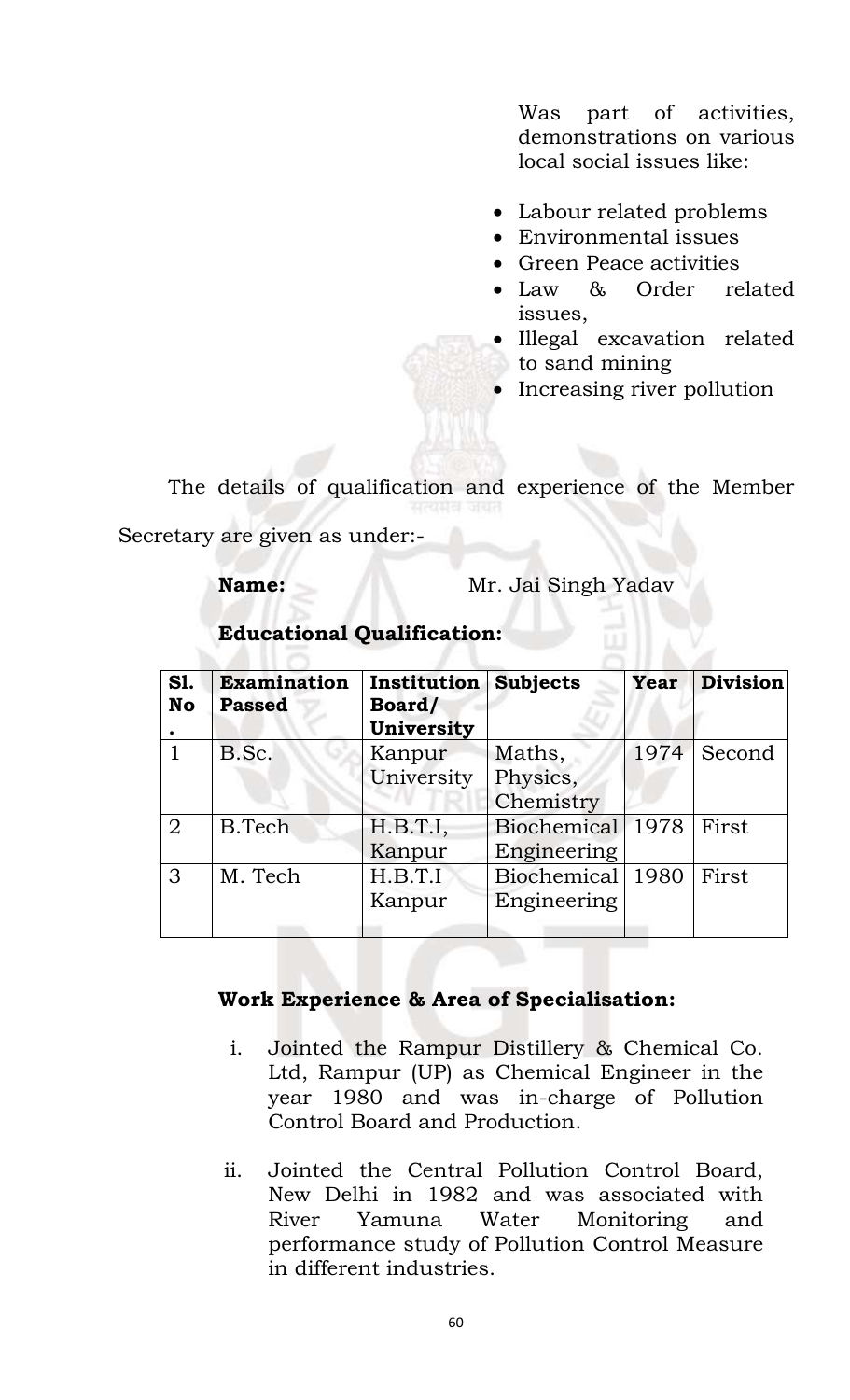- iii. In the year 1983 joined U.P. Pollution Control Board, Lucknow as Assistant Environment Engineer in Head Quarter, Lucknow.
- iv. In the year 1987 appointed as Environment Engineer in U.P. Pollution Control Board and worked as Regional Officer in Regional Officers at Bareilly, Varanasi, Lucknow, Ghaziabad and Noida.
- v. In the year of 2004 promoted as Chief Environmental Officer in UPPCB Lucknow as incharge of Circle -2 which covers Regional Offices Kanpur, Jhansi, Allahabad, Ramabai Nagar and Sonebhadra.
- vi. In the year 2008 appointed as Chief Environmental Officer (Administration). The above post is link officer to the post of Member Secretary,
- vii. Appointed as Member Secretary, U.P. Pollution Board, Lucknow on01-04-2012
- 64. The Under Secretary, Forest, Ecology and Environment

Department of **State of Karnataka** has filed an affidavit wherein

he has given qualification and experience of the Chairman and

Member Secretary which as under:-

### **CHAIRMAN:**

**Name:** Dr. Ayi Vaman Narashinh Acharya **Designation:** Chairman **Qualification:**MBBS **Experience:** As Medical Practitioner in the Tribal areas in the Sahyadri Western Ghats, Gained rich experience about health needs of the Tribals and their Natural Environment Participated in several Environment activities like save Western Ghats Movement etc.,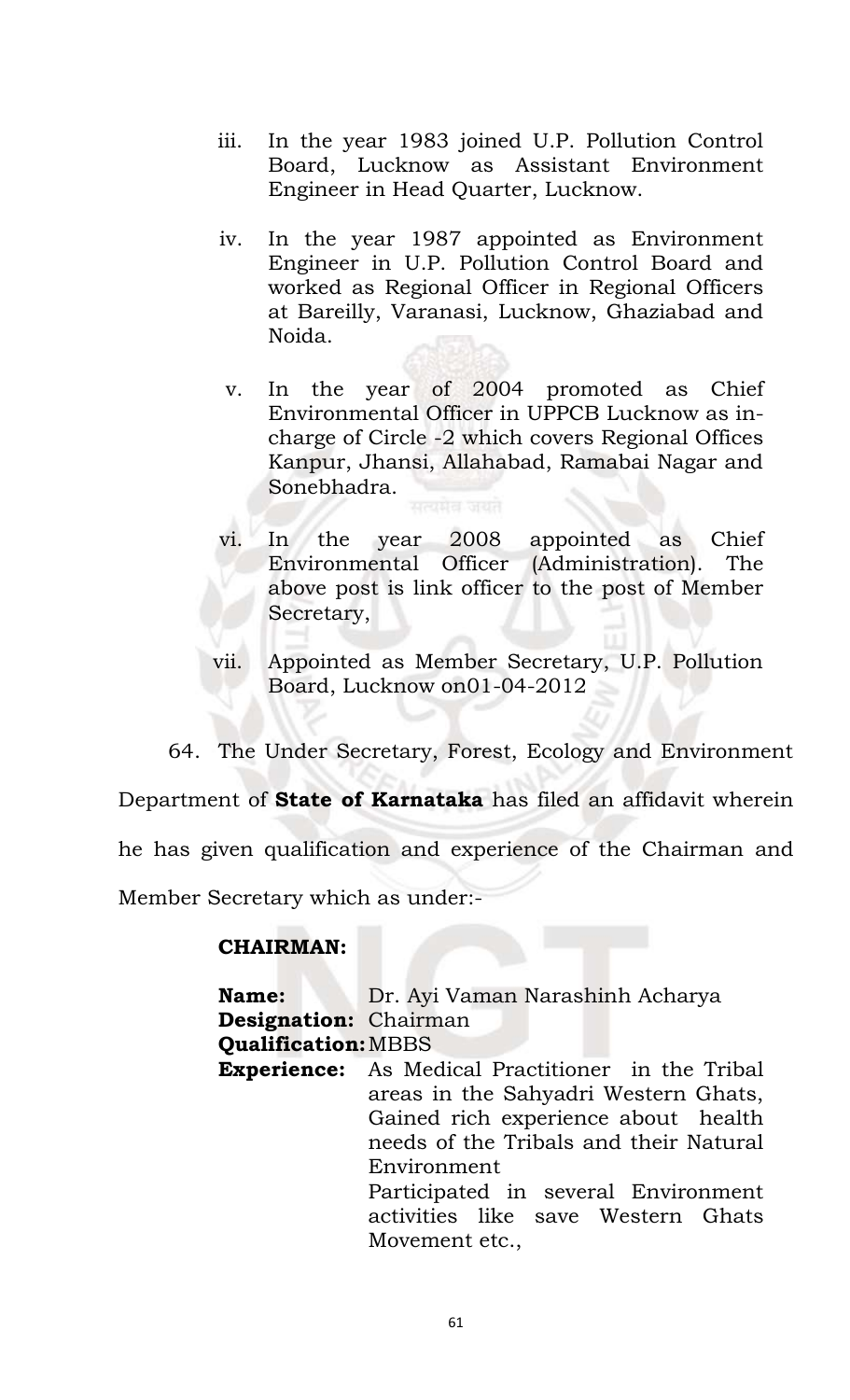Conducted several programmes/ workshops on Bio-Fuels

#### **MEMBER SECRETARY:**

**Name:** Shri Vijayakumar, IFS **Designation :** Member Secretary, KSPCB **Qualification:**M.Sc. (Agr)

65. The Principal Secretary, Environment and Forest Department of **State of Tamil Nadu** has filed an affidavit. The information with regard to qualification and experience of Chairman and Member Secretary of State Pollution Control Board is as under:-

|                                                                                 |                                                                                                                                                                                                       | <b>Experience</b>                                                                                                                                                                                                                                                                                                                                    |
|---------------------------------------------------------------------------------|-------------------------------------------------------------------------------------------------------------------------------------------------------------------------------------------------------|------------------------------------------------------------------------------------------------------------------------------------------------------------------------------------------------------------------------------------------------------------------------------------------------------------------------------------------------------|
| Additional<br>Chief<br>Secretary/<br>Chairman,<br>Pollution<br>Time<br>Chairman | M.A (Political)<br>Science)<br>Madras<br>University<br>M.A (Rural service<br>Development  <br>Planning)<br>University of<br>East Anglia,   Central<br>U.K.<br>Bachelor of<br>Law Madras<br>University | Over 32 years<br>of experience<br>the<br>in<br>administrative<br>in<br>various senior<br>capacities<br>in<br>the State and<br>Government.<br>In the central<br>Govt. served<br>Addl.<br>as<br>Secretary in<br>Ministry<br>the<br>$\sigma$ of<br>Home<br>Affairs until<br>January<br>2014; looking<br>after Central<br>State relations<br>and Jammu & |
|                                                                                 |                                                                                                                                                                                                       | Designation Qualification<br>Tamil Nadu<br>Control (Full                                                                                                                                                                                                                                                                                             |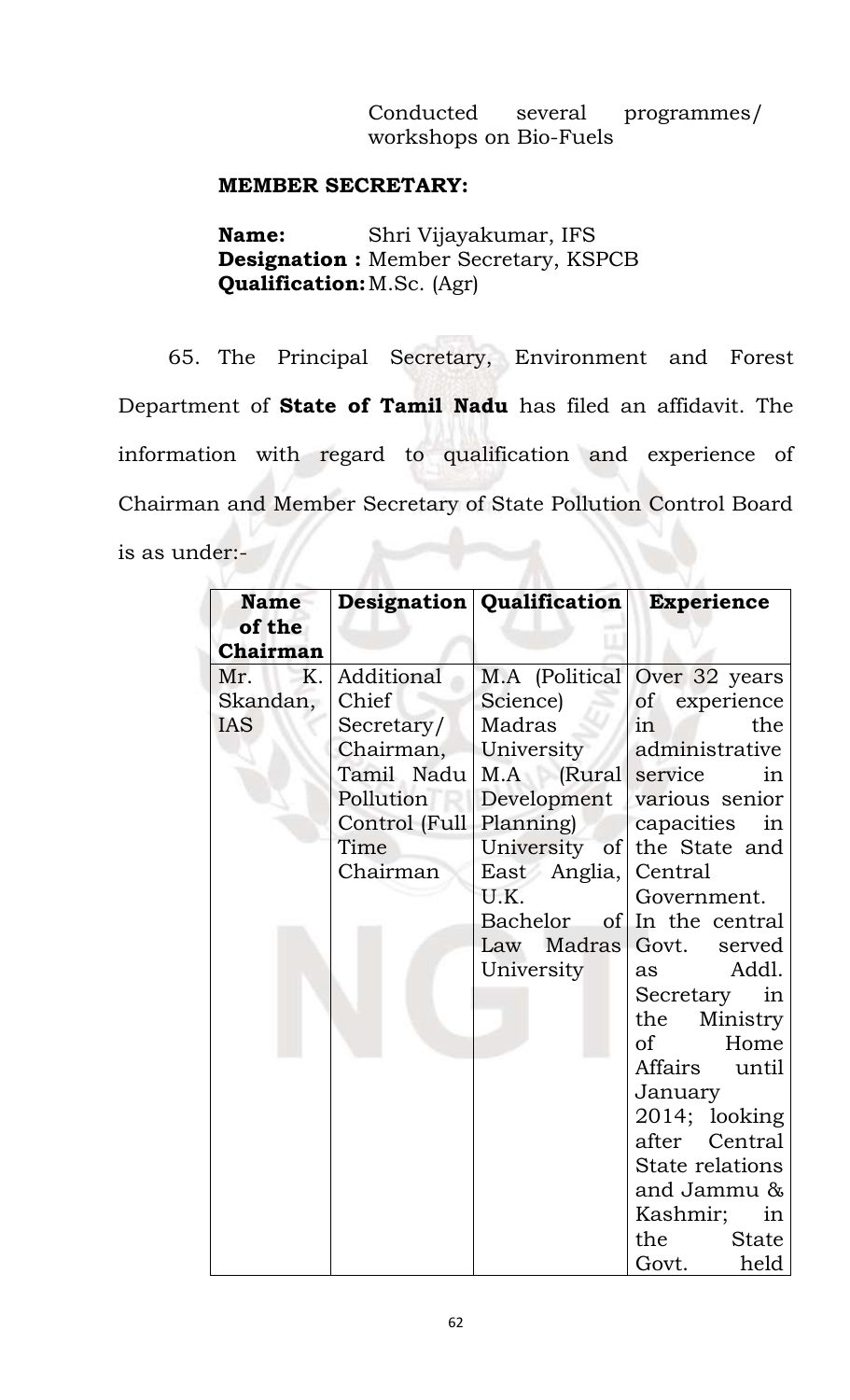|  | various senior             |
|--|----------------------------|
|  | positions.                 |
|  | Among them                 |
|  | held the first             |
|  | Registrar<br><sub>of</sub> |
|  | Dr. MGR                    |
|  | Medical                    |
|  | University;                |
|  | Chairman<br>of             |
|  | the Electricity            |
|  | Board;                     |
|  | Principal                  |
|  | Secretary                  |
|  | Industries;                |
|  | Chairman<br>$\&$           |
|  | Managing                   |
|  | Director<br><sub>of</sub>  |
|  | Tamil Nadu                 |
|  | News Prints                |
|  | Limited                    |
|  | (Listed Public             |
|  | Sector                     |
|  | undertaking)               |
|  | Commissioner               |
|  | Industries,                |
|  | Director<br>of             |
|  | Agriculture                |
|  | etc.,                      |

Dr. K. Karthikeyan was appointed as Member Secretary vide G.O.Ms. No. 83 Environment and Forests Department, dated 25.07.2014 by the Government of Tamil Nadu. He has gained the qualification of M.Tech (Environmental Engineering), Doctorate in Environmental Science and Master Degree in Industrial Engineering and Safety.

66. On behalf of Government of **NCT Delhi** an affidavit has been filed by Secretary, Environment GNCTD-cum-Chairman of Delhi Pollution Control Committee wherein he has deposed the following :-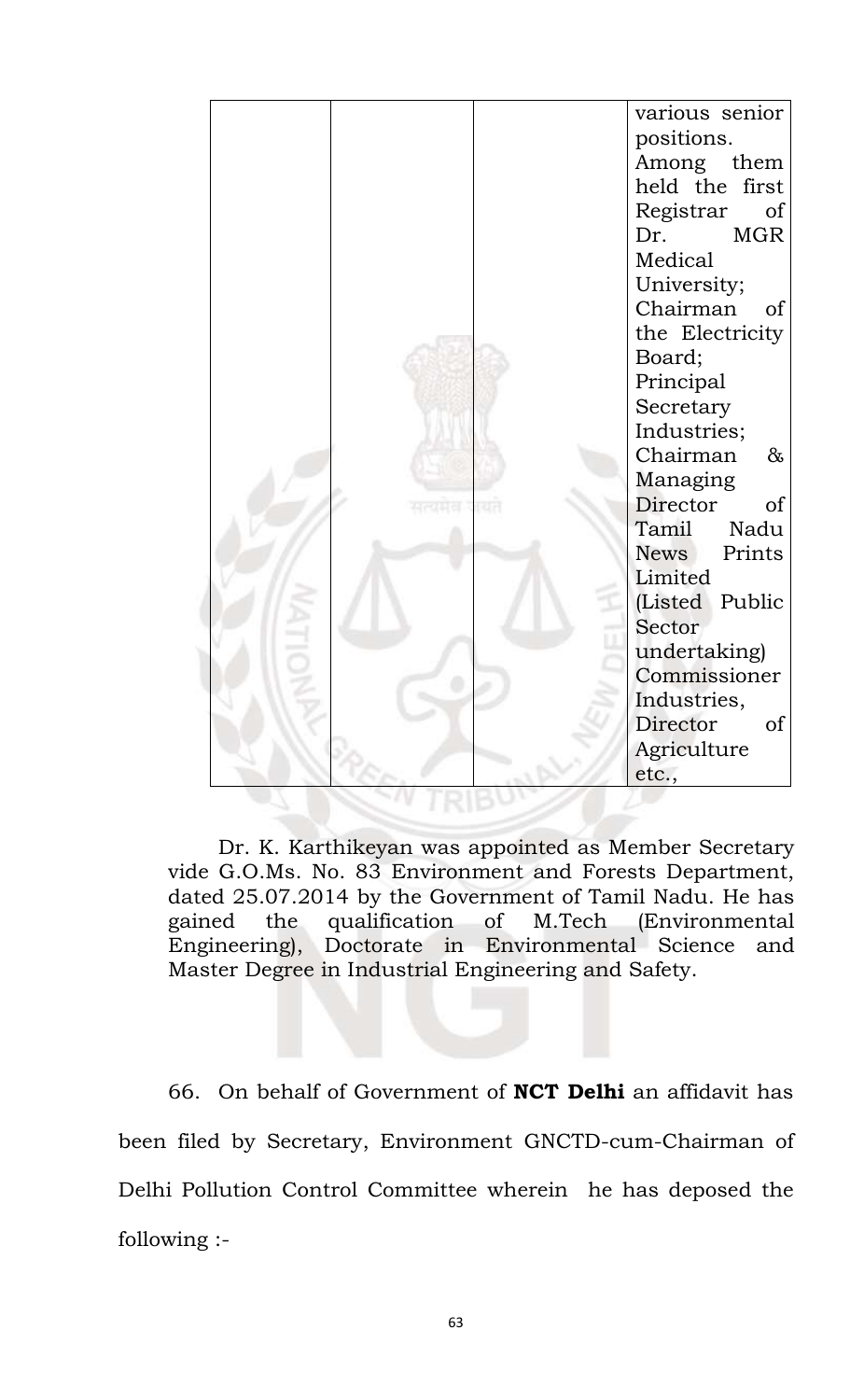That the deponent is a BE (Civil Engineering) from Delhi College of Engineering.

## **Experience:**

- i. Duties are to ensure that planning/coordination takes place between policy making (Environment Department) and Regulatory wing (DPCC) in all issues related to pollution under various Acts/Rules
- ii. Started as Sub-Divisional Magistrate (SDM) in Pondicherry.
- iii. Director of Civil Supplies, Govt. of Pondicherry.
- iv. Secretary, (Civil Supplies), (Transport) and Information & Publicity Department as well Managing Director, Pondicherry Industrial Promotion Investment and Development Corporation (PIPDIC) in Pondicherry, Instrumental in setting up software Technology Park (STP) and Electronics Estate in Pondicherry.
- v. Served as Deputy Commissioner in Nicobar District in Andaman & Nicobar Admn. (1 year). District has large Forest area, inhabited by Tribals and complex issues relating to Forest/Environment were handled.
- vi. Secretary (Panchayati Raj)/Fisheries in Andaman Nicobar Islands which gives experience of issues relating to Tribals and their interface with Forests Department (24 year)
- vii. Secretary (New Delhi Municipal Corporation) (Dec. 2002 to January 2004)
- viii. Dy. Commissioner (New Delhi) (Jan., 2004 to January 2006)
	- ix. Served as PS to Minister of State for Petroleum & Natural Gas & PS to Minister of Petroleum & Natural Gas, Govt. of India (March 2006 to May, 2009)
	- x. Secretary (Social Welfare, Women & Child Development), Govt. of NCT of Delhi (June 2011 to July, 2012)
	- xi. Presently Secretary (Environment & Forests) cum-Chairman (DPCC)

Further he has deposed that Sh. Kulanand Joshi, DANICS (1991 Batch), is the Member Secretary, DPCC since  $01/10/2014$ .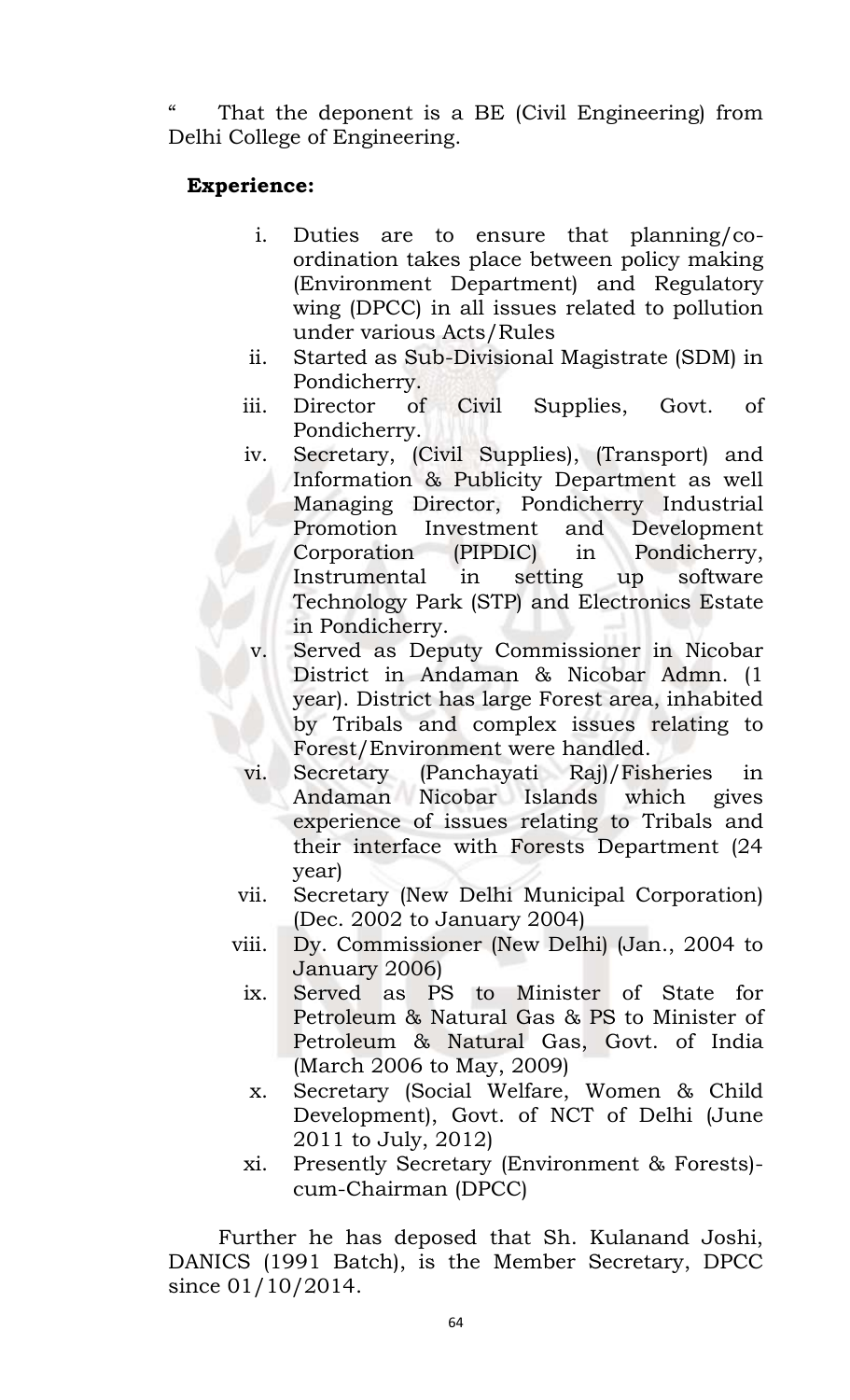**Qualification:** M.A (Political Science), University of Meerut. Graduation, University of Garhwal, (Economics, History and Political Science). Served as SDM (Parliament Street, Sub Division, New Delhi Distt. ADM (Silvassa), UT Admn. Of Dadra & Nagar Haveli, General Manager, District Industries Centre, Silvassa, UT Admn. Of Dadra & Nagar Haveli. Project Director, Distt. Rural Development Agency, UT Admn. Of Dadra & Nagar Haveli. Deputy Secretary/Joint Secretary/ Addl. Secretary, Bhagidari Cell in the o/o Chief Minister, Govt of NCT Delhi (8 years). Bhagidari is an institution of Govt. of NCT Delhi for good governance strengthening citizen government partnership. For 08 long years the officer has been closely associated with Bhagidari institutions and has played important role in organising large group interactions with Citizen Groups (RWAs, Market Traders Associations & industries Association etc.) on civic issues including Environment of NCT of Delhi.

67. The Deputy Secretary, Forest and Environment Department has filed the affidavit on behalf of **State of Meghalaya**. The qualification and experience of Chairman and Member Secretary have been given in annexure-1, to the affidavit, which are as under:-

#### **CHAIRMAN:**

**Name:** Shri C. P. Marak **Designation:** Addl. Prinicpal Chief Conservator of Forests

**Experience:** Indian Forest Service since 1983 **Qualification:**

## **I. Educational Qualification**

- B.Sc.( Agriculture)
- $\bullet$  L.L.B
- B.Ed

#### **II. Professional Qualification**

Indian Forest Service [including 2 (Two) years probationary training in IGNFA Dehradun (Syllabus covering Forest Wildlife, Environment, Soil Signs, Geology, Bio-diversity, Acts & Rules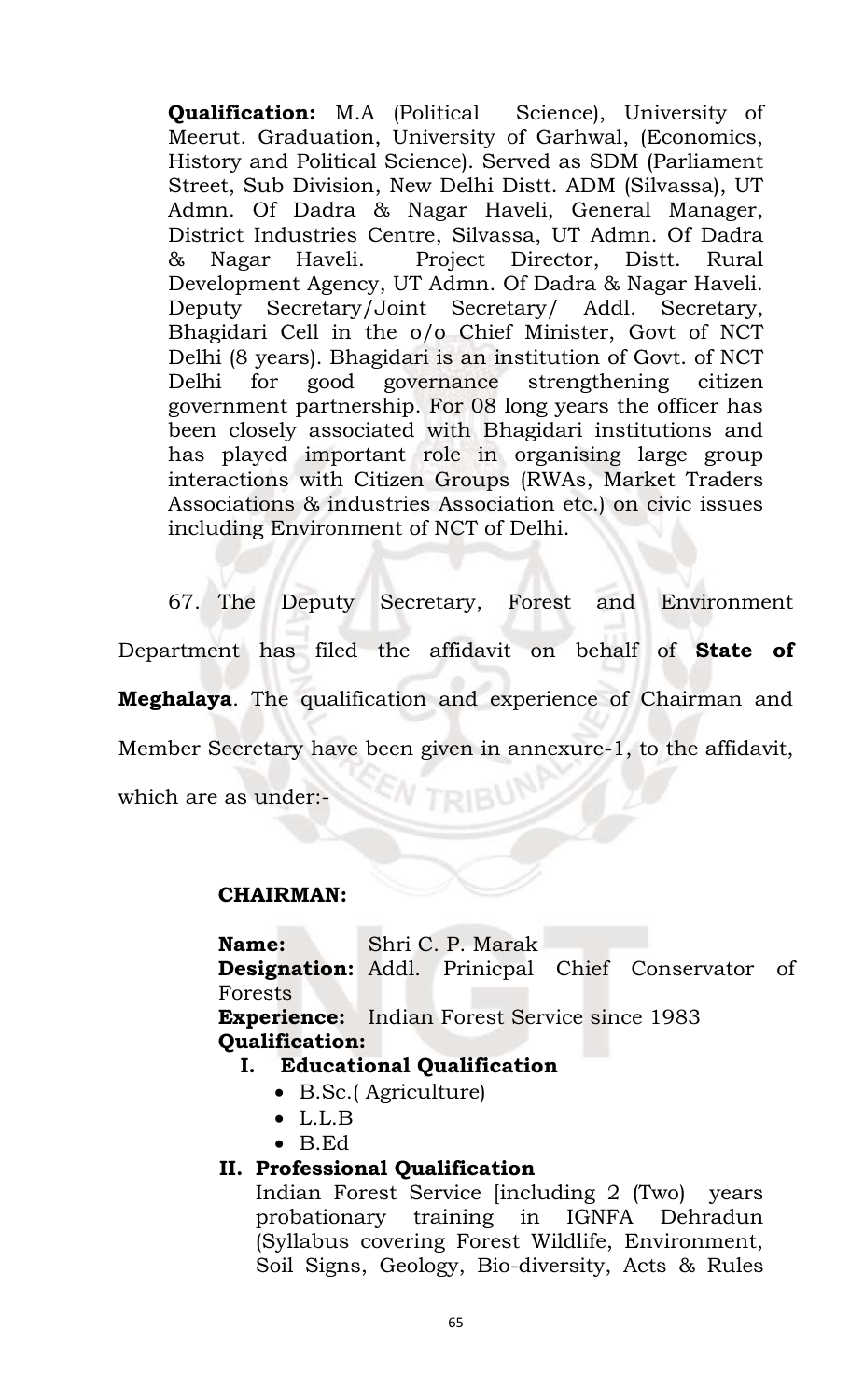relating to the Environment, Forest Wildlife, IPC, CrPC, Evidence Act and 3½ years foundation course at the LBSNAA, Mussoorie)]

#### **MEMBER SECRETARY:**

**Name :** Shri J. H. Nengong **Designation:** Senior Environmental Engineer;

# **Experience:**

- Assistant Process Engineer, Mawmluh Cherra Cements Limited from 1985 to 1989
- Joined the Board's Service since 1989 as Assistant Environmental Engineer (AEE) and presently holding the post of Senior Environmental Engineer Since 2005,

# **Qualification:**

- **i. Educational Qualification**
	- B.E(Chemical Engineering);
- **ii. Professional Qualification**
	- International Graduate Certificate in Environmental Management (Adelaide, Australia).

68. Similarly, an affidavit has been filed on 15.04.2015 by Mr. Sudhir Shirvastava, Assistant Law Officer who is Officer Incharge on behalf of **State of Madhya Pradesh**. According to it, the qualifications and experience of Chairman Pollution Control Board are as under:-

> "It is pertinent to mention here that, as far as **Chairman** of the M.P Pollution Control Board is concerned, Dr. Narmada Prasad Shukla has qualifications of M.Sc. in Botany with specialization in Microbiology and Ph.B (Botany/Medical Microbiology). He has also obtained M.B.A post graduate degree. Dr. Shukla has 29 years of professional experience in the field of Environmental Science with 22 research publications and has also completed six research projects funded by Department of Biotechnology Government of India,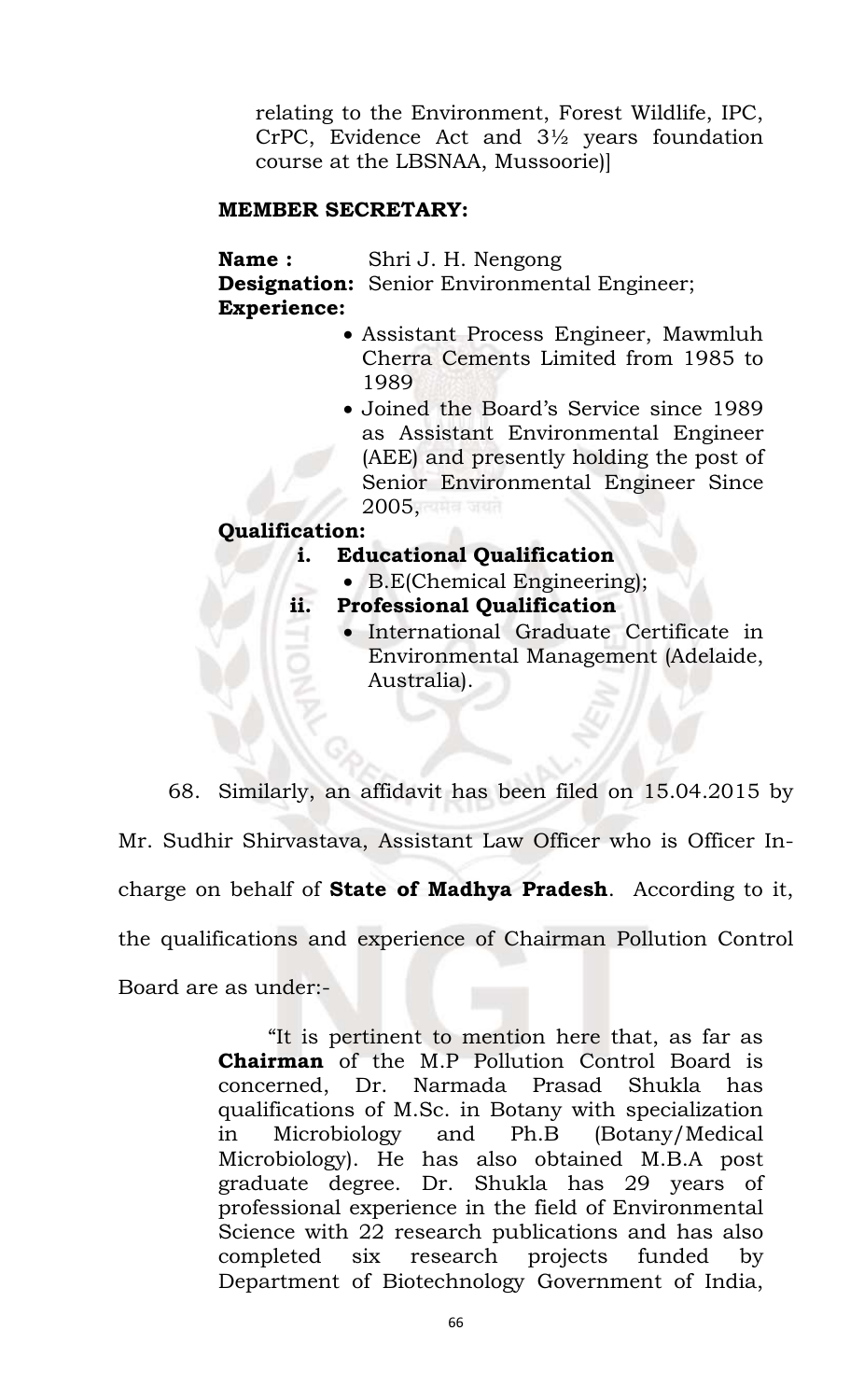New Delhi. Prior to his appointment in M.P. Pharmaceuticals Ltd. Hyderabad between 12.01.1981 to 14.03.86 M.P. State Industries Developments Corporation between 17.03.86 to 30.06.1985 and M.P. Council of Science & Technology, Bhopal. Thus the State of M.P. has appointed Dr. Narmada Prasad Shukla as Chairman by its order dated 07/11/2009 & 09/11/2012, who is well qualified and an eligible person to hold the post of Chairman in accordance with the provisions of the Water (Prevention & Control of Pollution) Act, 1974, Section 4"

The qualification and experience of **Member Secretary** of

M.P. Pollution Control Board read as under:-

That, the present Member Secretary of the M.P. Pollution Control Board is Shri Achyut Anand Mishra, having qualification of Bachelor of Engineering (1983) and Master of Technology in Environment Science (1985) from Indian Institute of Technology, Mumbai. He has undergone training courses in Tokyo, Japan on concept of Green technology at Asian Productivity Council in 2002 & on Swedish EPA Environmental Laws and its mechanism of implementations at Stockholm, Sweden in 2012. He has 27 years of working experience in M.P. Pollution Control Board at various positions. He has also executed Action Plan for critically polluted area with respect to the city of Indore. Thus the State of M.P. has appointed Shri Achyut Anand Mishra as Member Secretary by its order dated 04/03/2014, who is well qualified and an eligible person to hold the post of Member Secretary in accordance with the provisions of section 4 the Water (Prevention & Control of Pollution) Act, 1974.

69. On behalf of **Nagaland**, an affidavit has been filed by

Secretary, Forest Department. The constitution of Pollution

Control Board is as follows:

| <b>S1.</b> | Name Designation Experience Qualification |  |
|------------|-------------------------------------------|--|
| No.        |                                           |  |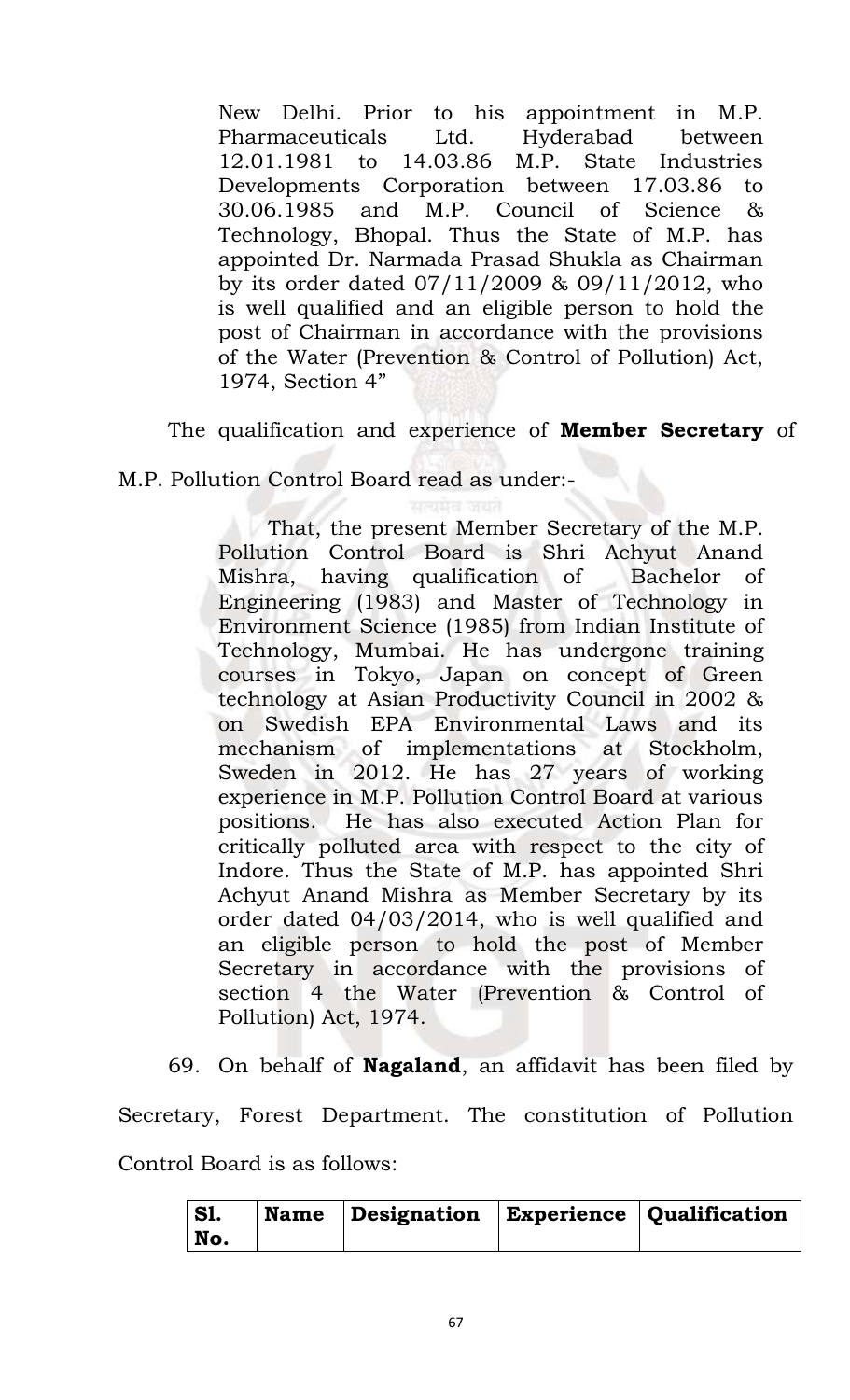| Shri    | Chairman  |      | IFS (Retd)   Diploma in |
|---------|-----------|------|-------------------------|
| Amenba  |           |      | Forestry                |
| Yaden   |           |      |                         |
|         |           |      |                         |
| Shri    | Member    | IFS. | RR PG                   |
| Rusovil | Secretary | 1987 | (Forestry)              |
| John    |           | (Rsd |                         |

# 70. **State of Manipur** has filed an affidavit through its Joint

Secretary, Forest and Environment. According to the affidavit, the qualifications of the Chairman and Members Secretary and other Member are as following:-

> 1 Dr. Ng. Bijoy Singh, Chairman, MPCB (Post Graduate in Medical Science Ph D.)

..............................................................................

- ......... 11 Shri T. Mangi Singh, Member Secretary, MPCB (Graduate in Engineering and Post Graduate in Environmental Studies). He has taken the Charge as full time Member Secretary, Manipur Pollution Control Board w.e.f. 10<sup>th</sup> March, 2015.
- 71. Similarly, the **State of Gujarat** has filed an affidavit through

its Joint Secretary, Forest & Environment. The qualifications

and experience of Chairman of Pollution Control Board are as

under:-

That presently Dr. K. U. Mistry is a full time Chairman, GPCB. He was appointed in 2010 and had been reappointed in 2013 and is continuing till date.

His Qualifications, Experience and other is as follows:-

 The Chairman (Dr. K.U. Mistry) possess M.E. Degree from the Gujarat University, Ahmedabad and has also done L.L.M in the year 1982 from the Gujarat University, Ahmedabad. He completed his PHD in the field of Risk Management –Chemical in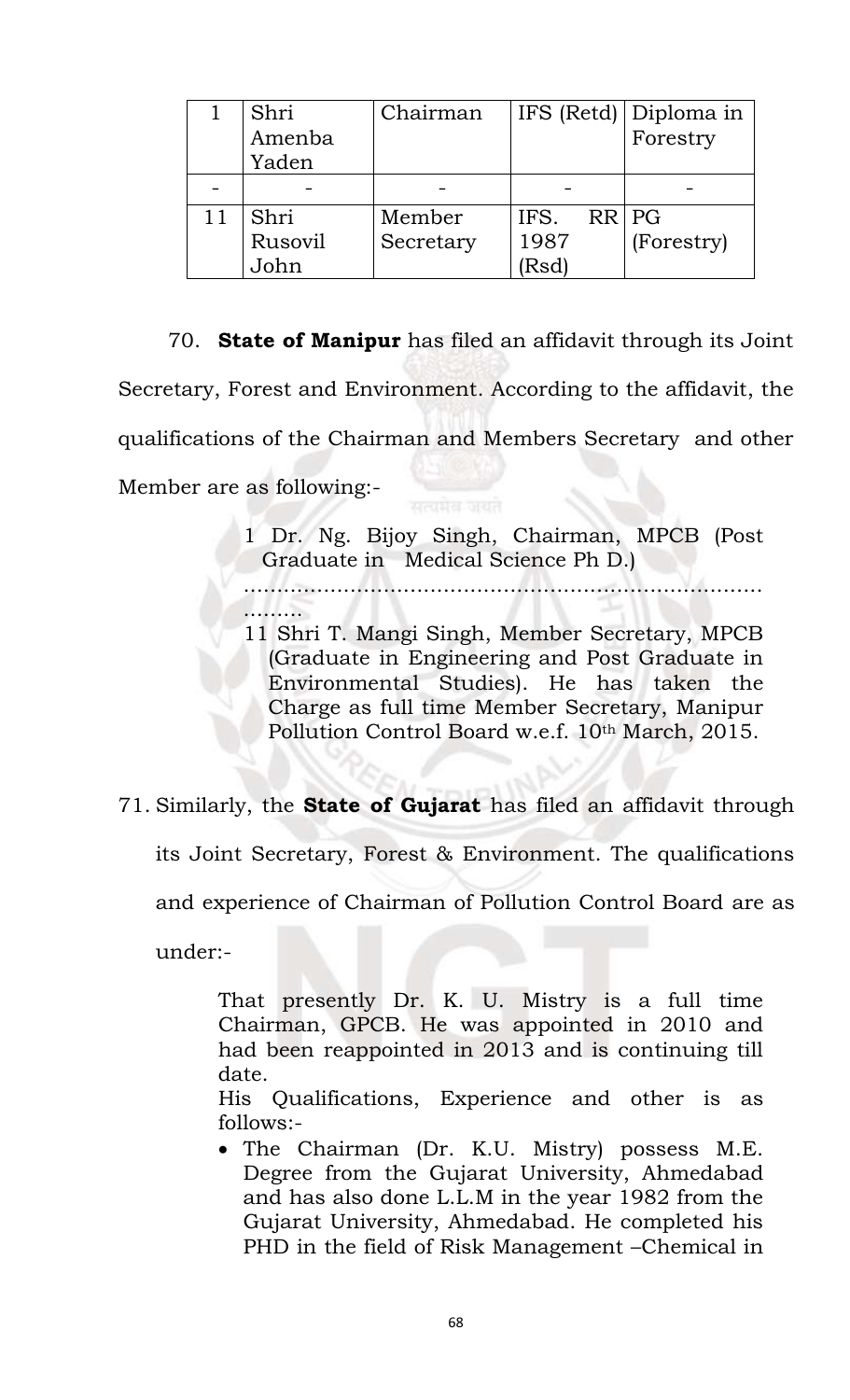the year 2005 from the South Gujarat University, Surat.

- He has working experience in the Lab our Department Govt. of Gujarat from the year 01.07.1967 to 28.02.2001 and Retired as Deputy Chief Inspector of Factories.
- He worked as a Member of Public Hearing Committee at Surat as per Notification of Ministry of Environment and Forests, New Delhi from 1999-2001.
- He also worked as Chairman of Gujarat Public Service Commission Ahmedabad from 29.02.2004 to 14.02.2005.
- He is working as the Chairman of the State Level Expert Appraisal Committee(SEAC), Since 12.06.2007.
- He was visiting faculty at post Diploma course of industrial Safety at Surat, Ahmedabad, Jamnagar college from the year 1987 to 2004.
- He was visiting faculty for ISTAR College, V.V. Nagar, Gujarat from 2006-2008. He also worked as Head of Department and professor, ISTAR College, V.V.Nagar, Gujarat from 29.12.2006 to 22.01.2008.

The Qualification of Member Secretary is as under:-

Shri K.C. Mistry is holding the post of Member Secretary of the Gujarat Pollution Control Board and he is appointed on 13-02-15. He is Master of Science in Organic Chemistry.

- He was working as Senior Scientist since 5-8- 1996 and he was promoted as Senior Environment Scientist on 19-09-2007.
- He was working as a nodal officer for intergrated coastal zone management project GPCB.
- He has working as Vigilance Officer in GPCB, H.O., Gandhinagar.
- He also worked as a Chairman of the Technical Committee and also Member in important Various Committee.

72. In compliance of Order dated 19.02.2015, the State of Uttarakhand has filed a separate Affidavit through its Principal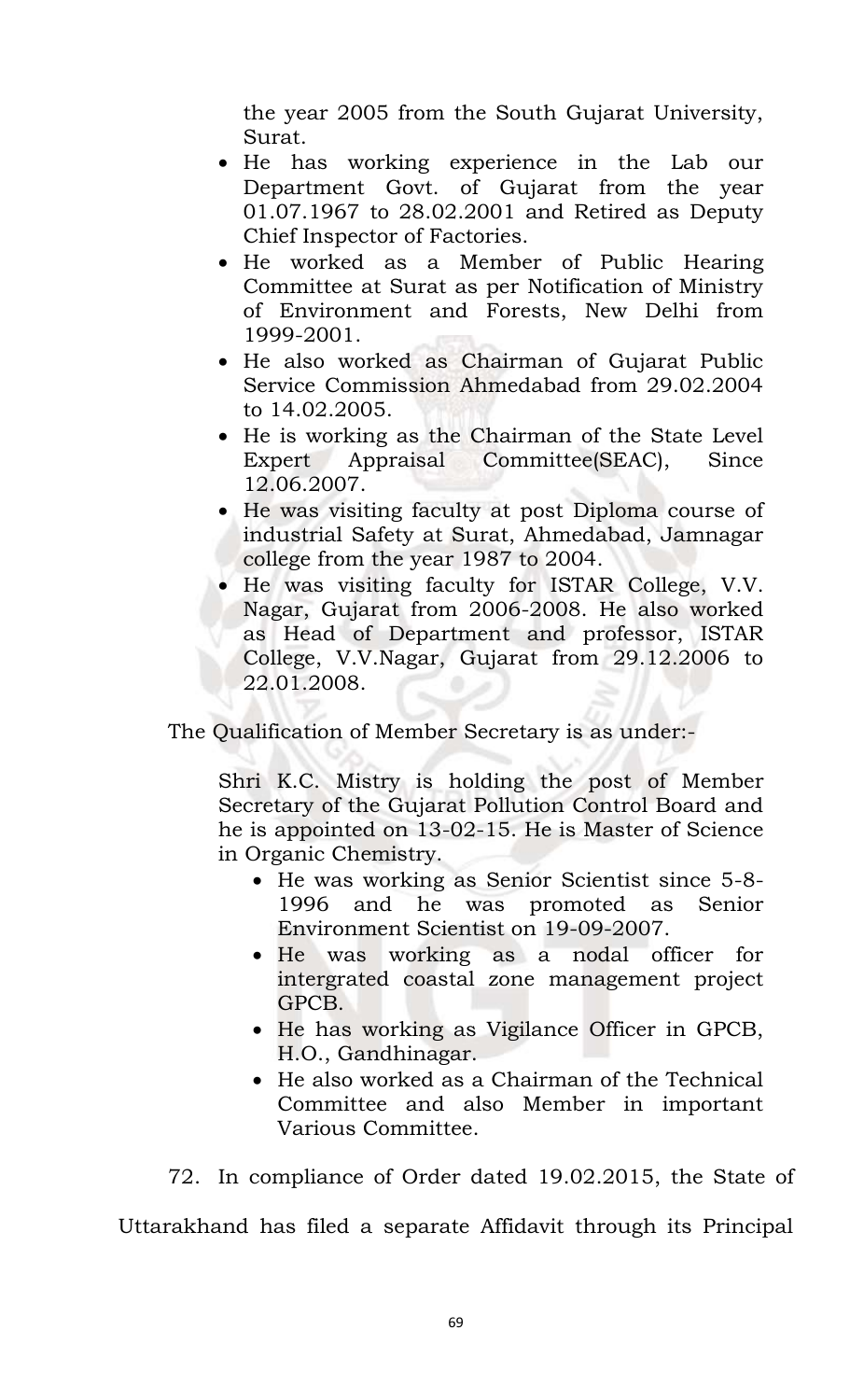Secretary, Forest and Environment. The relevant portion of the

affidavit is as under:-

"That it is pertinent to mention that the **Chairman** of UEPPCB is neither a political person nor a journalist as is observed by the Hon'ble Tribunal, to be the case in some of the States. However, vide notification dated 01.05.2002, it has been provided that the Principal Secretary, Forest & Environment will be the Ex-Officio Chairman of the Board.

The deponent would further submit that the said notification of the State of Uttarakhand is clearly as per the pith and substance of the said provision of the Act, since the Principal Secretary, Forest & Environment of the State is a person, who is having a vast knowledge & experience in administering institutions dealing with the matters relating to Environment Protection. A Principal Secretary, Forest & Environment, usually is the senior IAS officer, having a minimum experience of more than include the matters relating to Environment. It is pertinent to mention here that deponent's educational qualification is MBBS. Being a science background person, has full understanding of the environmental issues. Deponent also has experience of serving as Member Secretary of the State Pollution Control Board from July 2005 to August 2006.

That is pertinent to mention that the **Member Secretary** of the Board i.e. UEPPCB is neither a political person nor a journalist but is a full time Member Secretary of the Board being a senior Officer of Indian Forest Service Possessing Post Graduate/Master degree in Soil Science and Agriculture Chemistry with Pollution Control and Environment Management being part of curriculum during training in Forest Academy and having vast experience in the Management of Wild life and Environment, qualifying to hold the said post."

73. On behalf of **State of Jharkhand** the Deputy Secretary,

Forests and Environment Department has filed an affidavit. The

relevant extract of the Affidavit in respect of appointment of

Chairman and Member Secretary are as under:-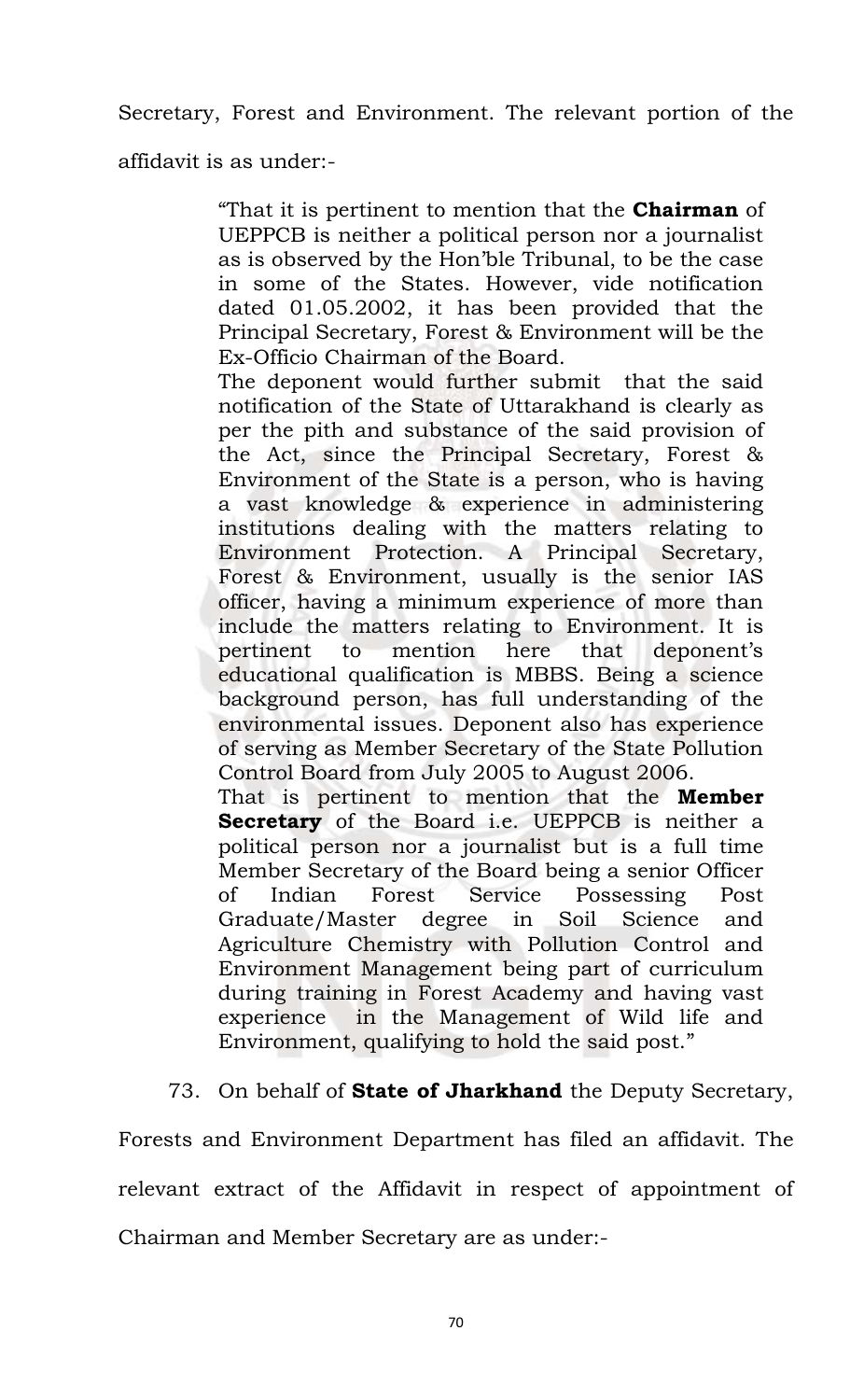"That it is stated and submitted that the regular appointment/nomination of the Chairman and the Member Secretary is under process. The advertisement for the appointment for the post of Chairman, Jharkhand State Pollution Control Board (JSPCB), Ranchi was published in the newspaper "Prabhat Khabar" on12.03.2014. The advertisement for the appointment for the post of Member Secretary, Jharkhand State Pollution Control Board (JSPCB), Ranchi was published in the newspaper "Prabhat Khabar" on 07.01.2014."

"That it is stated and submitted that in the meantime, Sh. Ajay Kumar Mishra, Retd. Principal Chief Conservator of Forest has been nominated as Ad-hoc Chairman of the Jharkhand State Pollution Control Board till the selection process is completed. He has done M.Sc. in Forestry and he is a retired Indian Forest Service Officer.

That it is stated and submitted that Sh. R. N. Kashyap is working as in-charge of Member Secretary of the Jharkhand State Pollution Control Board and he has done M.Sc in Chemistry."

74. The Deputy Resident Commissioner, Government of **Arunachal Pradesh** in Delhi has filed an affidavit, as per the direction of the Tribunal, with regard to the Chairman and Member Secretary of the State Pollution Control Board, as annexure A-4 to the affidavit, which are as under:

پرون

|    | Dr.      |             | Shashi Chairman | M.Sc.       | Administrative, |
|----|----------|-------------|-----------------|-------------|-----------------|
|    |          | Kumar, IFS  |                 | (Botany)    | Environment     |
|    |          |             |                 | M.Sc.       | Management,     |
|    |          |             |                 | (Forestry), | laws having     |
|    |          |             |                 | PhD         | scientific      |
|    |          |             |                 |             | background      |
|    |          |             |                 |             | etc.            |
| 2. | Shri     |             | Member          | B.Sc        | Administration, |
|    | Ngilyang |             | Secretary       | (Hons)      | Environment     |
|    | Tam,     | IFS,        |                 | Ag.         | Management,     |
|    | Cheif    |             |                 | M.Sc.       | having<br>Laws  |
|    |          | Conservator |                 | (forestry)  | scientific      |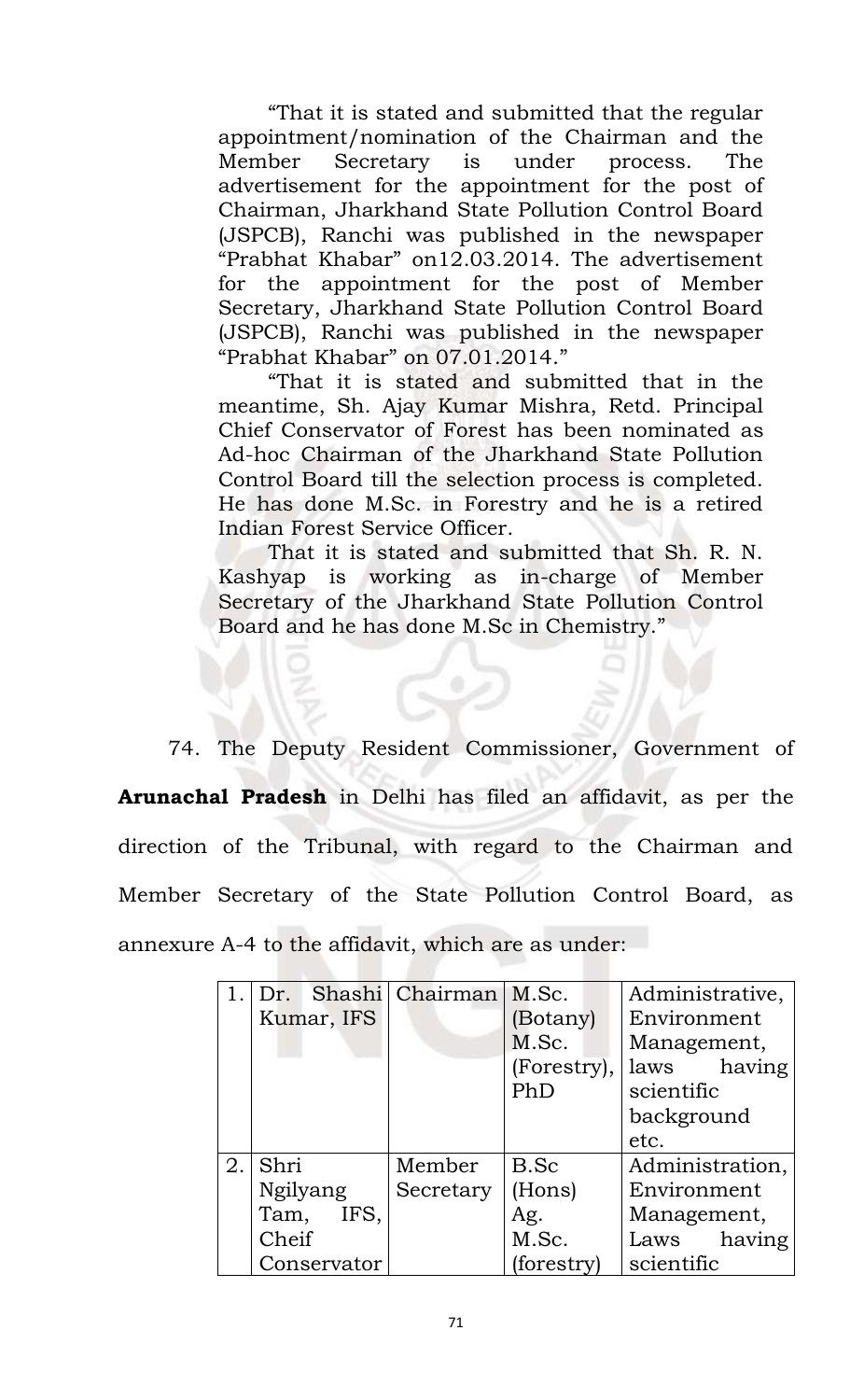| of Forests |  | background, |
|------------|--|-------------|
|            |  |             |

75. On behalf of **State of Bihar,** an affidavit has been filed by Senior Law Officer of Bihar State Pollution Control Board. According to it, the qualification and experience of Chairman are as under:-

| S1. | Name/Designation<br>of Members<br>$\mathbf{No}$                                      | Qualification &<br><b>Experience</b>                                                                                                                                                                                     |
|-----|--------------------------------------------------------------------------------------|--------------------------------------------------------------------------------------------------------------------------------------------------------------------------------------------------------------------------|
| 1.  | Chairman, Bihar University, 1987.<br>State Pollution Fellowships:-<br>Control Board. | Dr. Subhash Ph.D in Zoology,<br>Chandra Singh, Awarded by Patna<br>1. Fellow of Academy<br>of Zoology<br>2. Fellow of Zoological<br>Society of India<br>3. Fellow<br><sub>of</sub><br>Entomological<br>Society of India. |
|     |                                                                                      |                                                                                                                                                                                                                          |
|     | $\sim$<br>Control Board                                                              | 17   Sri Rakesh Kumar, B.Sc. Physics (Hons)<br>I.F.S, Member Diploma in Forestry,<br>Secretary, Bihar Diploma in Social<br>State Pollution Forestry, (Indian Forest<br>Service, 1991, Bihar<br>Cadre.)                   |

76. On behalf of **State of Tripura**, an affidavit has been filed through its Resident Commissioner at Delhi, with regard to the appointment of Chairman and Member Secretary. The informations given are as under:-

### **CHAIRMAN:**

Government has nominated the name of Professor Amitava Debroy as Chairman of Tripura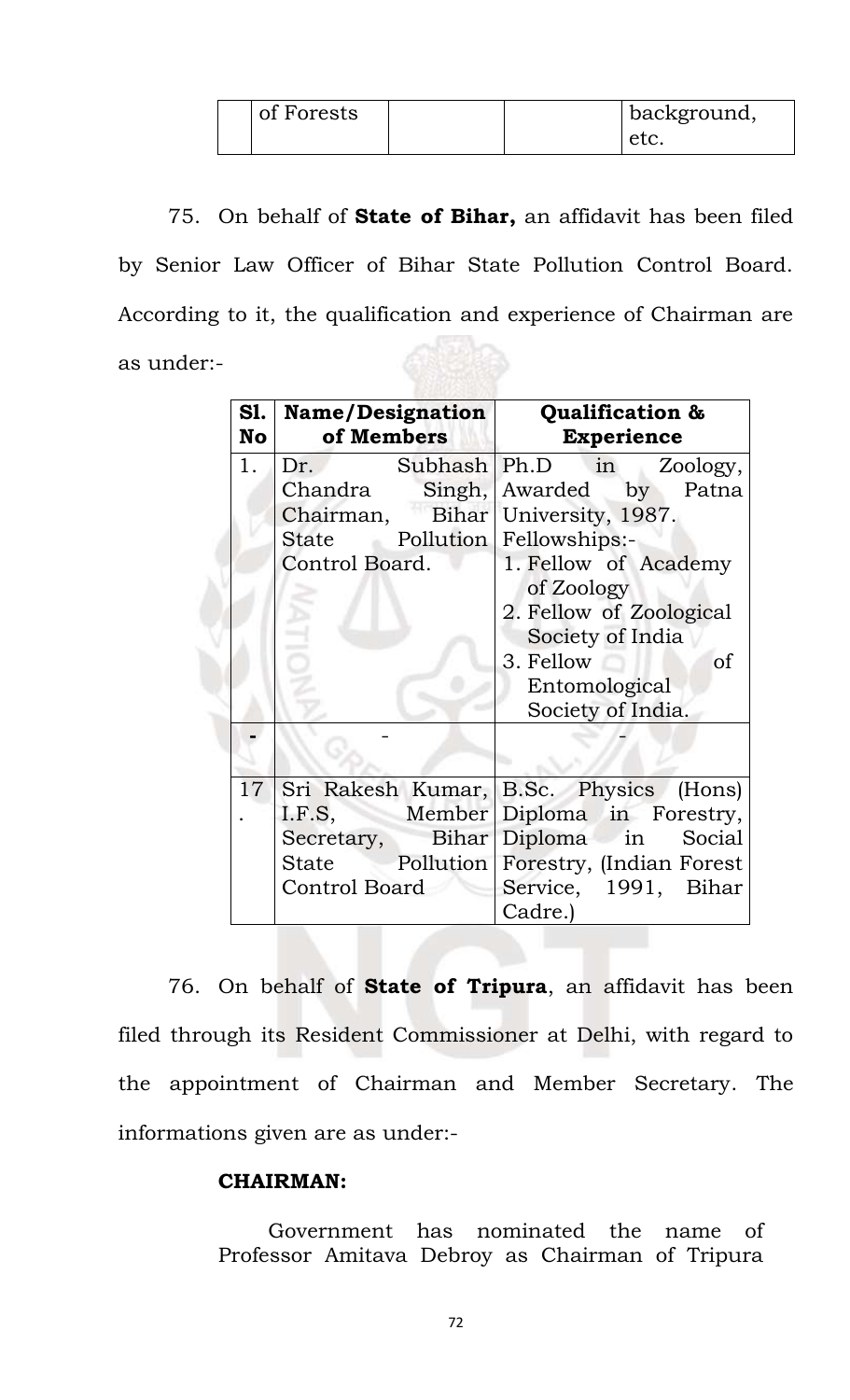State Pollution Control Board in Tripura since 01/10/2014. His experience is mentioned below;

i. **Teaching & Research:** From 30.08.1968 to 30.09.2008, Retired as professor, Tripura University.

### **ii. Administrative:**

- a) Coordinator, IGNOU, Tripura University Study Centre for 6 years.
- b) Director, Directorate of Distance Education, Tripura University.
- c) President, Tripura Board of Secondary Education (From 01.10.2008 to 30.09.2014).

**Qualification:-** He is M.Sc. in Human Physiology from Calcutta University and Ph. D from Calcutta University.

### **MEMBER SECRETARY:**

Accordingly, Government nominated Director, Science, Technology & Environment, Government of Tripura as the fulltime Member Secretary of Tripura State Pollution Control Board, Director holds the background as stated above.

77. On behalf of **Rajasthan** Pollution Control Board, an

affidavit has been filed by Sr. Environmental Engineer (textile) in

respect of Chairman of the State Board, namely, Smt. Aparna

Arora (IAS). The qualification and experience are as under:-

The incumbent possess the master's Degree in Political Science from Delhi University

### **Experience :**

1. Collector & D.M. Banswara 2. Divisional Commissioner, Udaipur, 3. Commissioner T.A.D 4. Project Director Rajasthan Health Development Project (World Bank Aided), 5. Secretary & Commissioner, Panchayati Raj Development 6. Managing Director, Rajasthan State Mines and Minerals Ltd ( Govt. Public Sector Undertaking) as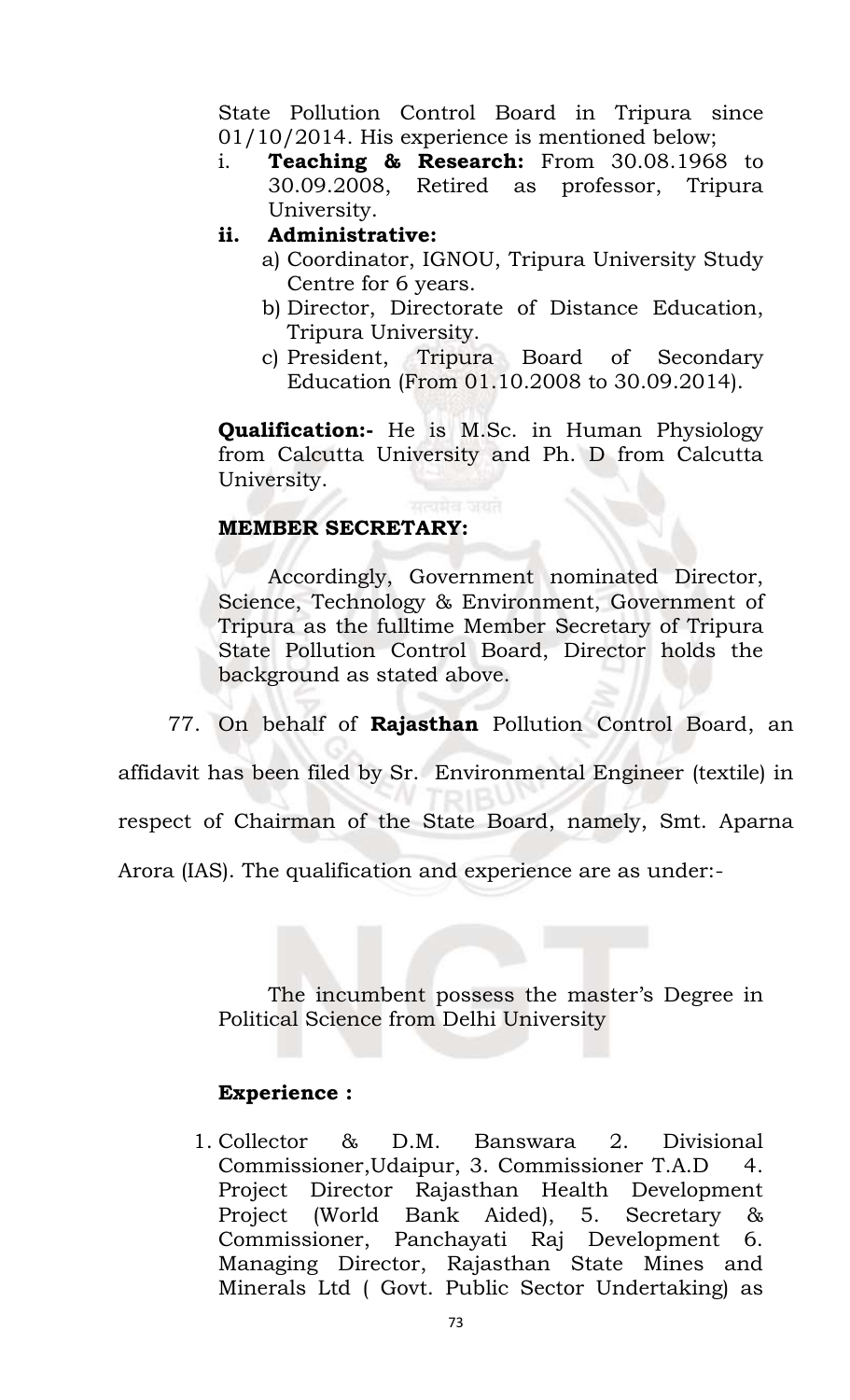also Director of Mines and Geology, Government of Rajasthan (1.4.2009 to 20.06.2009

78. Particulars of the Member Secretary of the Rajasthan

State Pollution Control Board are as follows:-

The educational qualification profile of the present incumbent Shri K.C.A Arun Prasad, an officer from Indian Forest Service of the year 1997, Rajasthan Cadre is as under:

## **Educational Qualification**

| <b>S1.</b><br><b>No</b> | Degree/Diploma                                              | <b>University</b><br>/Institute                | Year | <b>Subject</b> |
|-------------------------|-------------------------------------------------------------|------------------------------------------------|------|----------------|
| $\mathbf{1}$            | <b>B.Sc</b> (forestry)                                      | Tamil Nadu<br>Agriculture<br>University        | 1993 | Forestry       |
| $\overline{2}$          | M.Sc. (Forestry)                                            | Tamil Nadu<br>Agriculture<br>University        | 1995 | Forestry       |
| 3                       | Graduate<br>Post<br>Diploma<br>in<br>Wildlife<br>Management | Wildlife<br>Institute of<br>India,<br>Dehradun | 2003 | Wildlife       |

## **Details of posting**

Name of organisation

1. Divisional Forest Office, Banswara 2. DCF-Alwar, 3. WII, Dehradun 4. Keoladeo National Park, Bharatpur, 5. DFO, Jhalawar, 6. Indira Gandhi Forestry Academy, Dehradun 7. Rajasthan Pollution Control Board

The 6 years deputation tenure in the Indira Gandhi National Forest Academy (IGNFA), Dehradun has provided opportunities to learn the best practices in the field of Forest, Wildlife, Environment, Climate Change etc.

79. However, it is pertinent to note that in the affidavit so

filed on behalf of the Rajasthan Pollution Control Board, the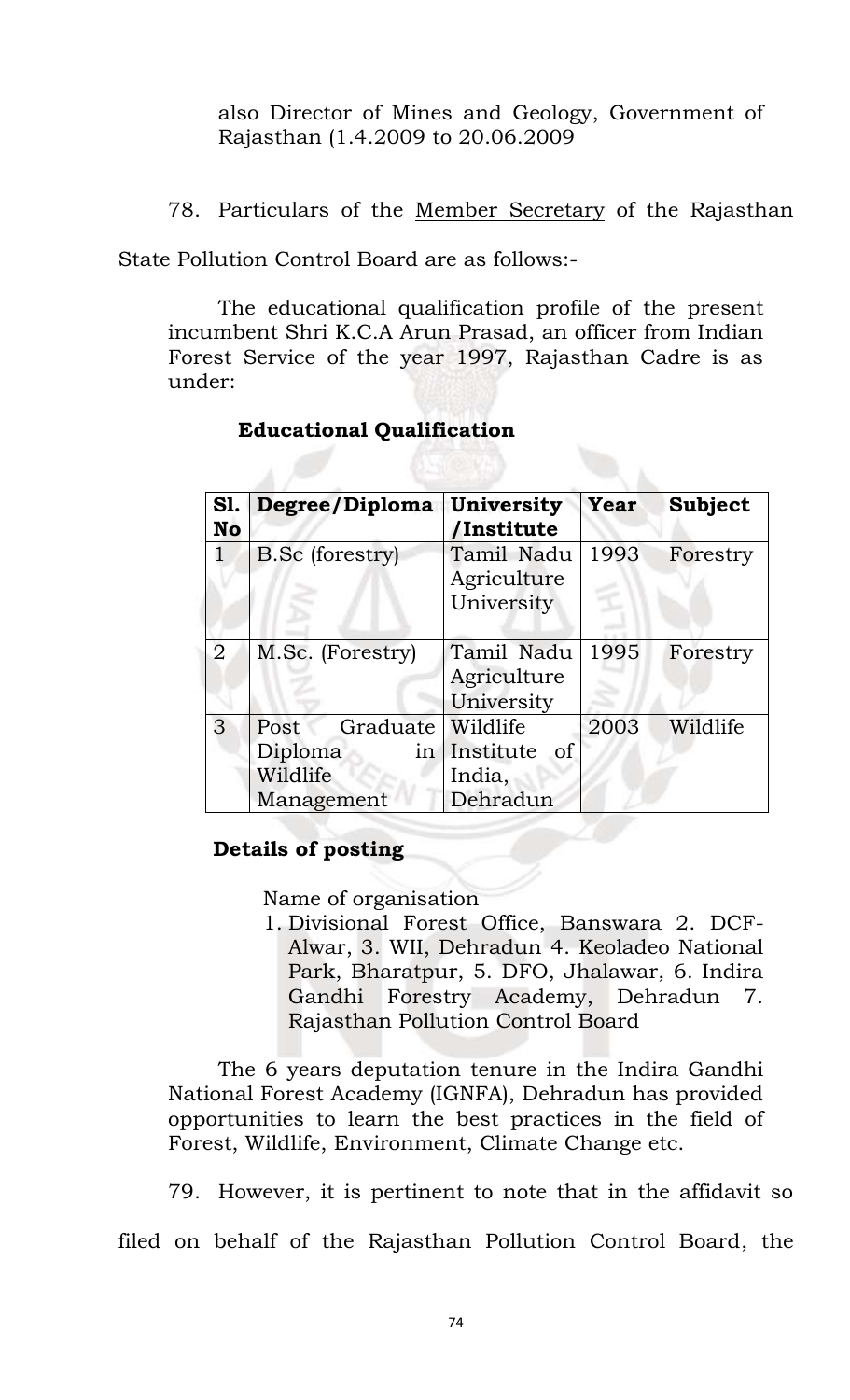deponent has mentioned in paragraph 8 of the affidavit with regard to outgoing incumbent, Shri Deep N. Pandey and his resume has also been annexed as annexure-E. A bare perusal of the resume of the predecessor in office, to the present Member Secretary Shri. K.C.A Arun Prasad, reflects a big difference in qualification as well as experience between the two officers. The present Member Secretary is not only far less in qualification and experience then his predecessor but whether he fulfils the requirement of law, is a question which needs to be considered.

80. In compliance of order dated 19.02.2015, a letter has been sent by the Member Secretary, **Kerala** Pollution Control Board to the Central Pollution Control Board on 19.03.2015. It has been informed that qualification of the Chairman Shri K. Sajeevan is B.Sc Engg. (Chemistry), M.Sc. Engg. (Chemistry) and M.E. (Env. Engg) and is having 30 years of experience. The Member Secretary of Kerala Pollution Control Board is Smt. P. Molikutty who is having the qualification of B.Sc Engg. (Civil), M.Tech (Env. Engg) and having experience of 31 years. The Administrative Officer of Kerala State Pollution Control Board has sent a letter on 19th March, 2015 to the Senior Law Officer, Central Pollution Control Board giving information about the Chairman and Member Secretary. The Chairman was Shri K. Sajeevan, his educational qualifications are B.Sc. Engineering (Chemistry), M.Sc. Engineering. (Chemistry) and M.E. (Environmental Engineering). The Member Secretary is Smt. P.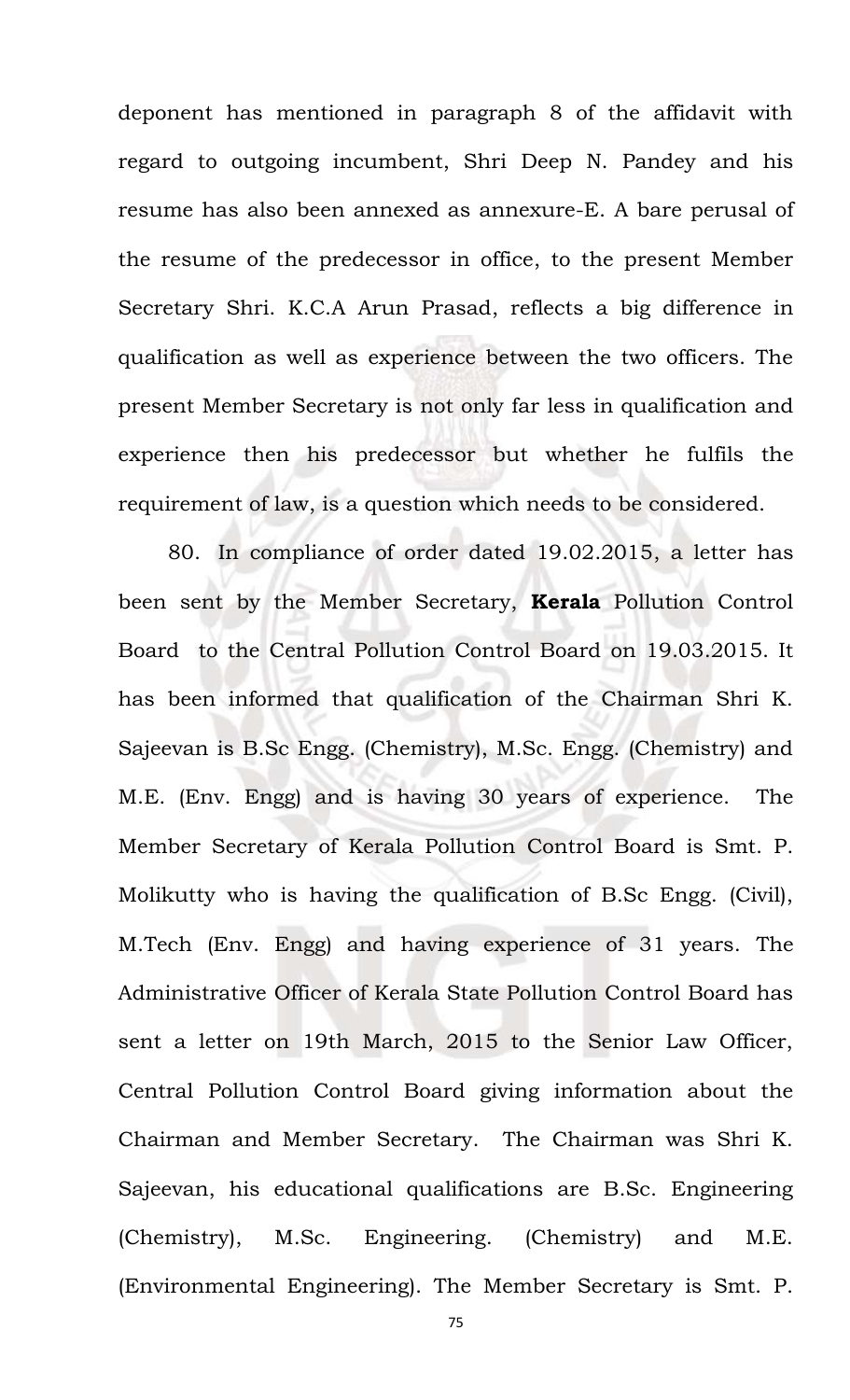Molikutty. Her educational qualifications are B.Sc Engineering. (Civil), M.Tech (Environmental Engineering).

81. An affidavit has been filed on behalf of **State of Andhra Pradesh** by its Special Secretary to the Government, Environment, Forests, Science & Technology Department. He has deposed that the Chairman of Andhra Pradesh Pollution Control Board is Dr. G. N. Phani Kumar, whose educational qualification is M.A (Political Science) Ph.D. He had worked earlier as Deputy Director General, in the Environment Protection and Research Institute (EPTRI) Hyderabad. As per the letter dated 30.03.2015 sent to the Secretary, MoEF, annexure A-2 of the affidavit, the Member Secretary of the Andhra Pollution Control Board is Shri B.S.S. Prasad and his education qualifications are M.Sc. Biochemistry, M.Phil Biochemistry, AIFC.

The Member Secretary, Andhra Pradesh Pollution Control Board had also written a letter to Senior Law Officer, Central Pollution Control Board on 24th March, 2015 in response to his letter dated 24th March, 2015, whereby information with regard to Chairman and Member Secretary Pollution Control Board had sent. Shri I. Y. R. Krishna Rao (IAS), Chief Secretary of Andhra Pradesh Government was the Chairman of State Pollution Control Board and his educational qualifications are M.A. (Economics) and M.Sc. (Agriculture). Shri B.S.S Prasad, IFS (1983) was the Member Secretary of the Andhra Pradesh Pollution Control Board,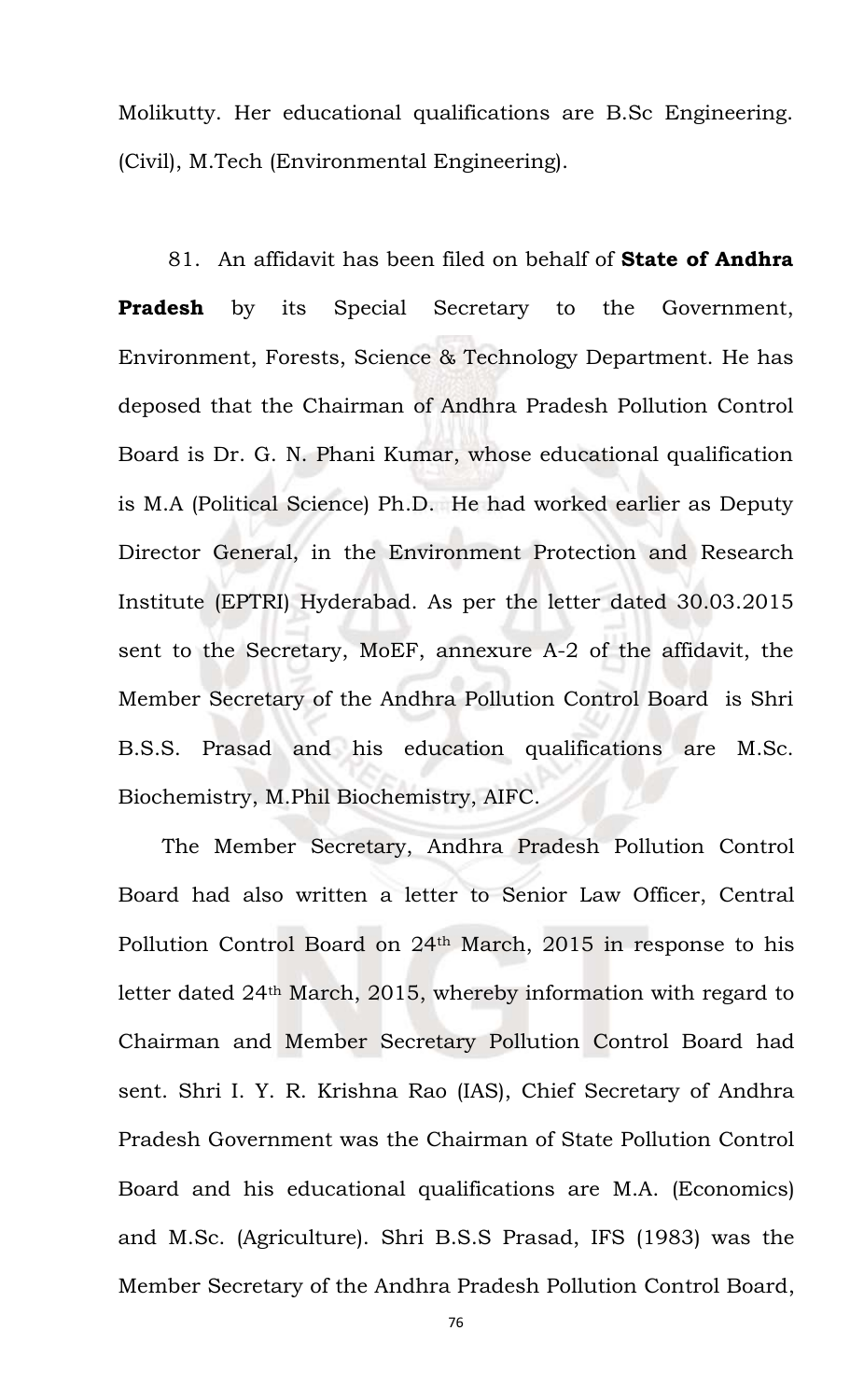his educational qualifications are M.Sc Biochemistry, M.Phil Biochemistry and AIFC.

An affidavit has been filed by Shri Surender Pandey, Special Secretary, Environment and Forest, Government of Andhra Pradesh along with 3 documents, namely, notification for constitution of Pollution Control Board after bifurcation of Andhra Pradesh State, an order to appoint officials and the bio-data of the Members of the Board. Dr. G.N. Phani Kumar, I.A.S. (Rtd) has been appointed as Chairman and his educational qualifications are M.A, Ph.D, MCSD. Shri B.S.S. Prasad, IFS has been appointed as Member Secretary and his educational qualifications are M.Sc(Biochemistry), M.Phil & AIFC.

82. On behalf of Government of **Puducherry**, an affidavit has been filed by its Director, Department of Science, Technology & Environment. As per annexure-II annexed to the affidavit, the Chairman of Puducherry Pollution Control Committee is Dr. V. Candavelou. His educational qualifications are Master of Veterinary Science, M.A in Development Studies (specialization in public policy & management) and L.L.B. The Member Secretary deponent himself, namely, Shri M. Dwarakanth. His educational qualifications are M.Sc, M.Phil, Environmental Science. It may be noted that deponent is also working as Director in the Department of Science, Technology and Environment, Government of Puducherry.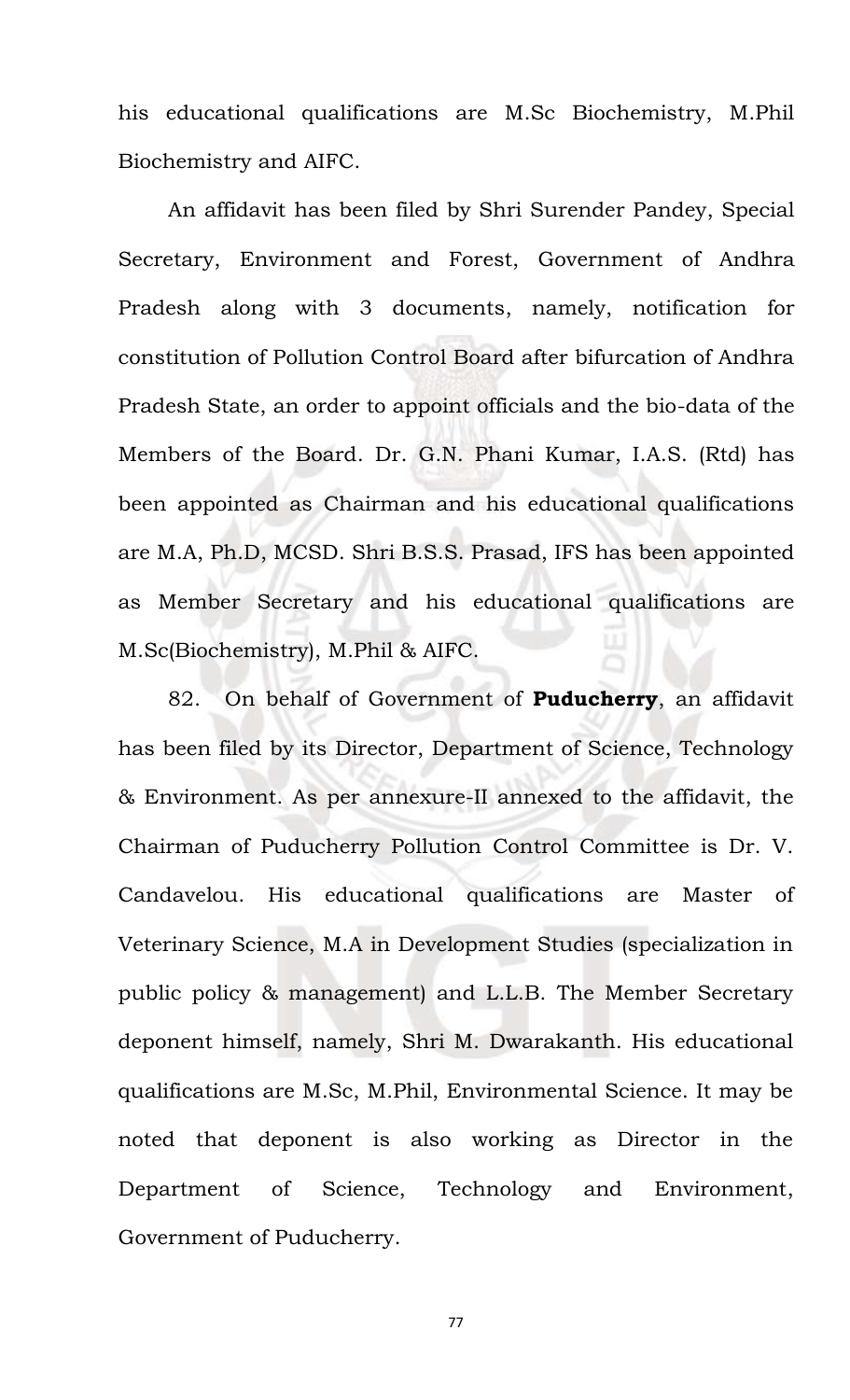83. An affidavit has been filed on behalf of **Govt. of Odisha** by the Additional Chief Secretary, Department of Forest & Environment, on 20th July, 2015, in compliance of the order passed by the Tribunal on 19.02.2015. The State Pollution Control Board of Odisha was notified on 11.10.12. The Chairman of Pollution Control Board is deponent himself who is a Member of Indian Administrative Services. His educational qualifications are B.Tech (Hons) PGDIM. As per his depositions, he is also working as Additional Chief Secretary, Department of Forest & Environment, Government of Odisha. The Member Secretary is Shri Rajiv Kumar, IFS his educational qualification is M.Sc. Geology.

84. In response to letter dated 18.03.2015 sent by Senior Law Officer, Central Pollution Control Board, the Member Secretary of the **Telangana** State Pollution Control Board had sent the required information vide his letter dated 26.03.2015. It has been stated in the enclosure to the letter that the Chairman of Telangana Pollution Control Board is Shri Rajiv Sharma, IAS who is also Joint Secretary of State Government. His educational qualifications are Ph.D. (USA), M.A & L.L.B and has 33 years of experience. The scribe of the letter, namely, Shri V. Anil Kumar is also an IAS and his educational qualification is B.Tec. He is having 20 years of experience.

85. The Member Secretary, **Mizoram** State Pollution Control Board has sent a letter to the Senior Law Officer, CPCB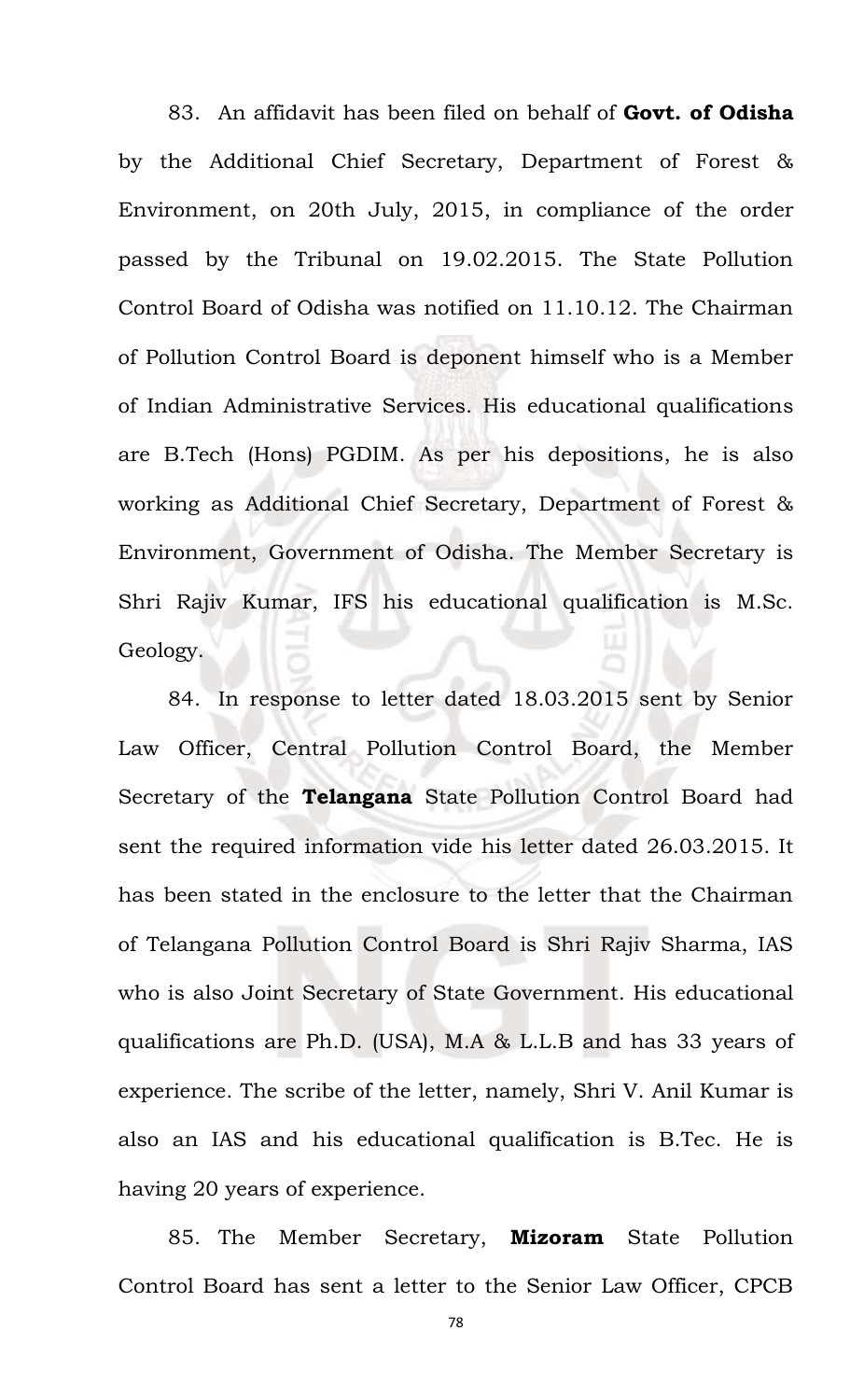on 1st April, 2015, in reference to letter dated 15th March, 2015 giving the details about the Chairman and Member Secretary of Mizoram State Pollution Control Board. As per the letter, Shri R. C. Thanga was the Chairman of Mizoram Pollution Control Board. He is a retired Member of Indian Forest Services, his educational qualifications are M.Sc. Botany. Shri. C. Lalduhawna was the Member Secretary of the Mizoram Pollution Control Board, his educational qualifications are M.Sc (Environment Ecology), B.Tech (Chemical).

86. An affidavit in compliance of the order dated 19th

February, 2015 passed by the Tribunal, has been filed by the Assistant Commissioner, **Government of Assam**, at New Delhi. He has deposed that Dr. R. M. Dubey, IFS was the Chairman Assam Pollution Control Board. His educational qualifications are M.Sc (Chemistry) and Ph.D. Shri B. K. Baruah is the Member Secretary and his educational qualifications are B.Sc (PCM) and B.Tech.

87. It was contended on behalf of the applicant that the States had been violating the provisions of water Act 1974 and Air Act, 1981 by illegally appointing its officers, such as Principal Secretaries of Forest and Environment department, who are mainly IAS officers, as Chairman of the Board. Similarly Member Secretary have been appointed in the State Board by their designations and Member of the Indian Forest Services working with it. As per the relevant provisions of Law such appointments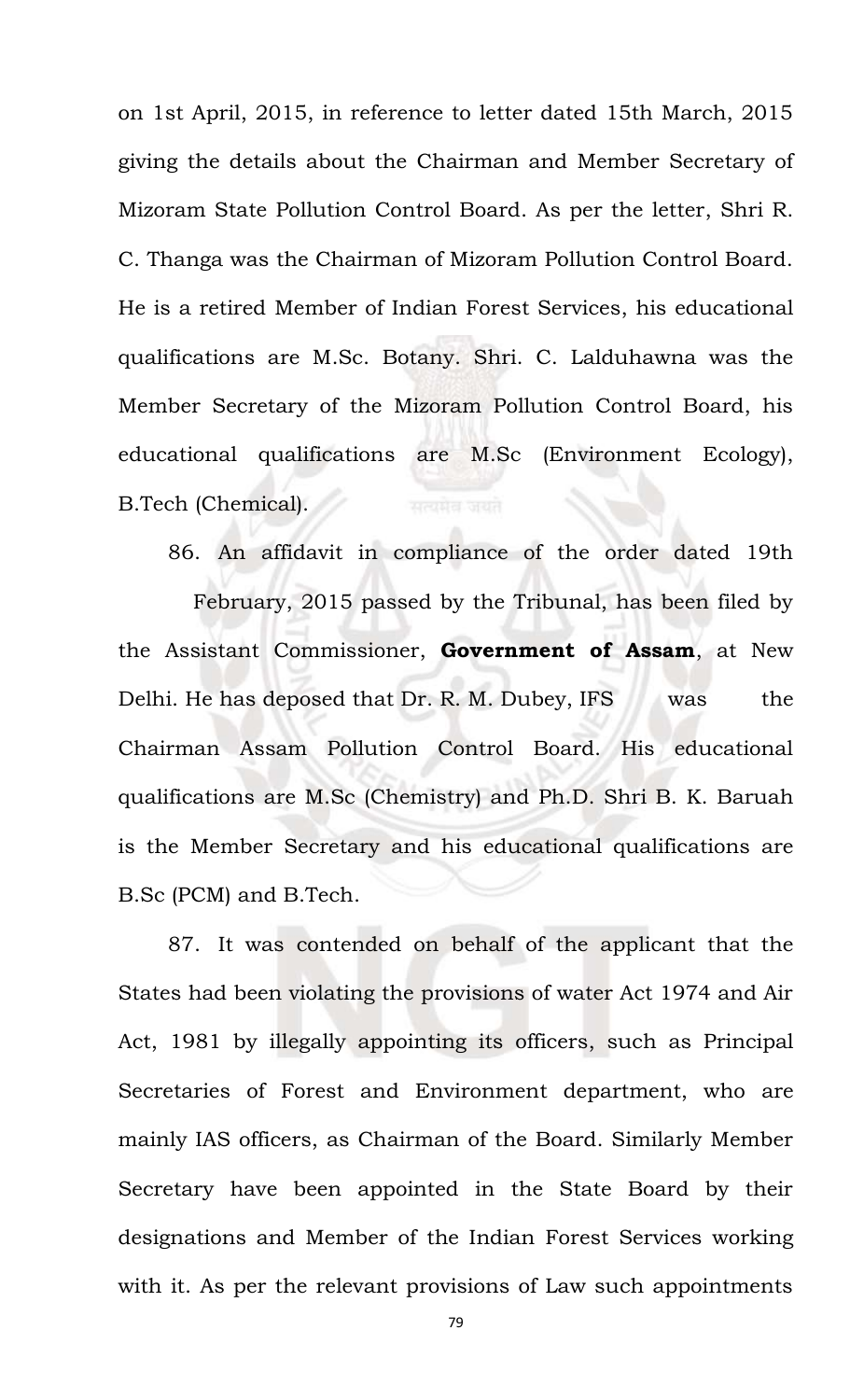were to be of persons who are to possess special knowledge and practical experience in Environment.

Further the State Government had failed to comply with the directions/guidelines issued by Hon'ble Supreme Court Monitoring Committee of MoEF, Government of India which provided that non-technical person should not be appointment as Chairman, Member Secretary and other Member of the Board. In fact, the Boards were to be headed and staffed by technically competent professionals.

The State Government have also not appointed the Members of the Board for a fix term of 3 years but according to their term of service in the State Government. The Member Secretary have not been appointed permanently which would lead to smooth functioning of the Board and most of them by way of on part time arrangement. Even when full time Member Secretary is appointed, he is not allowed to complete his tenure.

It is also submitted that in many of the States, Water and Air Act Rules have not been notified which would have made the State Board run smoothly. The State Boards, which have high responsibility on its shoulders are not even regularly meeting, as per law. Therefore, it is submitted that the State Board which has violated the provisions of Water and Air Act be done away with and be reconstituted in accordance with law and directions/guidelines issued by Supreme Court Committee of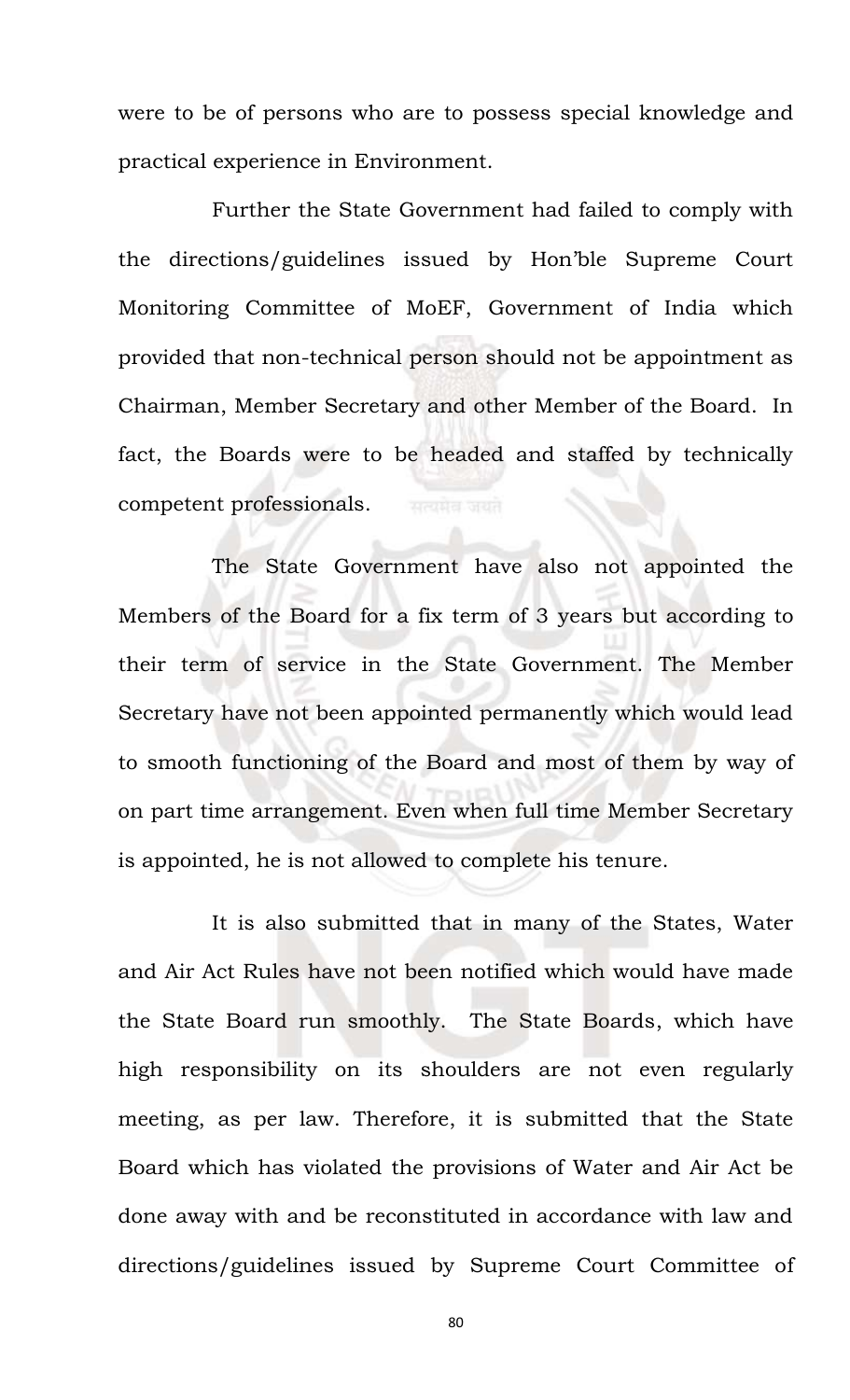MoEF. Meanwhile, the State Boards which are not legally constituted, directions be issued to the Central Pollution Control Board to take over their functioning under Section 8(2) of Water Act as well as Air Act.

88. On behalf of the State Government and Union Territories, it has been contended that the appointments to the aforesaid posts have been validly made under the provisions of the statue, namely Section 4 (2)(a) and (f) of the Water Act. Further it has been submitted that the Act does not lay down any basic academic qualification which is to be possessed by a person seeking to be appointed as Chairman / Member Secretary. The Counsels for the State Governments have strenuously argued that there is an alternative to the special knowledge, which is practical experience in the matters of Environment Protection. It has been further submitted by the Counsels for the States that there is third alternative to special knowledge and practical experience, that is knowledge and experience in administering institution relating to matters of environmental protection. They have also submitted that education imparted to the probationers of Indian Forest Services (IFS), is sufficient qualifications in the field of environmental protection.

89. Before proceeding further it would be appropriate to mention here the **relevant provisions of Law** in respect of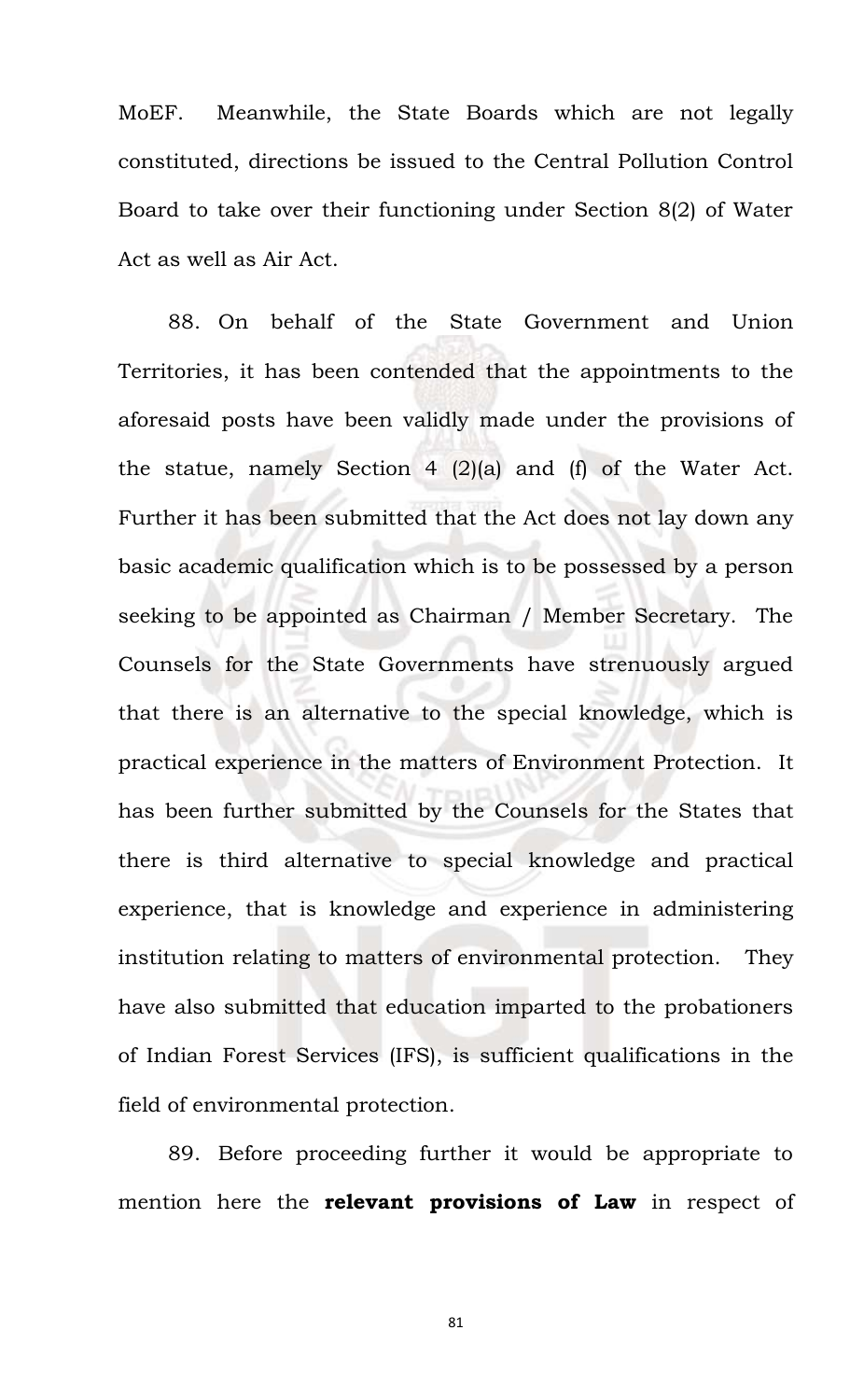constitution, powers and functions of the State Board, which are

as under:-

# **Water (Prevention and control of Pollution) Act, 1974,**

# *2. Definitions*

*(f) "prescribed" means prescribed by rules made under this Act by the Central Government or, as the case may be, the State Government;* 

## **4. Constitution of State Boards**

- 1. The State Government shall, with effect from such date as it may, by notification in the Official Gazette, appoint, constitute a State Pollution Control Board, under such name as may be specified in the notification, to exercise the powers conferred on and perform the functions assigned to that Board under this Act.
- 2. A State Board shall consist of the following members, namely,
	- a) A Chairman, being, a person having special knowledge or practical experience in respect of matters relating to environmental protection or a person having knowledge and experience in administering institutions dealing with the matters aforesaid, to be nominated by the State Government; PROVIDED that the Chairman may be either whole-time or parttime as the State Government may think fit.
	- b) Such number of officials, not exceeding five to be nominated by the State Government to represent that government.
	- c) Such number of persons, not exceeding five to be nominated by the State Government from amongst the members of the local authorities functioning within the State;
	- d) Such number of non-officials, not exceeding three to be nominated by the State Government to represent the interests of agriculture, fishery or industry or trade or any other interest which, in the opinion of the State Government, ought to be represented;
	- e) Two persons to represent the companies or corporations owned, controlled or managed by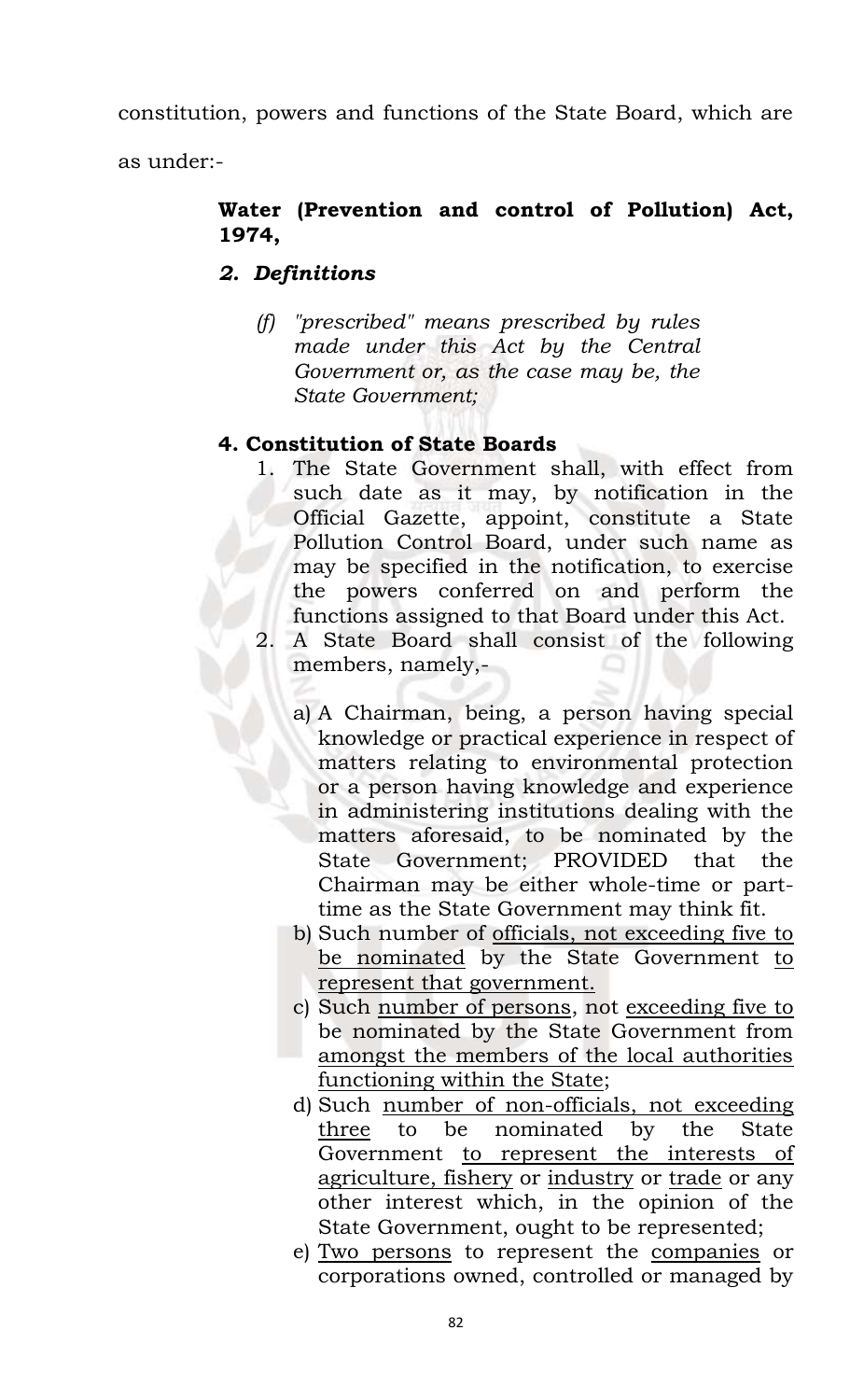the State Government, to be nominated by that government;

- f) A full-time member-secretary, possessing qualifications, knowledge and experience of scientific, engineering or management aspects of pollution control, to be appointed by the State Government.
- 90. It is pertinent to mention here that Section 4(3) gives an

autonomous status to the State Board which provides as under:-

#### **Section 4(3)**

Every State Board shall be a body corporate with the name specified by the State Government in the notification under sub-section (1), having perpetual succession and a common seal with power, subject to the provisions of this Act, to acquire hold and dispose of property and to contract, and may, by the said name, sue or be sued.

### *5. Terms and conditions of service of members*

- *(9)The other terms and conditions of service of the Chairman shall be such as may be prescribed*
- *(12)Member-secretary and officers and other employees of Board The terms and conditions of service of the member-secretary shall be such as may be prescribed.*

# **17. Functions of State Board**

- (1) Subject to the provisions of this Act, the functions of a State Board shall be-
	- (a) to plan a comprehensive programme for the prevention, control or abatement of pollution of streams and wells in the State and to secure the execution thereof;
	- (b) to advise the State Government on any matter concerning the prevention, control or abatement of water pollution;
	- (c) to collect and disseminate information relating to water pollution and the prevention, control or abatement thereof;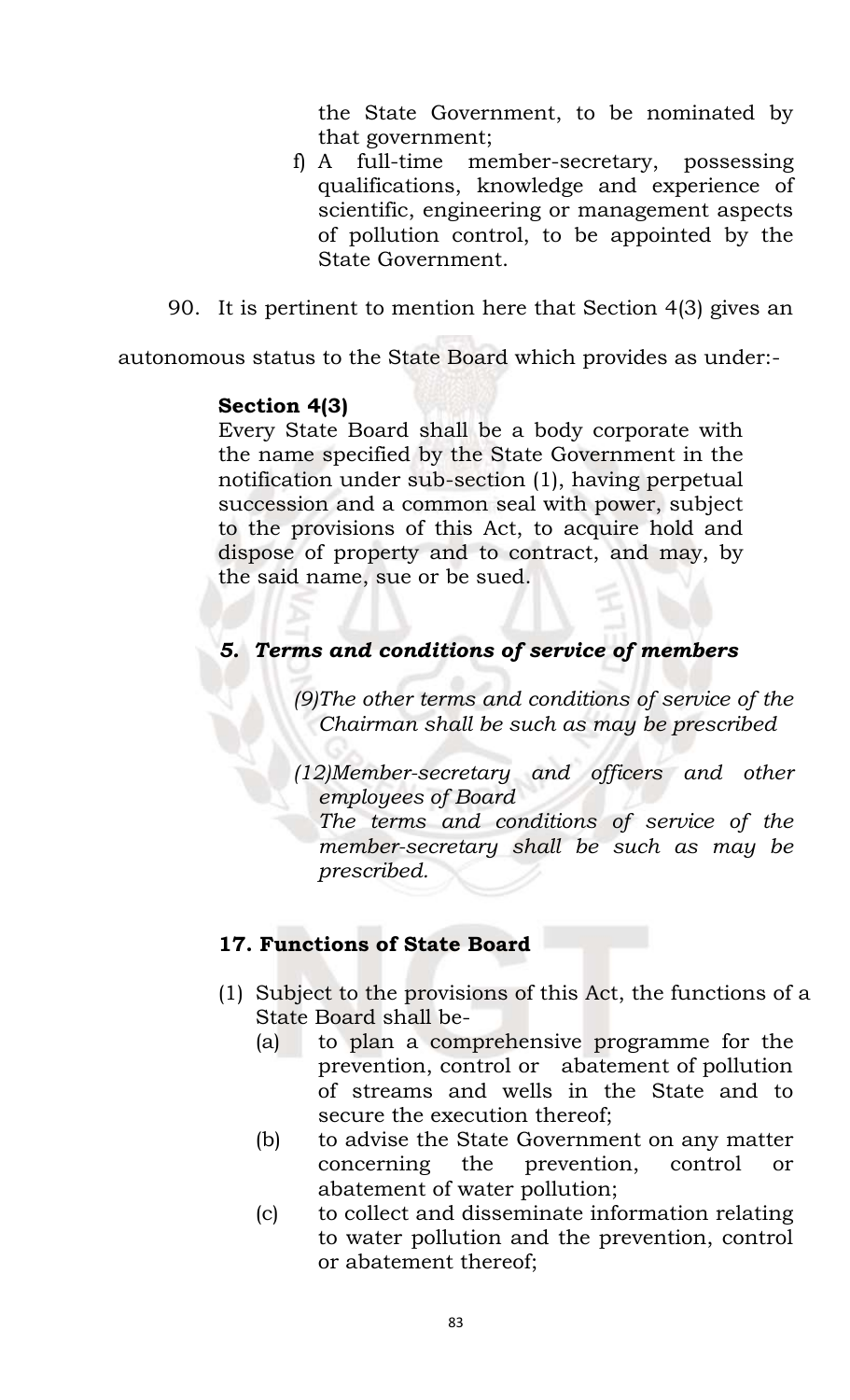- (d) to encourage, conduct and participate in investigations and research relating to problems of water pollution and prevention, control or abatement of water pollution;
- (e) to collaborate with the Central Board in organising the training of persons engaged or to be engaged in programmes relating to prevention, control or abatement of water pollution and to organise mass education programmes relating thereto;
- (f) to inspect sewage or trade effluents, works and plants for the treatment of sewage and trade effluents and to review plans, specifications or other data relating to plants set up for the treatment of water, works for the purification thereof and the system for the disposal of sewage or trade effluents or in connection with the grant of any consent as required by this Act;
- (g) to lay down, modify or annul effluent standards for the sewage and trade effluents and for the quality of receiving waters (not being water in an inter-State stream) resulting from the discharge of effluents and to classify waters of the State;
- (h) to evolve economical and reliable methods of treatment of sewage and trade effluents, having regard to the peculiar conditions of soils, climate and water resources of different regions and more especially the prevailing flow characteristics of water in streams and wells which render it impossible to attain even the minimum degree of dilution;
- (i) to evolve methods of utilisation of sewage and suitable trade effluents in agriculture;
- (j) to evolve efficient methods of disposal of sewage and trade effluents on land, as are necessary on account of the predominant conditions of scant stream flows that do not provide for major part of the year the minimum degree of dilution;
- (k) to lay down standards of treatment of sewage and trade effluents to be discharged into any particular stream taking into account the minimum fair weather dilution available in that stream and the tolerance limits of pollution permissible in the water of the stream, after the discharge of such effluents;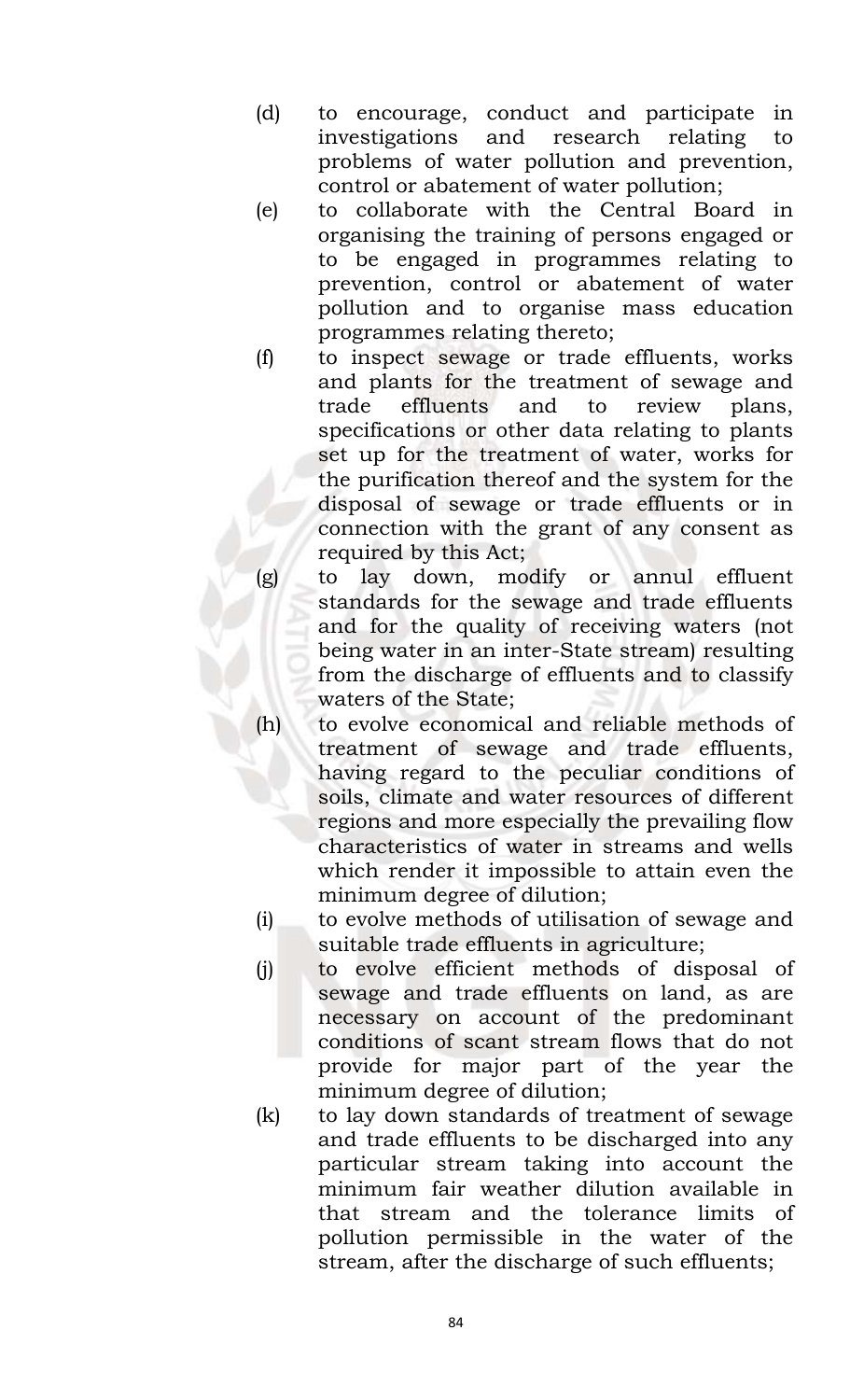- (l) to make, vary or revoke any order-
	- (i) for the prevention, control or abatement of discharges of waste into streams or wells;
	- (ii) requiring any person concerned to construct new systems for the disposal of sewage and trade effluents or to modify, alter or extend any such existing system or to adopt such remedial measures as are necessary to prevent, control or abate water pollution;
- (m) to lay down effluent standards to be complied with by persons while causing discharge of sewage or sullage or both and to lay down, modify or annul effluent standards for the sewage and trade effluents;
- (n) to advise the State Government with respect to the location of any industry the carrying on of which is likely to pollute a stream or well;
- (o) to perform such other functions as may be prescribed or as may, from time to time, be entrusted to it by the Central Board or the State Government.

### **19. Power to obtain information**

- (1) For the purpose of enabling a State Board to perform the functions conferred on it by or under this Act, the State Board or any officer empowered by it in that behalf, may make surveys of any area and gauge and keep records of the flow or volume and other characteristics of any stream or well in such area, and may take steps for the measurement and recording of the rainfall in such area or any part thereof and for the installation and maintenance for those purposes of gauges or other apparatus and works connected therewith, and carry out stream surveys and may take such other steps as may be necessary in order to obtain any information required for the purposes aforesaid.
- (2) A State Board may give directions requiring any person who in its opinion is abstracting water from any such stream or well in the area in quantities which are substantial in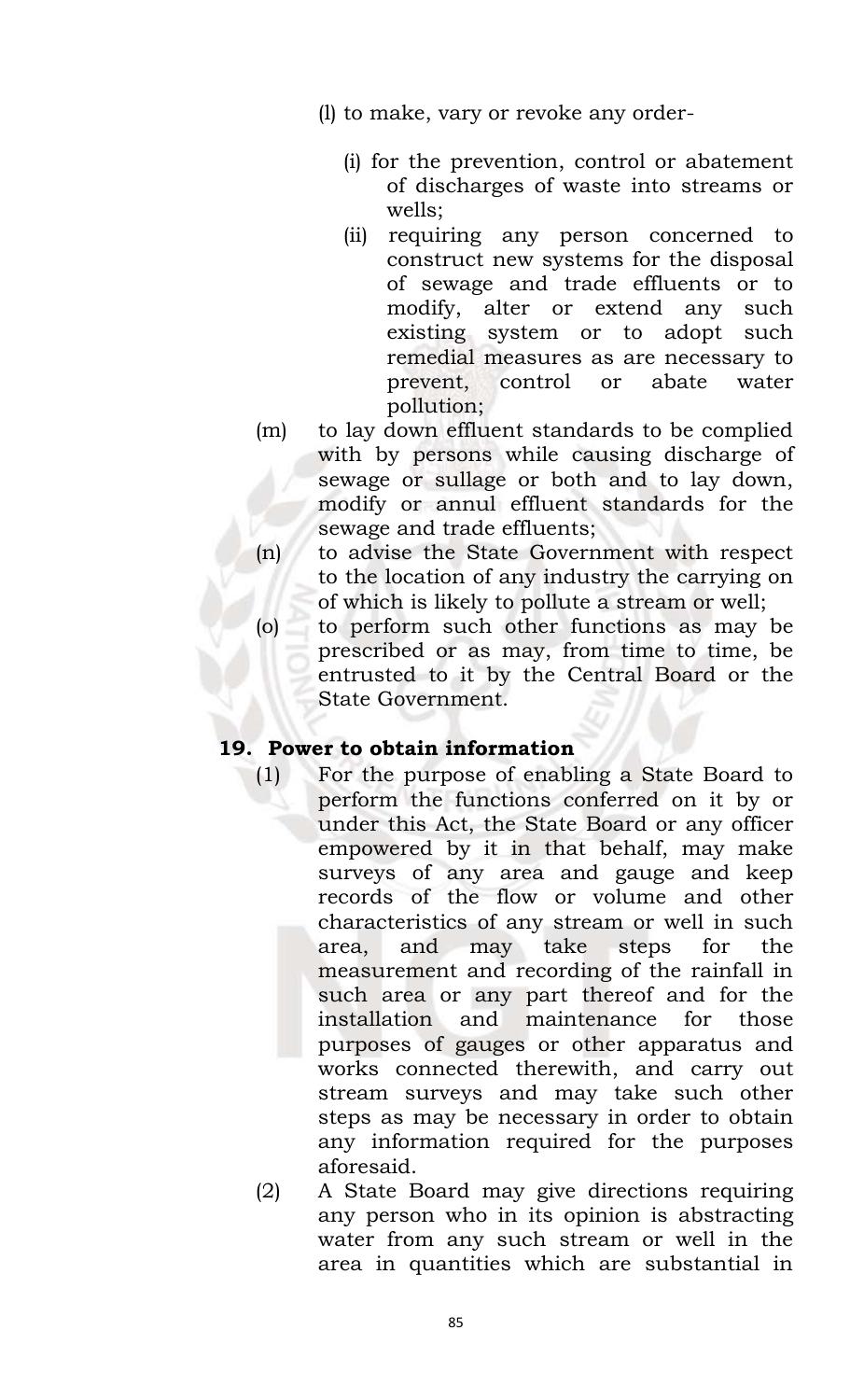relation to the flow or volume of that stream or well or is discharging sewage or trade effluent into any such stream or well, give such information as to the abstraction or the discharge at such times and in such form as may be specified in the directions.

(3) Without prejudice to the provisions of subsection (2), a State Board may, with a view to preventing or controlling pollution of water, give directions requiring any person in charge of any establishment where any 17[industry, operation or process, or treatment and disposal system] is carried on, to furnish to it information regarding the construction, installation or operation of such establishment or of any disposal system or of any extension or addition thereto in such establishment and such other particulars as may be prescribed.

# **27. Refusal or withdrawal of consent by State Board**

- (1) A State Board shall not grant its consent under sub-section (4) of section 25 for the establishment of any industry, operation or process, or treatment and disposal system or extension or addition thereto, or to the bringing into use of a new or altered outlet unless the industry, operation or process, or treatment and disposal system or extension or addition thereto, or the outlet is so established as to comply with any conditions imposed by the Board to enable it to exercise its right to take samples of the effluent.
- (2) A State Board may from time to time review-
	- (a) any condition imposed under section 25 or section 26 and may serve on the person to whom a consent under section 25 or section 26 is granted a notice making any reasonable variation of or revoking any such condition.
		- (b) the refusal of any consent referred to in sub-section (1) of section 25 or section 26 or the grant of such consent without any condition, and may make such orders as it deemed fit.

(3) Any condition imposed under section 25 or section 26 shall be subject to any variation made under sub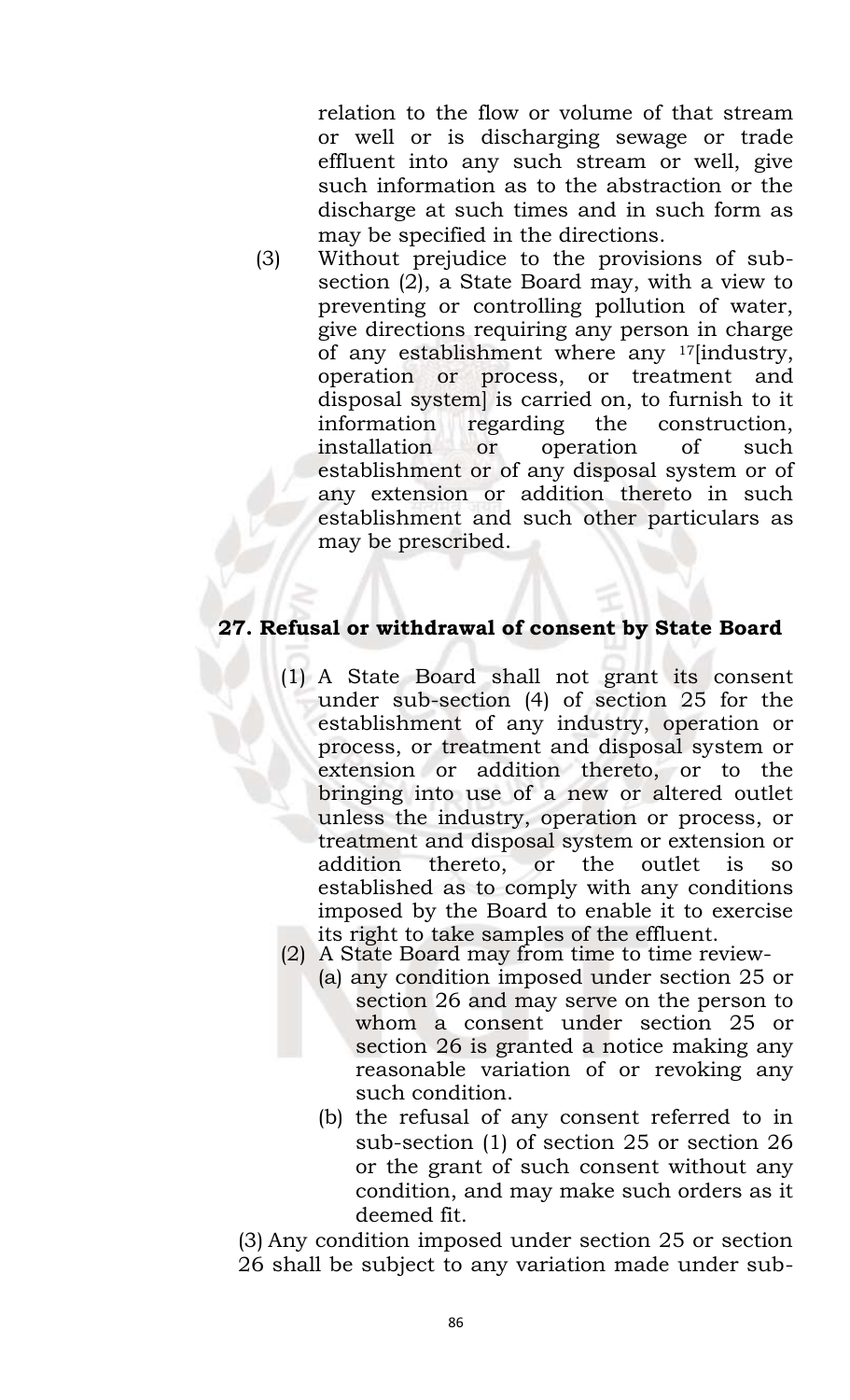section (2) and shall continue in force until revoked under that sub-section.

### **32. Emergency measures in case of pollution of stream or well**

(1) Where it appears to the State Board that any poisonous, noxious or polluting matter is present in any stream or well or on land by reason of the discharge of such matter in such stream or well or on such land] or has entered into that stream or well due to any accident or other unforeseen act or event, and if the Board is of opinion that it is necessary or expedient to take immediate action, it may for reasons to be recorded in writing, carry out such operations, as it may consider necessary for all or any of the following purposes, that is to say-

- (a) removing that matter from the stream or well or on land and disposing it of in such manner as the Board considers appropriate;
- (b) remedying or mitigating any pollution caused by its presence in the stream or well;
- (c) issuing orders immediately restraining or prohibiting the person concerned from discharging any poisonous, noxious or polluting matter into the stream or well or on lan or from making insanitary use of the stream or well.

(2) The power conferred by sub-section (1) does not include the power to construct any works other than works of a temporary character which are removed on or before the completion of the operation.

### **33A. Power to give directions**

Notwithstanding anything contained in any other law, but subject to the provisions of this Act, and to any directions that the Central Government may give in this behalf, a Board may, in the exercise of its powers and performance of its functions under this Act, issue any directions in writing to any person, officer or authority, and such person, officer or authority shall be bound to comply with such directions.

*Explanation :* For the avoidance of doubts, it is hereby declared that the power to issue directions under this section includes the power to direct-

(a) the closure, prohibition or regulation of any industry, operation or process; or the storage or regulation or supply of electricity, water or any other service.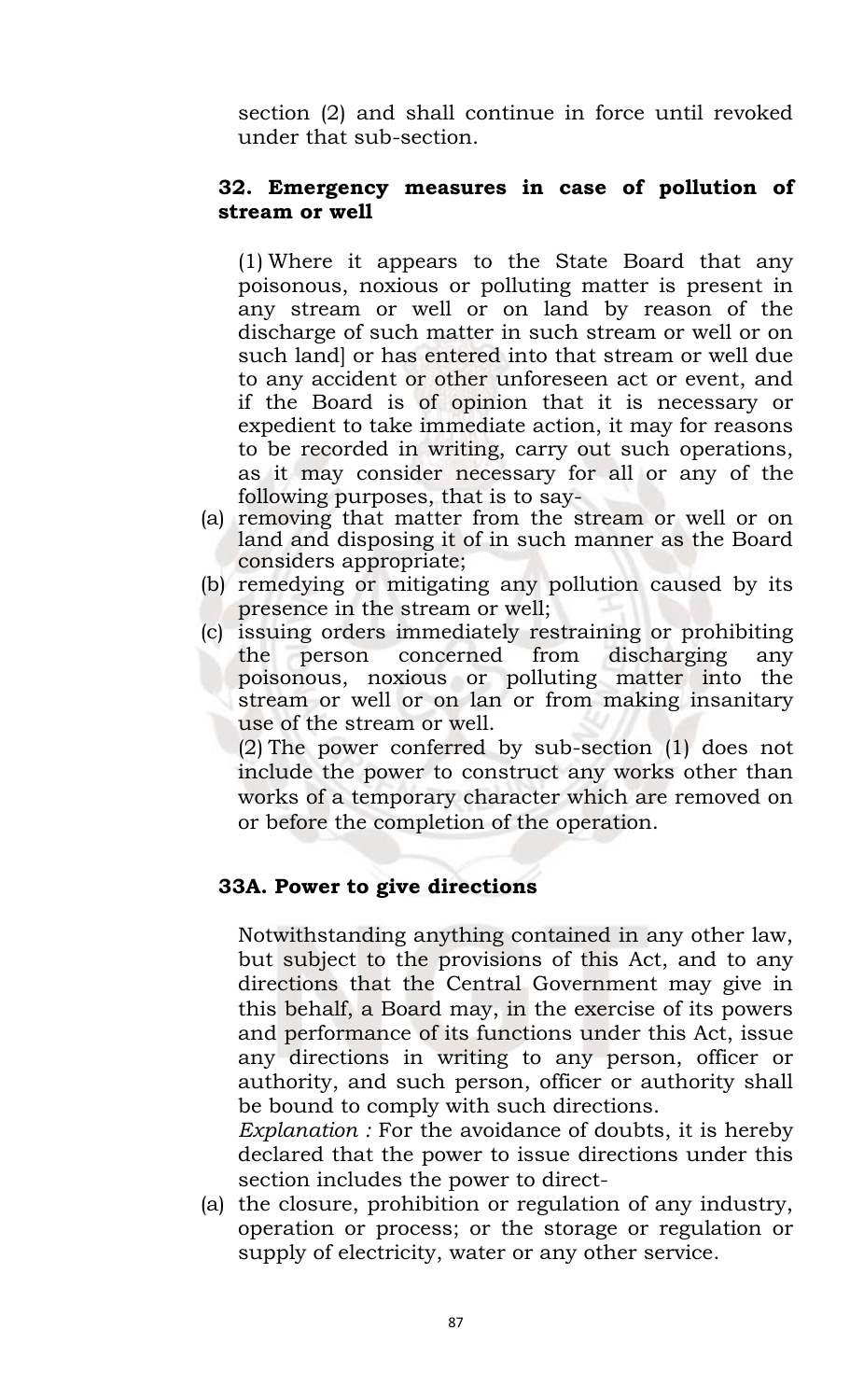## *64. Power of State Government to make rules*

*(1) The State Government may, simultaneously with the constitution of the State Board, make rules to carry out the purposes of this Act, in respect of matters not falling within the purview of section 63:* 

*PROVIDED that when the State Board has been constituted, no such rule shall be made, varied, amended or repealed without consulting that Board.* 

- *(2) In particular, and without prejudice to the generality of the foregoing power, such rules may provide for all or any of the following matters, namely,-*
	- *(e) the terms and conditions of service of the Chairman and the Member-Secretary of the State Board under subsection (9) of section 5 and under subsection (1) of section 12;*

## 91. **Air (Prevention and Control of Pollution) Act**, which

came subsequently in year 1981 provides:

## *(2) Definitions. – In this Act, unless the context otherwise requires, -*

*(n) "prescribed" means prescribed by rules made under this Act by the Central Government or, as the case may be, the State Government;* 

*Section 4 of the Act provides:-*

 That the State Pollution Control Board constituted under Section (4) of the Water Act, 1974 to be set up as Board under Air Act 1981, also.

## *4. State Pollution Control Boards constituted under Sec.4 of Act 6 of 1974 to be State Boards under this Act.* –

In any State in which the Water (Prevention and Control of Pollution) Act, 1974 (6 of 1974), is in force and the State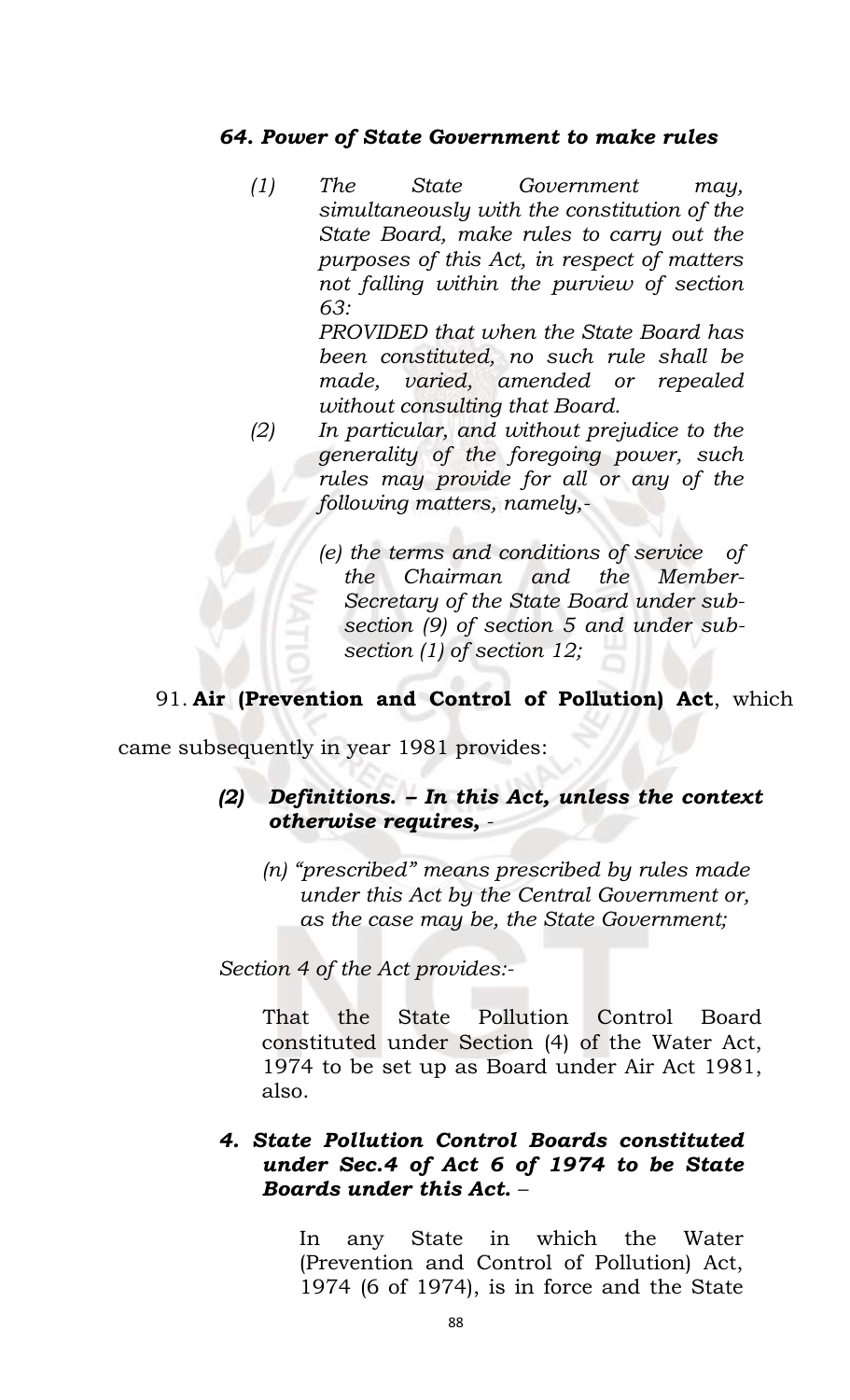Government has constituted for that State a State Pollution Control Board under Sec. 4 of that Act, such State Board shall be deemed to be the State Board for the Prevention and Control of Air Pollution constituted under Sec. 5 of this Act, and accordingly that State Pollution Control Board shall, without prejudice to the exercise and performance of its powers and functions under that Act, exercise the powers and perform the functions of the State Board for the prevention and control of air pollution under this Act.

92. In other words, if the State Government has not constituted a State Pollution Control Board under the Water Act, then the Constitution of the State Board is to be under Section (5) of the Act which reads as follows:-

### *5. Constitution of state boards.* –

(1) In any State in which the Water (Prevention and Control of Pollution), Act 1974 (6 of 1974), is not in force or that Act is in force but the State Government has not constituted a [State Pollution Control Board] under that Act, the State Government shall, with effect from such date as it may, by notification in the Official Gazette, appoint, constitute a State Board for the Prevention and Control of Air Pollution under such name as may be specified in the notification, to exercise the powers conferred on, and perform the functions assigned to that Board under this Act.

A State Board constituted under this Act shall consist of the following members, namely;

(a) a Chairman, being a person having special knowledge or practical experience in respect of matters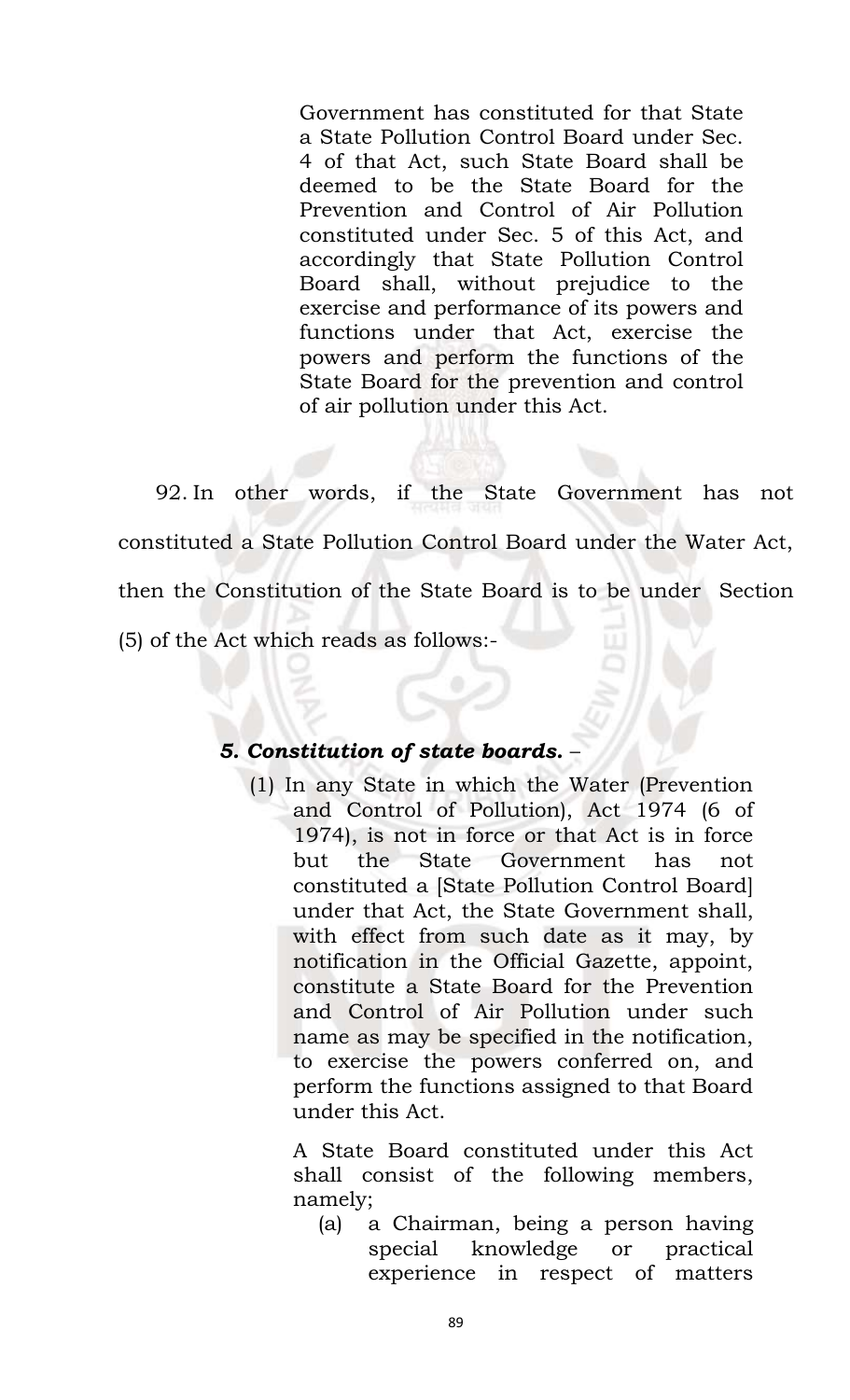relating to environmental protection to be nominated by the State Government:

provided that the Chairman may be either whole-time or part-time as the State Government may think fit;

- (b) such number of officials, not exceeding five, as the State Government may think fit, to be nominated by the State Government to represent that Government;
- (c) such number of persons, not exceeding five, as the State Government may think fit, to be nominated by the State Government from amongst the members of the local authorities functioning within the State;
- (d) such number of non-officials, not exceeding three, as the State Government may think fit to be nominated by the State Government to represent the interests of agriculture, fishery or industry or trade or labour or any other interest, which in the opinion of that Government, ought to be represented;
- (e) two persons to represent the companies or corporations owned, controlled or managed by the State Government, to be nominated by that Government;
- (f) a full-time member-secretary having such qualifications, knowledge and experience of scientific, engineering or management aspects of pollution control as may be prescribed, to be appointed by the State Government.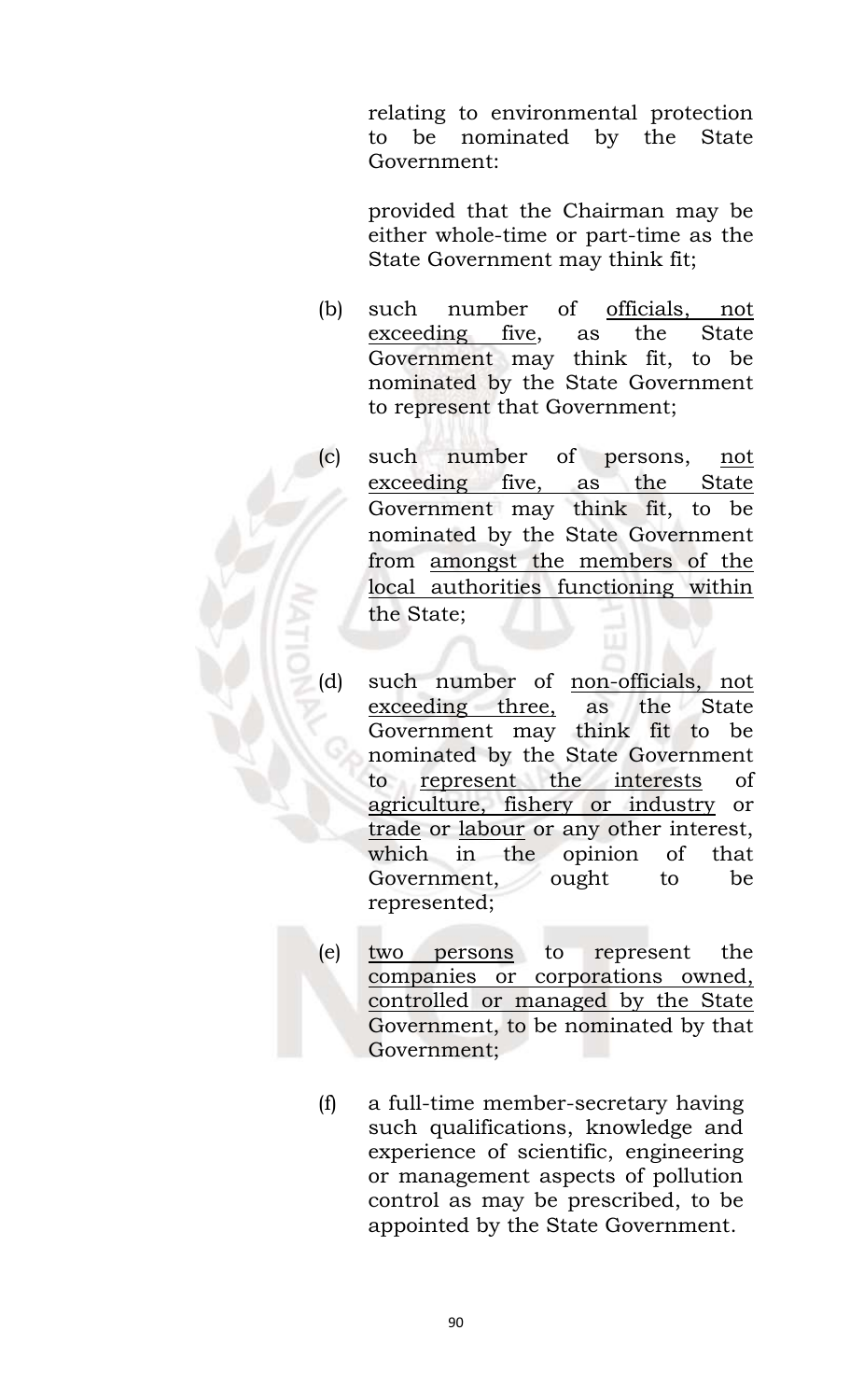Provided that the State Government shall ensure that not less than two of the members are persons having special knowledge or practical experience in respect of matters relating to the improvement of the quality of air or the prevention, control or abatement of air pollution."

It is to be noted that proviso to Sub Section 5 puts additional conditions with regard to members to be appointed in the Board.

93. It is important to note here that under **Sub Section (3) of Section (5)**, every State Board constituted under the Act shall be a body corporate with the name specified by the State Government in the notification issued under the Sub-Section 1, having perpetual succession and a common seal with power, Subject to the provisions of this Act, to acquire and dispose of property and to contract, and may by the said name sue or be sued.

### 94. **7. Terms and conditions of service of members –**

*( constituted under this Act shall be 7 such as may be prescribed. (7.) The other terms and conditions of service of the Chairman and other members (except the Member-Secretary) of a State Board* 

### *14. Member-secretary and officers and other employees of State Boards. –*

*(1) The terms and conditions of a service of the member-secretary of a State Board constituted under this Act shall be such as*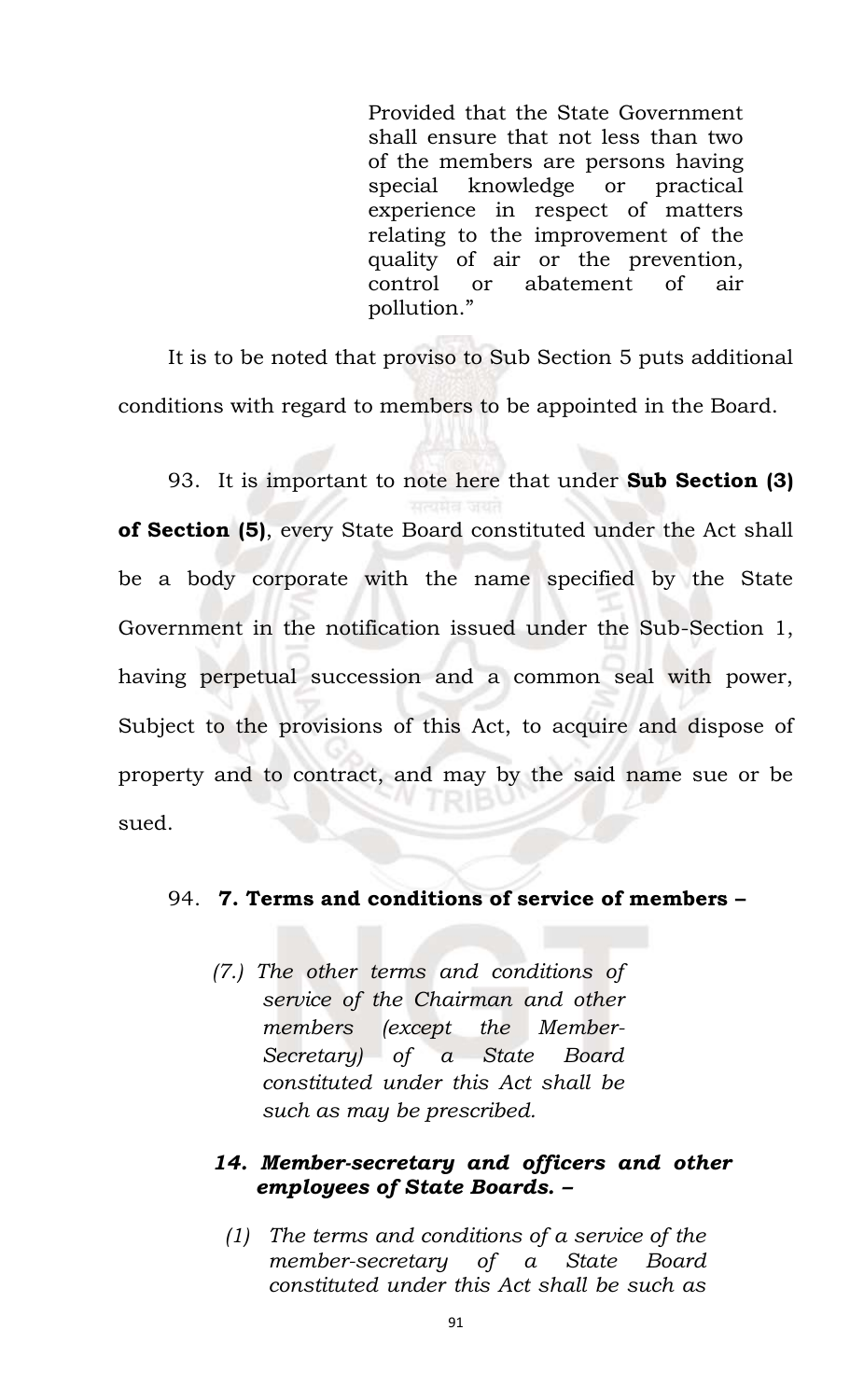*may be prescribed.* 

95. Under Section 17 of the Air Act, 1981, the functions of the

State Board have been enumerated, which reads as follows:-

# *17. Functions of State Boards* –

- 1. Subject to the provisions of this Act, and without prejudice to the performance of its functions, if any, under the Water (Prevention and Control of Pollution) Act, 1974 (6 of 1974), the functions of a State Board shall be: -
	- (a) to plan a comprehensive programme for the prevention, control or abatement of air pollution and to secure the execution thereof;
	- (b) to advise the State Government on any matter concerning the prevention, control or abatement of air pollution;
	- (c) to collect and disseminate information relating to air pollution;
	- (d) to collaborate with the Central Board in organizing the training of persons engaged or to be engaged in programmes relating to prevention, control or abatement of air pollution and to organize mass-education programme relating thereto;
	- (e) to inspect, at all reasonable times, any control equipment, industrial plant or manufacturing process and to give, by order, such directions to such persons as it may consider necessary to take steps for the prevention, control or abatement of air pollution;
	- (f) to inspect air pollution control areas to such intervals as it may think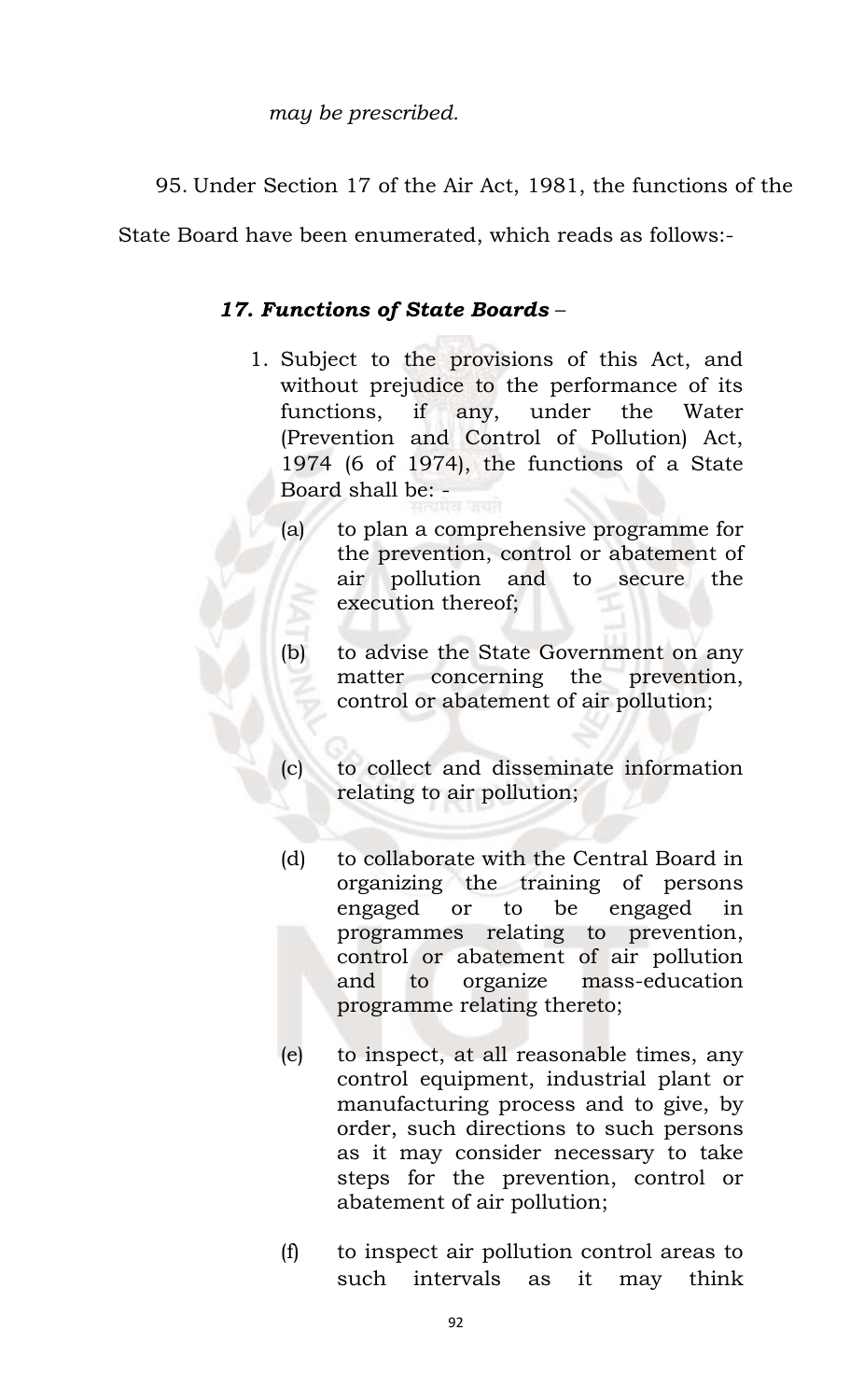necessary, assess the quality of air therein and take steps for the prevention, control or abatement of air pollution in such areas;

(g) to lay down, in consultation with the Central Board and having regard to the standards for the quality of air laid down by the Central Board, standards for the quality of air laid down by the Central Board, standards for emission of air pollutants into the atmosphere from industrial plants and automobiles or for the discharge of any air pollutant into the atmosphere from any other source whatsoever not being a ship or an aircraft;

Provided that different standards for emission may be laid down under this clause for different industrial plants having regard to the quality and composition of emission of air pollutions into the atmosphere from such industrial plants;

- (h) to advise the State Government with respect to the suitability of any premises or location for carrying or any industry which is likely to cause air pollution;
- (i) to perform such other functions as may be prescribed or as may, from time to time, be entrusted to it by the Central Board or the State Government;
- (j) to do such other things and to perform such other acts as it may think necessary for the proper discharge of its functions and generally for the purpose of carrying into effect the purpose of this Act.
- 2. A State Board may establish or recognize a laboratory or laboratories to enable the State Board to perform its functions under this section efficiently.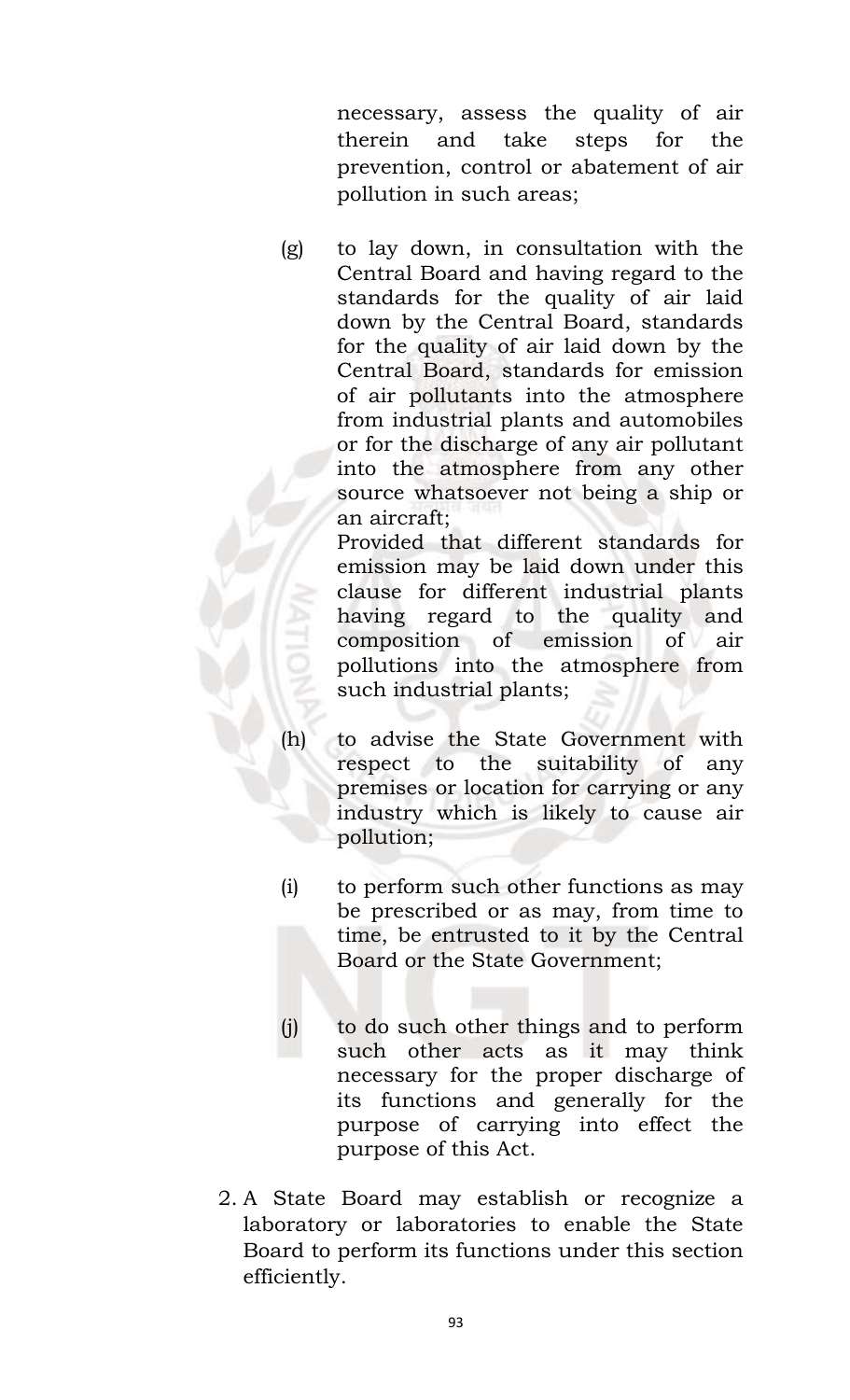### *20. Power to give instructions for ensuring standards for emission from automobiles –*

With a view to ensuring that the standards for emission of air pollutions from automobiles laid down by the State Board under CI. (g) of sub-section (1) of Sec. 17 are complied with, the State Government shall, in consultation with the State Board, give such instructions as may be deemed necessary to the concerned authority in charge of registration of motor vehicles under the Motor Vehicles Act (4 of 1939) and such authority shall, notwithstanding anything contained in that Act or the rules made thereunder be bound to comply with such instructions.

# *22. Persons carrying on industry, etc, not to allow emission of air pollutants in excess of the standards laid down by state Board* –

No person operating any industrial plant, in any air pollution control area shall discharge or cause or permit to be discharged the emission of any air pollution in excess of the standards laid down by the State Board under CI. (g) of sub-section (1) of Sec. 17.

### *25. Power to obtain information* –

For the purposes of carrying out the functions entrusted to it, the State Board or any officer empowered by it in that behalf may call for nay information (including information regarding the types of are pollutants emitted into the atmosphere and the level of the emission of such air pollutions) from the occupier or any other person carrying on any industry or operating any control equipment or industrial plant and for the purpose of verifying the correctness of such information, the State Board or such officer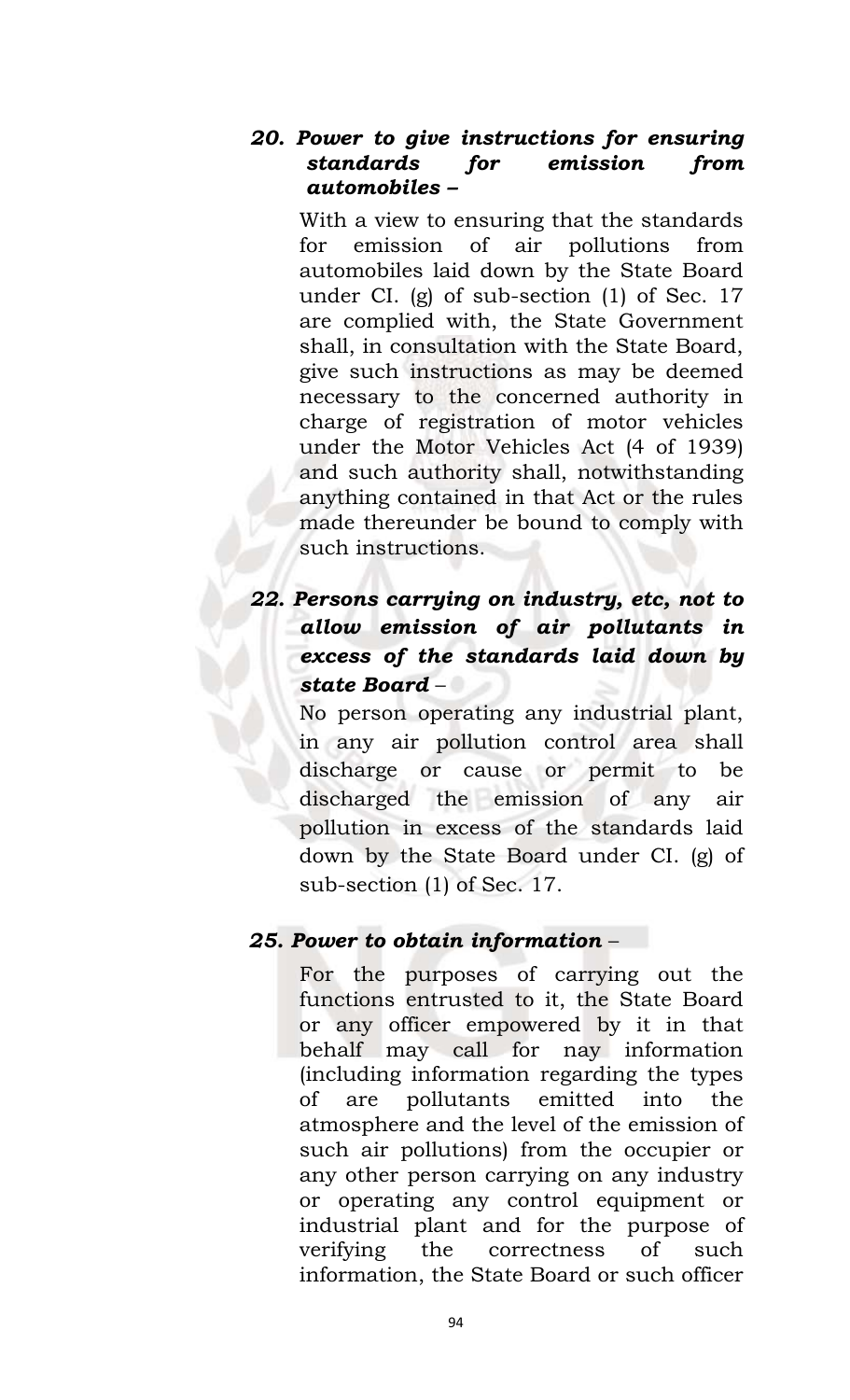shall have the right to inspect the premises where such industry, control equipment or industrial plant is being carried on or operated.

### *26. Power to take samples of air or emission and procedure to be followed in connection therewith* –

(1) A State Board or any officer empowered by it in this behalf shall have power to take, for the purpose of analysis, samples of air or emission from any chimney, flue or duct or any other outlet in such manner as may be prescribed.

(2) The result of any analysis of a sample of emission taken under subsection (1) shall not be admissible in evidence in any legal proceeding unless the provisions of sub-sections (3) and (4) are complied with.

(3) Subject to the provisions of subsection (4), when a sample of emission is taken for analysis under sub-section (1), the person taking the sample shall –

(a) serve on the occupier or his agent, a notice, then and there, in such form as may be prescribed, of his intention to have it so analysed;

(b) in the presence of the occupier or his agent, collect a sample of emission for analysis;

(c) cause the sample to be placed in a container or containers which shall be marked and sealed and shall also be signed both by the person taking the sample and the occupier or his agent;

(d) send, without delay, the container or containers to the laboratory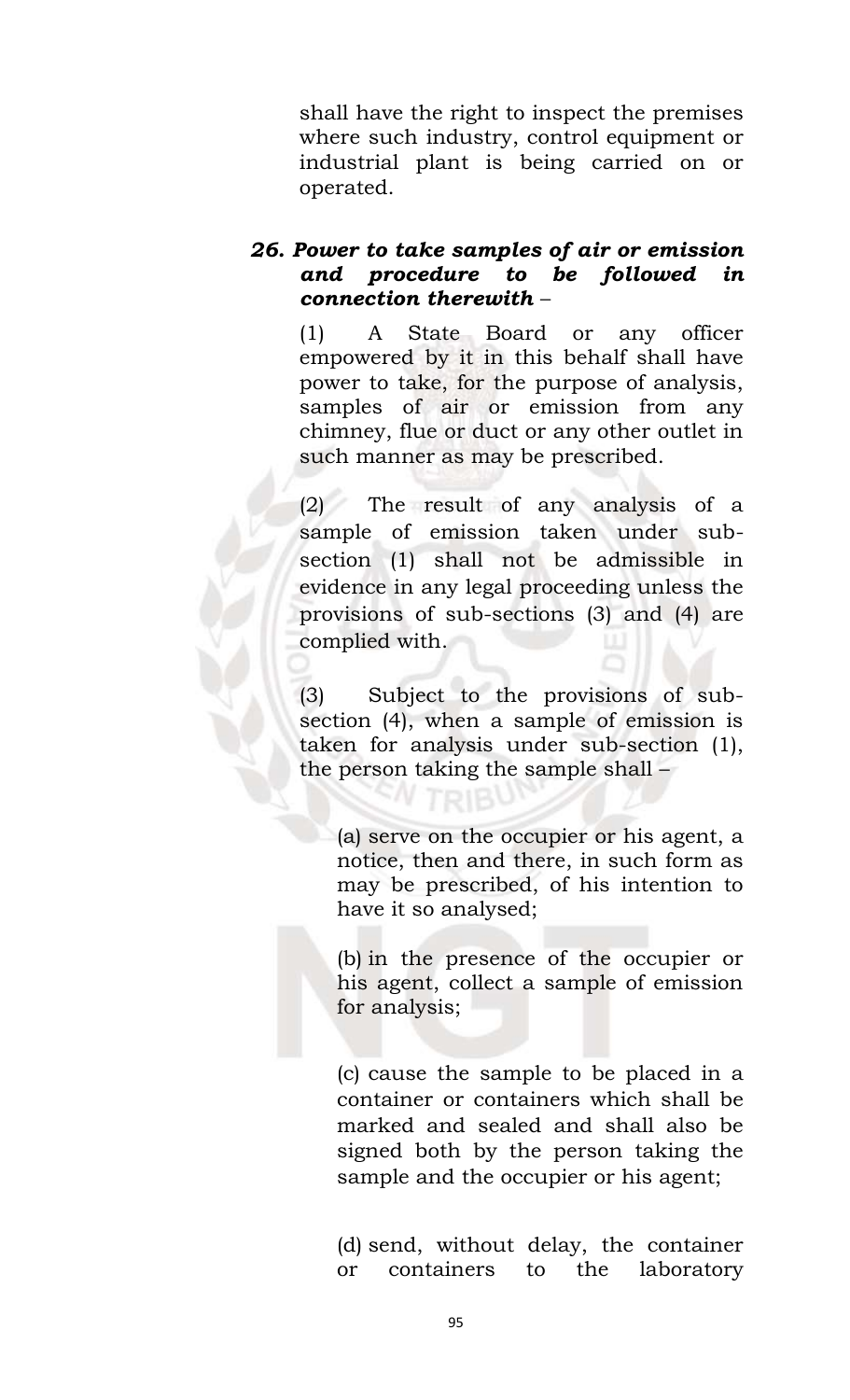established or recognized by the State Board under Sec. 17 or, if a request in that behalf is made by the occupier or his agent when the notice is served on him under CI. (a), to the laboratory established or specified under subsection (1) of Sec. 28.

(4) When a sample of emission is taken for analysis under sub-section (1) and the person taking the sample serves on the occupier or his agent, a notice under CI. (a) of sub-section (3) then, -

(a) in a case where the occupier or his agent wilfully absents himself, the person taking the sample shall collect the sample of emission for analysis to be placed in a container or containers which shall be marked and sealed and shall also be signed by the person taking the sample, and

(b) in a case where the occupier or his agent is present at the time of taking the sample but refuses to sign the marked and sealed container or containers of the sample of emission as required under CI.

(c) of sub-section (3), the marked and sealed container or containers shall be signed by the person taking the sample, and the container or containers shall be sent without delay by the person taking the sample for analysis to the laboratory established or specified under subsection (1) of Sec. 28 and such person shall inform the Government Analyst appointed under sub-section (1) of Sec. 29, in writing about the wilful absence of the occupier or his agent, or, as the case may be, his refusal to sign the container or containers.

### *31-A. Power to give directions* –

Notwithstanding anything contained in any other law, but subject to the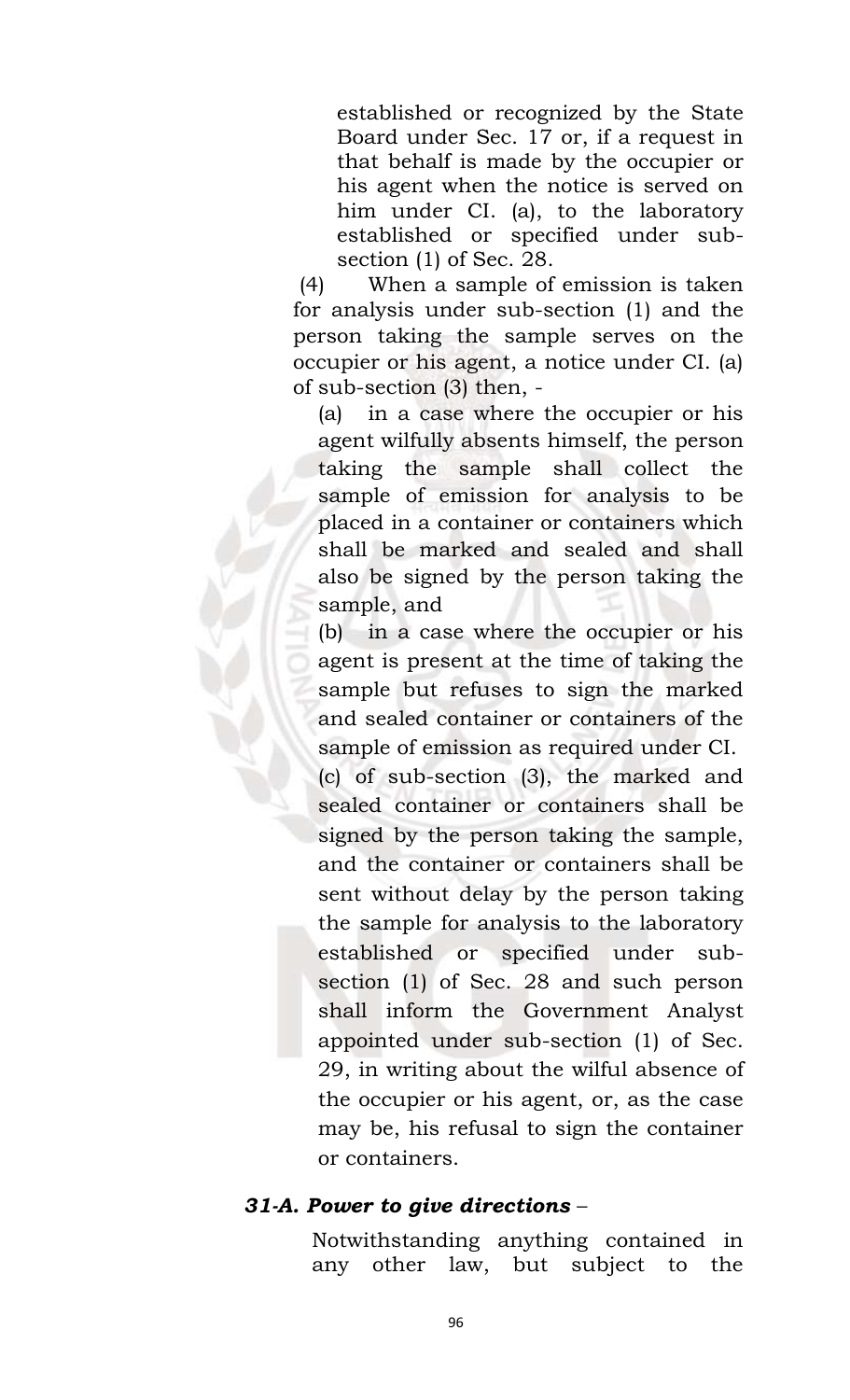provisions of this Act, and to any directions that the Central Government may give in this behalf, a board may, in the exercise of its powers and performance of its functions under this Act, issue any directions in writing to any person, officer or authority, shall be bound to copy with such directions.

**Explanation** – For the avoidance of doubts, it is hereby declared that the power to issue directions under this section includes the power to direct –

(a) the closure, prohibition or regulation of any industry, operation or process; or

(b) the stoppage or regulation of supply of electricity, water or any other service.

96. It may be noted here that in Chapter VI, Section 37, provides that in case of failure of compliance of Section 22, 27 or directions issued under Section 31(A), the State Board has the power to impose penalties after following the procedure laid down **TRIB** therein.

### 97. **54. Power of State Government to make rules –**

*(1) In particular, and without prejudice to the generality of the foregoing power, such rules may provide for all or any of the following matters, namely:* 

*(a) the qualification, knowledge and experience of scientific, engineering or management aspects of pollution control required for appointment as Member-Secretary of a State Board constituted under the Act;*

*(aa) The terms and conditions of service of the Chairman and other members (other than the Member-Secretary) of the State Board*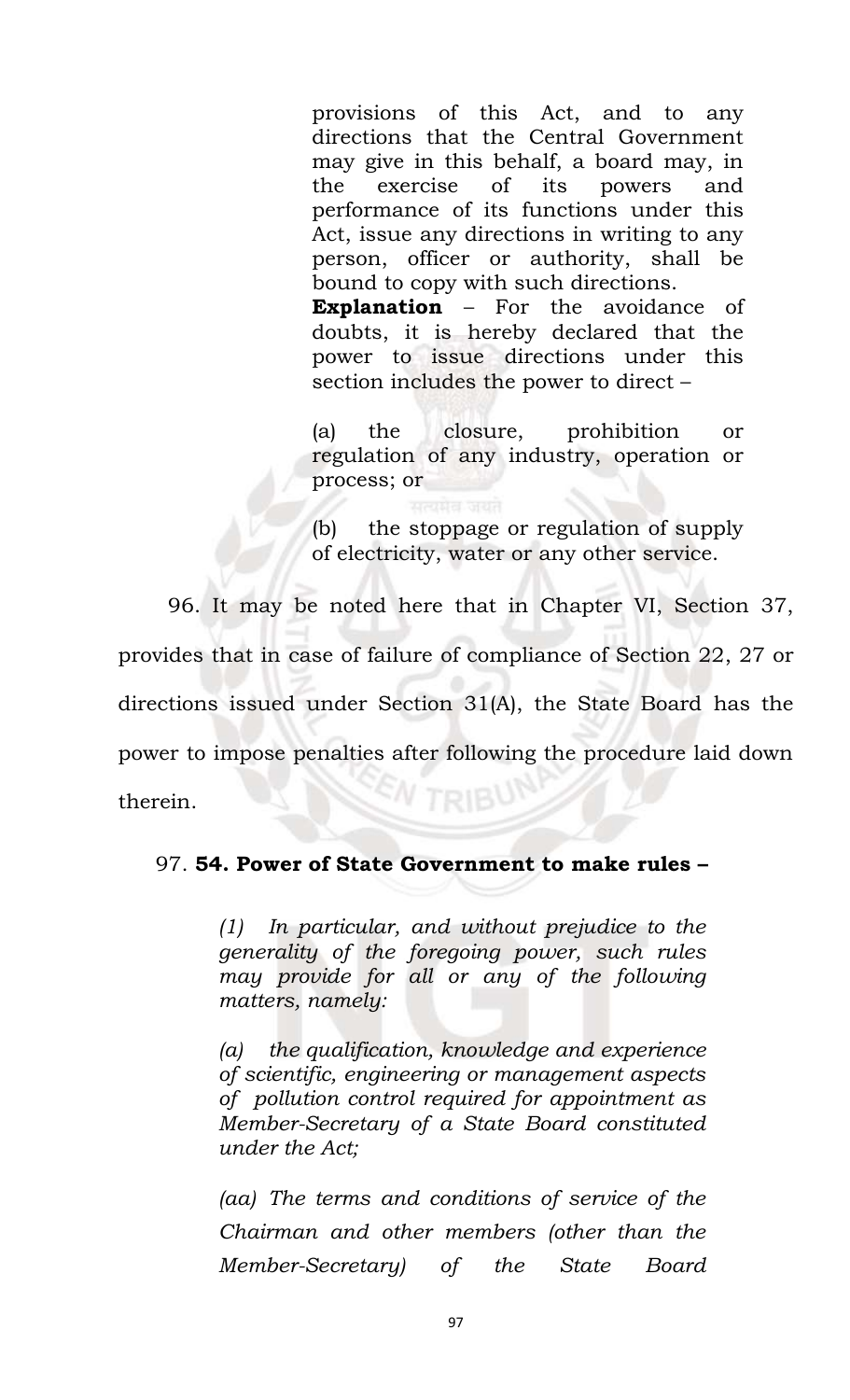*constituted under this Act under sub-section (7) of sec. 7;* 

*(f).the terms and conditions of service of the member-secretary of a State Board constituted under this Act under sub-section (1) of Sec. 14,* 

98. Another important enactment is the **Environmental Protection Act, 1986**. Section 2 of the said Act gives the definition, and interalia, that of environment.

## **2.DEFINITIONS**

*(a) "environment" includes water, air and land and the inter- relationship which exists among and between water, air and land, and human beings, other living creatures, plants, micro-organism and property;*

99. Section 3 provides as under:

# **Power of Central Government to take measures to protect and improve environment**

- (1) Subject to the provision of this Act, the Central Government shall have the power to take all such measures as it deems necessary of expedient for the purpose of protecting and improving the quality of the environment and preventing, controlling and abating environmental pollution .
- 100. Section 5 of the Act reads as under:

## **5. Power to give directions**

*Notwithstanding anything contained in any other law but subject to the provisions of this Act, the Central Government may, in the exercise of its powers and performance of its functions under this*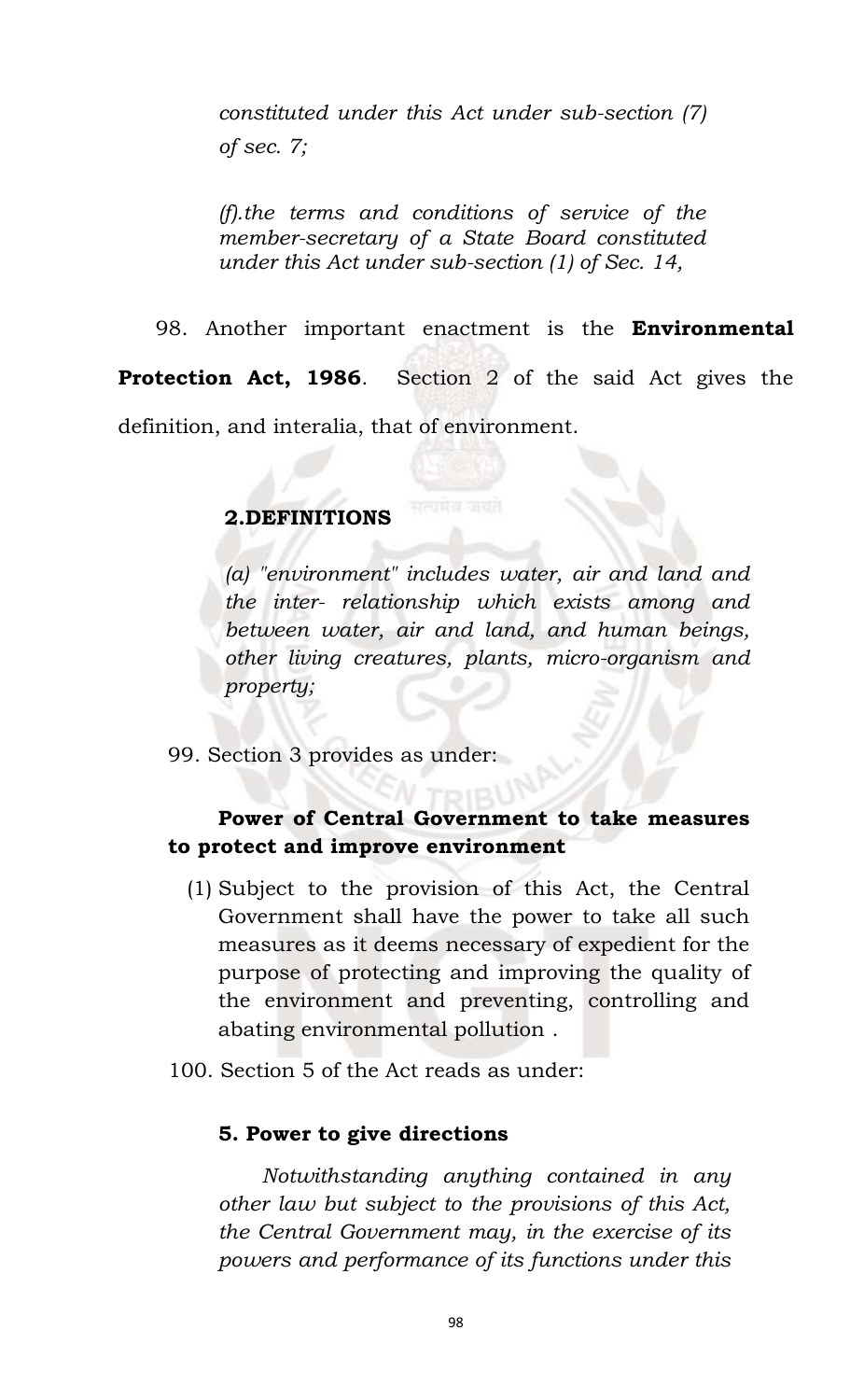*Act, issue directions in writing to any person, officer or any authority and such person, officer or authority shall be bound to comply with such directions.3*

*Explanation--For the avoidance of doubts, it is hereby declared that the power to issue directions under this section includes the power to direct--*

*(a) the closure, prohibition or regulation of any industry, operation or process; or*

*(b) stoppage or regulation of the supply of electricity or water or any other service.*

101. Section 24 of the Environment Protection Act gives the

over-riding powers, which is as follows:

### *24. Effect of other laws*

*(1) Subject to the provisions of sub-section (2), the provisions of this Act and the rules or orders made therein shall have effect notwithstanding anything inconsistent therewith contained in any enactment other than this Act.*

*(2) Where any act or omission constitutes an offence punishable under this Act and also under any other Act then the offender found guilty of such offence shall be liable to be punished under the other Act and not under this Act.*

102. With the aforesaid provisions of law, under the Environmental Protection Act (Section 3), it is incumbent on the **Central Government to take measures to protect and improve environment** which includes issuing appropriate directions to the State Governments.

103. As early as in the year 1997, the Secretary, Ministry of Environment and Forest, Govt. of India had written letters to all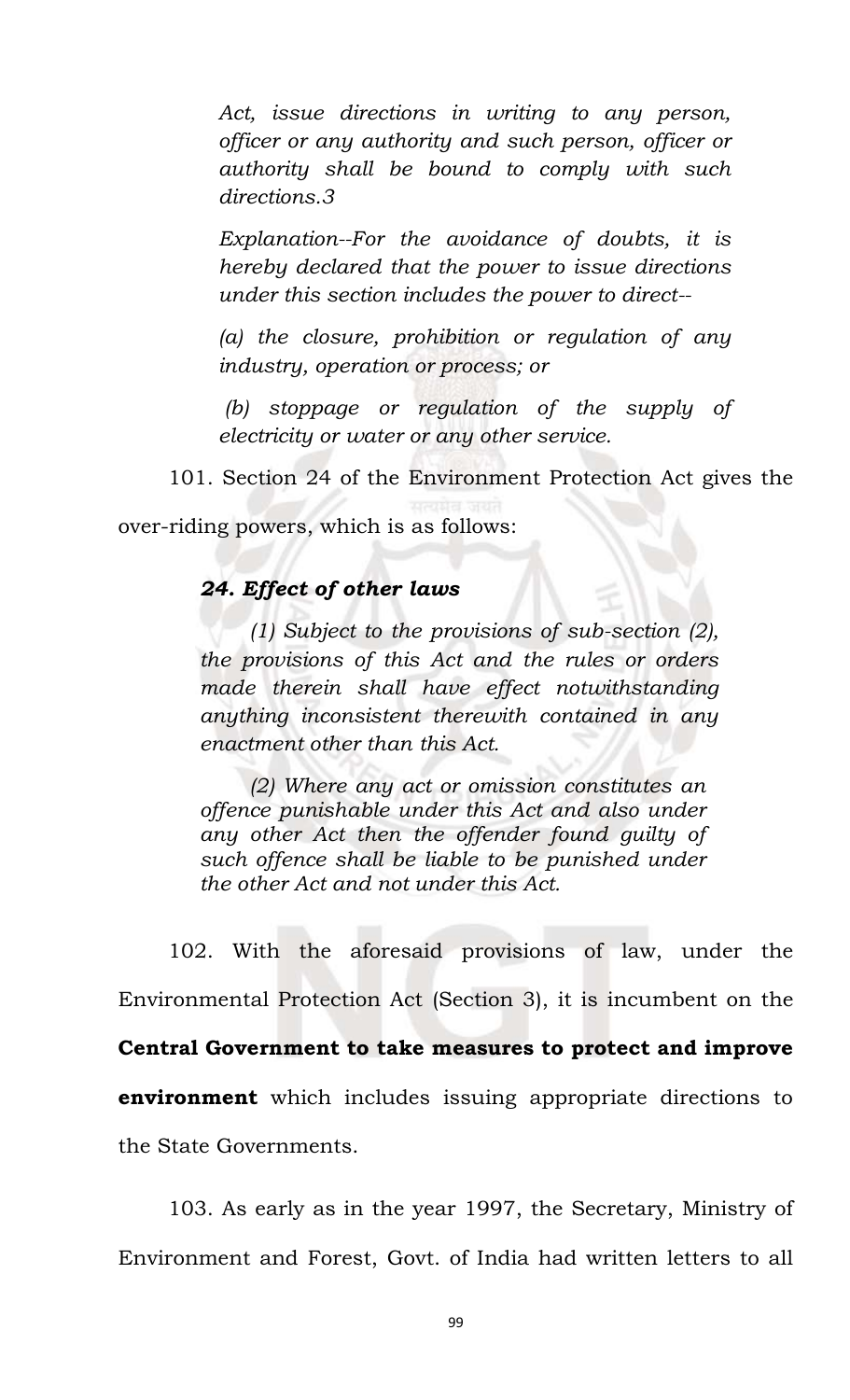the Chief Secretaries of the States, showing concern of the appointment of key post in Pollution Control Boards as per requirement of Water Act, 1974 and Air Act, 1981 which was to be done on priority basis.

The said letter dated 26.09.1997 reads as under:

### **Secretary Ministry of Environment & Forests Government of India**

September 26,1997

D.O No. PS/Secy(E&F)/CPCB/97

### Dear

The State Pollution Control Boards/Pollution Control Committees in Union Territories have been assigned an important role for prevention and control of pollution from different sources. In recent years, additional responsibilities have been assigned to them for enforcement of various statues. Hence, these organizations need to be suitably strengthened so that they can cope up with the tasks. In fact, the Hon'ble Supreme Court has also had occasion to observe on the unsatisfactory performance of State Boards in discharging their functions.

The activities of the Pollution Control Boards/Pollution Control Committees are essentially science and technology based. The Chairman and Member Secretaries are the key functionaries of the Boards/Committees who are expected to have requisites professional knowledge and experience for providing effective leadership to their organizations. Under the Water (Prevention and Control of Pollution) Act, 1974 and the Air (Prevention and Control of Pollution)Act, 1981 the specific requirements for appointment to these post have been laid down.

However, in some State Boards/Committees, the appointments to these posts are made without due consideration to such requirements as envisaged under the Acts. Also, another major problem being faced by these organizations is on account of frequent changes of Chairmen and Member Secretaries. I request you to kindly ensure that appropriate persons are appointed for these key positions and they are not frequently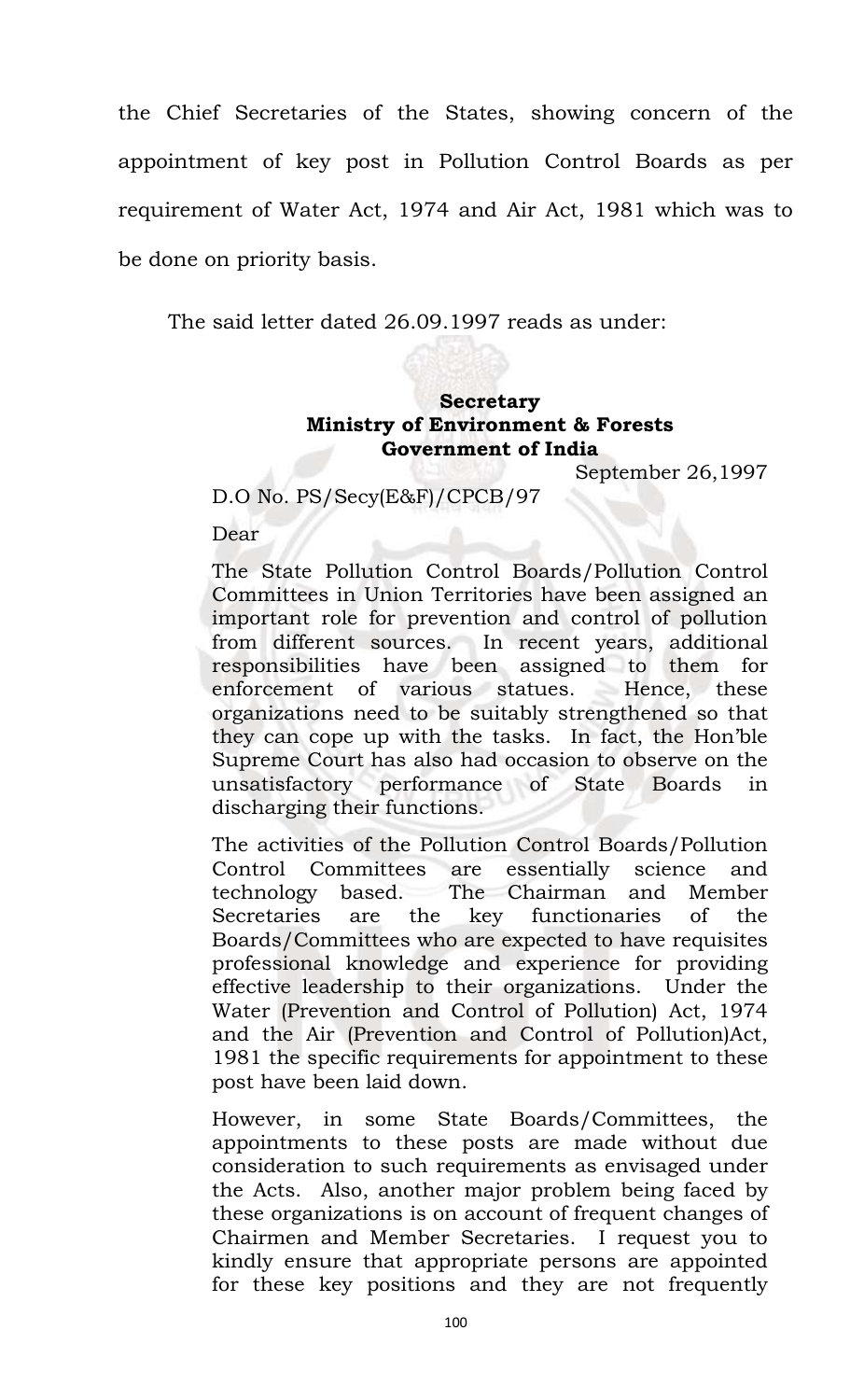changed. Where the incumbents do not have the prescribed criteria they should be replaced.

It is requested that this issue may kindly receive your personal attention on a top priority basis.

With regards,

Your sincerely,

(Vishwanath Anand)

104. Thereafter, a national conference of Ministers of Environment and Forest was held in Coimbatore on January 29- 30, 2001 where several important recommendations were made regarding effective functioning of the State Pollution Control Boards including, induction of academicians, legal Professionals, health experts and technologist as Board members. In order to take necessary action for implementation of the recommendation made in the said national conference, letter was issued by the Secretary, Ministry of Environment and Forest, Government of India, of the Chief Secretaries on **03.07.2001** which is reproduced here in:

> Government of India Ministry of Environment and Forest Paryavaran Bhawan C.G.O Complex, Lodi Road, New Delhi-110003 Tel:4360721, 4361896,FAX: (011) 4362746 Email:pvj@nic.in

P.V Jayakrishnan Secretary D.O No.PS/Secy(E&F)/CPCB/2001

July 3, 2001

Dear

In the National Conference of Ministries of Environment and Forests held and Coimbatore on January 29-30, 2001, several important recommendations were made regarding effective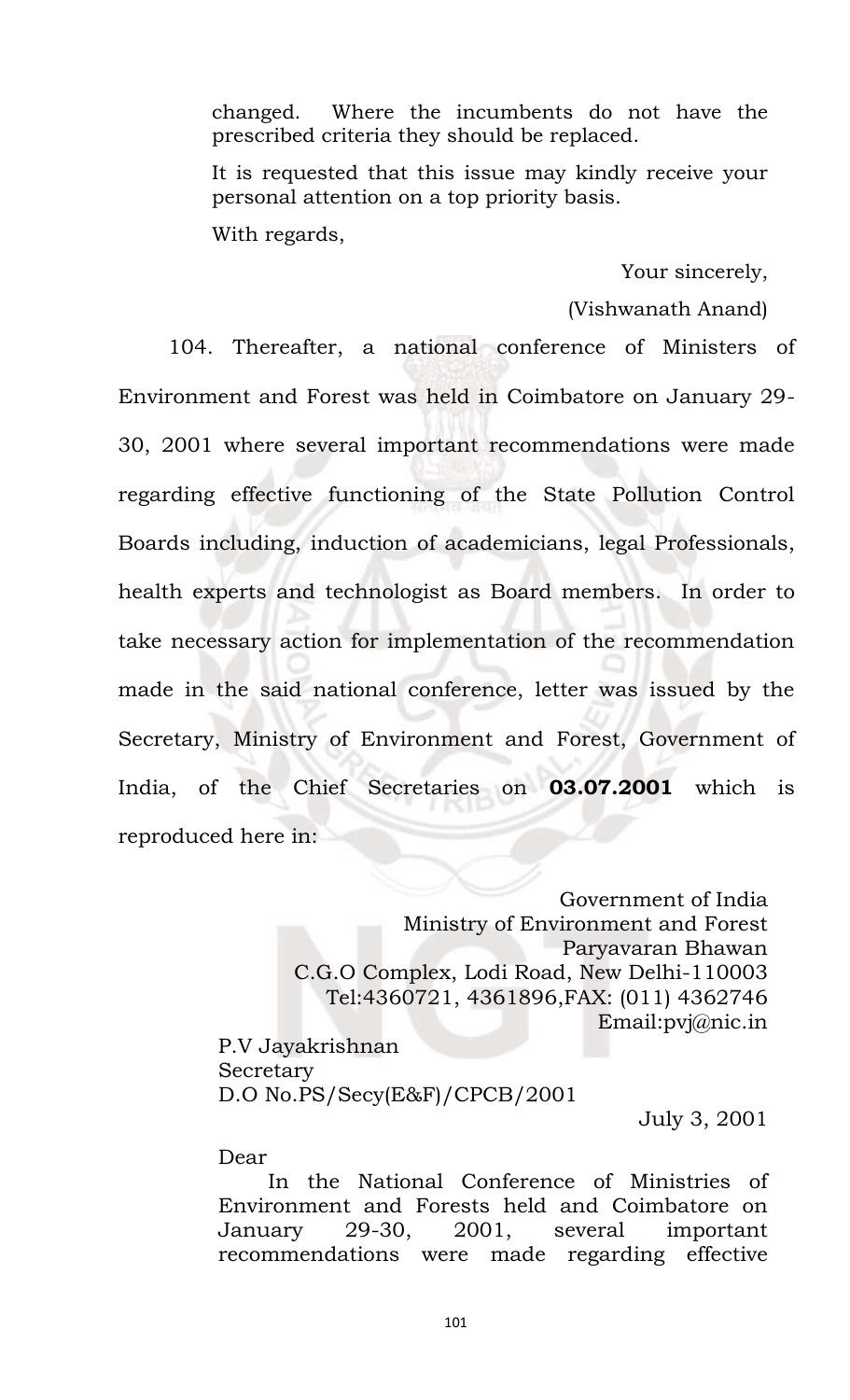functioning of the State Pollution Control Boards/Committees.

These include the following:

(i). Induction of academicians, legal professionals, health experts and technologists as members of the Boards/Committees.

(ii). Appointment of multi-disciplinary staff

(iii). Ban on recruitment shall be relaxed for the posts of scientists and engineers in the Pollution Control boards/Committees.

(iv). Training of personnel, for which programme shall be drawn up by the Central Pollution Control Board.

(v). Stream lining of Consent/Authorization procedures.

(vi). Inventorization of polluting sources and pollution load.

(vii). Formulation of Annual Action Plans.

(viii).Publication of annual State Environment Report.

(ix). Strengthening and upgrading of water and air quality monitoring and laboratory facilities.

We had taken up the matter with the respective State Pollution Control Boards/Committees. Since most of the action points require intervention of the State Governments. I request you kindly to take necessary action for implementation of the recommendations.

I look forward to your response at the earliest. With regards.

Your Sincerely,

(P.V Jayakrishnan)

To Chief Secretaries of all States/U.Ts

105. It was in the year 2005, that Hon'ble Supreme Court in the case of Research Foundation of Science, Technology, National Resources Policy Vs. U.O.I and another (W.P 657 of 1995) decided on 14.10.2005 had issued directions to set up a Monitoring Committee to ensure time bound implementation of various directions given in the said order. It is to be noted that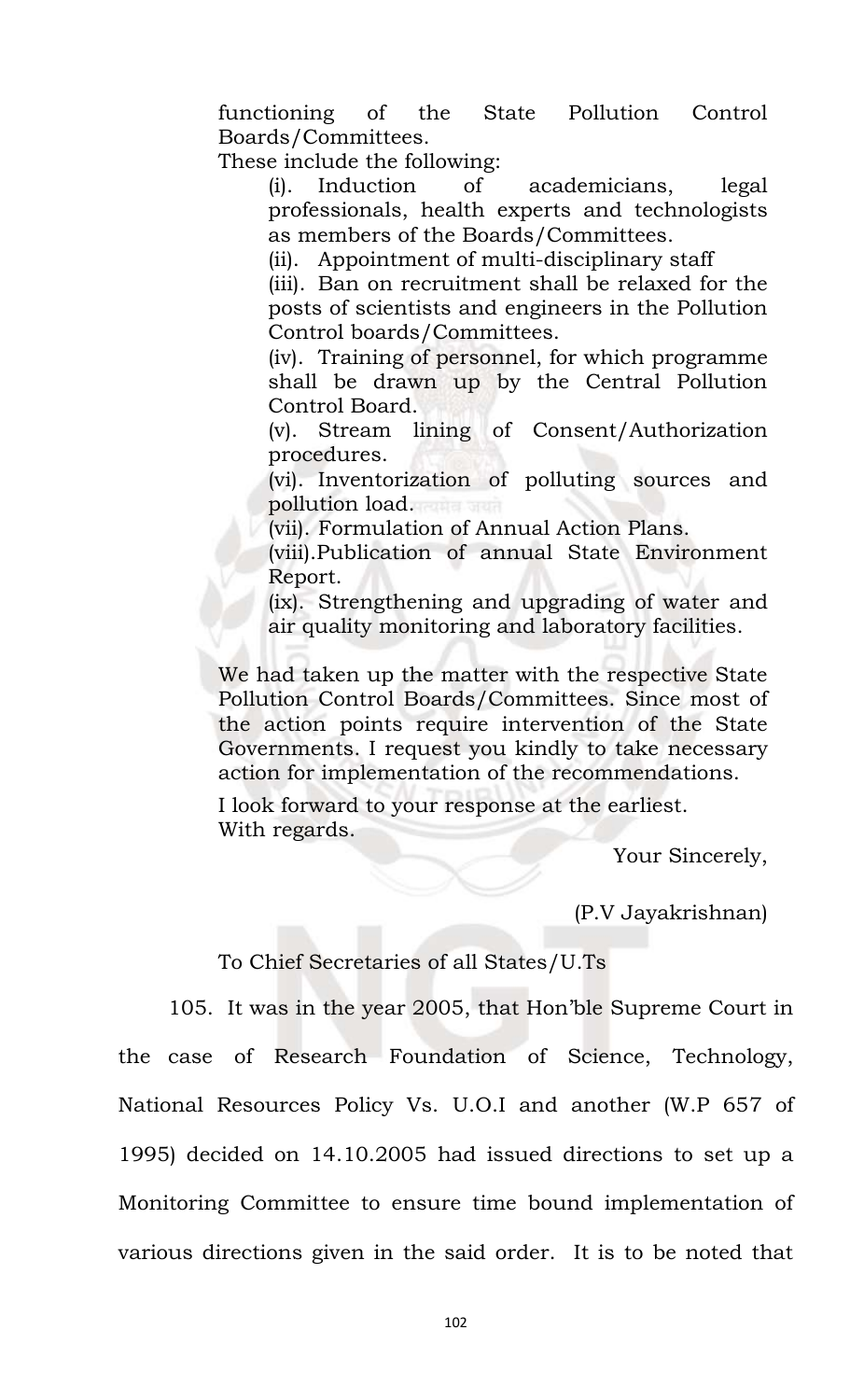the said directions included the issue in the present case that is to say, appointment of Chairperson and Member Secretaries of State Pollution Control Boards. Soon after the directions of the Hon'ble Supreme Court, a letter was issued by Additional Director and Member Secretrary of Supreme Court Monitoring Committee to all the Chief Secretaries of the States on 27.07.2005 with the directions that the matter be given highest consideration and reply be provided within 4 weeks. The said letter dated 27.07.2005 is produced herein:

### **SUPREME COURT MATTER**

### **MOST IMMEDIATE BY SPEED POST**

No. 23-8/2004-HSMD (Vol.II) Govt. of India Ministry of Environment & Forests, (HSM Division) \*\*\*\*

> Room No. 927, Paryavaran Bhawan, C.G.O. Complex, Lodhi Road, New Delhi – 110003 Dated 27<sup>th</sup> July, 2005

To

The Chief Secretaries of All States/UTs (As per the list enclosed)

Sub:Constitution of the State Pollution Control Boards/Pollution Control Committees (SPCBs/PCCs) regarding

Sir,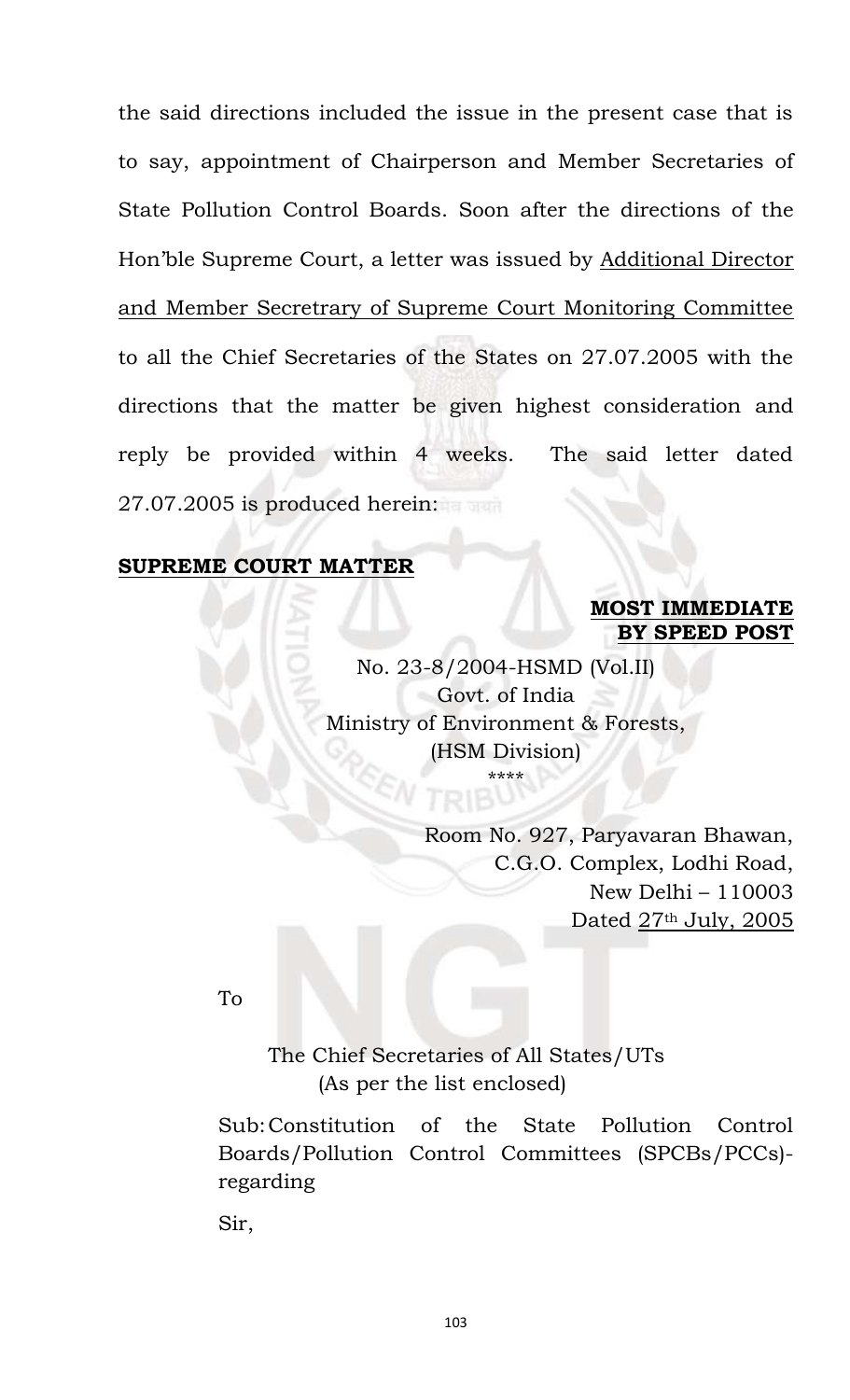The Supreme Court by its order dated 14-10-2003 in Writ Petition (Civil) No. 657/1995 set up a Monitoring Committee to ensure time bound implementation of various directions given in the said order. The Committee has been visiting several states to monitor the status of implementation of these directions.

2. During its interactions with various pollution control officials, the Supreme Court Monitoring Committee (SCMC) has noticed that the State Pollution Control Boards (SPCBs)/Pollution Control Committees (PCCs) of UTs were not constituted in accordance with the provisions given in the Water Act, 1974 and the Air Act, 1981.

## **Chairperson of the Board:**

3. The statutory provisions require that Chairpersons appointed shall be persons having "special knowledge or practical experience in respect of matters relating to environmental protection or a person having knowledge and experience in administering institutions dealing with the matters aforesaid."

4. The SCMC has found that in several cases, the Chief Secretaries, Environment Secretaries, Politicians, MLAs, literary persons and other non-technical persons have been appointed as Chairpersons of SPCBs/PCCs.

5. The MGK Menon Committee had recommended in its report that "The Chairmen of the Pollution Control Boards; Committees should be individual with a sense of vision and a feeling for the future. They must have an understanding of the complexity of modern science and technology since they will be dealing with highly technical issues. They must have an understanding of law. Their Chairpersons would have to be fully involved in the task of environment construction and planning. Appointment of the Chairpersons of the Board should be on full time basis."

### **Member Secretaries of the Board:**

6. Similarly, in respect of the post of Member Secretary, the statutory provisions (Water/Air Act) require that he be full time, possessing qualifications,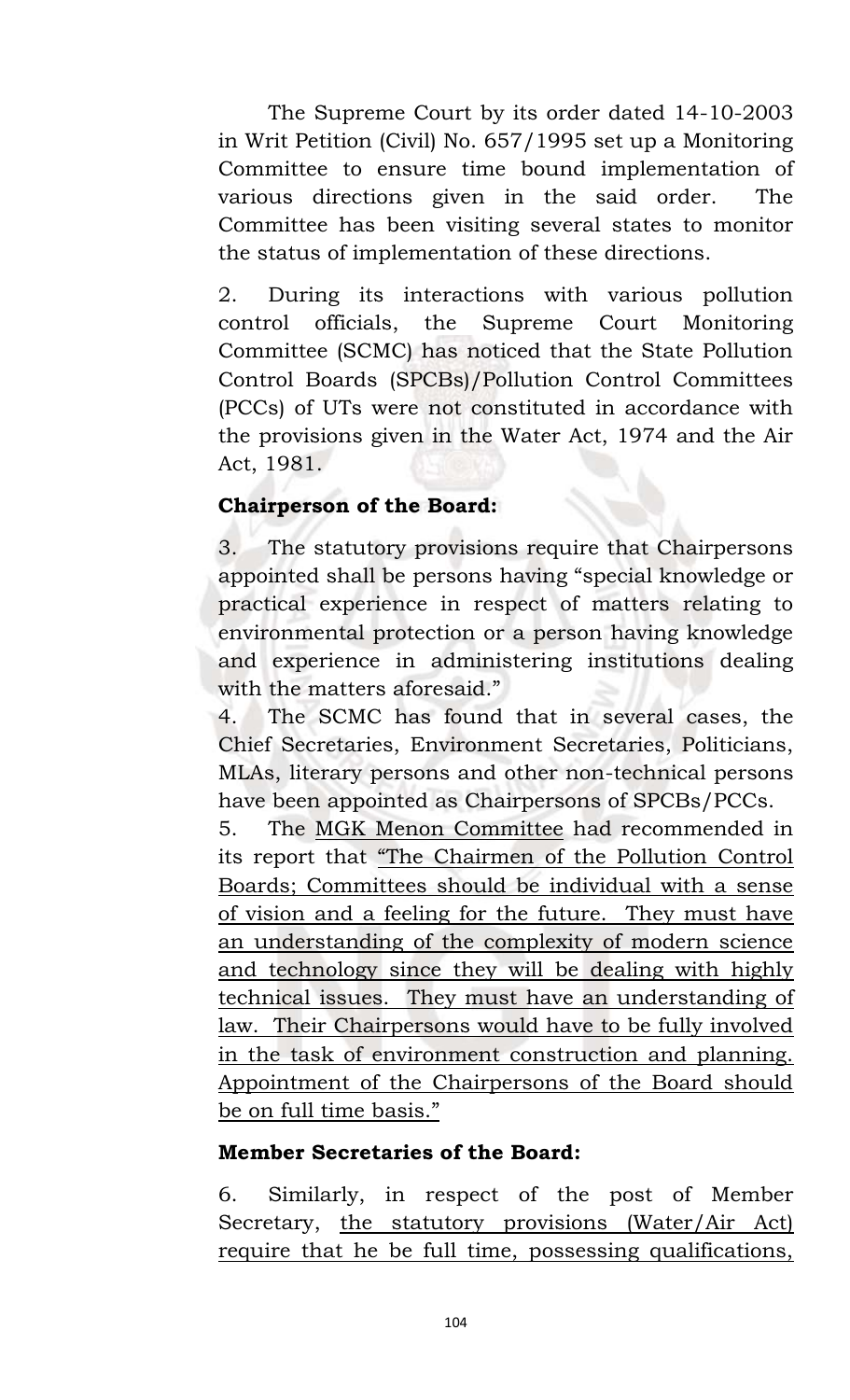knowledge and experience of scientific, engineering or management aspects of pollution control.

7. In relation to appointment of Member Secretaries, the Menon Committee had recommended that: "The incumbent should possess a post-graduate degree in science, engineering or technology, and have adequate experience of working in the area of environment protection."

8. The SCMC has found that in several States, persons from IFS or from the PWD, especially from the PHE departments, are either being appointed or deputed to the post of Member Secretary without the necessary statutory qualifications.

### **Members:**

9. No effort is being made to appoint persons with adequate scientific, technical or legal background or from the environmental field as members of the Board. Board Members are increasingly being appointed for political purposes. This is leading to ineffective and inefficient functioning of SPCBs/PCCs.

10. Though the Boards are to function as statutory bodies under the Air Act 1981, no specialists in air pollution (as required by the Air Act, 1981) are being appointed as members. This is a serious lacuna in constitution of the Boards.

11. During its visits to various states to monitor implementation of the order dated 14.10.2003, the SCMC has observed that the order of the Supreme Court being efficiently carried out in the States that have competent Chairpersons or Member Secretaries. In other States, due to lack of proper attention at the highest level, implementation is found to be tardy and without much progress.

12. The SCMC discussed these issues at its meeting held on 28-03.2005 and came to the firm conclusion that only technically qualified professionals should be appointed to the critical positions of Chairpersons, Member Secretary and Members of the Pollution Control Boards so that their functioning can be strengthened as required in terms of paragraph 41.1 of the Supreme Court's order dated 14.10.2003.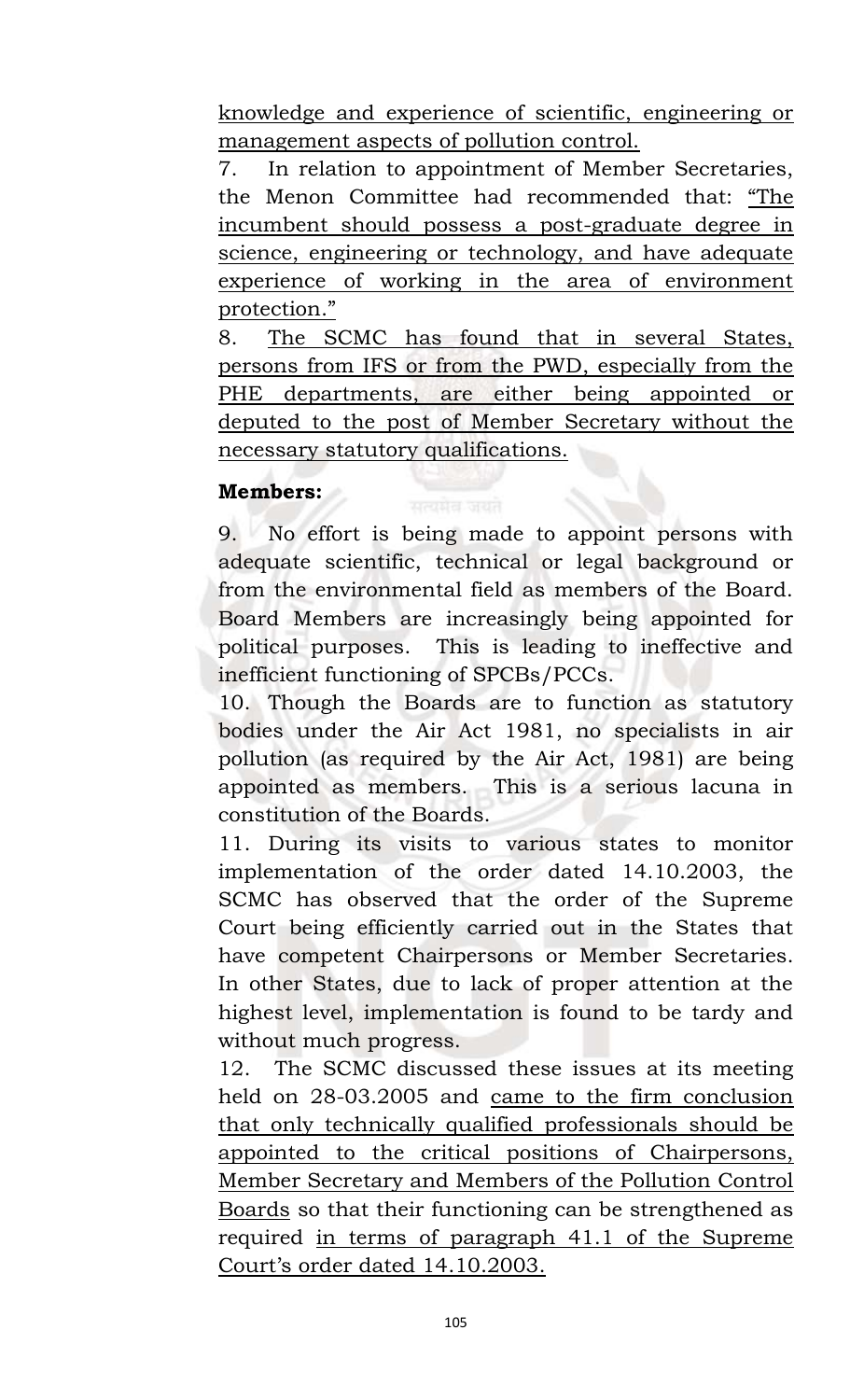13. The Committee is also of the view that recommendations of the MGK Menon Committee be fully respected and the Chairpersons should be appointed on full-time base without full time officers it is not possible for any Board to function effectively in view of the numerous laws and statutes that demand efficient and effective actions from State Pollution Control Boards.

14. We draw your kind attention to several reports on strengthening of State Pollution Control Boards. These include:

1) The Bhattacharia Committee, 1984

2) The Belliappa Committee, 1990

3) The ASCI Study, 1994

4) Study of the Sub Group, 1994

15. All these studies were considered during the Evaluation Study on" Function of State Pollution Control Boards" prepared by the Programme Evaluation Organization of the Planning Commission.

16. The Planning Commission report included: "Considering the interesting technicalities involved in the functions to be performed by these Boards, it is essential that technical person possessing scientific knowledge about matters relating to pollution and pollution control hold the upper hand."

17. The Conference of Ministers of Environment that took place in Coimbatore also reiterated at the highest political level the decision that the SPCBs should be headed and staffed by technically competent professionals (and not by journalists or politicians or administrative officers).

18. The composition of the Boards is therefore under the scrutiny of the SCMC and no further appointment of Chairpersons or Member Secretaries should be carried out which do not meet the norms given in the statute and elucidated by the Menon Committee.

19. In view of the above, you are requested to inform this Monitoring Committee regarding qualifications of the Chairperson, Member Secretary and Members of the Pollution Control Board Pollution Control Committee in your State/Union Territory. Based on the information, the Committee will examine whether the persons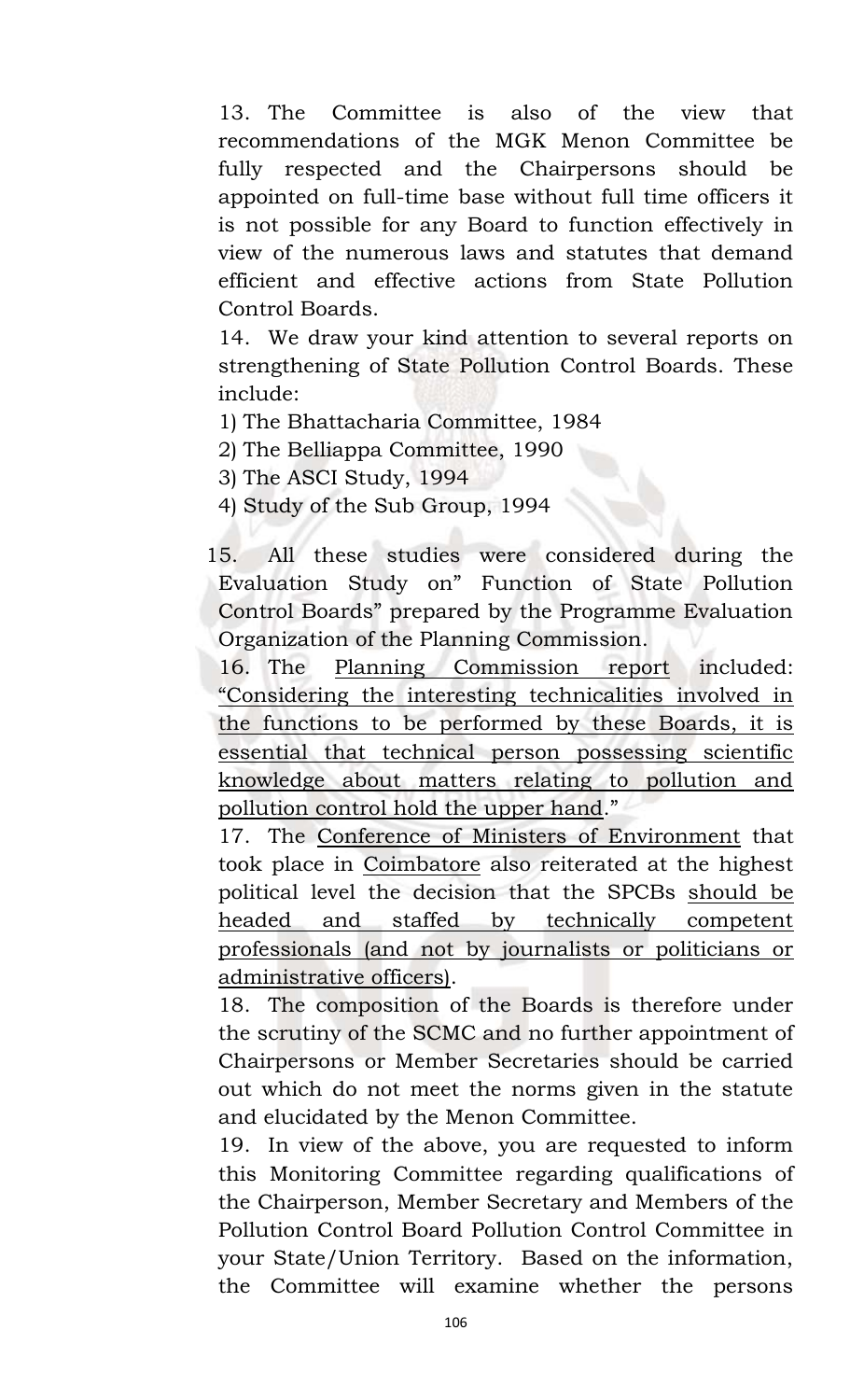nominated to these positions meet the statutory norms and the requirements as indicated in the MGK Menon Committee Report and the Order of the Supreme Court dated 14.10.2003 and further necessary action will be taken in the matter.

20. This matter may kindly be given the highest consideration and a reply in this regard may be provided to the undersigned within 4 weeks so that the same will be considered in the next SCMC meeting. It will be highly appreciated, if a copy of the information may also be sent through email.

Yours faithfully,

 $Sd$  /-

(M.Subba Rao) Additional Director & Member Secretary Supreme Court Monitoring Committee Telefax: 011-24361416 E-mail:wowsubbarao@yahoo.co.in

106. The Chairman of Supreme Court Monitoring Committee had also issued similar letter to all the Chief Secretaries of the States mentioning the urgency of the matter and speedy response. The said letter dated 16.08.2005 reads as under:

> Supreme Court Matter Most Immediate By Speed Post

No. 23-8/2004-HSMD (Vol.II) Government of India Ministry of Environment & Forests (Supreme Court Monitoring Committee)

> Room No, 927, Paryavaran Bhawan C.G.O Complex, Lodhi Road New Delhi-110003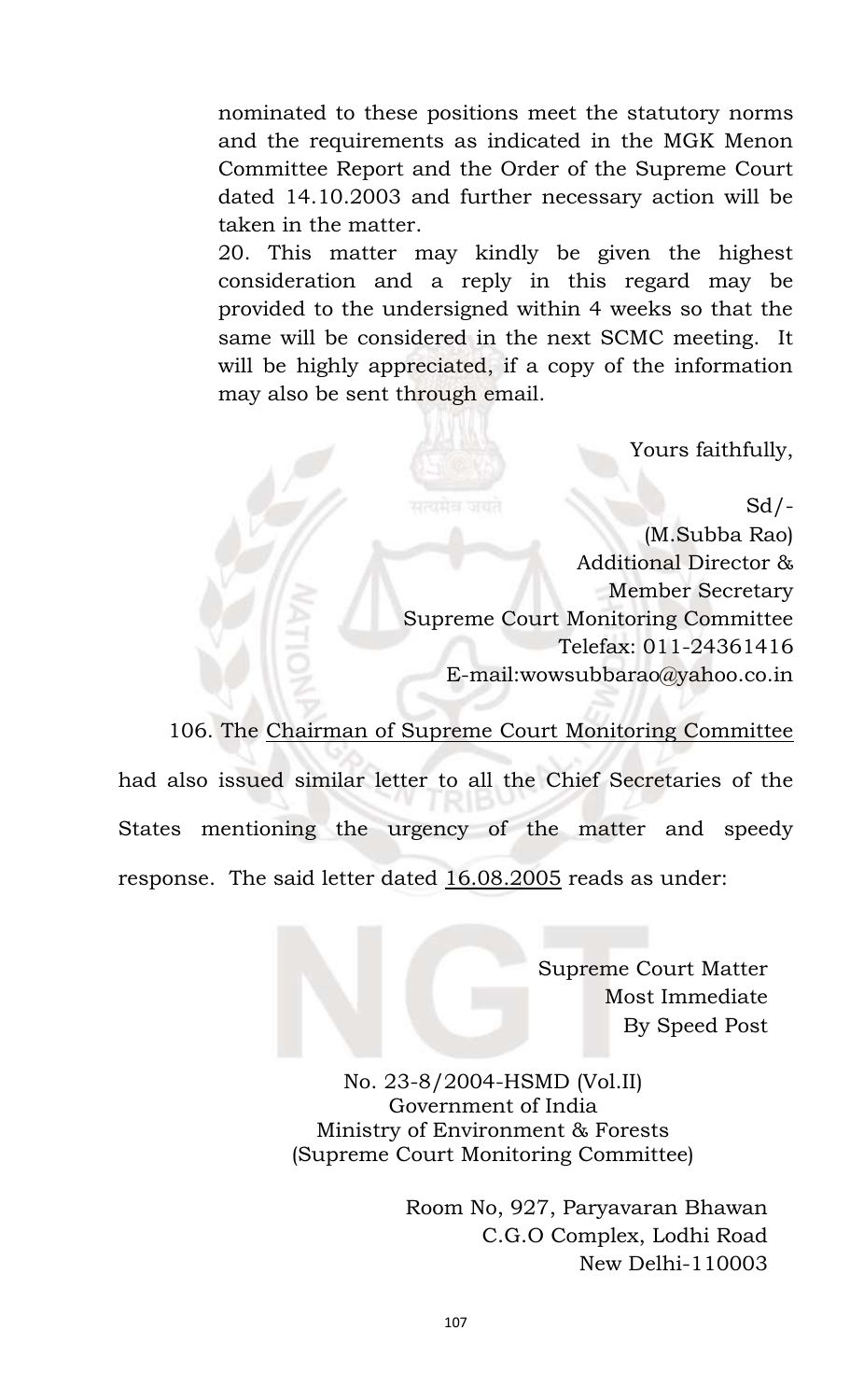To,

The Chief Secretaries of all States/UTs (As per the list enclosed)

Sub: Constitution of the State Pollution Control Board/Pollution Control Committees (SPCBs PCCs) regarding

Dear Sir,

The Supreme Court by its order dated 14-10-2003 in the Writ Petition (Civil) No. 657/1995 set up a Monitoring Committee to ensure time-bound implementation of various directions given in the said order. The committee has been visiting several states to monitor the status of implementation of these directions.

During its interaction with various pollution control officials, the Supreme Court Monitoring Committee (SCMC) has noticed that the State Pollution Control Board (SPCBs) Pollution Control committee (PCCs) of UTs were not constituted in accordance with the provisions given in the Water Act, 1994 and the Air Act, 1981.

# **Chairperson of the Board:-**

3. The statutory provisions require that Chairpersons appointed shall be persons having "special knowledge or practical experience in respect of matters relating to environmental protection or a person having knowledge and experience in administering institutions dealing with the matter aforesaid"

4. The SCMC has found that in the several cases, the Chief Secretaries, Environment Secretaries, politicians, MLAs literary persons and non-technical persons have been appointed as Chairperson of SPCBs/PCCs.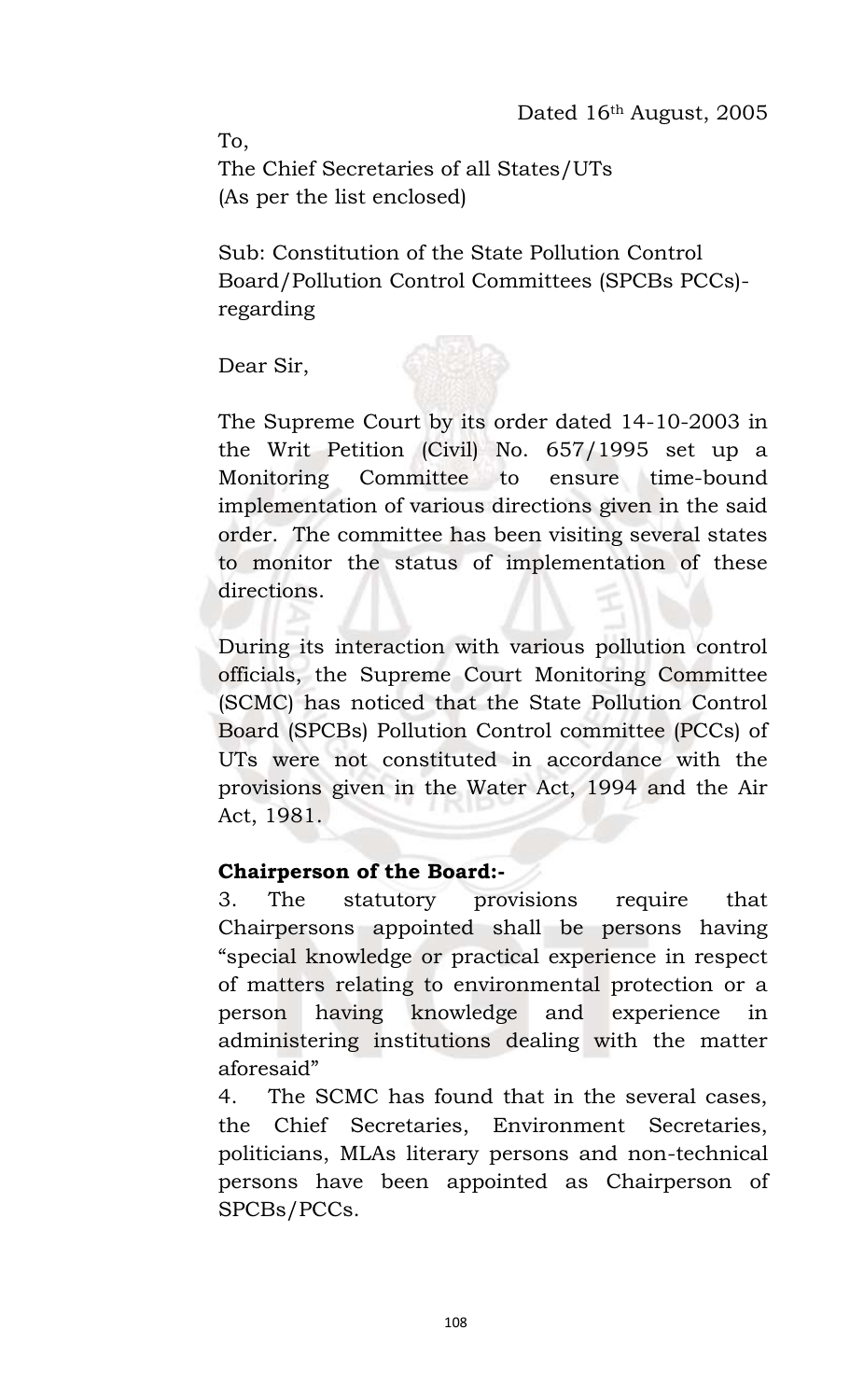5. The MGK Menon Committee had recommended in its report that "The Chairman of the pollution Control Boards Committees should be individuals with a sense of vision and a feeling for the future. They must have an understanding of the complexity of modern science and technology since they will be dealing with highly technical issue. They must have an understanding of law. The chairperson would have to be fully involved in the task of environment construction and planning appointment of the Chairperson of the Board should be on full time basis.

### **Member Secretary of the Board:-**

6. Similarly, in respect of the post of Member Secretary the statutory provisions (Water/Act) require that he be full-time, possessing qualifications, knowledge and experience of scientific, engineering or management aspects of pollution control.

7. In relation to appointment of Member Secretaries, the Menon Committee has recommended that: The incumbent should possess a post-graduate degree in science, engineering or technology, and have adequate experience of working in the area of environment protection".

8. The SCMC has found that in several States, persons from IFS or from the PWD especially from the PHE departments, are either being appointed or deputed to the post of Member Secretary without the necessary statutory qualifications.

### **Members:-**

9. No effort is being made to appoint persons with adequate scientific, technical or legal background of from the environmental field as members of the Board. Board members are increasingly being appointed for political purposes. This is leading to ineffective and inefficient functioning of SPCBs/PCCs.

10. Though the Boards are to function as statutory bodies under the Air Act, 1981, no specialists in air pollution (as required by the Air Act, 1981) are being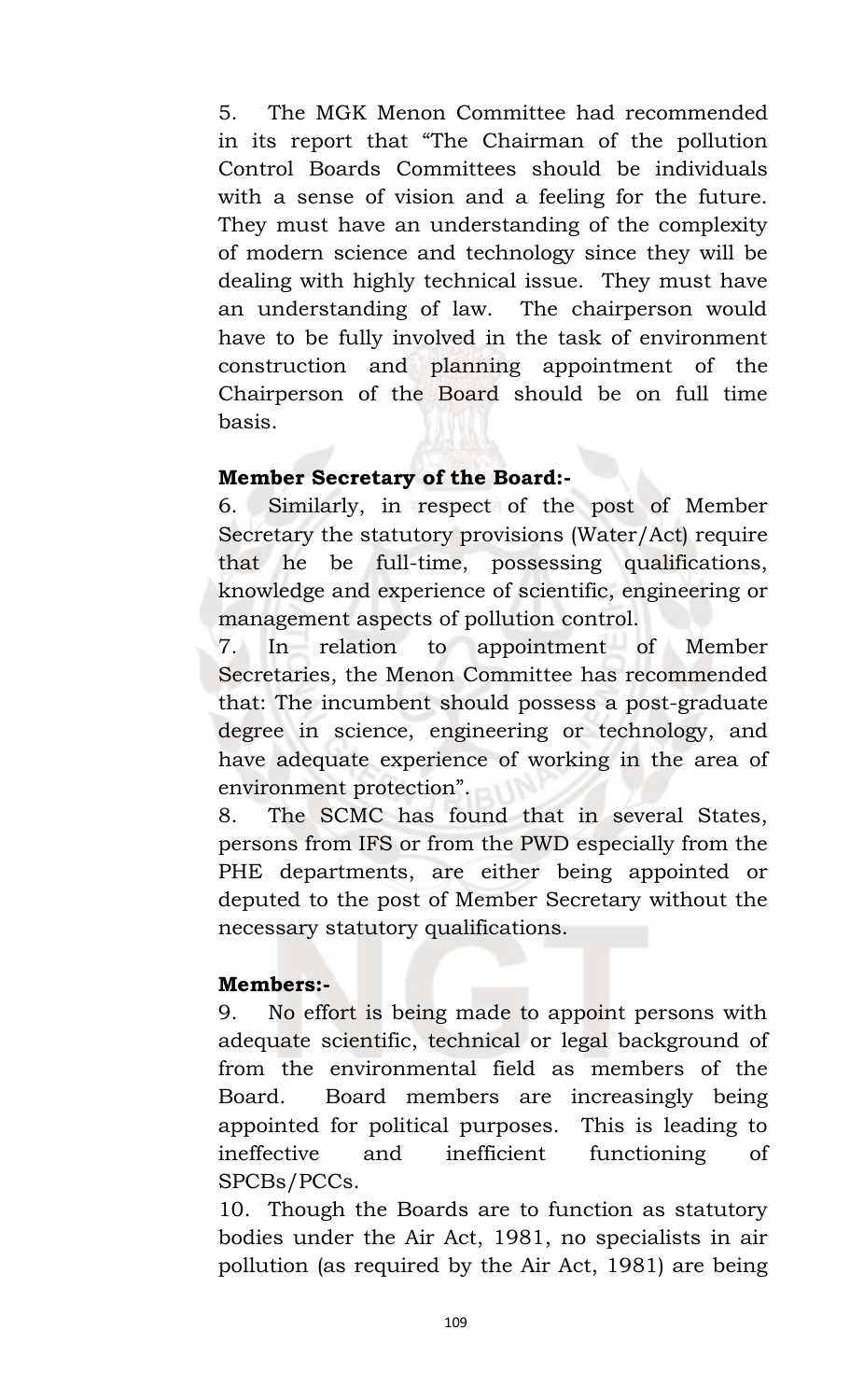appointed as members. This is a serious lacuna in constitution of the Boards.

11. During its visits to various states to monitor implementation of the order dated 14.10.2003, the SCMC has observed that the order f the Supreme Court being efficiently carried out in States that have competent Chairperson or Member Secretaries. In other States, due to lack of proper attention at the highest level, implementation is found to be tardy and without much progress.

12. The SCMC discussed these issues at its meeting held on 28-03-2005 came to the firm conclusion that only technically qualified professionals should be appointed to the critical positions of Chairperson, Member Secretary and Members of the pollution Control Boards so that their functioning can be strengthened as required in terms of paragraph-41.1 of the Supreme Court's order dated 14.10.2003

13. The committee is also of the view that recommendations of the MGK Menon Committee be fully respected and the Chairperson should be appointed on full-time basis. Without the officers it is not possible for any Board to function effectively in view of the numerous laws and statutes that demand efficient and effective actions from Sate Pollution Control Boards.

14. We draw you kind attention to several reports on strengthening of State Pollution Control Boards. These include:

1) The Bhattacharia Committee, 1984

2) The Belliappa Committee, 1990

3) The ASCI Study, 1994

4) Study of the Sub Group, 1994

15. All these studies were considered during the Evaluation Study on "Function of the Pollution Control Board" prepared by the Programme Evaluation Organization of the Planning Commission. 16. The planning Commission report concluded: "Considering the interesting technicalities involved in the functions to be performed by these Boards, it is essential that technical persons possessing scientific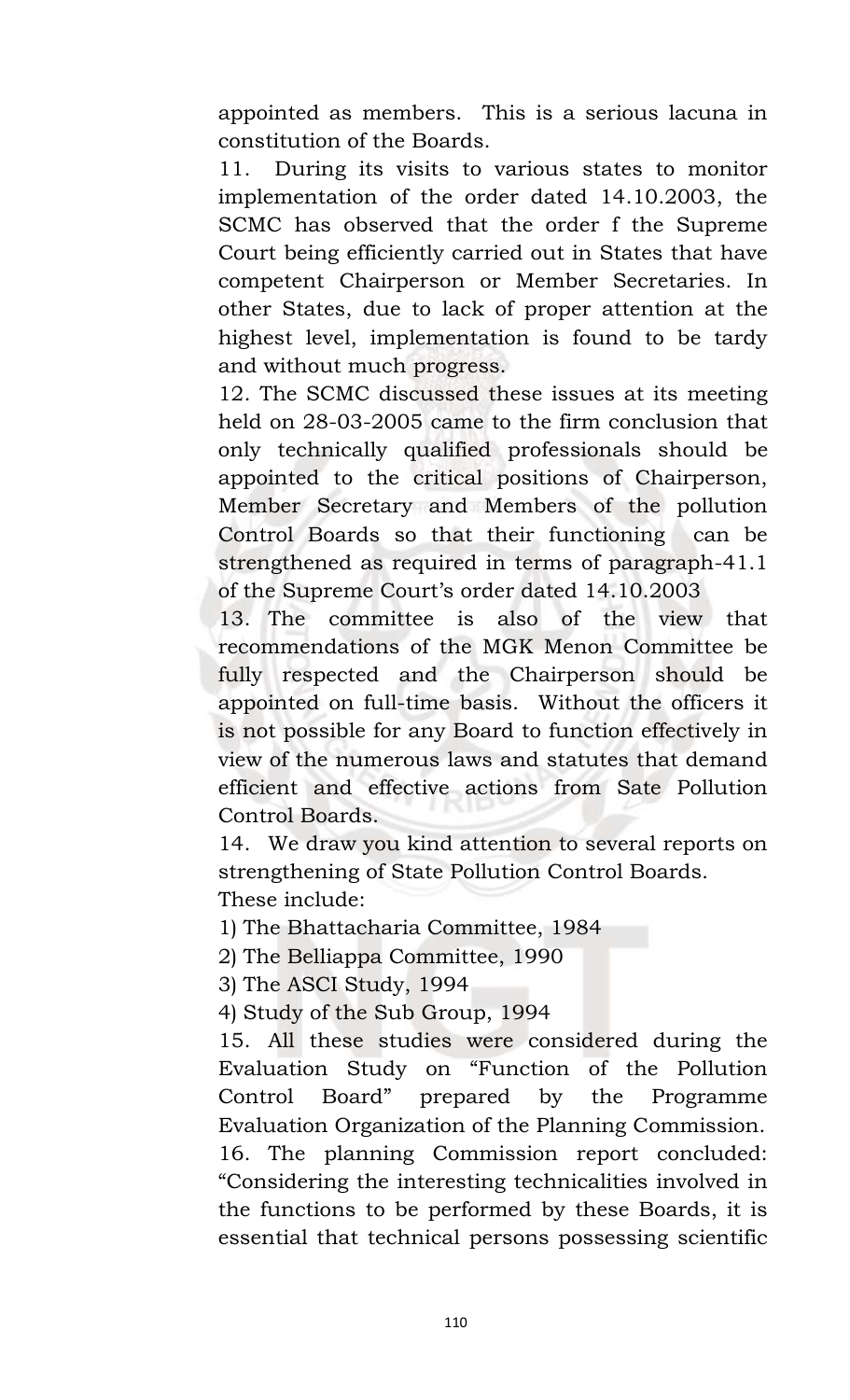knowledge about matters relating to pollution and pollution control hold the upper hand".

17. The conference of Ministers of Environment that took place in Coimbatore also reiterated at the highest political level, the decision that the SPCBs should be headed and staffed by technically competent professionals (and not by journalists or politicians or administrative officers).

18. The composition of the Boards is therefore under the scrutiny of the SCMC and no further appointment of Chairpersons or Member Secretaries should be carried out which do not meet the norms given in the statute and clucidated by the Menon Committee.

19. In view of the above, you are requested to inform this monitoring Committee regarding the qualifications of the Chairperson, Member Secretary and Members of the Pollution Control Board Pollution control committee in your State/ Union Territory. Based on the information, the committee will examine whether the persons nominated to these positions meet the statutory norms and the requirements as indicated in the MGK Menon Committee Report and the Order of the Supreme Court dated 14.10.2003 and further necessary action will be taken in the matter.

20. This matter may kindly be given the highest and a reply in this regard may be provided to the undersigned within 4 weeks so that the same will be considered in the next SCMC meeting. It will be highly appreciated, if a copy of the information may also be sent through email.

Yours faithfully

(Dr. G. Thyagarjan) Chairman,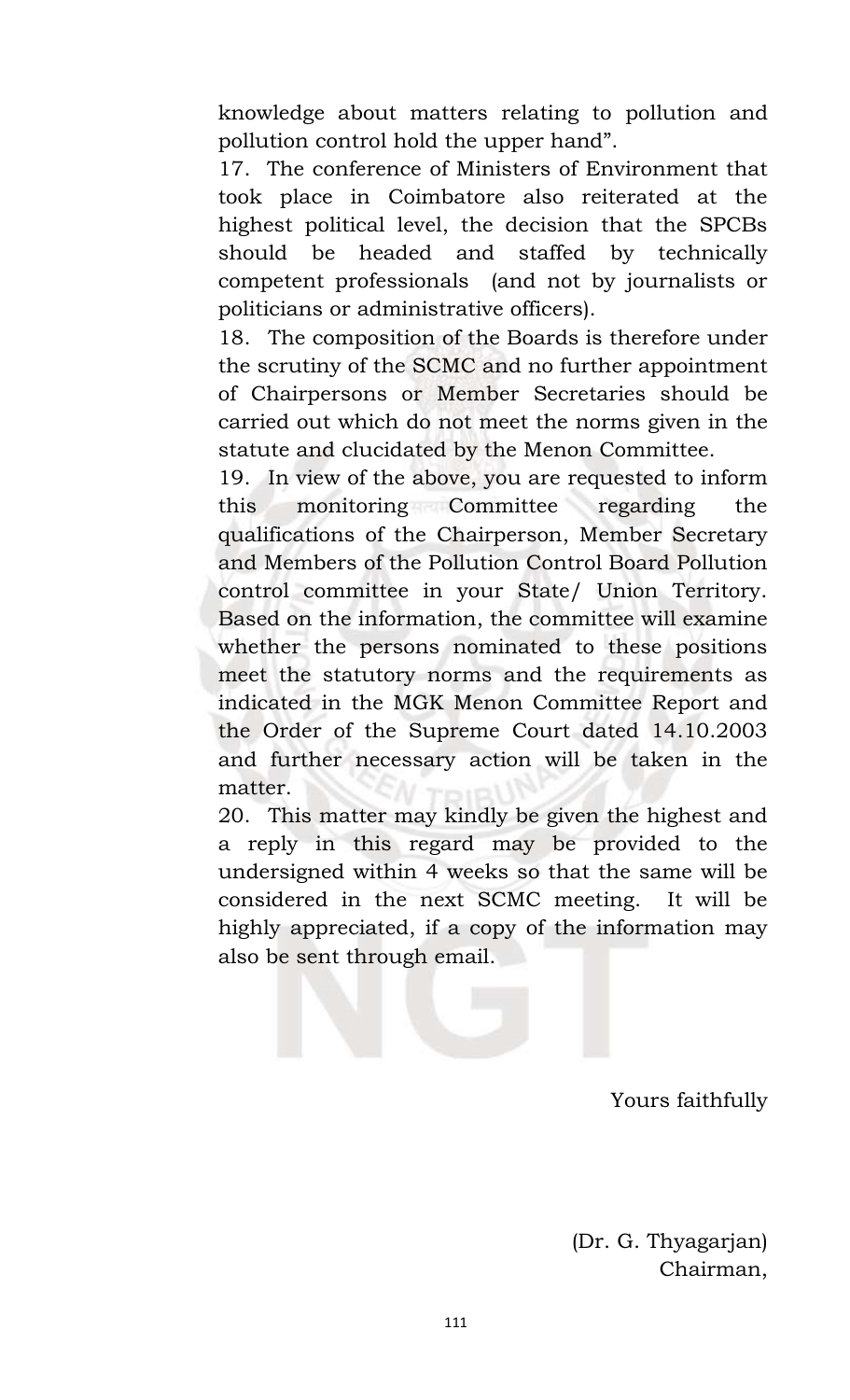### 107. Again the Advisor to Government of India, MoEF &CC,

referred to the aforesaid letters sent earlier, to all the Chief Secretaries of the State with the instructions that the guidelines issued in the letter dated 16.08.2005 stipulating the appointment of persons of proper knowledge and experience, should be scrupulously be followed and the Ministry by informing of the action taken. Letter dated 15.07.2015 reads as under:

> Government of India Ministry of Environment, Forests and Climate Change Indira Paryavaran Bhawan, Jor Bagh Road, Aliganj, New Delhi-110003 Website: moef.nic.in

D.O. No. 17012/21/2013-CPW Dated the 15.07.2015

To,

The Chief Secretaries of All States/UTs (as per list enclosed)

# **Sub: NGT O.A. No. 318/2013-Rajendra Singh Bhandari Vs. State of Uttarakhand & Ors. Apex level appointments in the SPCBs-reg.**

Sir,

The Hon'ble NGT while hearing O.A. No. 318/2013-Rajendra Singh Bhandari vs. State of Uttarakhand Ors. On 22nd May, 2015 has asked the Ministry to file an affidavit taking clear stand in the matter of Apex level appointments in the SPCBs in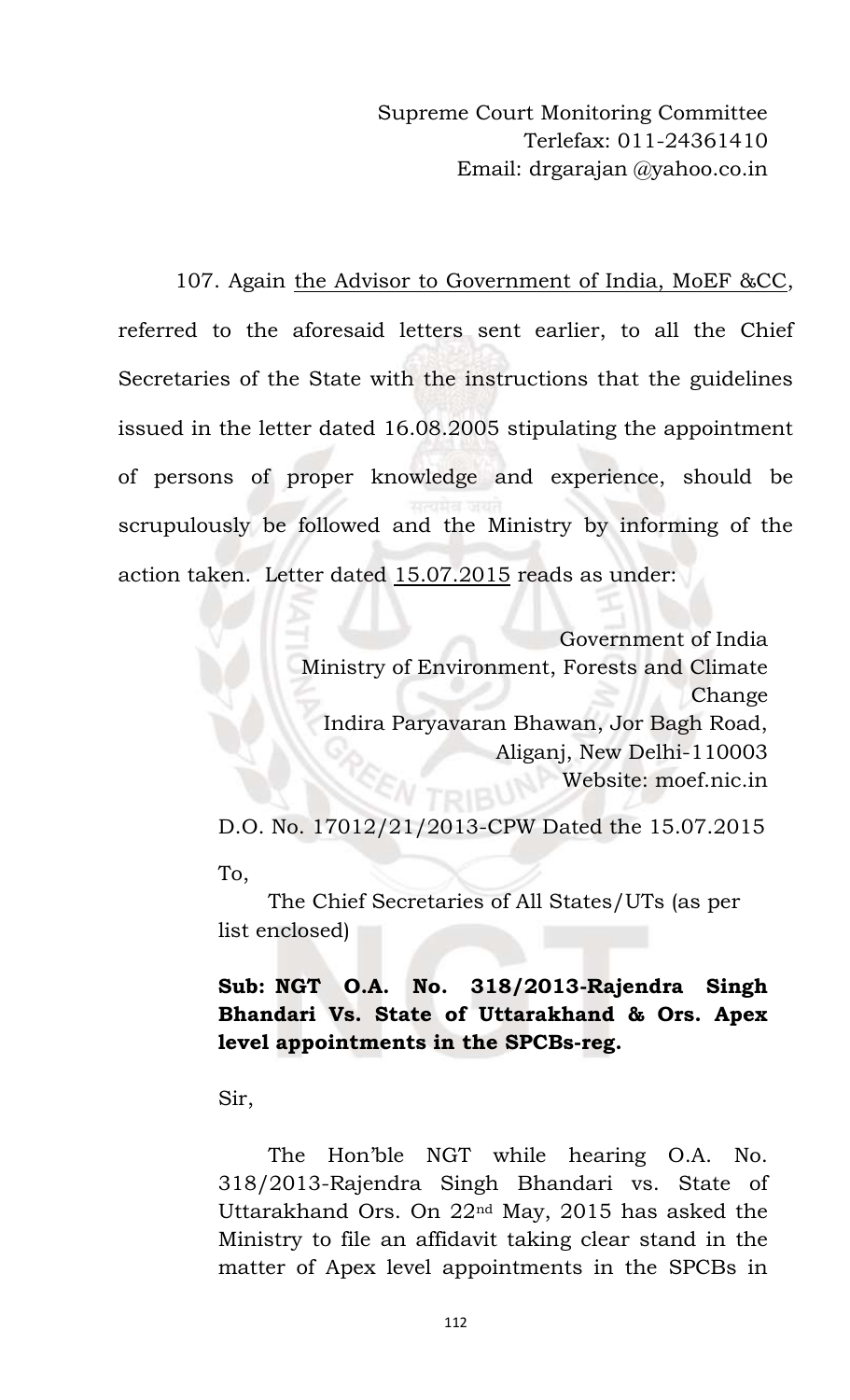the light of Hon'ble Supreme Court of India appointed monitoring committee.

2. It has been observed that instructions issued vide letter no. 23-8/2HSM dated 16.08.2005 which stipulates that appointments of the Persons of proper knowledge and experience as well as possessing scientific and technical qualification for manning these senior posts are not being followed in letter and spirit. This has attracted litigation and invited severe criticism in the court of law. The copy of instructions are again enclosed with the advice that the guidelines envisaged in the said letter should unscrupulously be followed and this Ministry be informed of the action taken in the matter at the earliest.

3. A copy of this communication with enclosure is also being endorsed to Chairperson CPCB with a request that CPCB should ensure compliance of the instructions.

With regards,

Yours sincerely

(Dr.Rashid Hasan) Adviser (CP)

Encl: as above (Copy of letter no. 23-8/2, HSMD Vo. II)

108. In compliance of order dated 17.08.2015 passed by the Tribunal in the present Original Application, a meeting was held under the Chairmanship of the Advisor (C.P) for evolving standard criteria on qualification and experience of the Chairpersons/Member Secretaries/ Member of the State Pollution Control Boards, Pollution Control Committees on 21.08.2015. It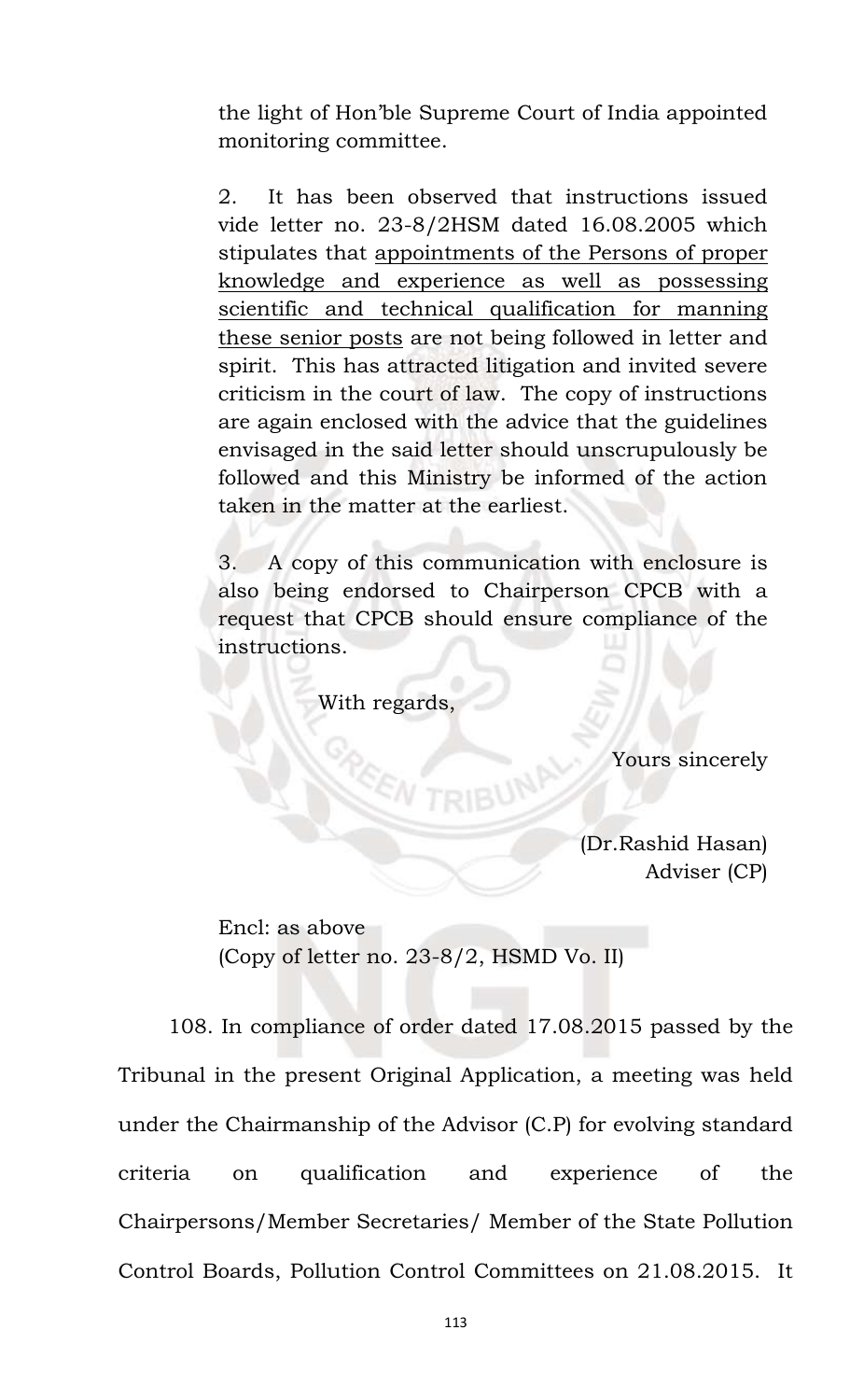was resolved in the meeting that 4 weeks time will be required to work out the model guidelines form the subject for submission before the Tribunal and the Government counsel was asked to make a request before the Tribunal accordingly. Minutes of the meeting dated 21.08.2015 reads as under:

The background of the meeting is that the Hon'ble NGT passed an order on 17th August, 2015 in the matter of Rajendra Singh Bhandari Vs. State of Uttarakhand &Ors (O.A No. 318/2013). The text of the order is reproduced below.

> "In the meanwhile, we grant last opportunity to MoEF and CPCB to hold a joint meeting and place on record its Affidavit as to the qualifications which Chairman, Member Secretary and Members of the State Board should possess along with the experience. They will clearly state as to what is their understanding of the relevant provisions of the Act and Rules framed thereunder and order of the Hon'ble Supreme Court of India and circular issued by MoEF".

In compliance of the above order a meeting was chaired by Dr. Rashid Hasan, Advisor, CP on 21st August, 2015 at 4:30 P.M in the chamber 2nd Floor, Prithvi Level-II, Zor Bagh Road, Indira Paryavaran Bhawan, Jor Bagh, New Delhi. The following was present:

### **MoEF & CC and CPCB**

- 1. Dr. Rashid Hasan-In Chair
- 2. Dr. A.B Akolkar-Member Secretary, CPCB
- 3. Shri. N.A Siddiqui-Deputy Secretary
- 4. Shri Ashwini Kumar Tiwar-Legal Assistant

#### **Counsels**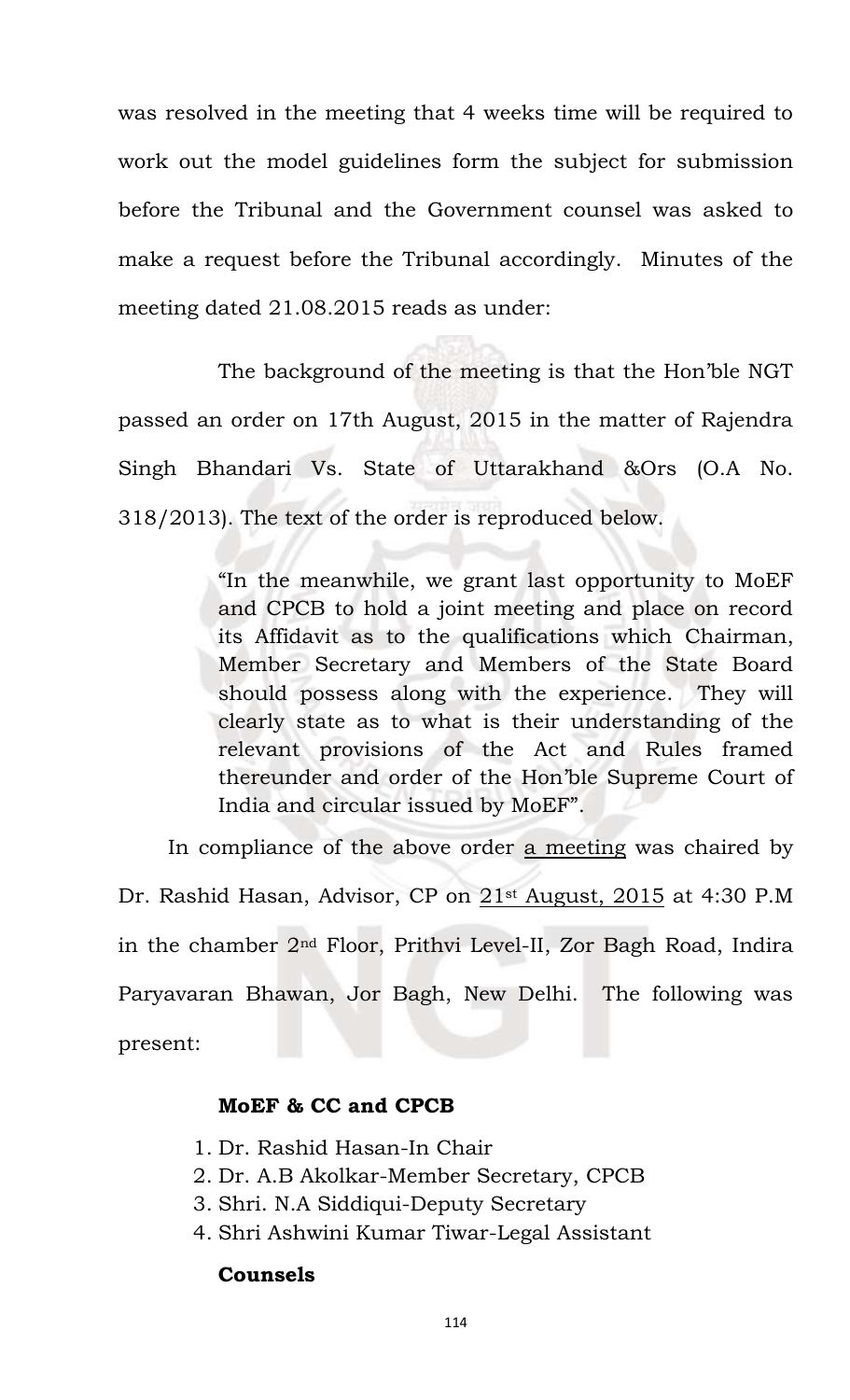- 5. Shri. S.I Gundli-Senior Law Officer, CPCB
- 6. Shri Raj Kumar-Counsel for CPCB
- 7. Shri Vikas Malhotra-Counsel for MoEF & CC
- 8. Ms. Alpna Poddar-Counsel for CPCB

The under mentioned points emerged out of the discussion:

(1) The members in the SPCBs/PCBs are required to be appointed strictly as per the provisions of the Section 4(2) of the Water (Prevention & control of Pollution) Act, 1974. The terms and conditions of Members have been described in Section 5 of the Act. Therefore, there is no room for any relaxation in the matter of appointment of Members and they are required to be appointed strictly as per the stipulations/provisions laid down in the Act. SPCBs/PCCs must strictly adhere to these provisions.

(2) The Section 4(2) (a) of the Act provides for a Chairman, being a person having special knowledge or practical experience in respect of matters relating to environmental protection or a person having knowledge and experience in administering institutions dealing with the matters aforesaid to be nominated by the state government. Further, Section 4(2) (f) of the Act provides for a full-time member-secretary, possessing qualifications, knowledge and experience of scientific, engineering or management aspects of pollution control, to be appointed by the State Government.

(3) It has been observed that the concerned State Governments/UT Administration themselves make appointment to these two posts and Hon'ble Tribunal has noted appointment to these posts are often without due consideration of the practical knowledge, qualification and experience of pollution control related matters.

(4) It was felt that the Central Pollution Control Board (Member-Secretary, Terms and Conditions of Service and Recruitment) Rules, 2012 notified vide GSR 840 (E) dated 22.1.2012 by the Central Government for appointment to the post of Member Secretary, CPCB is quite exhaustive and practically suitable for the post of Member Secretary in State Boards/Pollution Control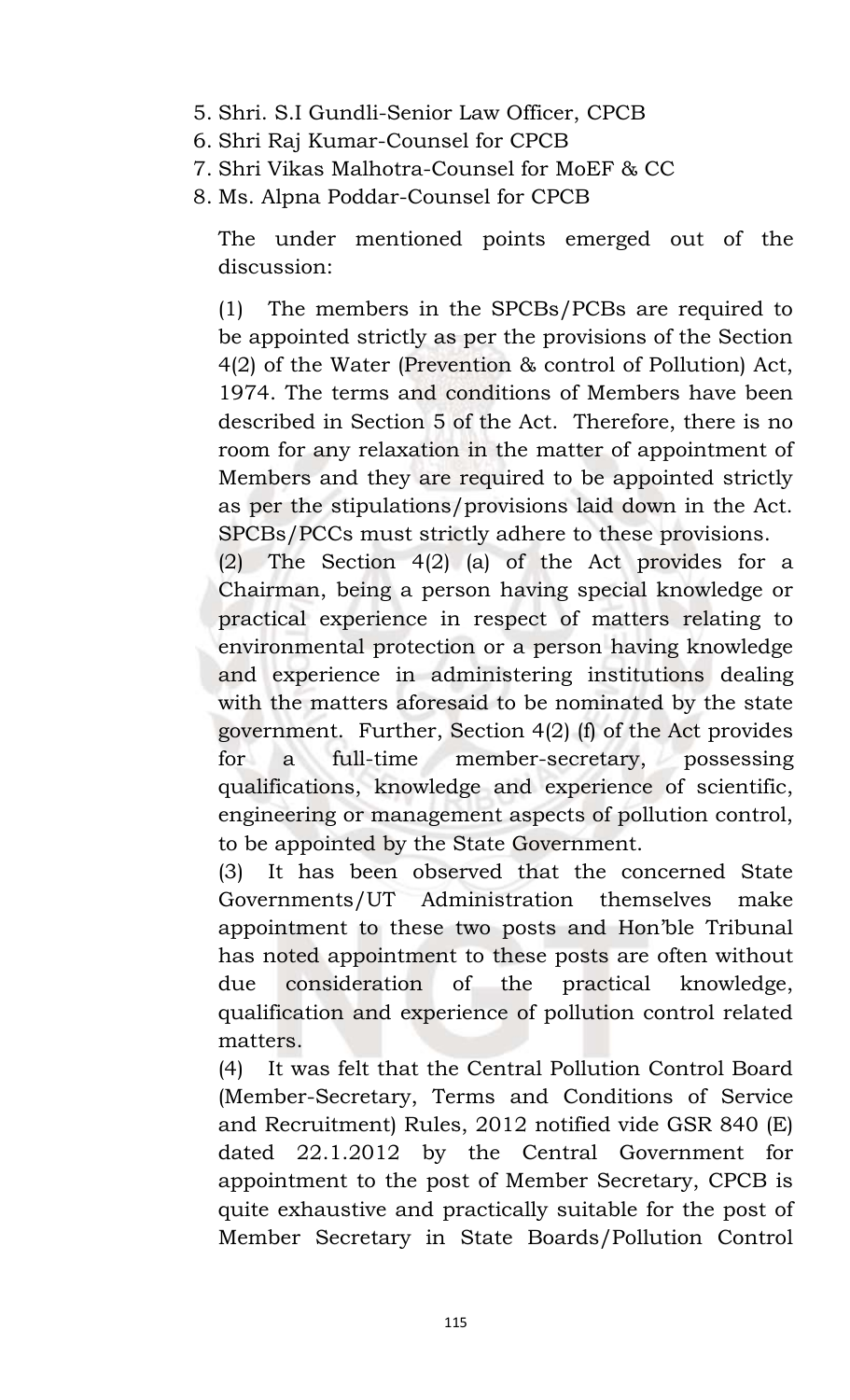Committees. However, there is an need to examine their applicability in the SPCBs/PCCs.

(5) The Central Government has also notified the Central Pollution Control Board (Qualifications and other Terms and conditions of service of Chairman), Rules, 2015 for the recruitment of the post of Chairman of CPCBs vide notification G.S. R 221 (E) dated 23rd March, 2015. The said rule with suitable modifications could be adopted by the SPCBs/PCCs. The details will be provided in the guidelines.

(6) The Member Secretary, CPCB stated that he will formulate draft guidelines for the purpose of inclusion in the affidavit to be filed before the Hon'ble NGT. These guidelines can be considered by the SPCBs/PCCs for the adoption for appointment for the post of Chairman and Member Secretaries in the State Pollution Control Boards/PCCS.

(7) It was unanimously felt that this being a complex issue, at least 4 weeks time is required to work out the model guidelines on the subject for submission before the Hon'ble Tribunal. MS, CPCB will work out these guidelines by 11th September, 2015.

(8) Accordingly the Govt. Counsel, Shri Vikas Malhotra will submit a request to the Hon'ble NGT and seek time for formulation of guidelines and placing before the Hon'ble NGT within 4 weeks.

(9)

The meeting ended with a vote of thanks to the chair.

109. **CAG in its Audit Report of State of Sikkim**, 2015 had taken note of the appointment of Chairperson and Member Secretary of Pollution Control Bord in para 5.3.21.2, and it had observed that State Pollution Control Board was headed by the persons not having pre-requisite qualifications and under such standards management aspects of pollution control and understanding of the pollution related complexities of modern science and technologies remained questionable.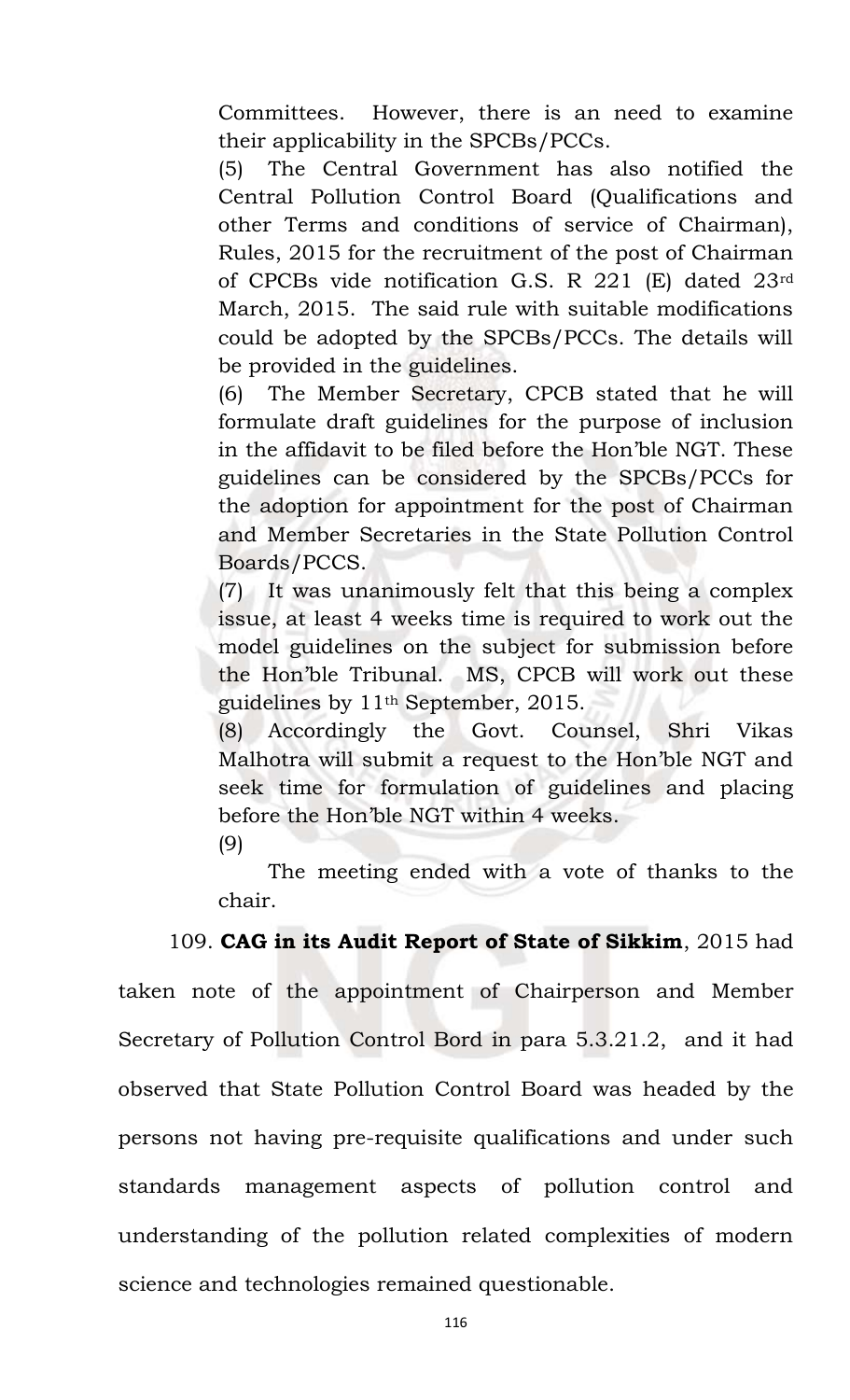The report reads as under:

## 5.3.21.2 *Appointment of Chairperson and Member Secretary*

As per the Section 4.2(a) and (f) of Water (Prevention and Control) Act 1974 and section 5.2 (a) and (f) of Air Act 1981, the Chairperson of the Board should have qualification and special knowledge or experience in respect of matters relating to environmental protection or he should be a person having knowledge or practical experience in administering institutes dealing with environmental matters. He is to be nominated by State Government. Similarly, the Member Secretary (MS) should possess qualification, knowledge and experience of scientific, engineering and management aspects of pollution control and he is to be appointed by the State Government. Further, it was seen that the MoEF, as directed by the Supreme Court Monitoring Committee (SCMC), requested (16 August 2005) the Chief Secretaries (CS) of all States for filing affidavit taking clear stand in matter of appointments of the Chairperson and MS in the State Boards on the directions issued by the SCMC. As per the directions of SCMC, the Chairperson of the Board should be individual with a sense of vision and a feeling for future and they must have an understanding of the complexity of modern science and technology since they will be dealing with highly technical issue. Similarly, the MS was required to be full timer and should possess a postgraduate degree in science, engineering or technology and have adequate experience of working in area of environment protection. Finally, it was instructed that only technically qualified professionals should be appointed to the critical positions of Chairperson and MS, so that their functioning could be strengthened as required in terms of paragraph 41.1 of Supreme Court's order dated 14th October, 2005.

However, it was seen that the Chairperson as well as MS did not possess above mentioned requisite qualification. The Chairman was a public representative having qualification of BA, whereas the MS possessed the qualification of B.Sc. Further, the MS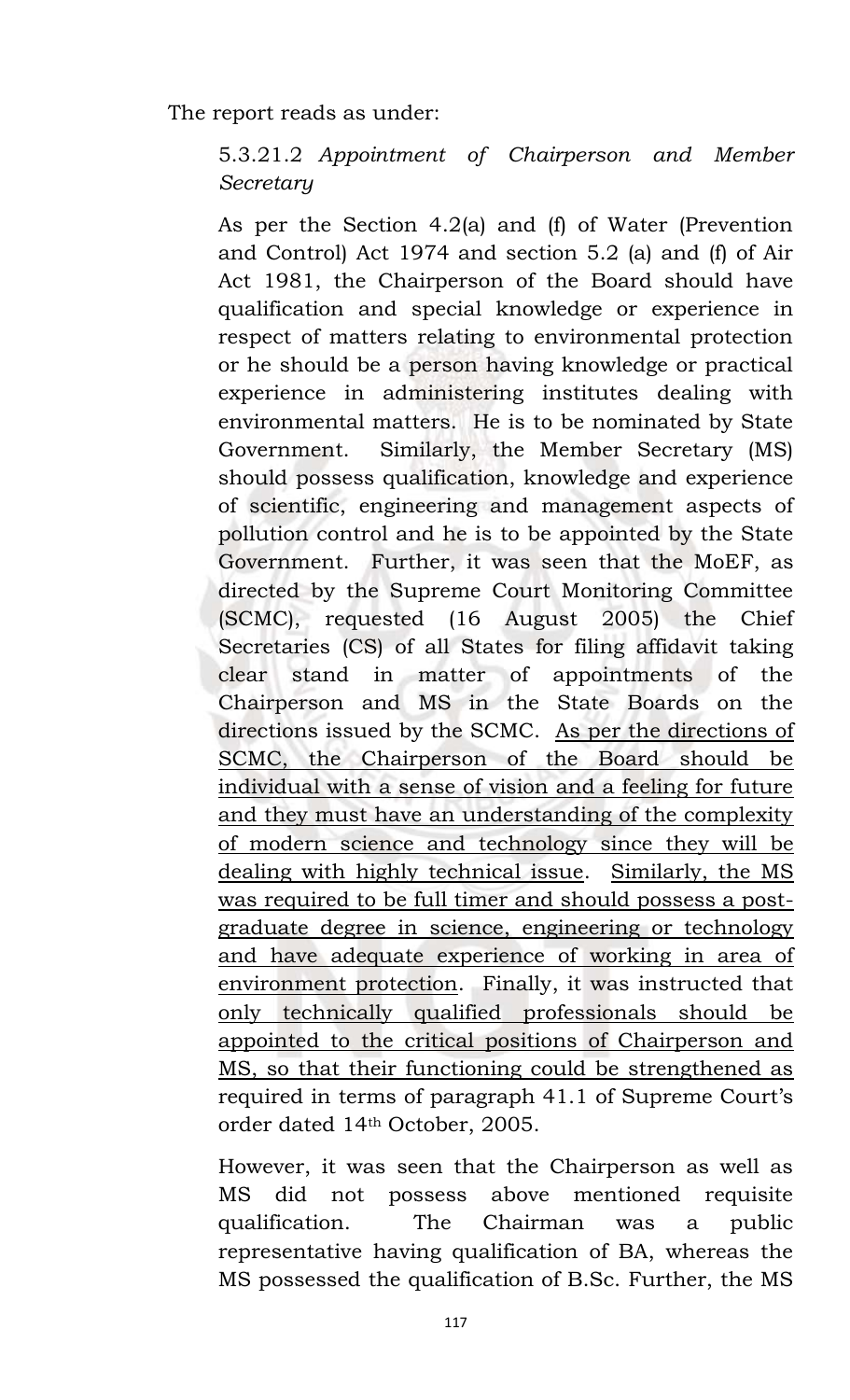was not a full timer as he also looked after functions of other wings of FEWMD.

Hence, the SPCB was headed by the people not having pre-requisite qualifications and under such circumstances, management aspects of pollution control and understanding of the pollution related complexity of modern science & technology remained questionable.

110. A glaring example of incompetent persons appointed to

the post of Chairman of the Pollution Control Board is from State of Jharkhand which came to surface in the case of **Binay Kumar Sinha Vs. State of Jharkhand**, decided by the Ld. Division Bench of Jharkhand High Court on 15.05.2002 (2002 (50 BLJR 2223)] the relevant facts of the case are given in para 4 and 5 of the judgement which are as follows:

> *4. On 4th April. 2002, when the Chairman appeared before us and we started talking to him in order to elicite his views and opinion on the aforesaid questions, what we found has been aptly and clearly recorded in our order of that day. The extracts read thus:--"Shri Thakur Bal Mukund Nath Shahdeo. Chairman. State Pollution Control Board has appeared before us today in person. During the course of our conversation with him, we found (to our total horror, surprise, dismay and amazement) that he does not know anything at all about any aspect relating to pollution, or the control of pollution. In course of our extensive conversation with him, we found that the only academic qualification that he boasts of is 'matriculation'. He has no other academic or technical qualification whatsoever. When, by referring to Section 5(2)(a) of the Air (Prevention & Control of Pollution) Act, 1981, we asked him whether he has any special knowledge or any practical experience in respect of any matter relating to the environmental pollution, his answer was in the negative. We must record that during the course of our conversation with Sri Shahdeo, we were constantly helped and assisted by Mr. Poddar, learned*  Addl. Advocate General. We actually impressed upon Mr.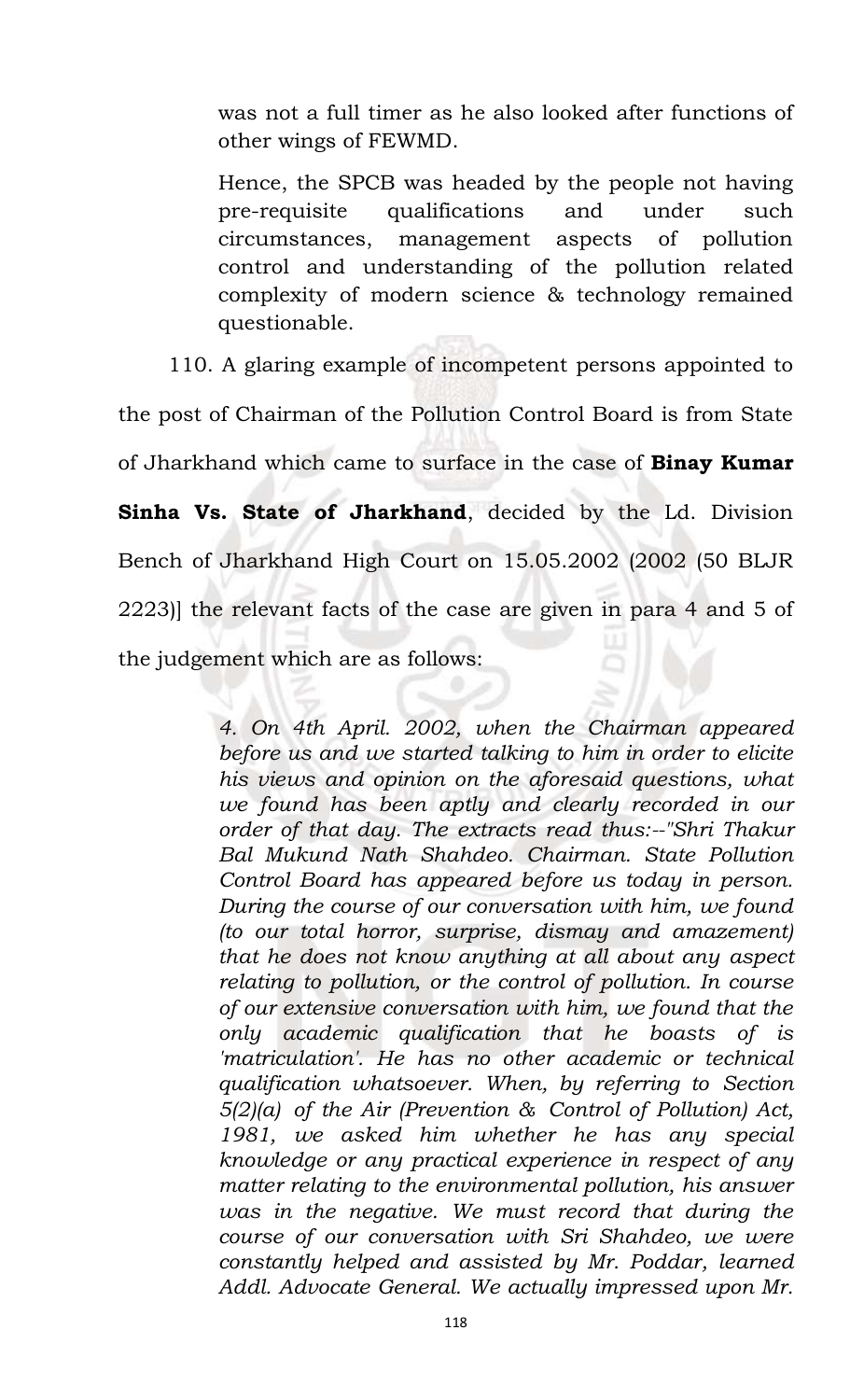*Poddar the need of assisting Sri Shahdeo in answering our questions. Mr. Poddar very kindly lent his helping hand to us. What emerged was that Mr. Shahdeo has neither any general or special knowledge, nor any academic qualification, nor any experience whatsoever that may have anything to do with any matter or any aspect relating to the pollution, air pollution, water pollution, noise pollution, or any other pollution of any kind. What to speak of his-having special knowledge or practical experience, he has neither any knowledge, general or special, nor any experience, practical or otherwise with respect to any matters relating to environmental pollution. We repeatedly asked him to inform us about one single such fact by which he could*  lay his claim to hold this office. He failed to inform us of *even a single fact which could qualify him to hold this office. His only claim was that he is a politico-social worker. We asked him also as to how he came to be appointed on this post. He says that he made an application to Mrs. Neelam Nath. Secretary, Forests, we asked him whether such an application was invited from him. He says that the application was invited from him. We asked him whether invitation was extended to him personally by Mrs. Neelam Nath or did it appear in any advertisement. He says that he, on his own, gave such an application and that it was neither invited personally from him nor through any advertisement. Prima facie, it appears to us that a person who does not have the requisite qualification, experience, or knowledge has been appointed on the post of Chairman, Pollution Control Board. Before we proceed any further, we would like Mr. Poddar, learned A.A.G. to produce before us the original records of the Govt. relating to the appointment of Mr. Shahdeo."*

*5. It was from this point onwards that a case arose within a case. Both the issues started being dealt with simultaneously by us, namely, the issue relating to Sundera Mineral & Chemical Industry and the propriety, legality and validity of the appointment of Mr. Shahdeo.*

After detailed consideration of the facts as to how an incompetent person was appointed to the post of Chairperson, State Pollution Control Board, under the relevant provisions of law and the manner in which the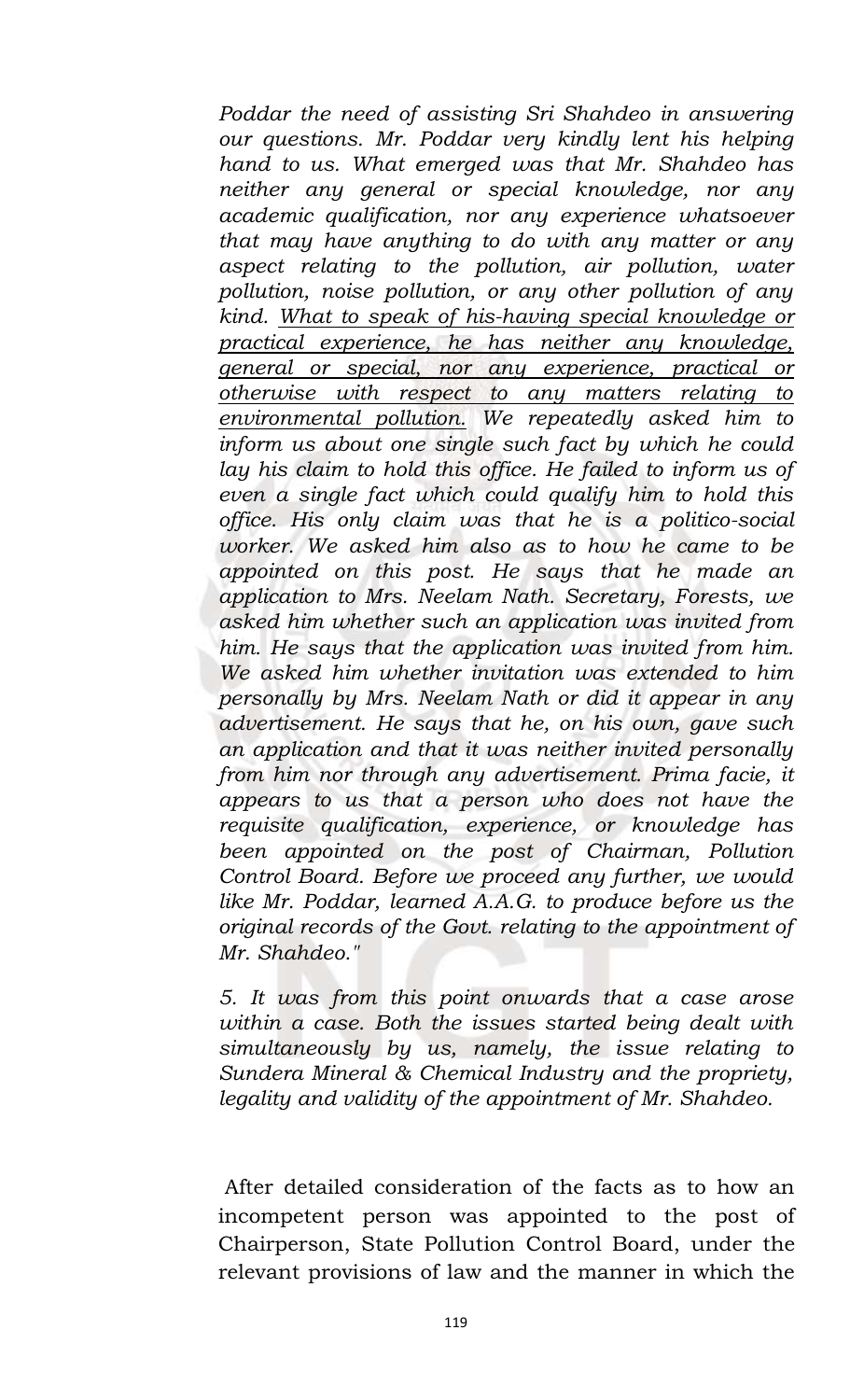concerned authorities of the State including the Secretary of the department concerned had acted irresponsibly, observation of the Ld. Hon'ble High Court came in para 38 of the judgment and it was made clear in para 41:

*41. Looked at from the aforesaid legal perspective and in view of our clear findings that Shri Shahdeo did not possess the qualifications required of the Chairman, State Pollution Control Board, we have no hesitation, but to hold that it would be a violation of the law to allow him to continue as the Chairman of the State Board. We accordingly order and declare that the appointment of Shri Shahdeo as Chairman. State Board, was not legal and valid and hence improperly made and therefore, on these grounds we order and direct that he cannot continue to function as such. By issuance of a writ of quowarranto, therefore, the appointment of Shri Shahdeo as Chairman. State Board, is quashed and set aside. Shri Shahdeo shall forthwith and with immediate effect cease to hold the office of Chairman, State Board. The post of Chairman. State Board is hereby declared to be vacant, and with immediate effect."*

111. After issuance of notices to other States and Union Territories, during the course of hearing, the Tribunal had asked them to file their responses in relation to qualifications of Chairman and Member Secretary of their respective Pollution Control Board. Thereafter, the information so received was extremely surprising as many of the Chairman and Member Secretary in various States/Union Territories were nominated even though they were not even having Science background much less to say, having knowledge of the subjects relating to Environmental Sciences. Such like cases in some of the States/Union Territories are given here under: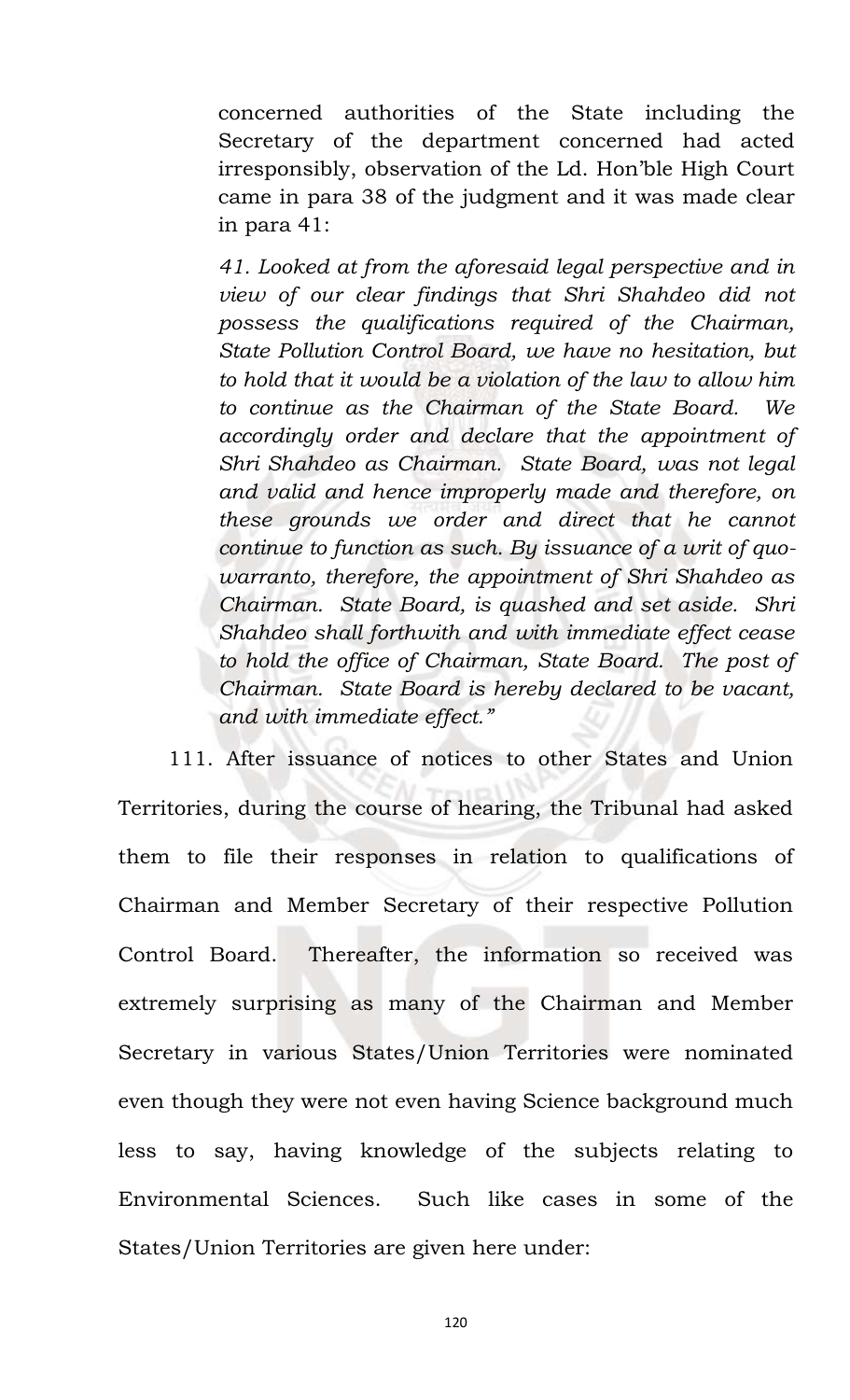# **1. State of Punjab**

|                | Sl.   Name/designation   Description  <br>No. of the Chairman of the<br>and other Member Membership<br>of the Board |                                                    |                                           | <b>Qualification and</b><br><b>Experience</b>                                   |
|----------------|---------------------------------------------------------------------------------------------------------------------|----------------------------------------------------|-------------------------------------------|---------------------------------------------------------------------------------|
| $\mathbf{1}$ . | <b>IAS</b>                                                                                                          | Mr. S. Manpreet Chairman<br>Singh Chhatwal, Punjab | Pollution<br>Control<br>Board,<br>Patiala | B.Com.<br>and<br>Associate Member<br>of Chartered<br>of<br>Accountants<br>India |

# **2. State of Sikkim**

| <b>S1.</b><br>No. | Name/designation Description<br>of the Chairman of<br>and other Member Membership<br>of the Board | the                                                                                                                    | <b>Qualification</b><br>and<br><b>Experience</b>                                                                                                                                                                                                                         |
|-------------------|---------------------------------------------------------------------------------------------------|------------------------------------------------------------------------------------------------------------------------|--------------------------------------------------------------------------------------------------------------------------------------------------------------------------------------------------------------------------------------------------------------------------|
| 1.                | Smt. Kalawati Subba   Chairperson                                                                 | $\circ$ f<br>Pollution<br>Control<br>Board<br>of <sub>l</sub><br>Sikkim State Legislative<br>w.e.f $25th$<br>May, 2015 | <b>Qualification-M.A</b><br>State Experience/Knowl<br>edge<br>She is the Former<br>Speaker of Sikkim<br>Assembly and also<br>served<br>the<br>as<br>Minister, Animal<br>Husbandry<br>$-8i$<br>Veterinary Services<br>Food Civil<br>&<br>Suppliers &<br>Consumer Affairs. |
|                   |                                                                                                   |                                                                                                                        |                                                                                                                                                                                                                                                                          |
| 5.                | Shri T Gyatso<br>Bhutia (SFS)<br>Director of Forest                                               | Member<br>Secretary,<br>State<br>Pollution<br>Control<br>Board.                                                        | Qualification-<br>India<br>Passed all<br>Higher Secondary<br>(Class-XI Science)<br>from Tashi Namgyal<br>Higher<br>Secondary<br>School, Gagtok.<br>Pre-University(PU-<br>Science)<br>Examination<br>from<br>St.<br>Anthony's                                             |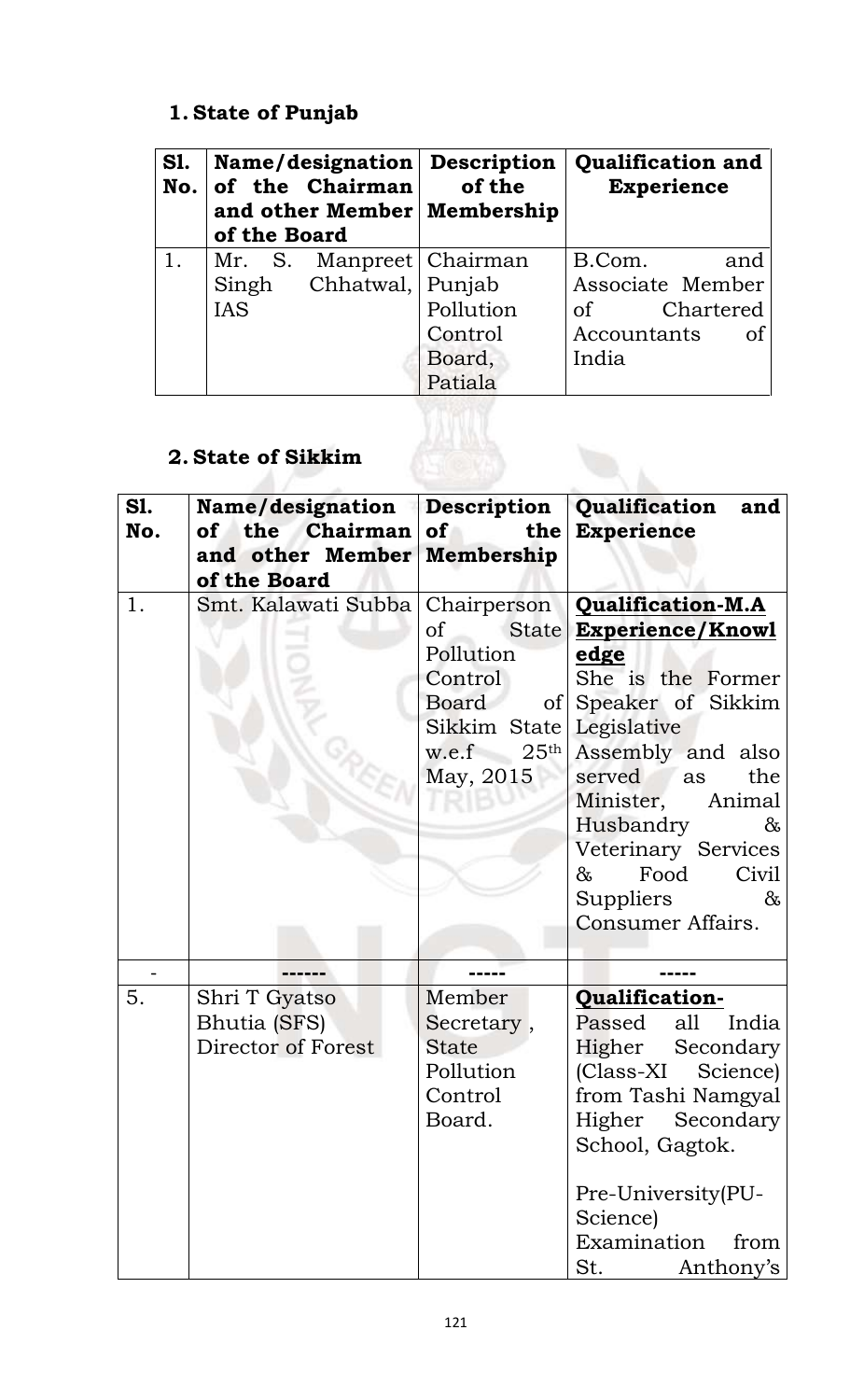|  | college,<br>under    |
|--|----------------------|
|  | North Eastern Hill   |
|  | University, Shillong |
|  | (Meghalaya)          |
|  |                      |
|  | B. A. From           |
|  | University of North  |
|  | Bengal.              |
|  | Completed two year   |
|  | Rangers<br>Training  |
|  | Course in Forestry   |
|  | and Allied Subject   |
|  | from<br>Eastern      |
|  | Forest<br>Rangers    |
|  | (EFRC).<br>College   |
|  | West<br>Kurseong,    |
|  | Bengal.              |

# **3. State of Uttar Pradesh**

The details of qualification of the Chairman are given as under:-

| Name:                           | <b>Syed Javed Abbas</b>                                                            |  |  |
|---------------------------------|------------------------------------------------------------------------------------|--|--|
| <b>Education Qualification:</b> | Post Graduate                                                                      |  |  |
| <b>Personal information:-</b>   | "I have been active in<br>grass root politics for the<br>last twenty years. During |  |  |

or the s. During this period of active politics, I have led various groups addressing the social concerns and causes.

Was part of activities, demonstrations on various local social issues like:

- Labour related problems
- Environmental issues
- Green Peace activities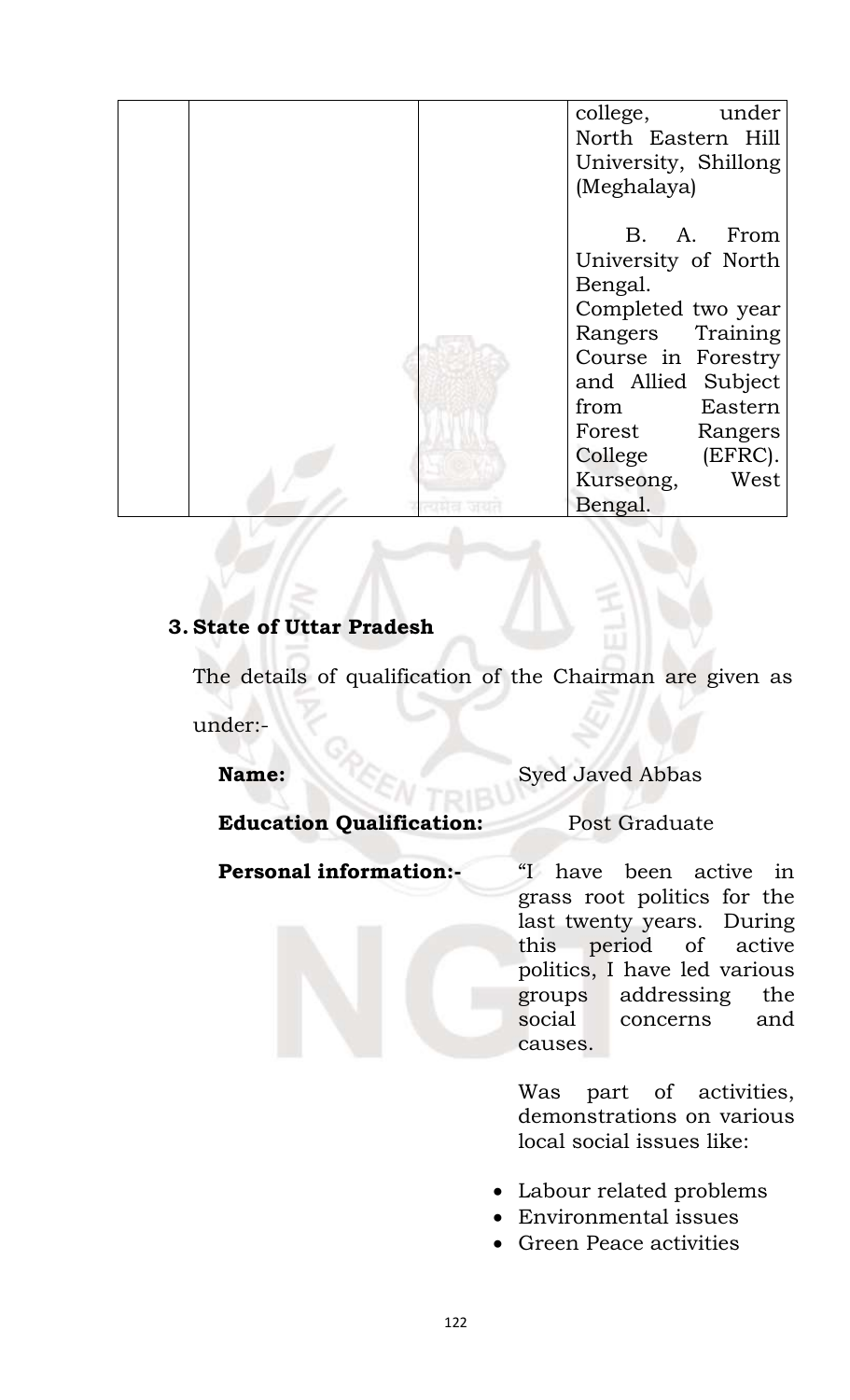- Law & Order related issues,
- Illegal excavation related to sand mining
- Increasing river pollution

## **4. State of Karnataka**

| S1.<br>No    | Designation of<br>the Chairman<br>and other<br>member of the<br><b>Board</b> | <b>Designation</b><br>thel<br>of<br>Membership | Qualification<br>and experience                                                                                                                                                                                                                                                                                                                                                                                   |
|--------------|------------------------------------------------------------------------------|------------------------------------------------|-------------------------------------------------------------------------------------------------------------------------------------------------------------------------------------------------------------------------------------------------------------------------------------------------------------------------------------------------------------------------------------------------------------------|
| $\mathbf{1}$ | Dr.Ayi<br>Vaman<br>Narashinh<br>Acharya                                      | Chairman                                       | <b>MBBS</b><br>Medical<br>As<br>Practitioner<br>in the Tribal<br>in<br>areas<br>Sahyadri<br>Western<br>Ghats.<br>Gained rich<br>experience<br>about health<br>needs of the<br>Tribals and<br>their Natural<br>Environment<br>Participated<br>in<br>several<br>Environment<br>activities like<br>save Western<br>Ghats<br>Movement<br>etc.,<br>Conducted<br>several<br>programmes/<br>workshops<br>on<br>Bio-Fuels |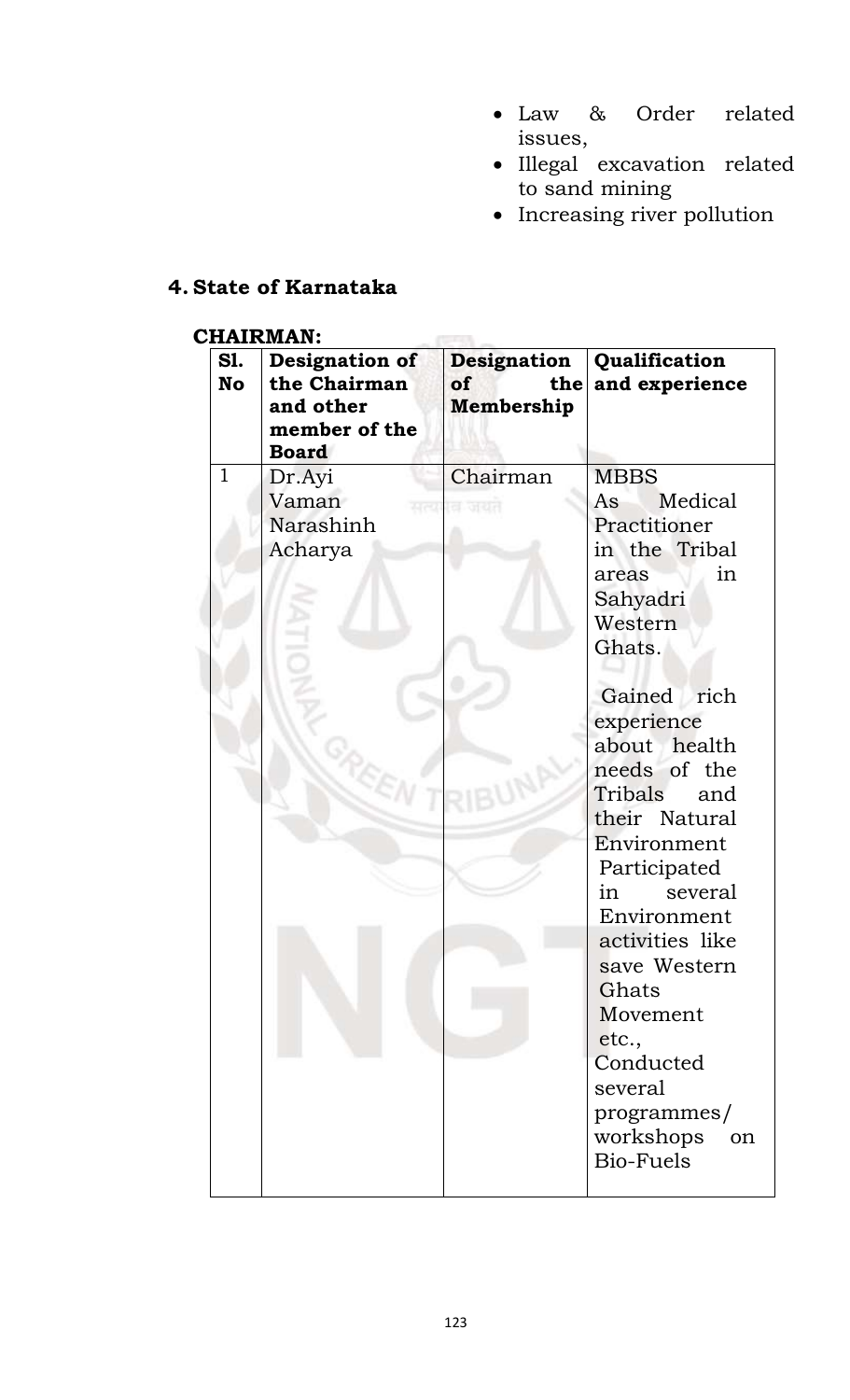### **MEMBER SECRETARY:**

| <b>S1.</b><br><b>No</b> | Designation of<br>the Chairman<br>and other<br>member of the<br><b>Board</b> | Designation<br><b>of</b><br>Membership | Qualification<br>the and<br>experience |
|-------------------------|------------------------------------------------------------------------------|----------------------------------------|----------------------------------------|
|                         | Shri                                                                         | Member                                 | M.Sc. (Agr)                            |
|                         | Vijayakumar                                                                  | Secretary,                             |                                        |
|                         | <b>IFS</b>                                                                   | <b>KSPCB</b>                           |                                        |

### **5. State of Tamil Nadu.**

The Principal Secretary, Environment and Forest Department of **State of Tamil Nadu** has filed an affidavit. The information with regard to qualification and experience of Chairman and Member Secretary of State Pollution Control Board is as under:-

| Name of the<br>Chairman       | Designation                                                                                              | Qualification                                                                                                                                                             |
|-------------------------------|----------------------------------------------------------------------------------------------------------|---------------------------------------------------------------------------------------------------------------------------------------------------------------------------|
| Mr. K. Skandan,<br><b>IAS</b> | Additional Chief M.A<br>Chairman, Tamil   University<br>Nadu Pollution   M.A<br>Control<br>Time Chairman | (Political<br>Secretary/ Science) Madras<br>(Rural<br>[Full Development]<br>Planning)<br>University<br>of<br>East Anglia,<br>U.K. Bachelor of<br>Law Madras<br>University |

### **6. NCT Delhi**

| <b>Name</b>              | <b>Designation of</b><br>the  | Qualification      |
|--------------------------|-------------------------------|--------------------|
|                          | Membership                    |                    |
| Kulanand   Member<br>Sh. |                               | (Political)<br>M.A |
|                          | Joshi, DANICS Secretary, DPCC | Science),          |
| $(1991$ Batch)           |                               | University         |
|                          |                               | Meerut.            |
|                          |                               | Graduation,        |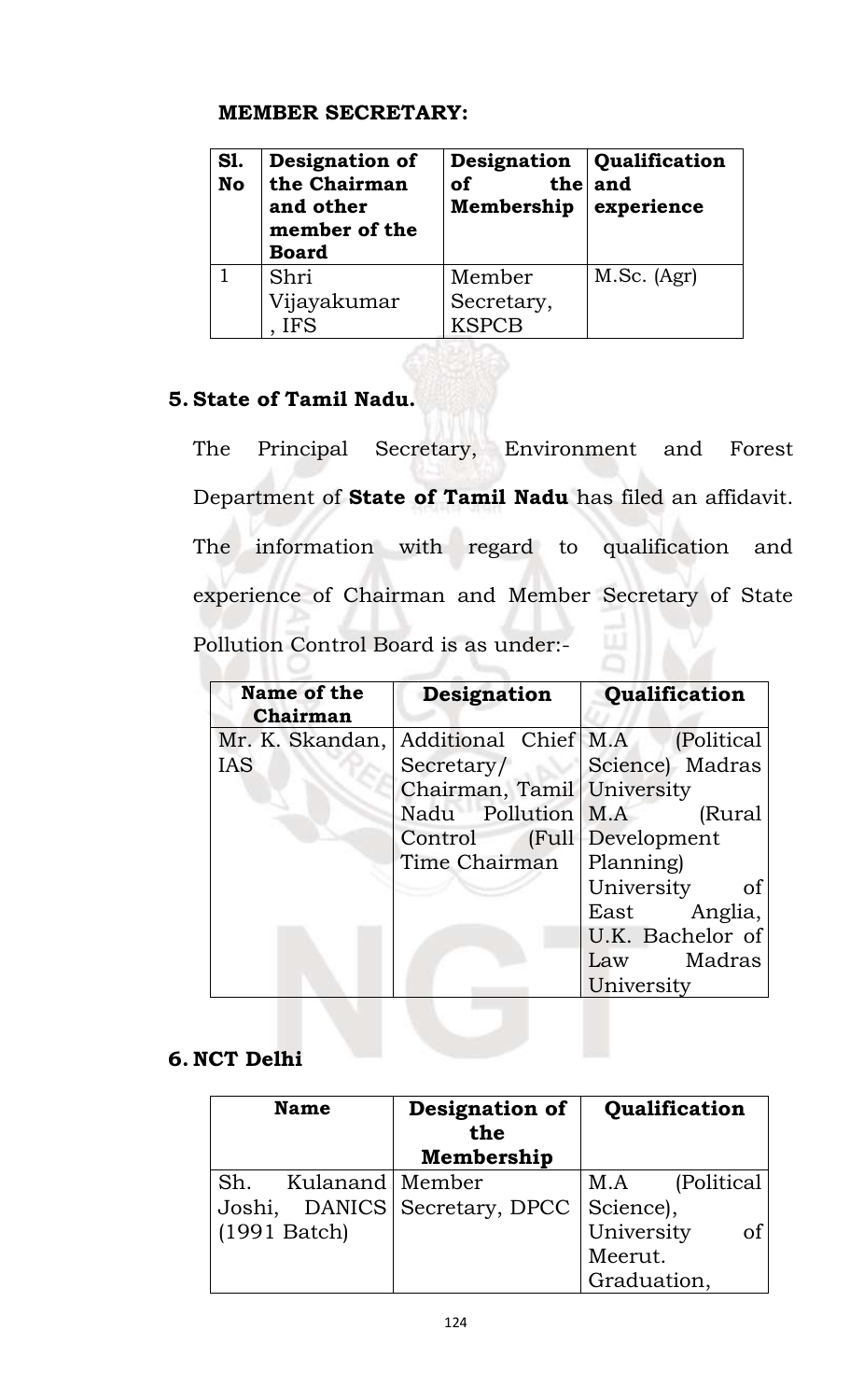| University  |     |
|-------------|-----|
| Garhwal,    |     |
| (Economics, |     |
| History     | and |
| Political   |     |
| Science).   |     |

# **7. State of Rajasthan.**

On behalf of **Rajasthan** Pollution Control Board, an affidavit has been filed by Sr. Environmental Engineer (textile) in respect of Chairman of the State Board, namely, Smt. Aparna Arora (IAS). The qualification and experience are as under:-

| <b>Name</b>         |  | <b>Designation of</b><br>the<br>Membership | Qualification   |             |
|---------------------|--|--------------------------------------------|-----------------|-------------|
| Smt.<br>Arora (IAS) |  | Aparna Chairperson                         | M.A<br>Science) | (Political) |

Particulars of the Member Secretary of the Rajasthan State Pollution Control Board are as follows:-

TRIBU

# **Educational Qualification**

| <b>Name</b> |  | <b>Designation of</b><br>the | Qualification       |
|-------------|--|------------------------------|---------------------|
|             |  | Membership                   |                     |
| Shri        |  | $K.C.A.$ Member              | B.Sc<br>(forestry)  |
| Arun        |  | Prasad, Secretary,           | (forestry)<br>M.Sc. |
| <b>IFS</b>  |  | <b>RSPCB</b>                 | Post Graduate       |
|             |  |                              | Diploma<br>in       |
|             |  |                              | Wildlife            |
|             |  |                              | Management          |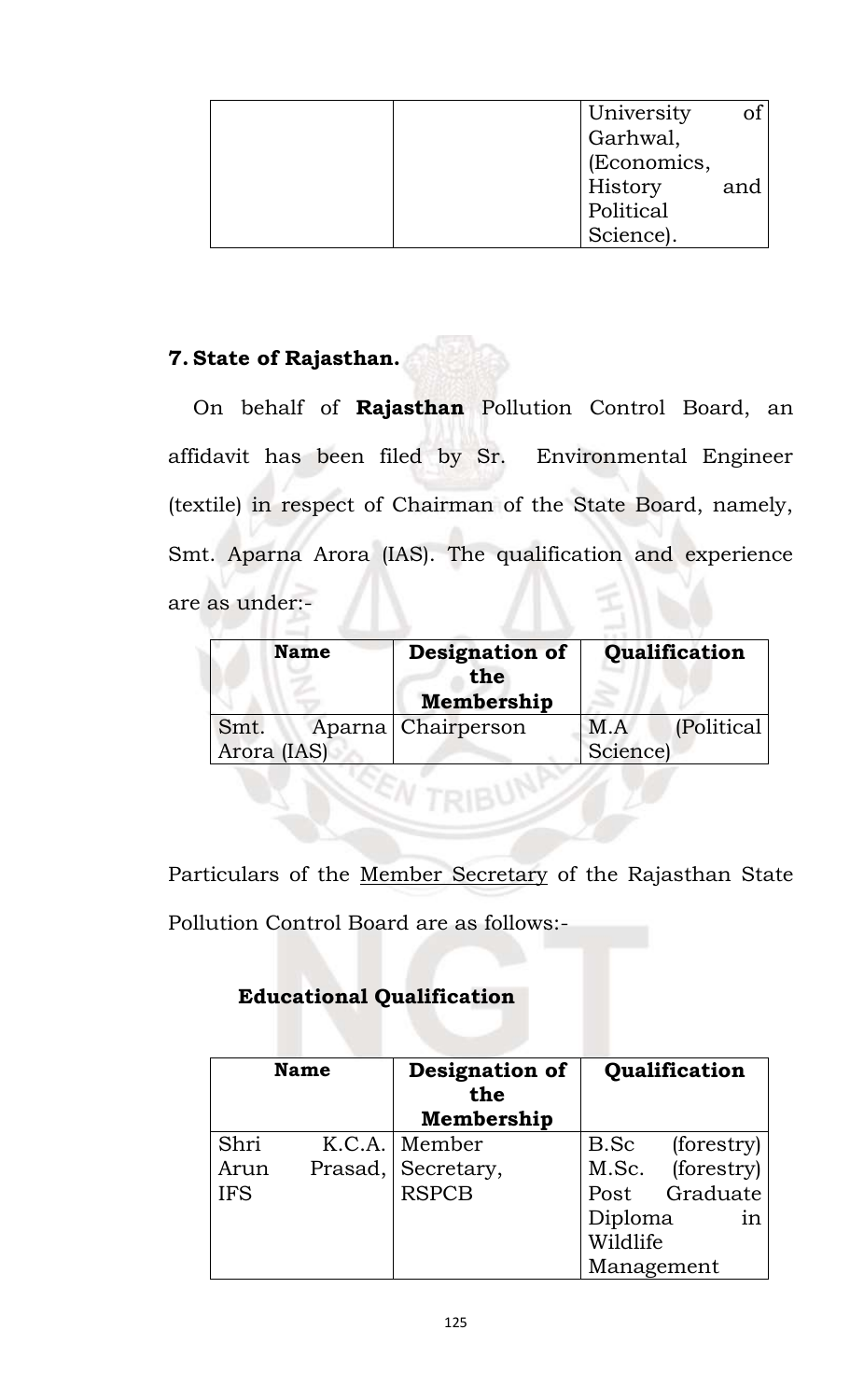# **8. State of Andhra Pradesh**

| <b>Name</b>     | Designation of<br>the<br>Membership | <b>Qualification &amp;</b><br><b>Experience</b> |
|-----------------|-------------------------------------|-------------------------------------------------|
| Dr. G. N. Phani | Chairman                            | (Political)<br>M.A                              |
| Kumar           |                                     | Science) Ph.D.                                  |
|                 |                                     | Deputy Director                                 |
|                 |                                     | General, in the                                 |
|                 |                                     | Environment                                     |
|                 |                                     | Protection<br>and                               |
|                 |                                     | Research                                        |
|                 |                                     | Institute (EPTRI)                               |
|                 |                                     | Hyderabad.                                      |
|                 |                                     |                                                 |
|                 |                                     |                                                 |

| <b>Name</b>        |              | <b>Designation of</b><br>the<br>Membership | <b>Qualification &amp;</b><br><b>Experience</b> |
|--------------------|--------------|--------------------------------------------|-------------------------------------------------|
| Shri I.<br>Krishna | Y. R.<br>Rao | <b>Chief Secretary</b>                     | M.A.                                            |
| (IAS),             |              |                                            | (Economics) and                                 |
|                    |              |                                            | M.Sc.                                           |
|                    |              |                                            | (Agriculture).                                  |
|                    |              |                                            |                                                 |

# **9. State of Puducherry**

| <b>Name</b> | <b>Designation of</b><br>the<br>Membership | <b>Qualification &amp;</b><br><b>Experience</b> |  |  |
|-------------|--------------------------------------------|-------------------------------------------------|--|--|
| Chairman    | Dr.<br>Candavelou                          | V.   Master                                     |  |  |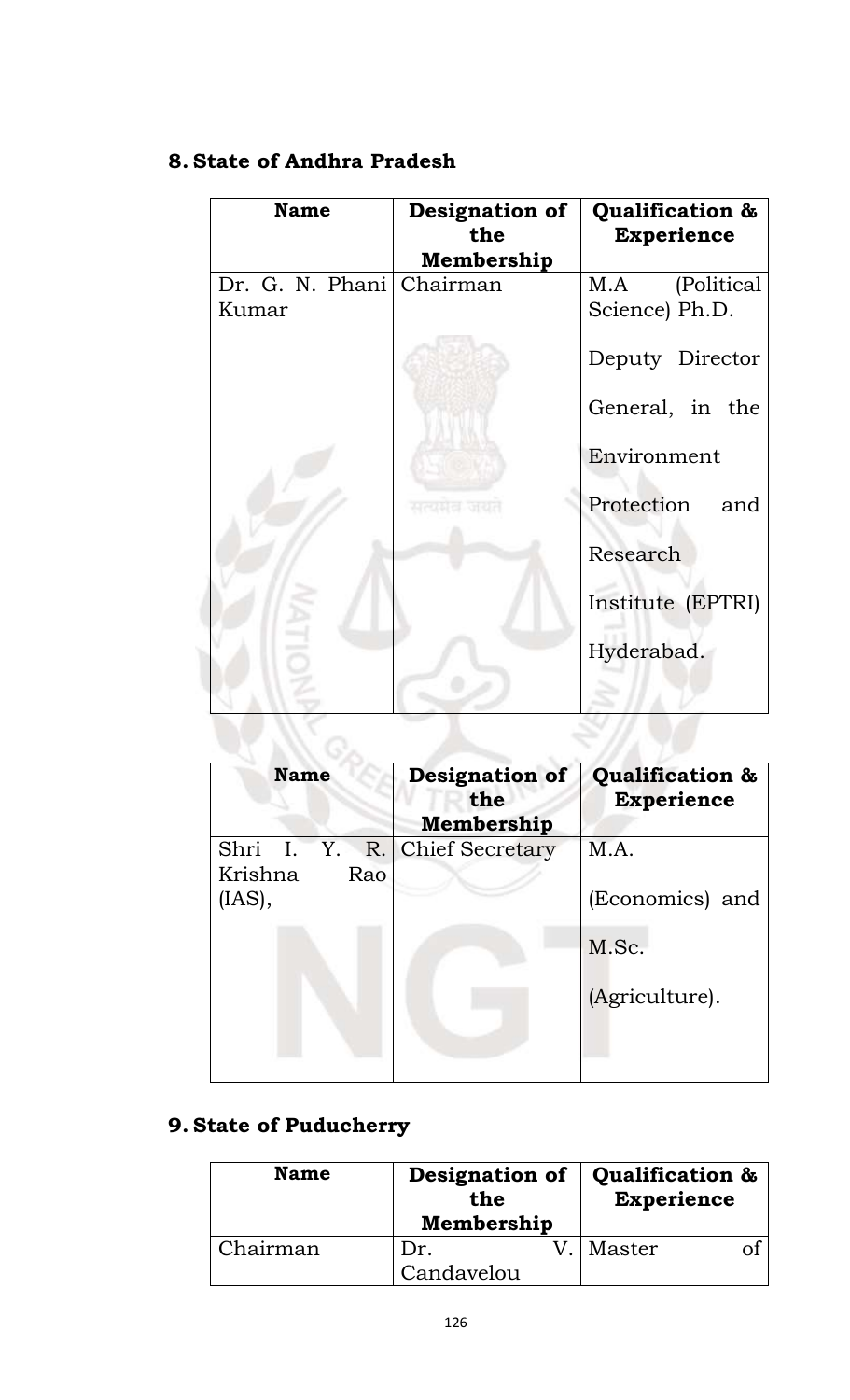

### **10. State of Telengana**

| <b>Name</b> | <b>Designation of</b><br>the<br>Membership |            | Qualification &<br><b>Experience</b> |  |  |
|-------------|--------------------------------------------|------------|--------------------------------------|--|--|
| Chairman    | Shri                                       |            | Rajiv M.A., Ph.D &                   |  |  |
|             | Sharma,                                    | <b>IAS</b> |                                      |  |  |
|             | who is also Joint L.L.B                    |            |                                      |  |  |
|             | Secretary                                  | of         |                                      |  |  |
|             | <b>State</b>                               |            |                                      |  |  |
|             | Government.                                |            |                                      |  |  |

112. Despite of clear provisions of law; judgment passed by the Hon'ble Supreme Court; guidelines by the Monitory Committee constituted by the Supreme Court; directions from time to time, issued by the Central Government and perusal of the record reveals that in respect of the qualifications of the persons, barring a few exceptions, who were being appointed by the State Governments did not show much improvement. By and large situation remained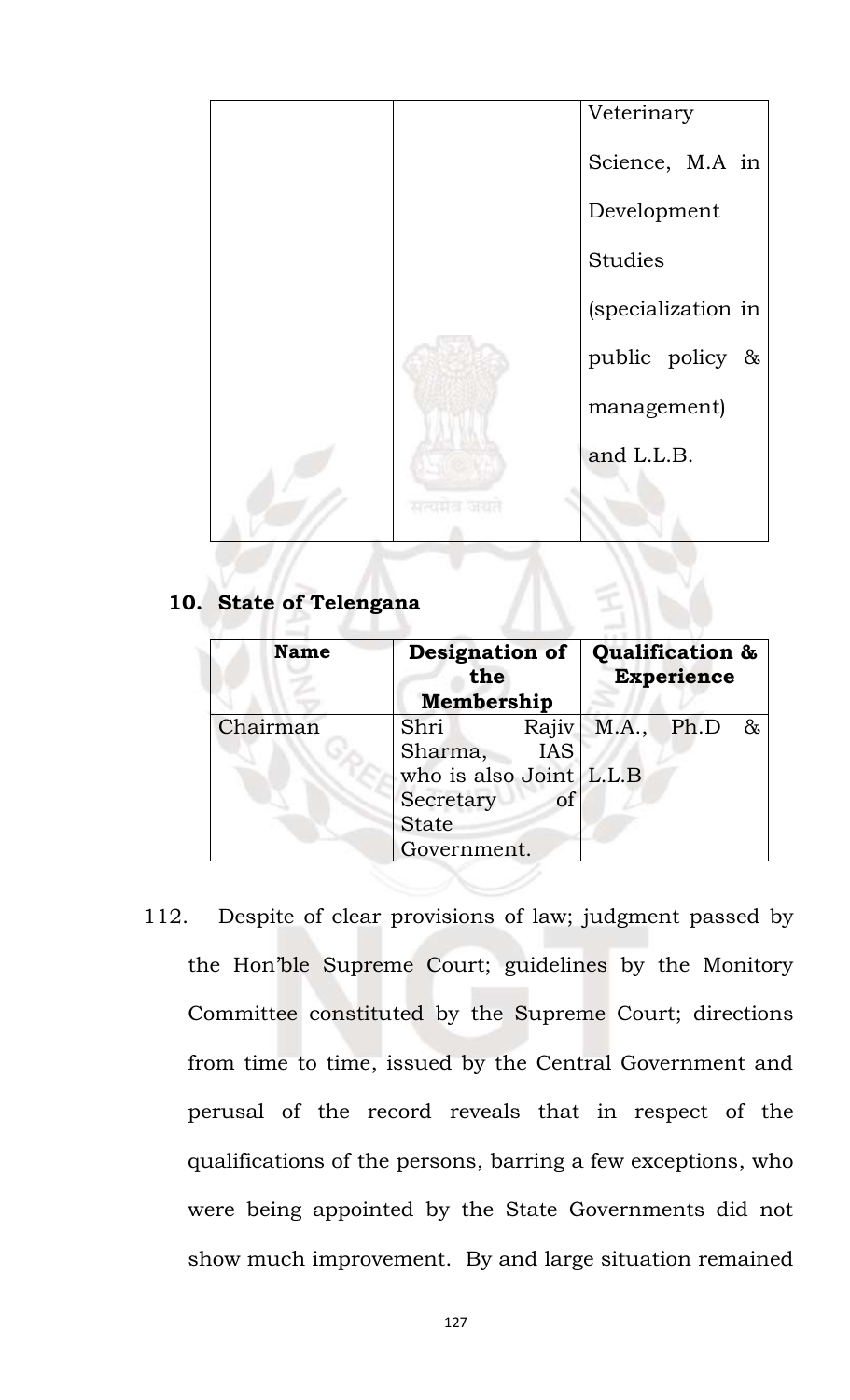the same which substantially affects the working of the State Pollution Control Boards and is resulting in degradation of environment protection and scanty control over pollution. Hence, the present issue was taken up by the Tribunal and all the persons concerned including Union of India, through MoEF, Central Pollution Control Board, State Pollution Control Board of all the States of the country, Union Territories were called upon and they heard at length.

113. At the outset it would be appropriate to consider the objections raised by the respondents with regard to the jurisdiction of this Tribunal to adjudicate the present controversy as well as the question of limitation in filing this application. The said grounds raised by the respondents has no substance and deserves to be rejected. The reasons are very simple that the primary question raised by the petitioner in the instant application is with regard to the qualification/eligibility for nomination/appointment of Chairman and Member Secretary of the State Pollution Control Board.

The Water (Prevention and Control of Pollution) Act, 1974 and The Air (Prevention and Control of Pollution) Act, 1981, in Chapter II, makes provision in respect of constituting Central and State Boards for prevention and control of water and air pollution. Under Section 4 of the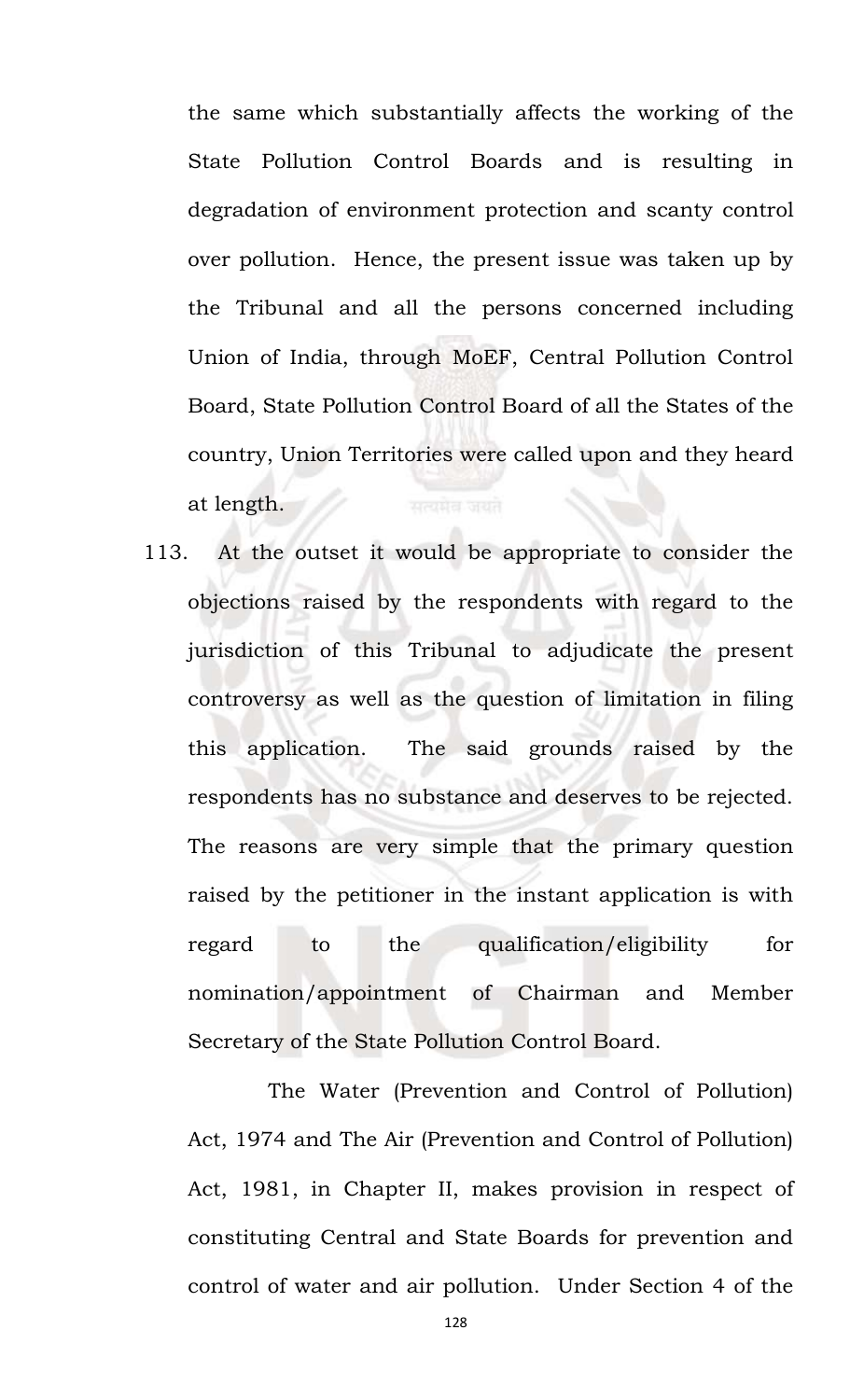Water Act and Section 5 of the Air Act, it has been specifically given about the constitution of the Board. Further, it provides with regard to Members who will constitute the Board including Chairman and full time Member Secretary. Sub Section 2 of the Section 4 and Sub Section 2 of Section 5 of the Water Act, 1974 and Air Act, 1981, respectively gives out about the eligibility/ qualification of a Chairman/Member Secretary including the knowledge, experience etc. which one has to possess for being appointed on the said posts.

114. The jurisdiction and powers of the Tribunal has been given under Chapter III of the National Green Tribunal Act, 2010. Sub Section 1 of the Section 14 provides the jurisdiction of the Tribunal, inter alia, the questions which arises out of the implementation of the enactments specified in Schedule I of the Act. Schedule I of the Act includes the Water (Prevention and Control of Pollution) Act, 1974 and Air (Prevention and Control of Pollution) Act, 1981. Therefore, in the instant case the question which has come up for consideration before the Tribunal is in respect of the provisions and implementation of the Water Act and Air Act to which, it has the jurisdiction to adjudicate on the question involved herein. Secondly, the SLP (6023 of 2006) was dismissed on the ground that the applicant contesting the application could not proceed on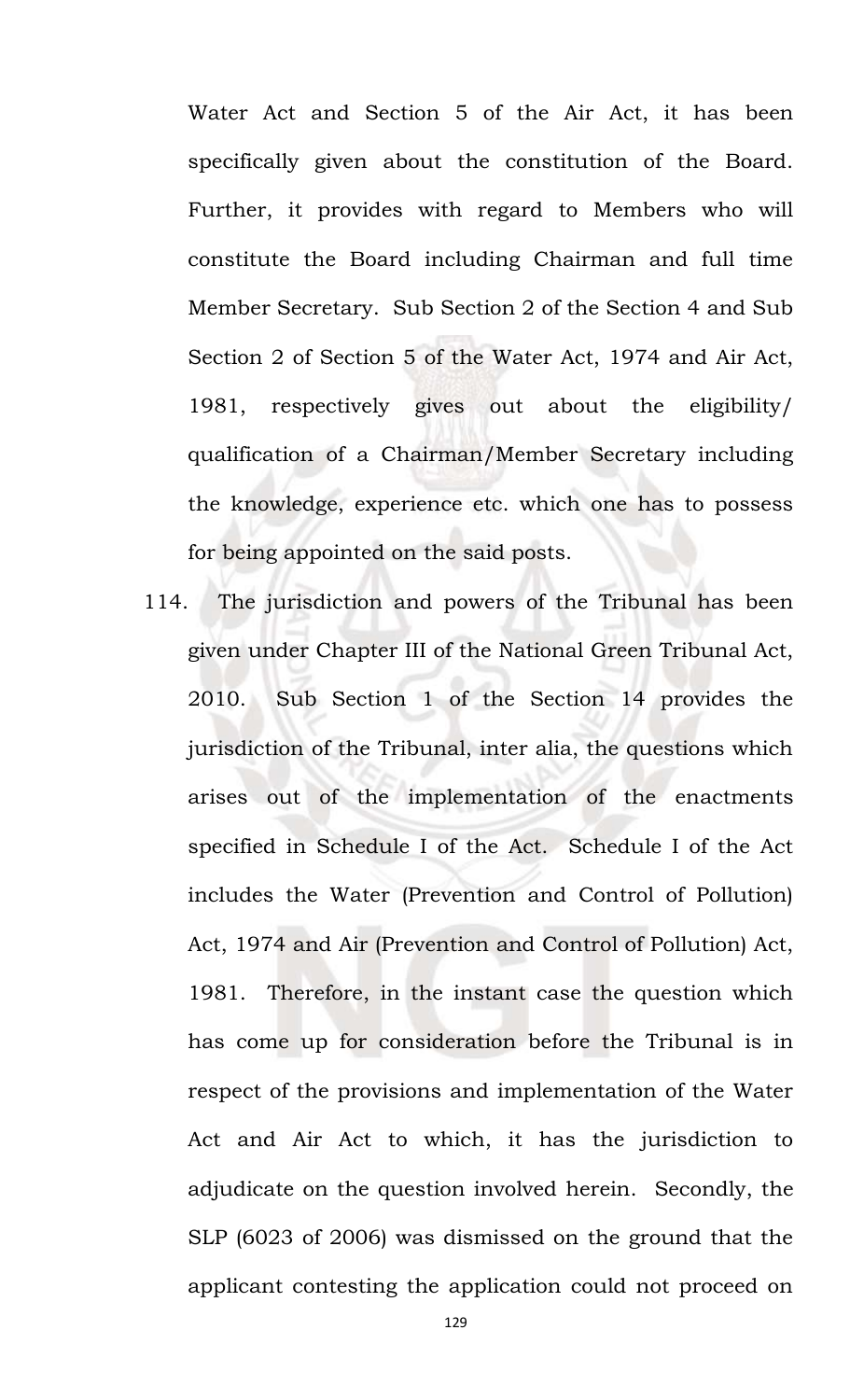account of his inability, ill health and lack of resources, therefore, the SLP was not decided on merits and the jurisdiction of this Tribunal has been rightly invoked as there are illegality in constitution of State Board. Moreover, when the Applicant had first approached the High Court of Uttarakhand, he was directed to proceed before the Tribunal. Consequently this Original Application had been filed before the Tribunal.

So far as question of limitation is concerned, it would suffice to say that the grievance of the petitioner that appointment of Chairman and Member Secretary made by the respondent is not in consonance with the provisions of the Water Act and Air Act and the same is still continuing in the same manner even now. In such view of the matter the present case is a one of recurring cause of action and as such the instant application is very much within limitation.

- 115. So as to know the true purport of the abovementioned provisions, we may take note of the settled principles of Law in this regard. Interpretation of a statue has to be in a manner that is simple and has plain meaning which subserves. Further, the objects and purpose of the statue must be adopted.
	- 116. In the case of **Seaford Court Estate Limited V/s Asher (1949) 2 All ER 155**, 164, Lord Denning said: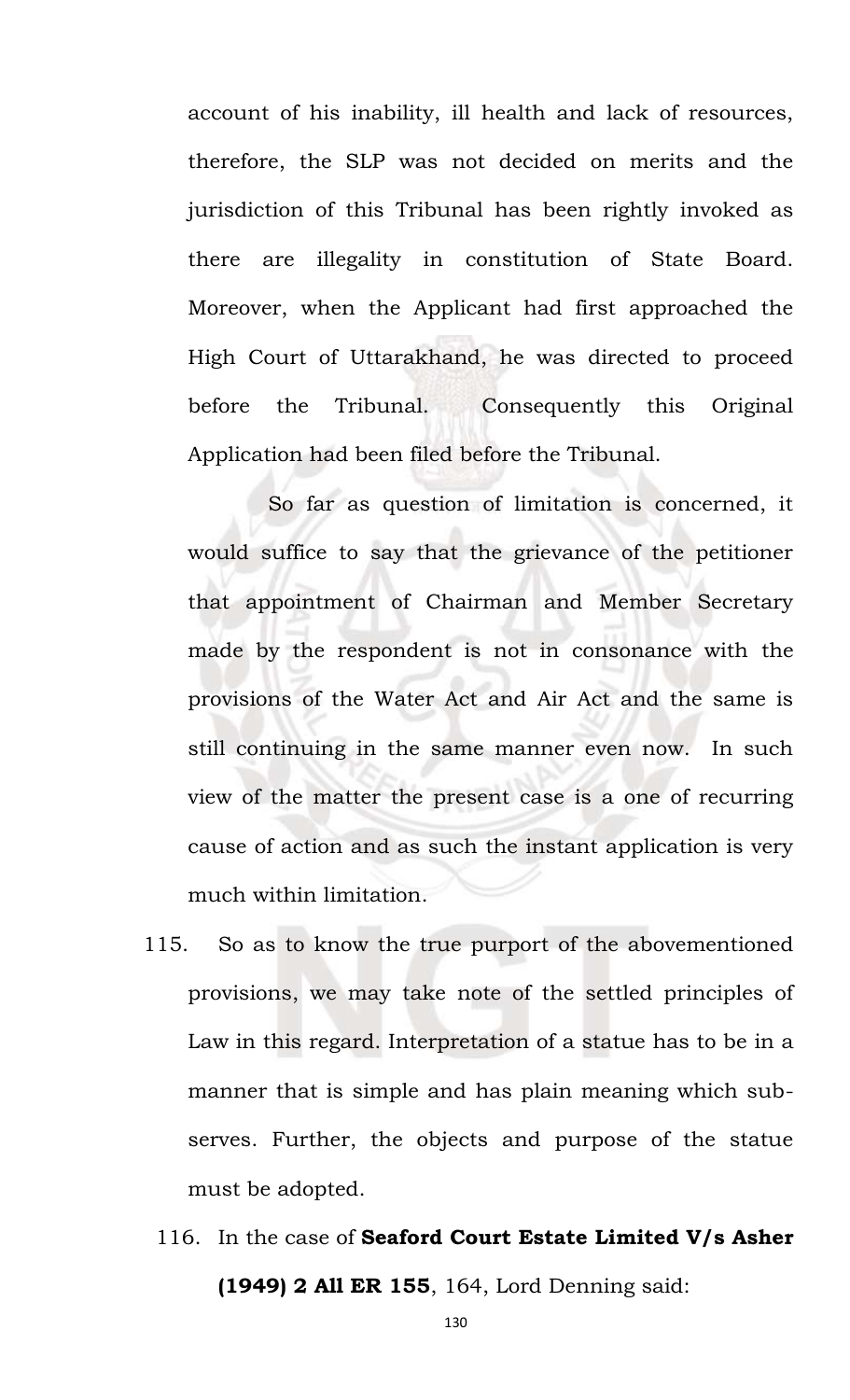Wherever a statue come up for a consideration it must be remembered that it is not within human powers to foresee the manifold sets of facts which may arise, and even if it were, it is not possible to provide for them in terms free from all ambiguity….(A) judge, cannot fold his hand and blame the draftsman. He must set to work on the constructive task of finding the intention of the Parliament, and he must do this not only from the language of the statue, but also from a construction of the social conditions which gave rise to it and of the mischief which it was passed, to remedy, and **then he must supplement the written word so as to give** "force and life" to the intention of the legislature…. put into homely metaphor, it is this; A judge should ask himself the question how, if the makers of the Act had themselves come across this ruck in the texture of it, they would have straightened it out? **He must then do as they would have done**. A judge should not alter the material of which Act is woven, but he can and should iron out the creases. (Emphasis added)

## 117. Hon'ble Supreme Court has in the case **M/s Girdhari**

### **Lal and Sons V. Balbir Nath Mathur** (1986) 2 SCC 237 held as

under:-

"6. It may be worthwhile to restate and explain at this stage certain well-known principles of interpretation of statutes: Words are but mere vehicles of thought. They are meant to express or convey one's thoughts. Generally, a person's words and thoughts are coincidental. No problem arises then, but, not infrequently, they are not. It is common experience with most men, that occasionally there are no adequate words to express some of their thoughts. Words which very nearly express the thoughts may be found but not words which will express precisely. There is then a great fumbling for words. Longwinded explanations and, in conversation, even gestures are resorted to. Ambiguous words and words which unwittingly convey more that one meaning are used. Where different interpretations are likely to be put on words and a question arises what an individual meant when he used certain words, he may be asked to explain himself and he may do so and say that he meant one thing and not the other. But if it is the legislature that has expressed itself by making the laws and difficulties arise in interpreting what the legislature has said, a legislature cannot be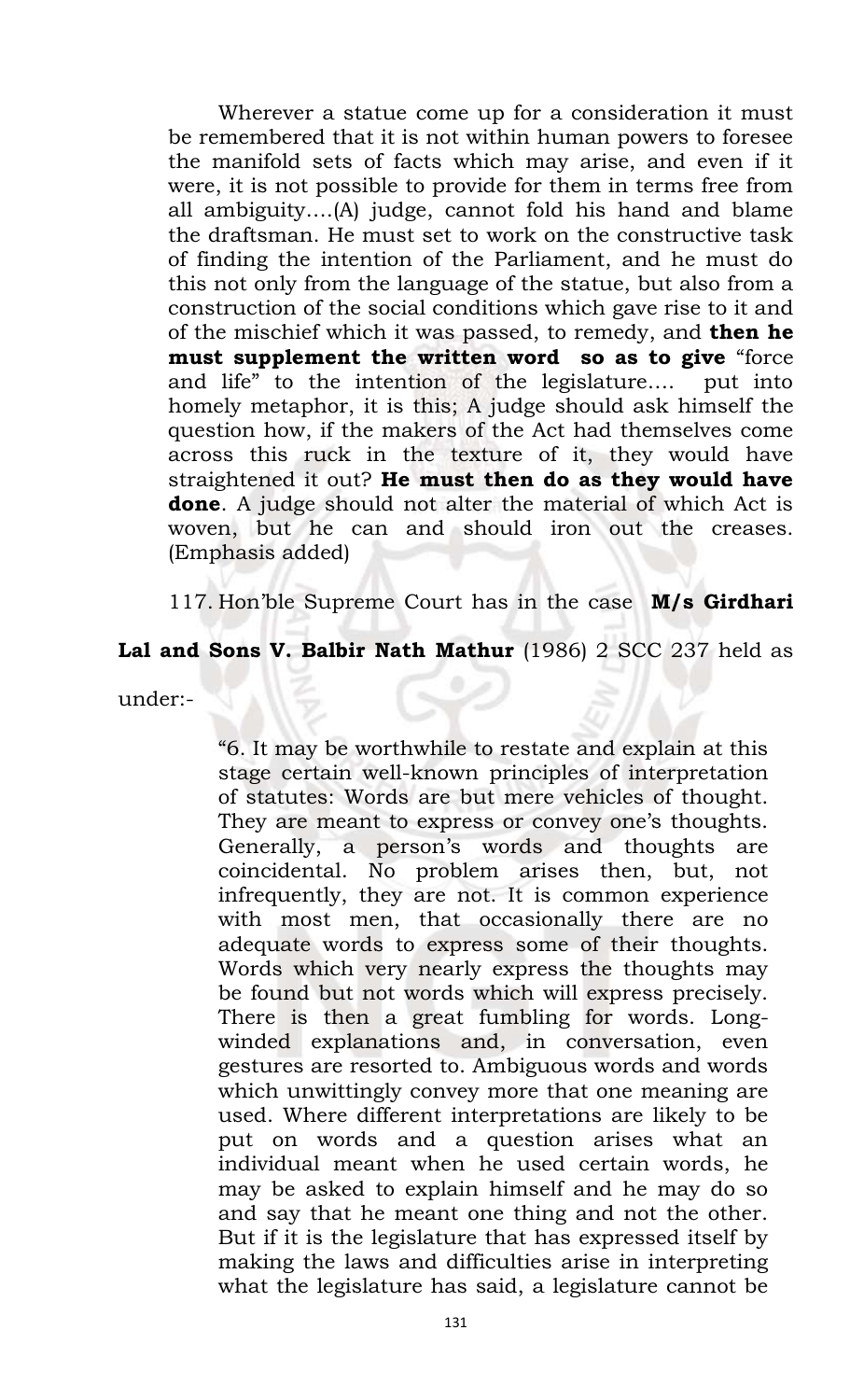asked to sit to resolve those difficulties. The legislatures, unlike individuals, cannot come forward to explain themselves as often as difficulties of interpretation arise. So the task of interpreting the laws by finding out what the legislature meant is allotted to the courts. Now, if one person puts into words the thoughts of another (as the draftsman puts into words the thoughts of the legislature) and a third person (the court) is to find out what they meant, more difficulties are bound to crop up. The draftsman may not have caught the spirit of the legislation at all; the words used by him may not adequately convey what is meant to be conveyed; the words may be ambiguous: they may be words capable of being differently understood by different persons. How are the courts to set about the task of resolving difficulties of interpretation of the laws? The foremost task of a court, as we conceive it, in the interpretation of statutes, is to find out the intention of the legislature. Of course, where words are clear and unambiguous no question of construction may arise. Such words ordinarily speak for themselves. Since the words must have spoken as clearly to legislators as to judges, it may be safely presumed that the legislature intended what the words plainly say. This is the real basis of the so-called golden rule of construction that where the words of statutes are plain and unambiguous effect must be given to them. A court should give effect to plain words, not because there is any charm or magic in the plainness of such words but because plain words may be expected to convey plainly the intention of the legislature to others as well as judges. Intention of the legislature and not the words is paramount. Even where the words of statutes appear to be prima facie clear and unambiguous it may sometimes be possible that the plain meaning of the words does not convey and may even defeat the intention of the legislature; in such cases there, is no reason why the true intention of the legislature, if it can be determined, clearly by other means, should not be given effect. Words are meant to serve and not to govern and we are not to add the tyranny of words to the other tyrannies of the world.

7. Parliamentary intention may be gathered from several sources. First, of course, it must be gathered from the statute itself, next from the preamble to the statute, next from the Statement of Objects and Reasons, thereafter from parliamentary debates,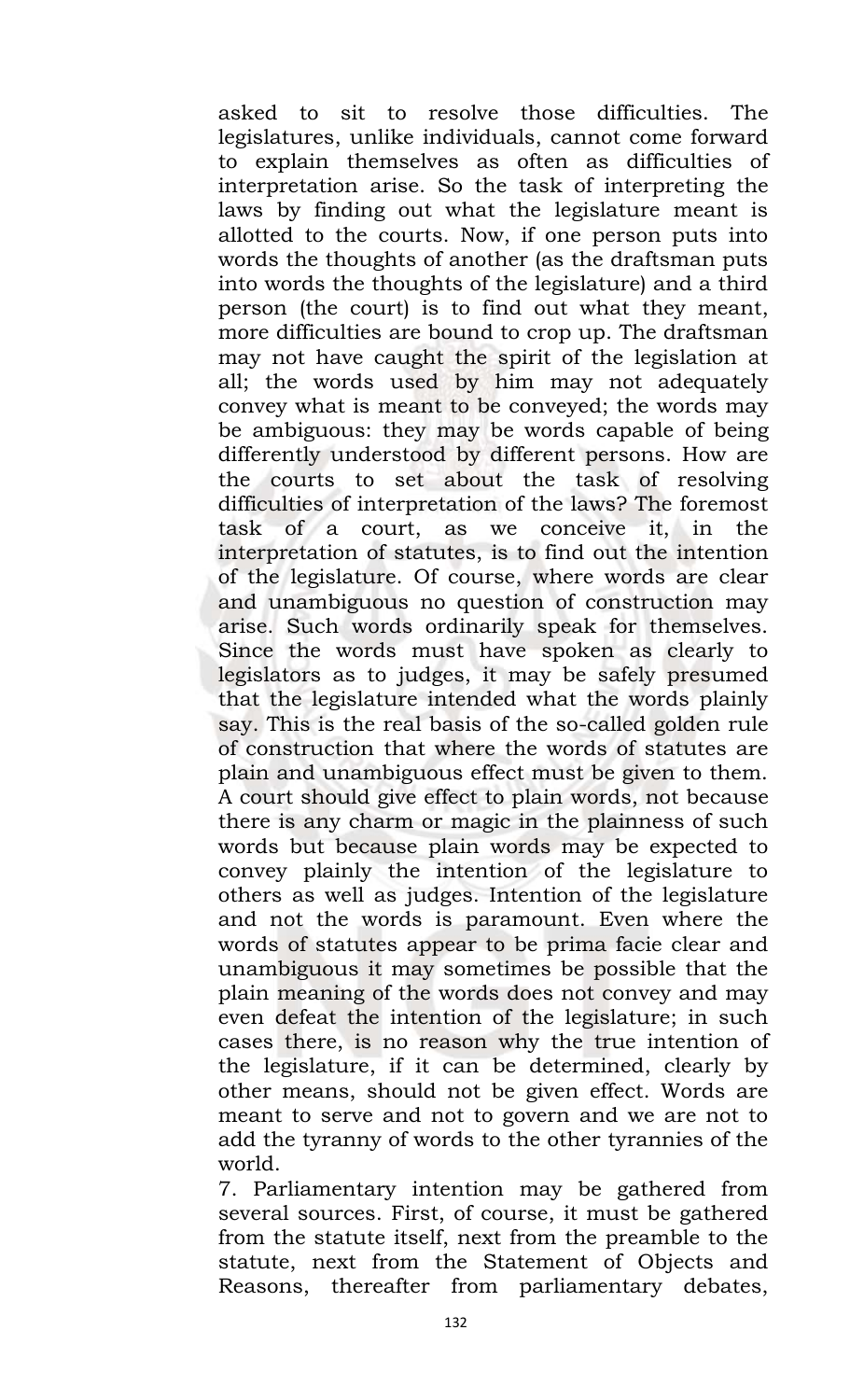reports of committees and commissions which preceded the legislation and finally from all legitimate and admissible sources from where there may be light. Regard must be had to legislative history too.

8. Once parliamentary intention is ascertained and the object and purpose of the legislation is known, it then becomes the duty of the court to give the statute a purposeful or a functional interpretation. This is what is meant when, for example, it is said that measures aimed at social amelioration should receive liberal or beneficent construction. Again, the words of a statute may not be designed to meet the several uncontemplated forensic situations that may arise. The draftsman may have designed his words to meet what Lord Simon of Glaisdale calls the "primary situation". It will then become necessary for the court to impute an intention to Parliament in regard to "secondary situations". Such "secondary intention" may be imputed in relation to a secondary situation so as to best serve the same purpose as the primary statutory intention does in relation to a primary situation.

9. So we see that the primary and foremost task of a court in interpreting a statute is to ascertain the intention of the legislature, actual or imputed. Having ascertained the intention, the court must then strive to so interpret the statute as to promote or advance the object and purpose of the enactment. For this purpose, where necessary the court may even depart from the rule that plain words should be interpreted according to their plain meaning. There need be no meek and mute submission to the plainness of the language. To avoid patent injustice, anomaly or absurdity or to avoid invalidation of a law, the court would be well justified in departing from the so-called golden rule of construction so as to give effect to the object and purpose of the enactment by supplementing the written word if necessary."

118. Coming back to the constitution of the State Board under Water Act, 1974 for nominating a Chairman, the expression "Special Knowledge" or "Practical experience" have neither been defined nor been directly explained in the Water Act. Yet these phrase are of vital importance, in as much as they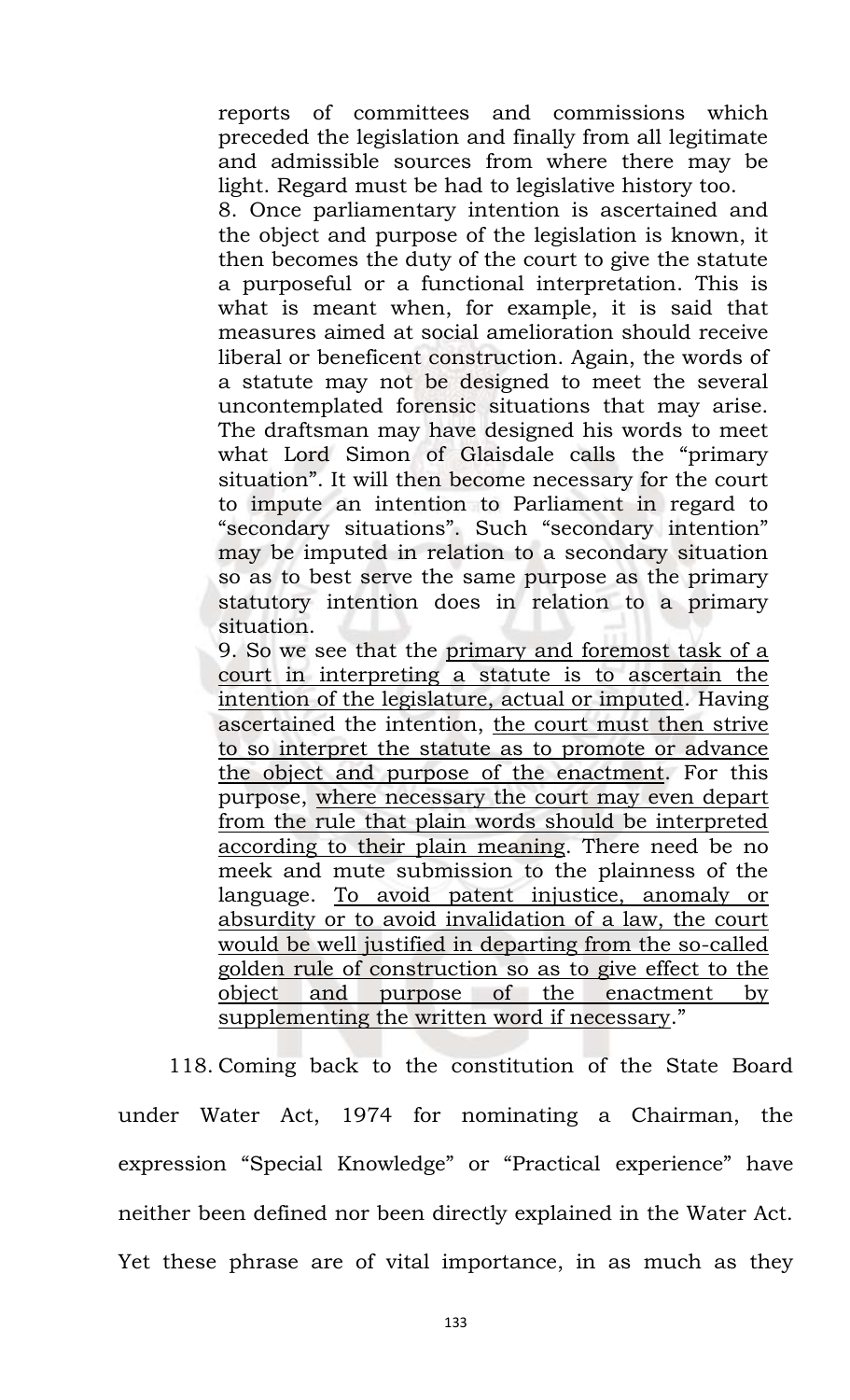pertain to nomination of the Chairman of the State Board. Indeed, special knowledge or practical experience have vast generic usage, and therefore must be inferred according to context in which it is being used or has been used.

119. It would be note-worthy to mention here the provisions in some other statutes, using same expressions in respect of qualification of a Member:

### **The Competition Act, 2002**

#### **8. Composition of Commission.-**

1. The Commission shall consist of a Chairperson and not less than two and not more than ten other Members to be appointed by the Central Government : Provided that the Central Government shall appoint the Chairperson and the Member during the first year of the establishment of the Commission.

2. The Chairperson and every other Member shall be a person of ability, integrity and standing and who, has been, or **is qualified** to be, a judge of a High Court, or Has **special knowledge of, and professional experience** of not less than fifteen years in international trade, economics, business, commerce, law, finance, accountancy, management, industry, public affairs, administration or in any other matter which, in the opinion of the Central Government, may be useful to the Commission.

## **3. The Press Council Act, 1978**

**S 5.** Composition of the Council-

(c)three shall be persons having **special knowledge or practical experience in respect** of education and science, law and culture of whom respectively one shall be nominated by the University Grants Commission one by the Bar council of India and one by the Sahitya Academy;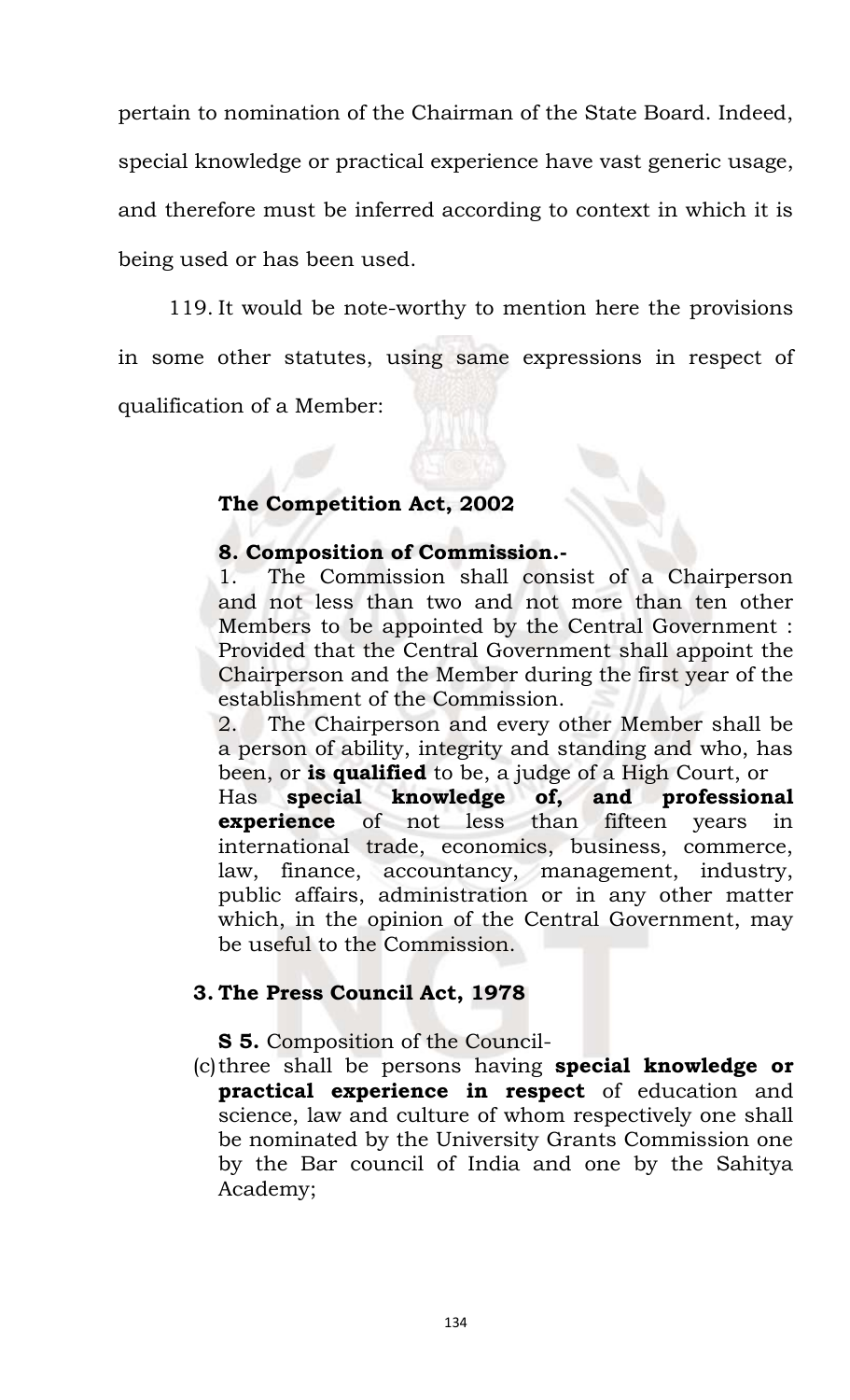120. A plain reading of the provisions of Section 4(2)(a) of the Water (Prevention and Control of Pollution) Act 1974 requires that a person who have:-

Special Knowledge

Or

Practical experience

in respect of matter relating to environment protection

### Or

Person having knowledge and experience in administering institution dealing with matters aforesaid, to be nominated by the State Government

The **Air Act, 1981**, provides under Section 5(2) that a **Chairman** should be a person having:-

> Special Knowledge Or

Practical experience

in the matters relating to Environmental protection

to be nominated by the State Government.

In view of the aforesaid provisions of the Air Act, there are only two primary conditions of eligibility for being nominated as chairman namely special knowledge or practical experience in respect of matter relating to environment protection.

121. In order to consider the meaning of the aforesaid two phrases used by the legislation namely Special Knowledge and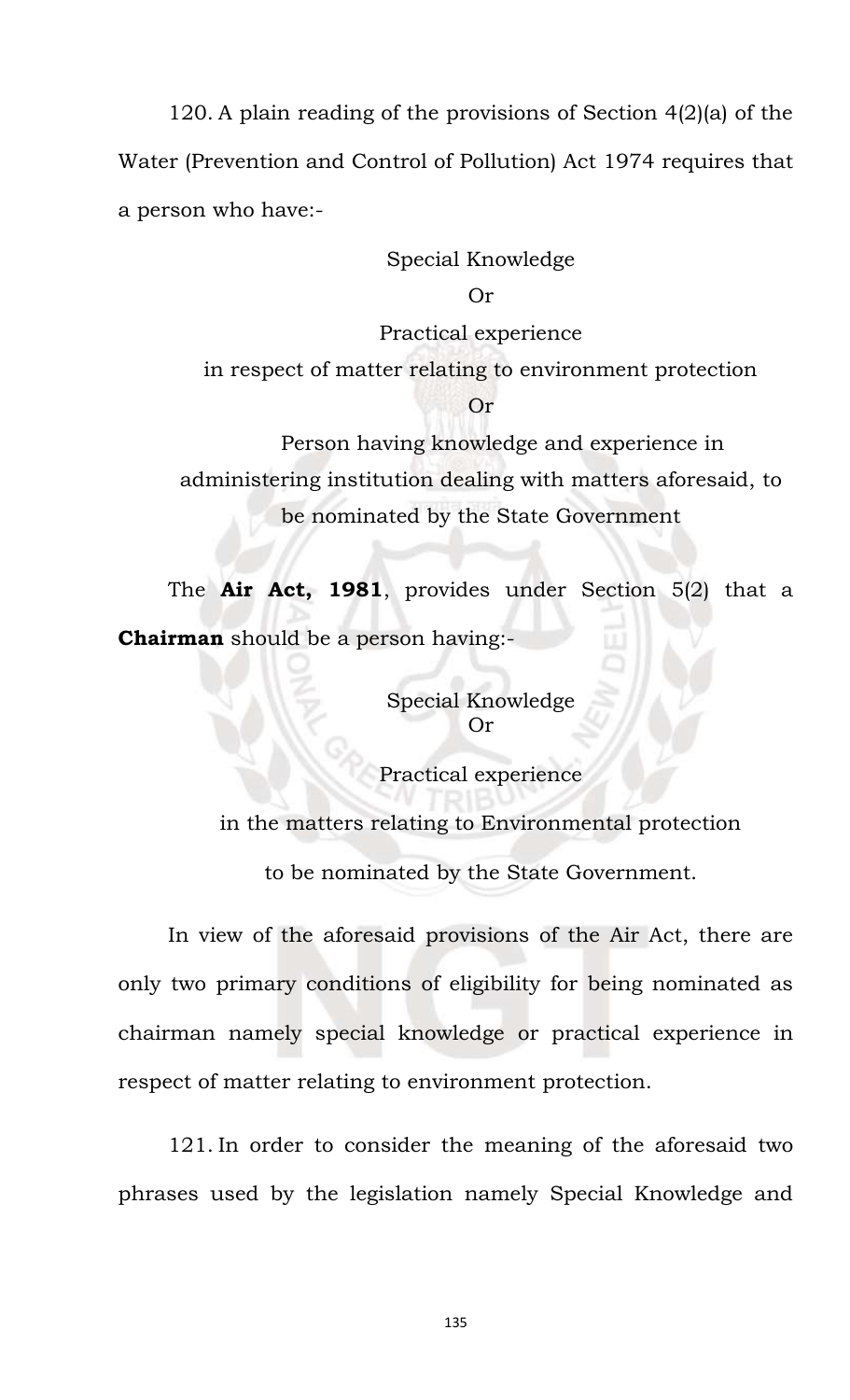Practical Experience, we may first look into its literal meaning in accordance to dictionary.

According to the **21st Century Dictionary** (Edition 2000), the word:

Special means "distinct form and usually better then others of the same or a similar kind; not ordinary or common; particular.

**Black's Law Dictionary** (6th Edition) defines:

Special as unusual; extraordinary;

**Law Lexicon** defines:

Special as exceptional in character quality or degree

**Oxford Dictionary** gives the meaning of the word:

Special as better, greater or otherwise different from what is usual; exceptionally good.

Knowledge, according to **21st Century Dictionary**, is fact of knowing, awareness, understanding, the information one has acquired through learning, specific information about the Subject.

**Oxford Dictionary** gives the meaning of:

Knowledge as information and skill acquired through experience or education. Theoretical and practical understanding of the subject.

#### **Black's Law Dictionary (6th Edition)** defines: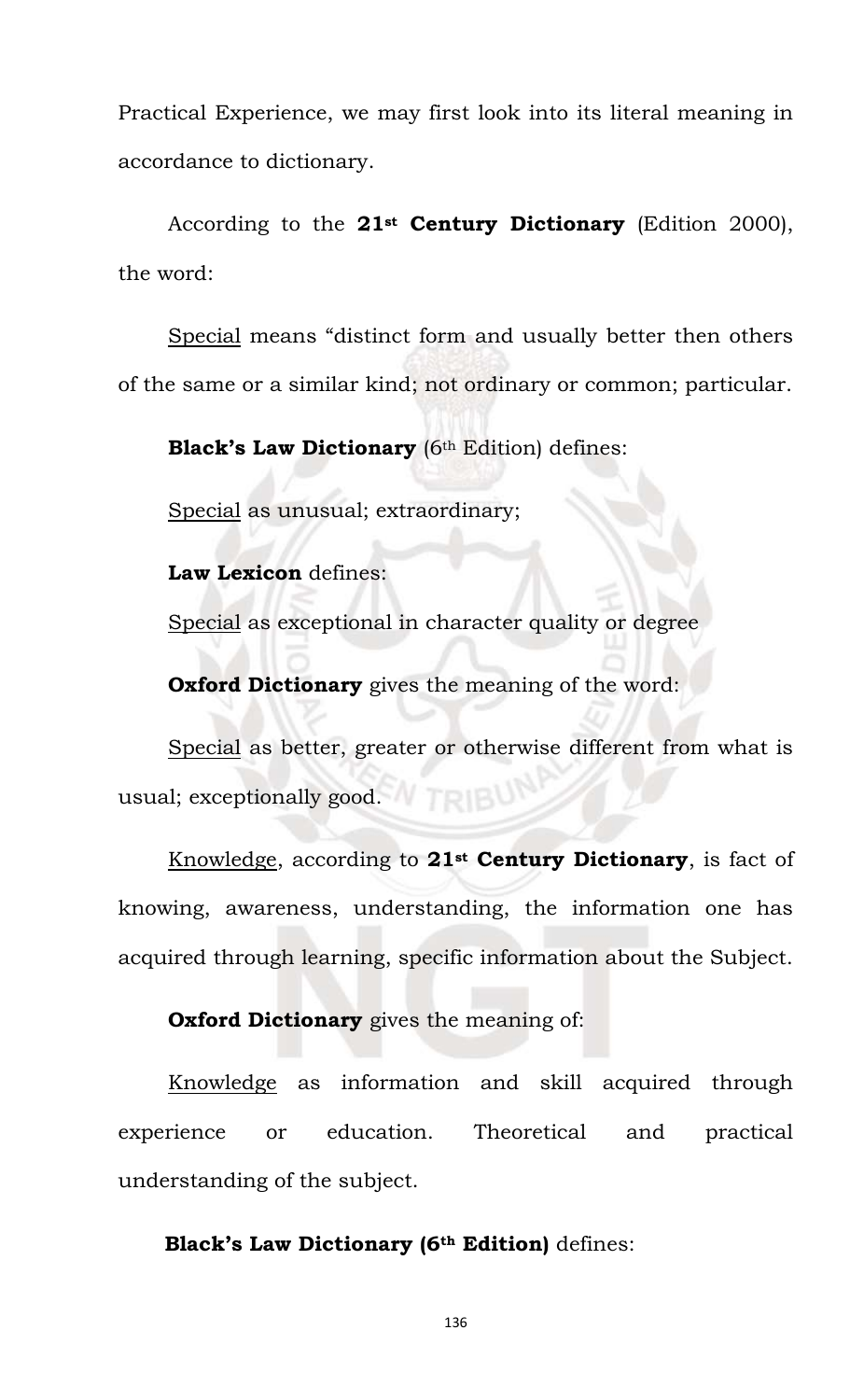Knowledge as acquaintance of fact and true the fact of knowing and understanding

The word practical is defined by **21st Century Dictionary** as:

Concerned with or involving action rather than theory put to practical use. Capability of being effective in factual use, a practical lesson or examination. eg. In a scientific subject.

Practical, in accordance to **Oxford Dictionary** is:

Actual doing or use of something rather than with theory and ideas. theories and procedures learned which applied to actual making or doing of things.

**Oxford Dictionary** defines experience as:

Practical contact with and observation by fact or events, Knowledge or skill acquired by such means overtime specially that gain in a particularly profession.

So far as experience is concerned, it means according to **21st Century Dictionary**:

Practice in an activity, knowledge or skill gained through practice. To have practical acquaintance with something.

#### As per **Black's Law Dictionary (6th Edition)**:

Experience is a state, extent of duration of being engaged in a particularly study or work; the real life is contrasting with ideal or imaginary, a work implying skill, facility or practical wisdom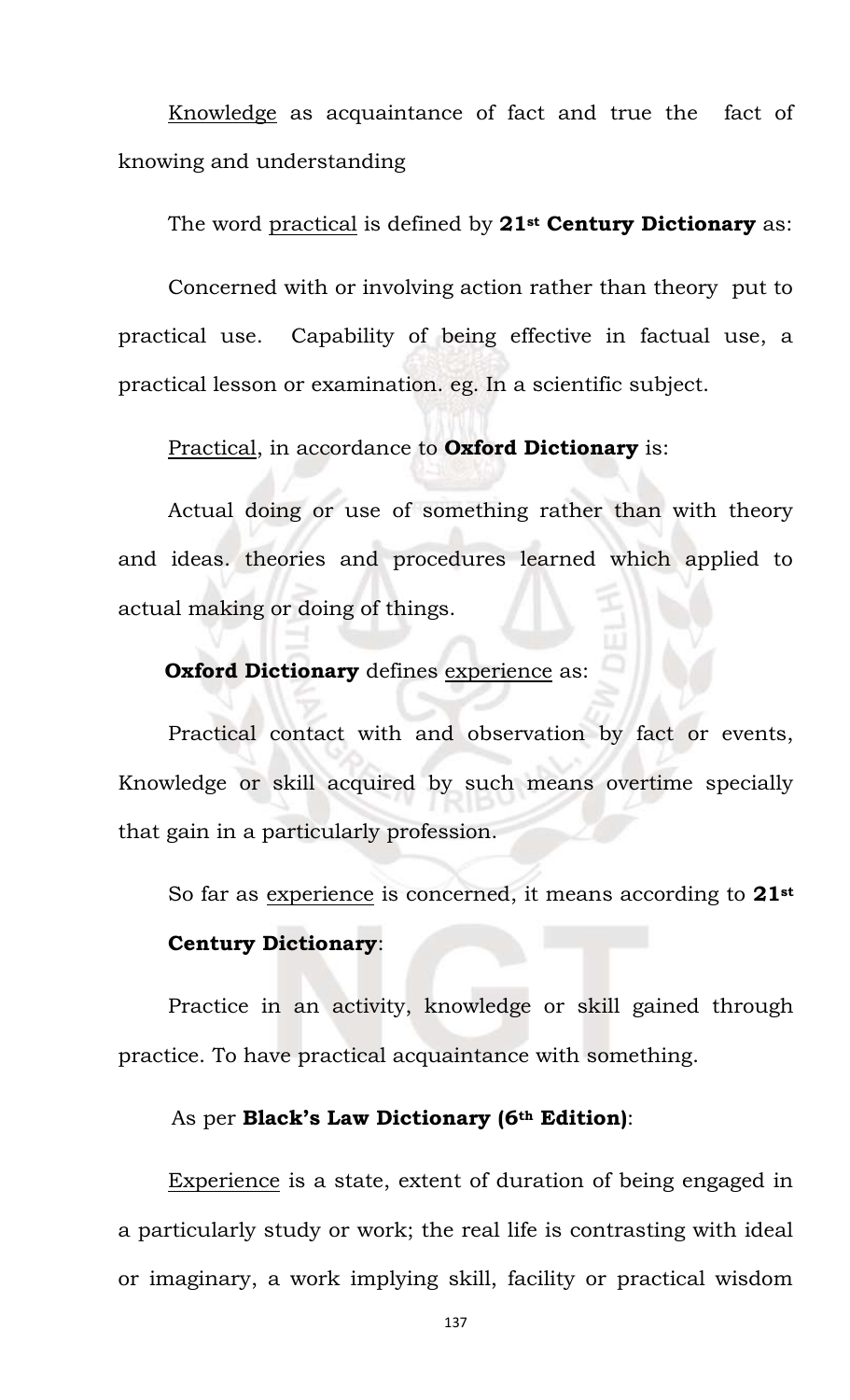given or personal knowledge feeling of action and also course of process by when one attains knowledge or wisdom.

122. The aforesaid meaning of the word/phrase used in the water Act as well as in the Air Act, boils down that the Special knowledge is where the information one acquires through learning which is exceptional, in greater quality and degree. It can be said to mean knowledge which is surpassing, distinguishing and exceptional in nature and is derived through rigorous study or research over a reasonable period of time, in the field of matters relating to environment.

Therefore, any person with knowledge which is ordinary or casual in respect of environmental matters will not qualify or become eligible in respect of appointment under consideration. Knowledge, qualified with the word special, has to be acquired through accepted and established norms of education i.e. an academic qualification in the field of environmental protection as recognized by university established by law.

123. In our country, to name a few, such specialized courses are:

- (a) Criteria in civil/chemical with specialization in environmental engineering.
- (b) Post-graduate in environmental engineering/environmental management

(c) 4 years graduate in environmental engineering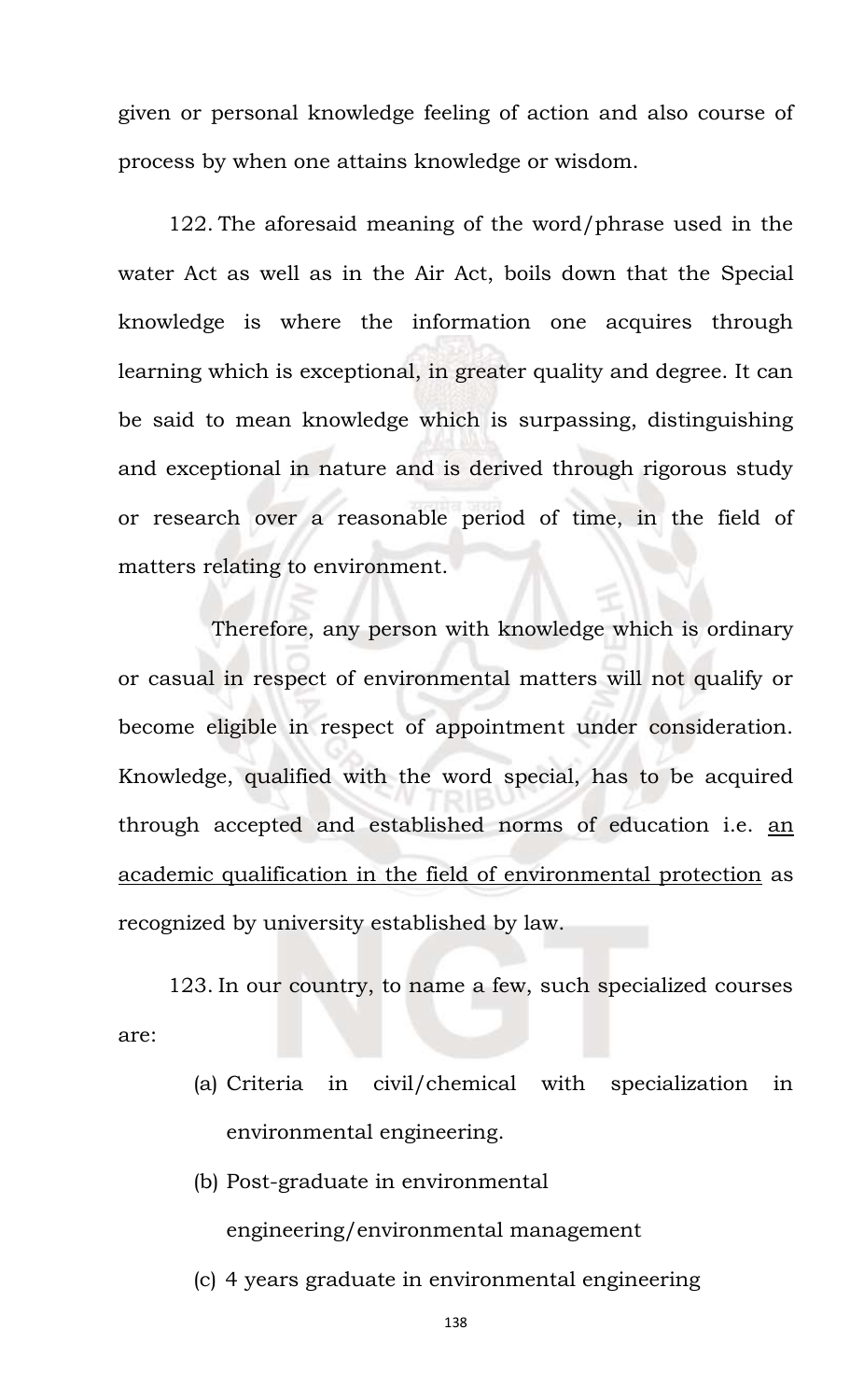(d) 2 years MSc in environment science/environmental management.

Though it has not been specifically mentioned in the aforesaid provisions that basic academic qualification in environmental protection is required, the words special knowledge taken within its ambit such requirement as the legislature cannot be presumed to be oblivious of existence of such basic qualifications.

124. Practical experience means knowledge gained through practice after putting it to practical use. It is a practical learning in a scientific subject. A person having practical experience in respect of matters relating to environmental protection be considered by the State Government for being nominated as Chairman of the State Board. TRIBUN

The provisions of Section 4 of the Water Act envisage that a person who has practical experience in matters relating to environment could discharge the functions contained under section 17 of the Water Act. According to the Act persons having surpassing, distinguished and exceptional knowledge or practical experience in respect of matters relating environmental protection is a requirement for being nominated as Chairman.

125. Regarding the third limb of the aforesaid provision for being nominated as Chairman under the Water Act, where a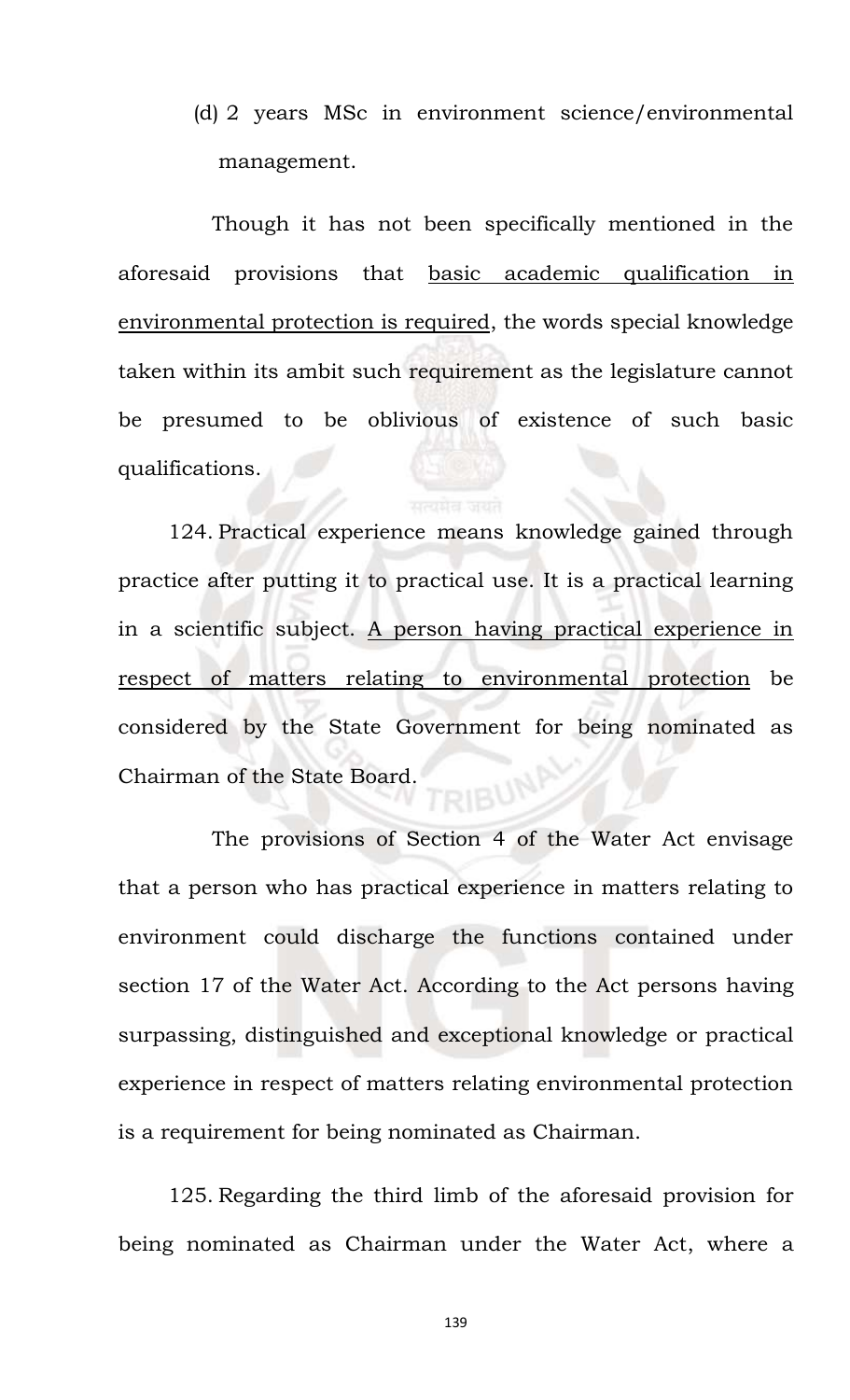person is having Knowledge and experience in administering institutions dealing with the matters aforesaid, it can be held that the word knowledge and experience mentioned here is also having same meaning, as referred to above. The Knowledge and experience in administering institutions, does not means that by virtue of a person having an experience in administration of an institution relating to environmental protection that he becomes eligible. Such a person is first to have knowledge and experience in administering institutions dealing with matter of environment, then alone he can be said to be eligible. The focus in this category is on combined set of capabilities derived from both "knowledge' as well as "experience' in administering institutions dealing with matter relating to environment protection.

A condition precedent is that a person should have knowledge in relation to environmental protection and subsequently he has experience of administering institution dealing with matter relating to Environment protection that he becomes eligible for nomination as Chairman. Experience of administering institution relating to environment alone, without knowledge in relation to environment protection, would not make a person eligible for being nominated by the State Government as Chairman of the Board.

126. It is interesting to note here that Parliament has, under the Air Act which is a later Statue and is pari materia to the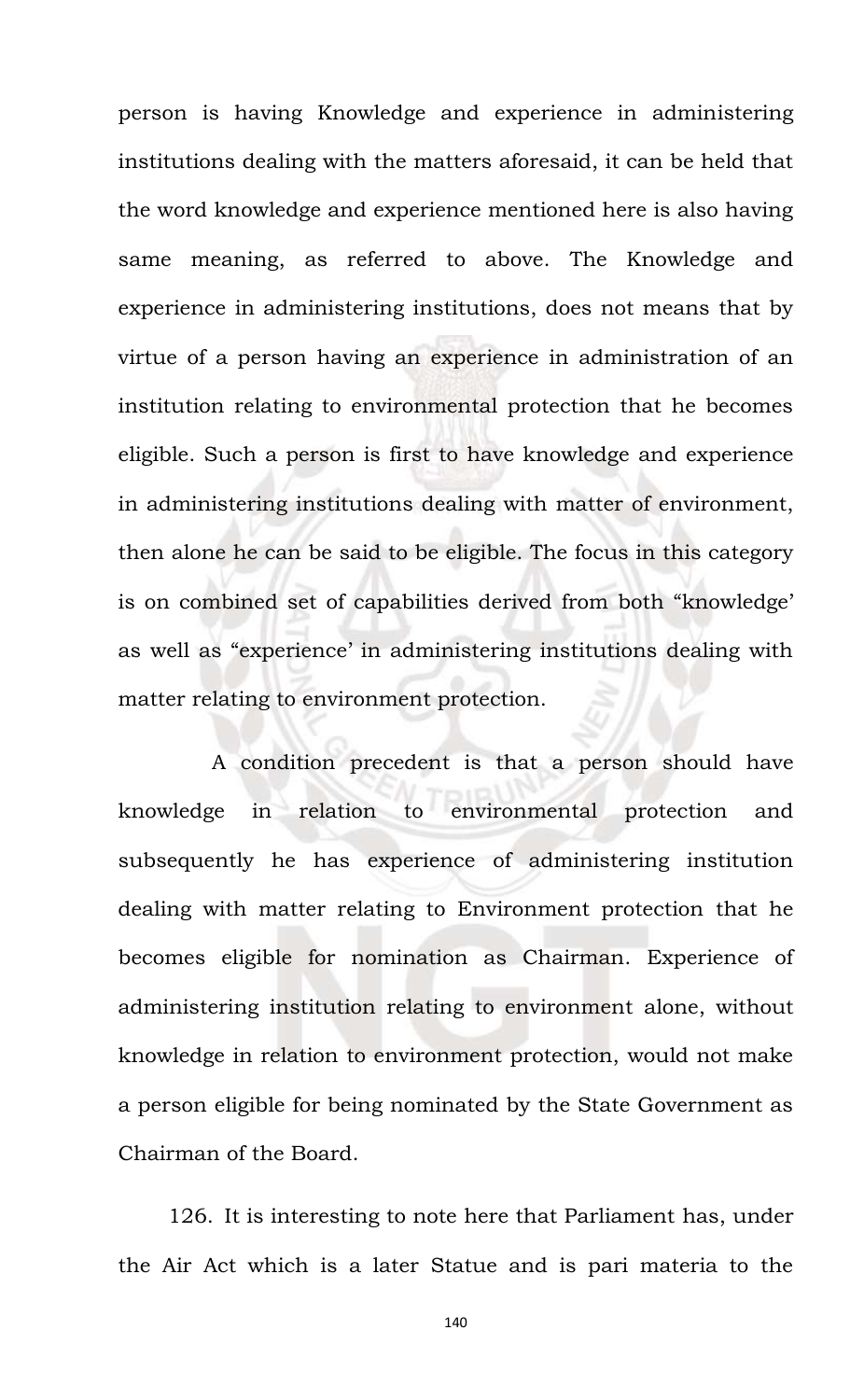Water Act has consciously intended not to provide for nomination of a person as Chairman of the Board who only has knowledge and experience in administering Institutions dealing with matters relating to Environmental protection:

> "…Chairman, being a person, having special knowledge or practical experience in respect of matter relating to environmental protection, to be nominated by the State Government." [ref. Section 5(2)(a) of the Air Act, 1981]

This statutory development of conscious deletion makes the phrases "special knowledge" and "practical experience" extremely important and mandatory for the State Governments while nominating a person as Chairman of the State Board. More so, as the Board constituted under the Water Act has also been entrusted to perform the functions under the Air Act.

127. Thus special knowledge or practical experience, in respect of matters relating to environmental protection is of very wide amplitude and must be understood with reference to the fundamental purpose of Water Act as well as functions of the State Board summarized under Section 17 of the Water Act. The person to be nominated as Chairman of the Board must have surpassing and exceptional knowledge in regard to issues relating to prevention, control and abatement of water pollution specified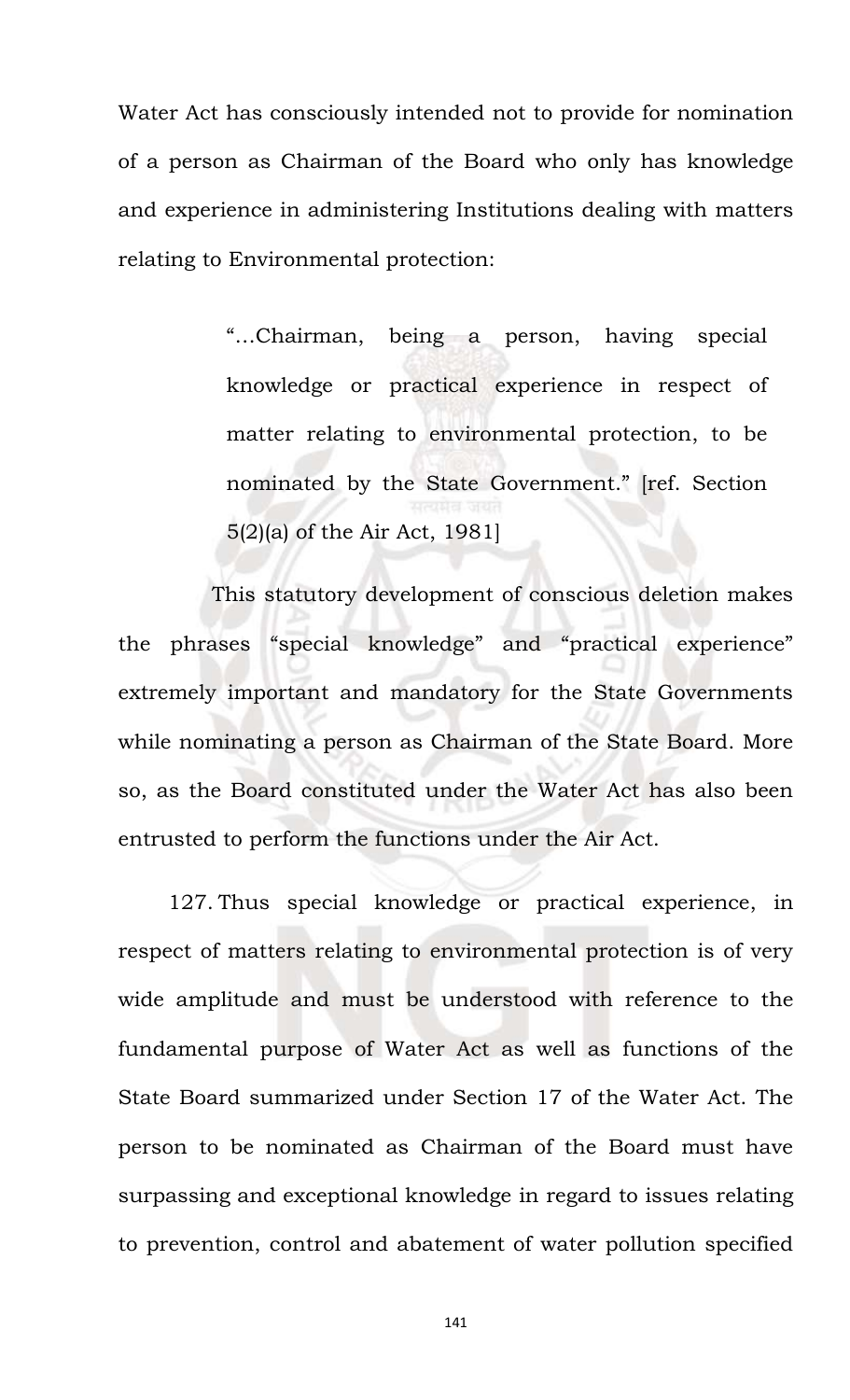under Section 17 of the Water Act. Parliament has certainly not desired administrators or executives to indulge in a guess-work. The Chairman must have such special knowledge that makes him or her capable of maintaining or resorting the wholesomeness of water as well as planning comprehensive programme for prevention, control and abatement of pollution of streams, lakes, wells and water resources in the State.

128. Section 5 (9) and 5 (12) of the Water Act and Section 7 (7) and 14 (1) of the Air Act provides that the term and conditions of service of Chairman and Member Secretary, respectively, shall be such as may be prescribed by the rules to be framed by the State Government. The rule making powers of the State Government are specifically conferred under Section 64(2) (e) of the Water Act and Section 54(2) (f) of the Air Act.

The word 'shall' as appearing in Section 5(9) and 12(1) of the Water Act and 7(7) and 14(1) of the Air Act castes an obligation on the States to frame such Rules as may be deemed appropriate. In other words, framing of rules by the State Government has been mandated by the legislature, by using the word 'shall'. In so far as the word 'may' used in the said provision, confers power on the State Government to frame such rules as if it means 'must'.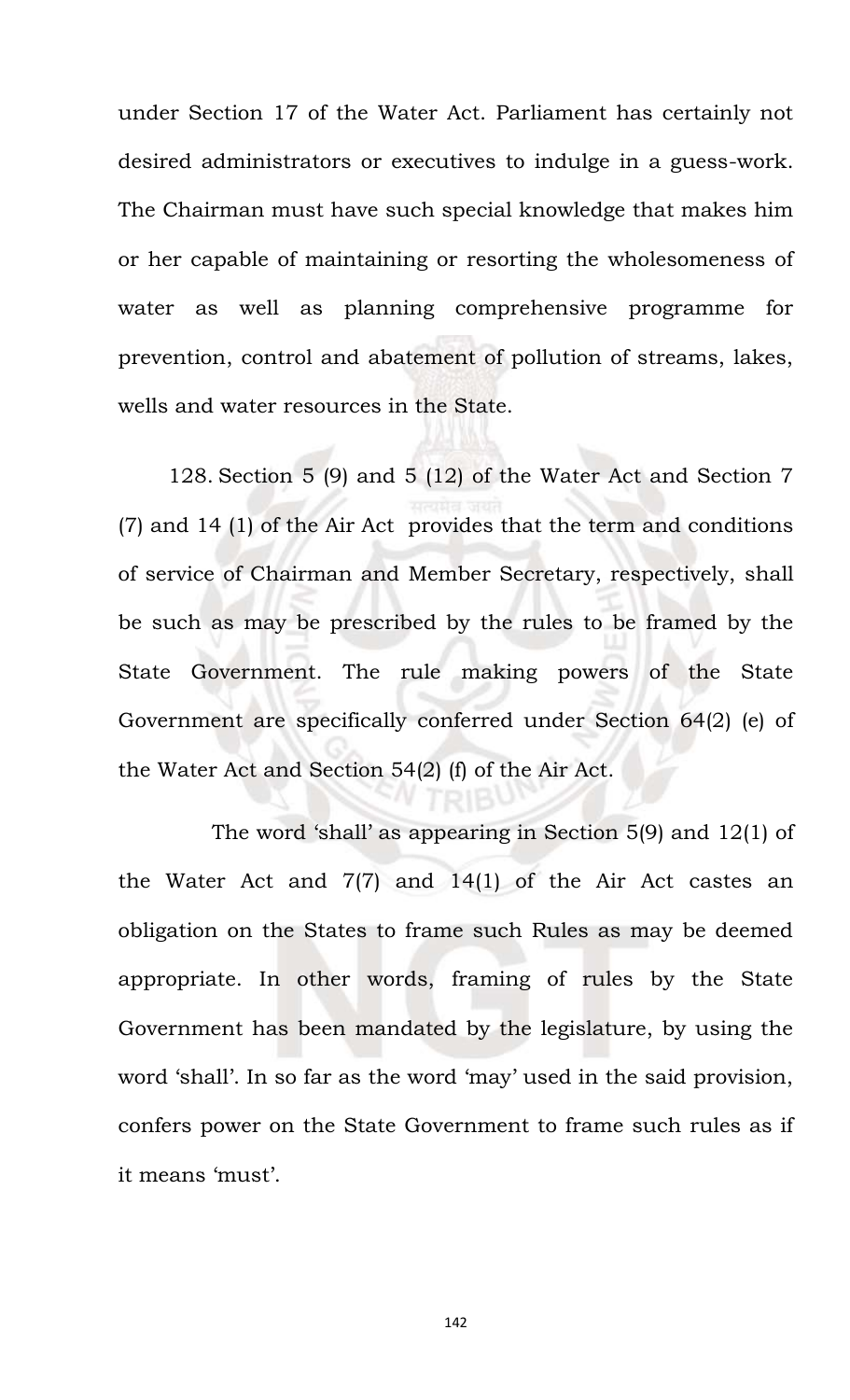129. A large Bench of the Hon'ble Supreme Court in the case

### of **State of Uttar Pradesh vs. Jogendra Singh**, AIR 1963 SC

1618 had held as under.

"…..there is no doubt that the word 'may' generally does not mean 'must' or shall. But it is well settled that the word 'may' is capable of meaning 'must' or 'shall' in the light of the context. It is also clear that where a discretion is conferred upon a public authority coupled with an obligation, the word 'may' which do not denotes discretion should be construed to mean a command. Sometimes the legislature uses the word 'may' out of deference to the high status of the authority on whom the power of the obligation are intended to be conferred and imposed…."

130. As back as in the year 1965, a Constitutional Bench of the Hon'ble Supreme Court had, in the case of **Sardar Govind Rao & Ors Vs. State of M.P** (AIR 1965 SC 1222) held that the word 'may' can be read as 'must':

> "…. The word 'may' is often read as 'shall' or 'must' when there is some thing in the nature of the thing to be done which makes it the duty of the person on whom power is conferred to exercise the power…"

131. It is rather strange to see that none of the States, barring a few, have followed the mandate of the Act to frame Rules so as to lay down the conditions of eligibility of appointment of the two posts i.e. Chairman and Member Secretary. In fact such State Governments have totally failed in their statutory duty and obligation cast on them to frame the Rules, as aforesaid.

132. In view of the pollution of rivers and streams as a result of growth of industries and increase in urbanization which made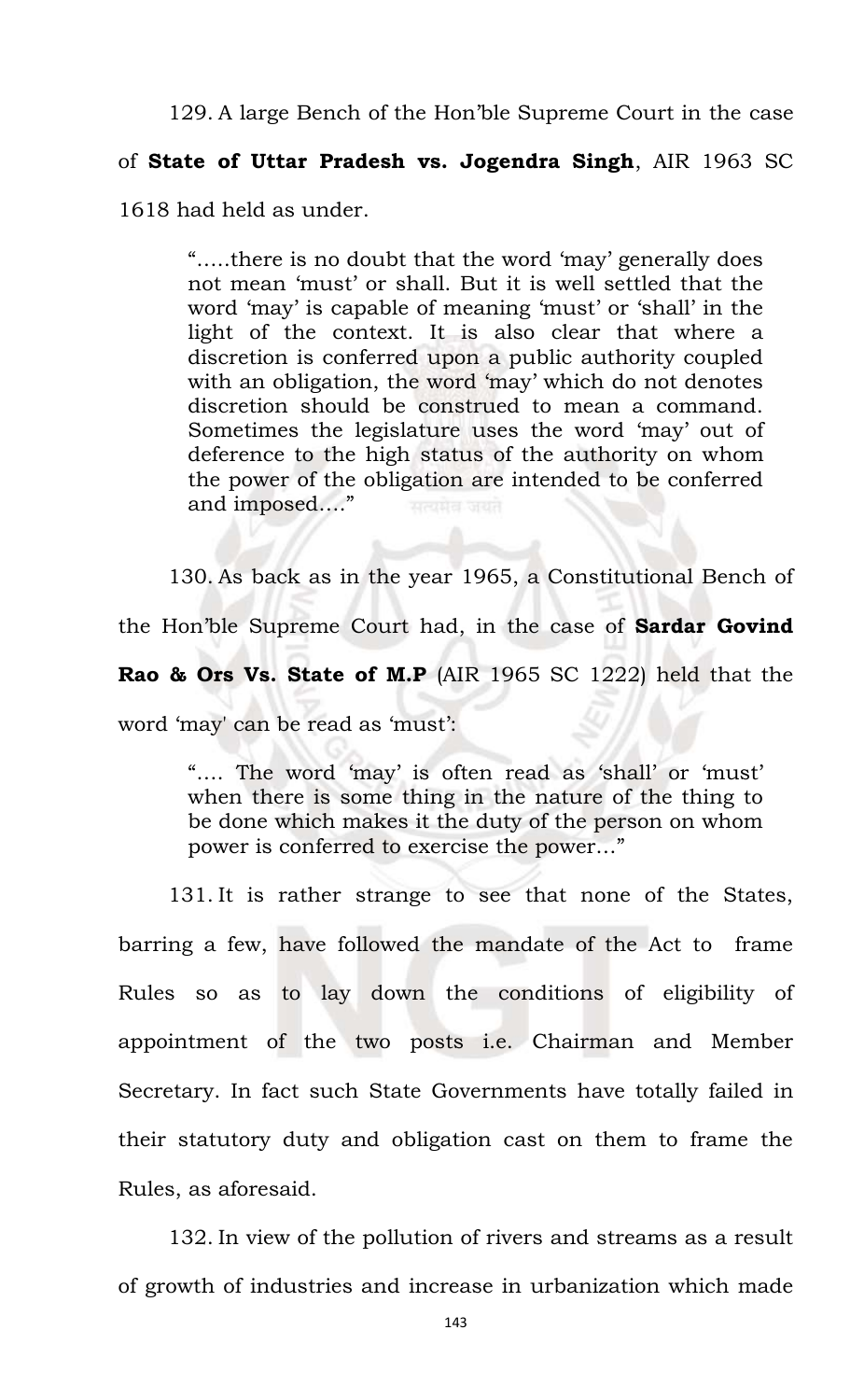it necessary to protect drinking water, a committee to draft enactment for prevention of water pollution was set up and it had recommended, inter-alia, to establish Water Pollution Prevention Board with necessary complement of technical and administrative staff to confer on them such powers as necessary to effectively deal with the problems of water pollution. It had also reconsidered the penalties on contravention of the provisions of the Act. Thereafter the Water Act was promulgated in the year 1974 to provide for the prevention and control of water pollution and the maintaining or restoring of the wholesomeness of water, for the establishment, with a view to carrying out the purposes aforesaid, of Board for the prevention and control of water pollution; for conferring on and assigning to such Board powers and functions relating thereto and matters connected therewith.

133. It was with the aforesaid object that the State Board was to be constituted which was given the status of body corporate, function perpetual succession and a common seal with power, subject with provisions of the Act, to acquire, hold and dispose of property and to contact and may by the said name sue or sued.

134. Such Board was to have a Chairman. The Chairman was to exercise such powers and perform special duties as may be prescribed under the Act or as may, from time to time be delegated to him by the Board. Thus heavy responsibility lies on the Chairman of the Board which he has to execute for control of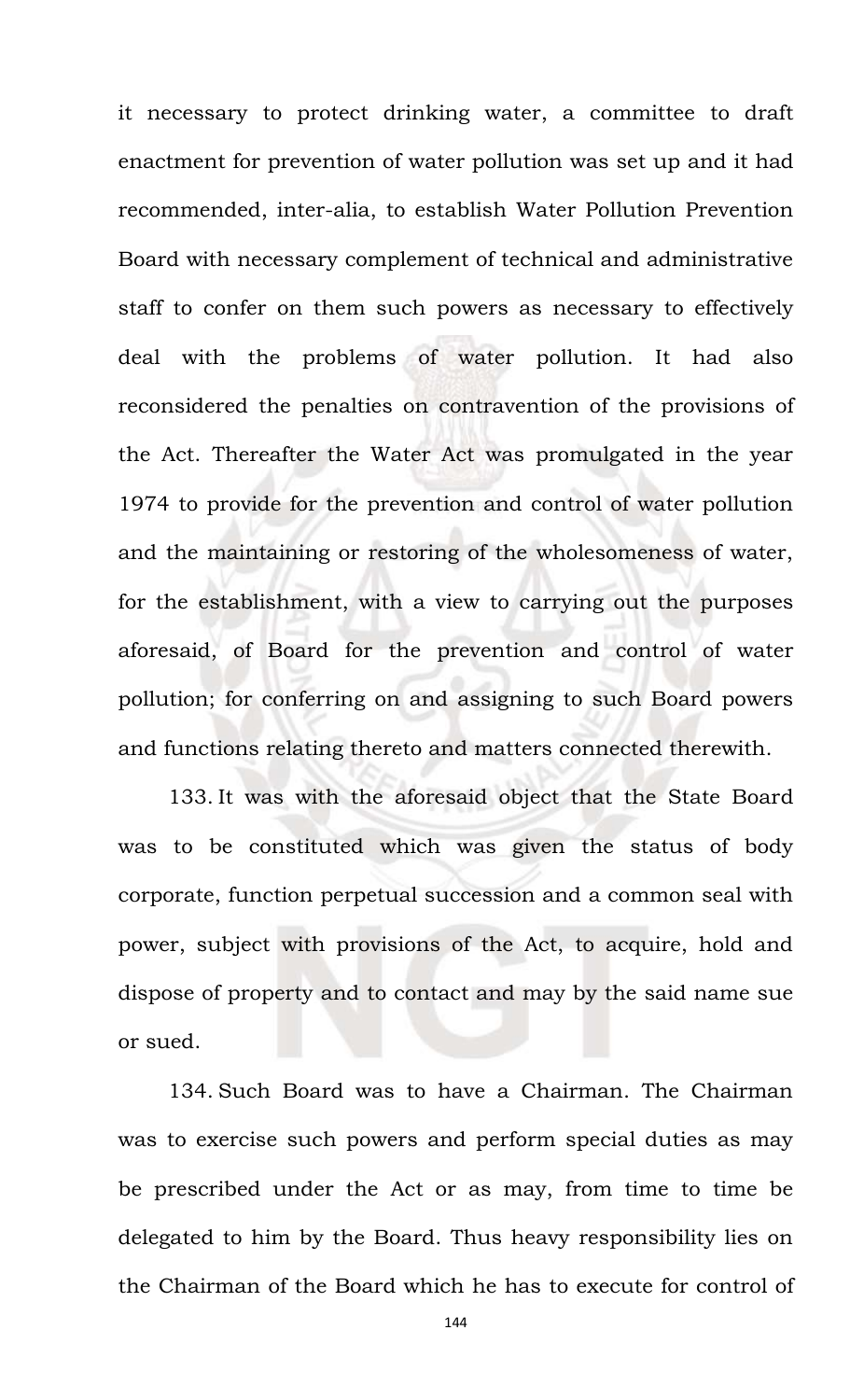water pollution and the maintaining or restoring of wholesome of water. Under Section 17 the functions of the Board, of which Chairman has the responsibility, has been enumerated for planning a comprehensive programme for prevention, control or abatement of pollution of streams and wells in the state and to advise the Government and in matter concerning water pollution. Board is to collect and disseminate information relating to water pollution and the prevention, control or abatement thereof. It has to encourage, conduct and participate in investigation and research relating to problem of water pollution and to collaborate with Central Board in organising the training of persons engaged in programmes relating to prevention, control or abatement of water pollution and also to organise mass educational programmes.

135. The Board is to inspect sewage and trade effluent or works and plants for the treatment of the same and to review plans, specifications or other data relating to it for the treatment of water, works for the purification and the system for the disposal of sewage or trade effluents or in connection with the grant of any consent under the Act. The Board is to lay down, modify or annul effluent standards for the sewage and trade effluents and quality of receiving waters resulting from the discharge of effluents. The Board is to evolve economical and reliable methods of treatment of sewage and trade effluents, having regard to the peculiar conditions of soils, climate and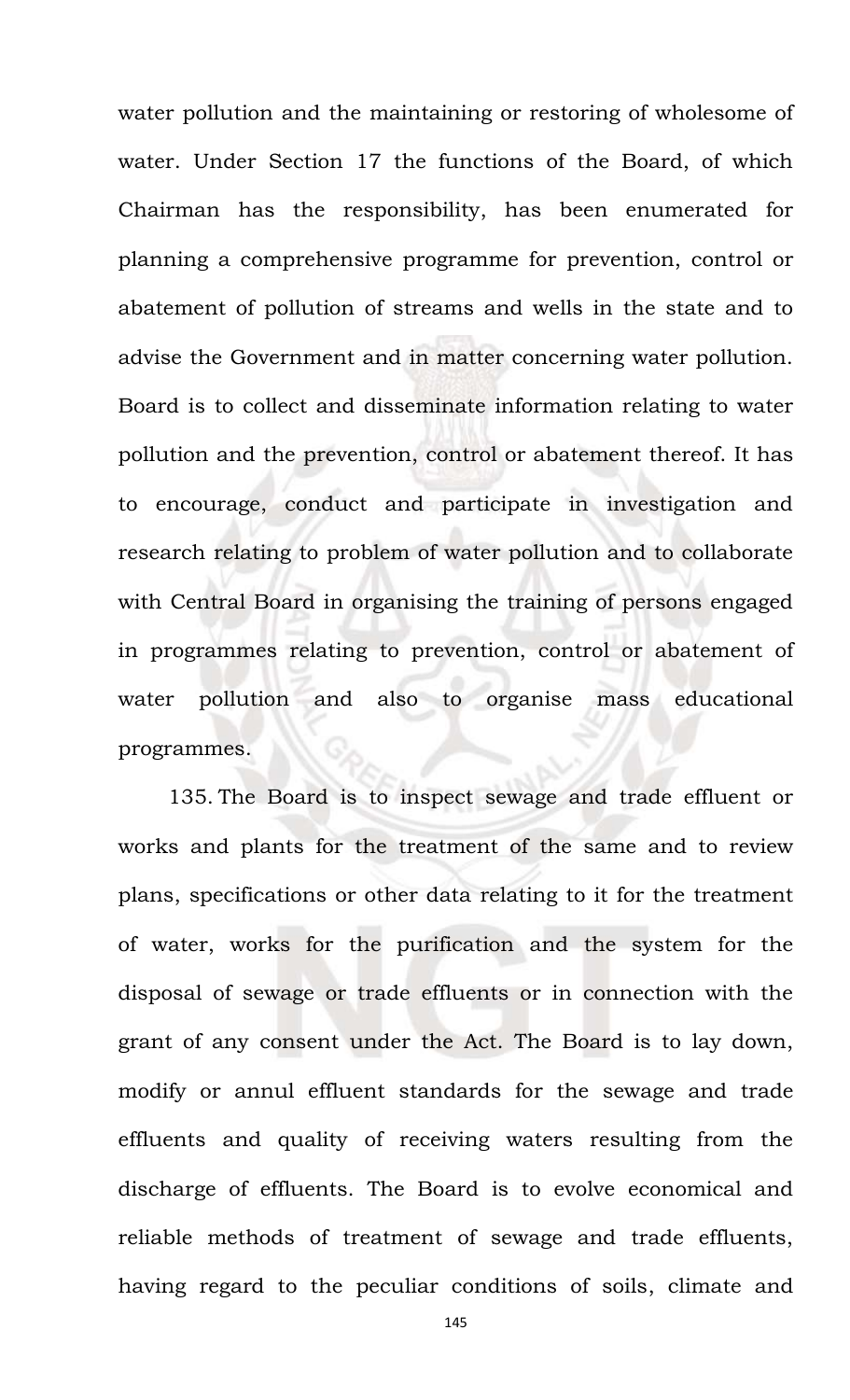water resources of different region. It is also to evolve method for utilisation of sewage and suitable trade effluents in agriculture and efficient methods of disposal of sewage and trade effluents on land.

136. Standards are to be laid down for treatment of sewage and trade effluents to be discharged into any particular stream taking into account the minimum fair weather dilution available in that stream and the tolerance limits of pollution permissible in the water of the stream, after the discharge of such effluents. The Board is to make, vary or revoke any order for the prevention, control or abatement of discharges of waste into streams or wells and requiring any person concerned to construct new systems for the disposal of sewage and trade effluents or to modify, alter or extend any such existing system or to adopt such remedial measures as are necessary to prevent, control or abate water pollution.

137. It has to advise the State Government with respect to the location of any industry, the carrying on of which is likely to pollute a stream or well. The Board has to perform such other functions as may be prescribed and entrusted to it by the Central Board or the State Government. The Board may establish or recognise a laboratory to enable the Board to perform its functions in respect of the aforesaid matters including the analysis of samples of water from any stream or of any sewage or trade effluents.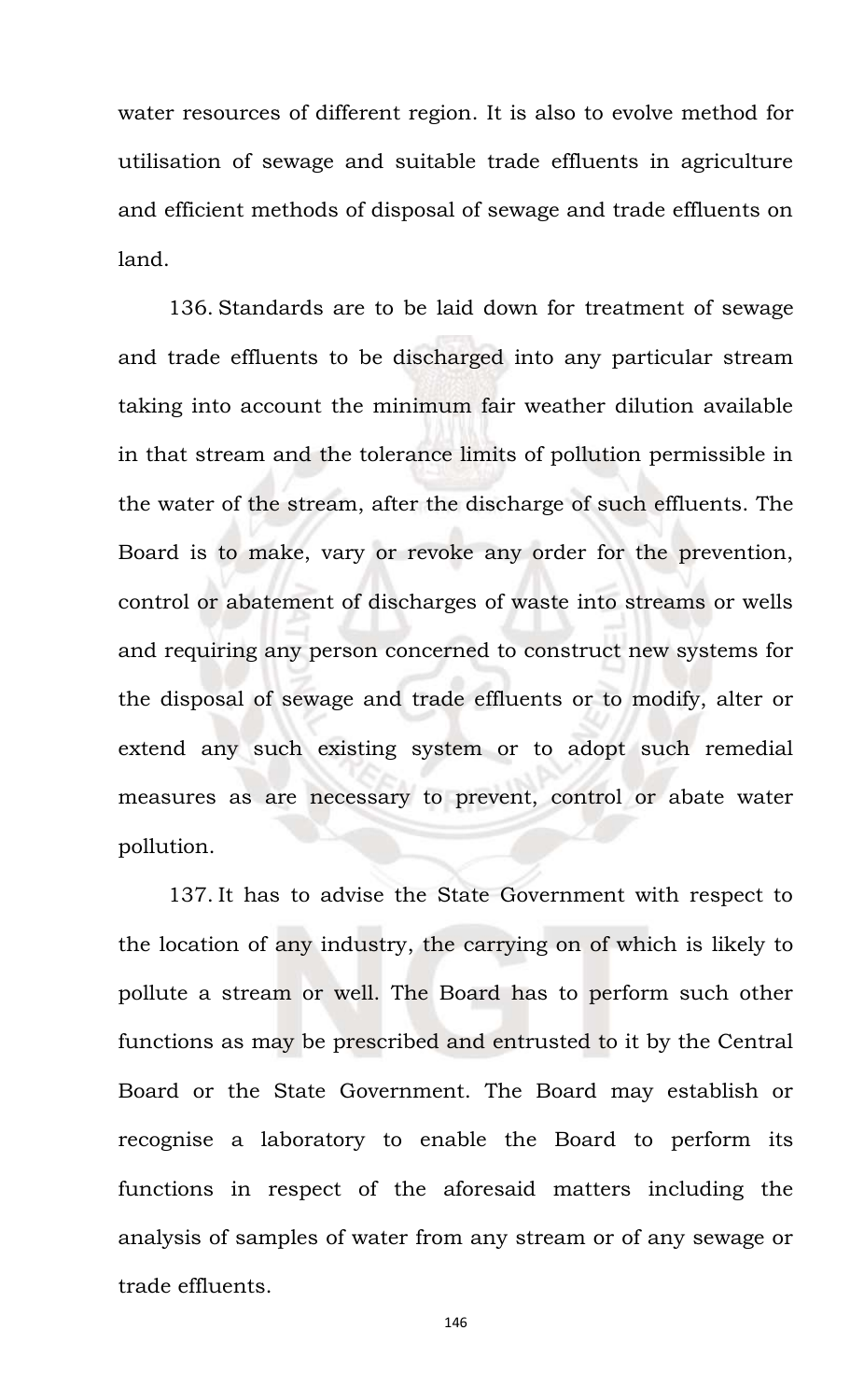138. The State Board also has power in respect of obtaining information, taking samples of affluent, refusal or withdrawal the consent for establishment of any industry, operation or process or treatment and disposal system or extension or addition thereto. It has powers of emergency measures in case of pollution of stream or well. It also has powers to give directions to any person, office or authority who shall be bound to comply with it. Failure to comply with the directions makes the concern liable for penalties.

139. Such numerous powers and functions lies with the Board which are by and large technical in nature and it requires that a Chairman has to have adequate knowledge and experience in respect of matter relating to environment protection so as to see that the Board functions properly, in accordance with law. Therefore it is imperative that for being eligible to be a Chairman one should have vast information and deep understanding through exceptionally good learning in environment protection laws or has knowledge which he has gained through practice after actually doing or use of something rather than theory. In such circumstances the eligibility criteria given under the Act in Section 4(2) (a) of Water Act and 5(2) of the Act has to be given a purposive interpretation so as to cater the requirement for proper execution of the functions of the Board.

140. Another question which is to be considered in this Original Application is with regard to appointment of **Member Secretary of the State Board**. It is the case of the Applicant that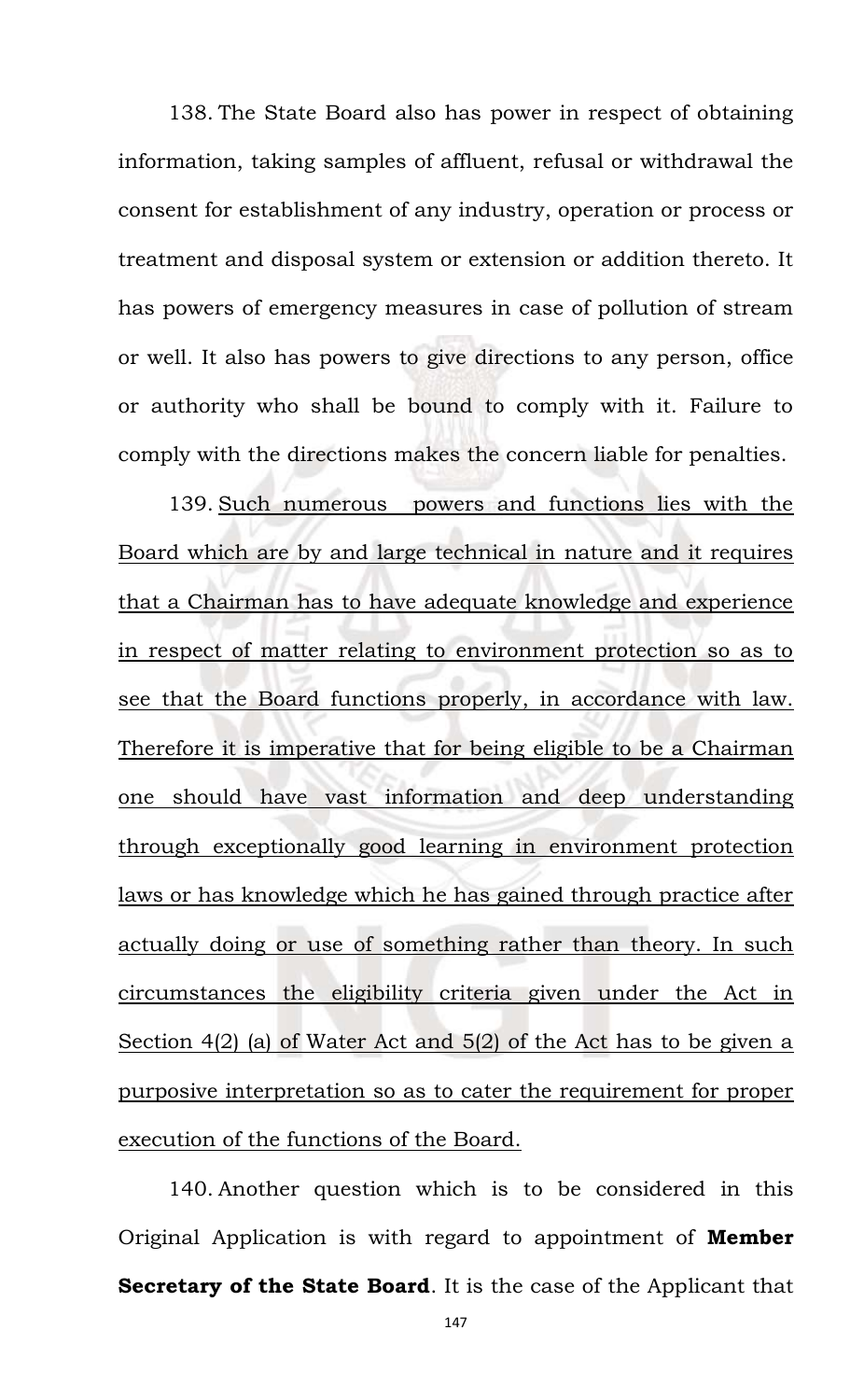the Member Secretary appointed by the State Board do not fulfill the eligibility criteria and as such the appointment is illegal for being contrary to the relevant provisions of the Law.

141. Water Act 1974, Section 4(2)(f), provides as under:-

"A full-time member-secretary, possessing qualifications, knowledge and experience of scientific, engineering or management aspects of pollution control, to be appointed by the State Government."

The Air Act 1981, in Section 5(2)(f), provides the eligibility for a person to be appointed as Member Secretary.

Section 5(2)(f) reads as under:-

"A full-time member-secretary having such qualifications, knowledge and experience of scientific,engineering or management aspects of pollution control as may be prescribed, to be appointed by the State Government.

142. The case of the applicant is that the knowledge and practical experience of even the officers who are members of Indian Forest Service, in implementation of Forest Conservation/Wildlife Protection/Bio-Diversity Act, which is only 10% of the total environment, cannot fulfil the requisite professional knowledge or expertise of environment as required under Water Act, Air Act and Rules made therein. Further the applicant has stated that rehabilitation and rebuilding of infrastructure is being planned and executed by IAS/IFS officers of administrative and Forest background only and are taking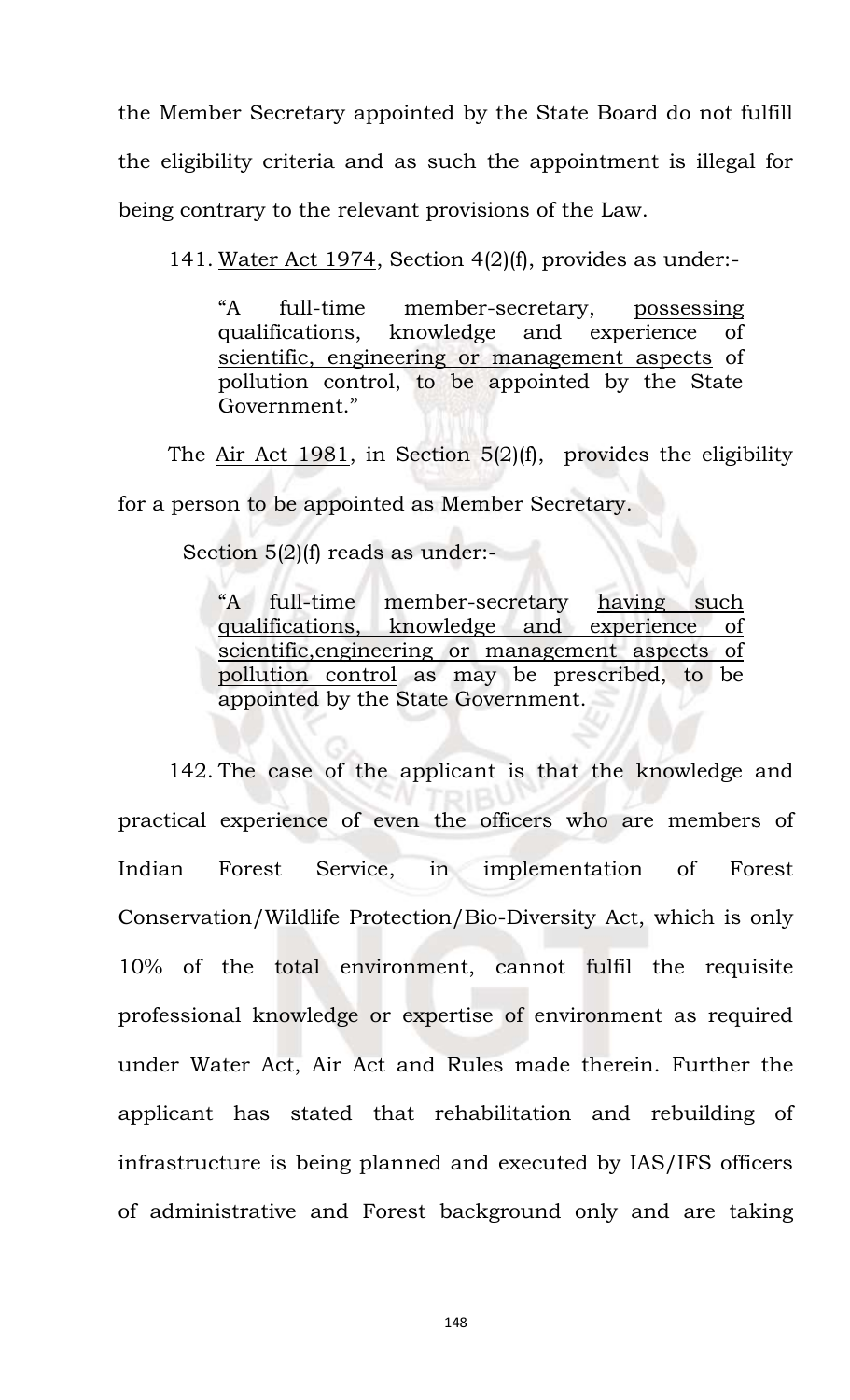decision on environment without having any practical experience in that field.

According to the applicant the Member Secretaries in the State Board are frequently nominated on part time basis and not for full term. None of the full time Member Secretary are allowed to complete their tenure of three years. Those who are being appointed on deputation from different department for a term of 3 years are repatriated to their parent department before completion of the tenure and thereafter Secretary, Environment and Forest of the Government takes over the charge as part time Member Secretary. The State Government are only making part time arrangement instead of permanent Member Secretary, for their ulterior motives. An example of State of Uttarakhand have been citied by the Applicant where a Member Secretary, who was an IFS officer of the State Government, had been transferred to State Board from Uttarakhand Van Vikas Nigam and was not appointed by an open selection process as required under the Water and Air Act.

143. A bare look to the Provisions of Water Act as extracted above, relating to the Member Secretary goes to show that he has to be a full time Member. He is to possess qualification, knowledge and expertise in science, engineering or management aspects of pollution control. In other words legislature has laid emphasis on the qualification, knowledge and experience in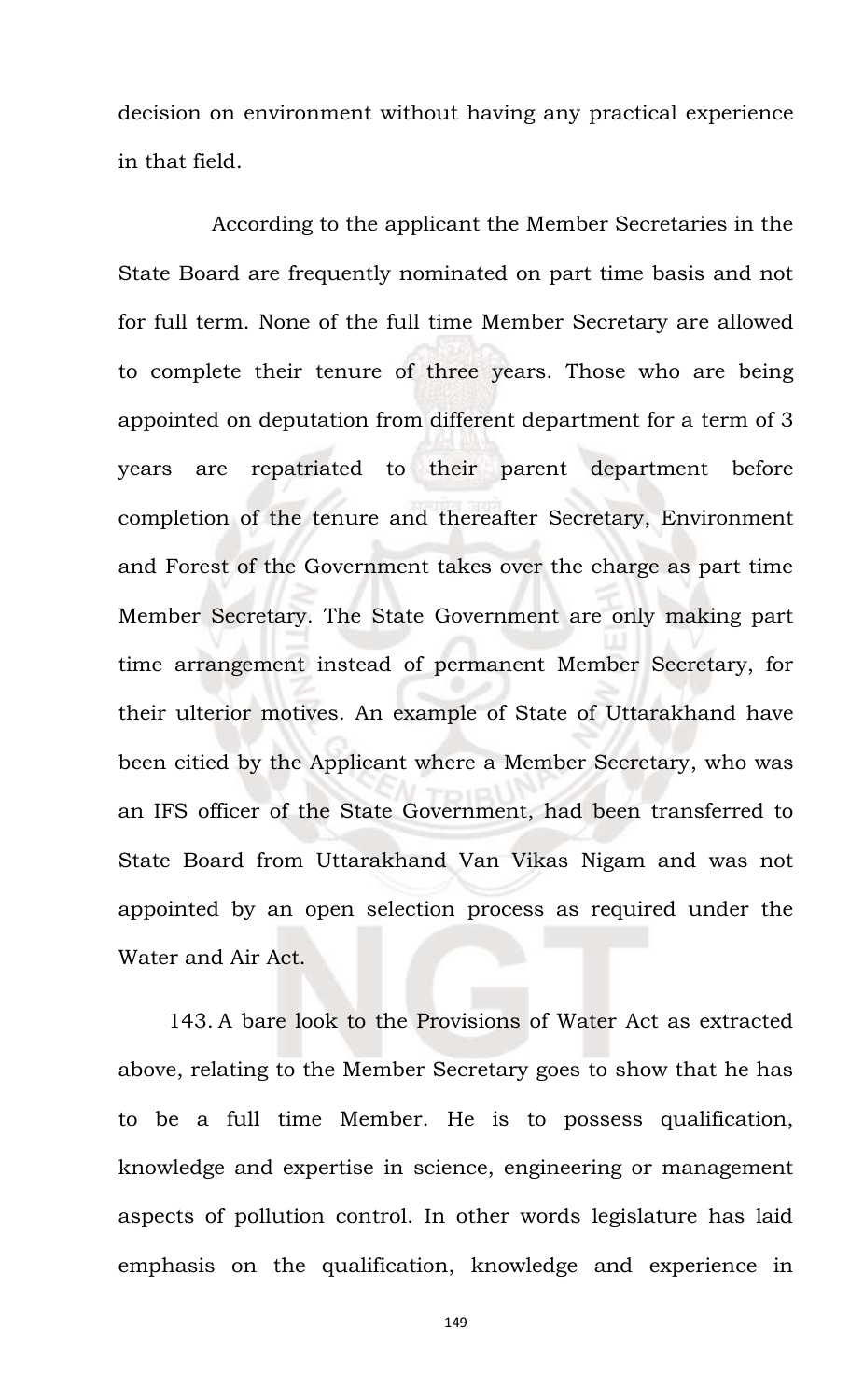science and engineering aspect which are related to pollution control. Therefore, appointment of Member Secretary on part Time basis or who are recalled before completion of three years of tenure cannot be said to be in accordance with law. Further, when an officer like Secretary, Environment and Forest of the Government takes over the charge from the Member Secretary, who has not been allowed to complete the term of 3 year, is also contrary to Law.

The Air Act, also provides similar provision in respect of eligibility for appointment of the Member Secretary and that he has to be appointed on full time basis. In other words the person to be appointed as Member Secretary should have qualification, knowledge and experience of scientific, engineering or management aspects of pollution control.

Even if a Member Secretary is from Indian Forest Service, he does not fulfil the eligibility criteria for the purpose of environmental protection because under Forest Services only a part of relevant law such as forest, wildlife, etc. have been studied by them, whereas environment protection includes many other discipline/subjects. Comparison of the studies which are taught during the training of India Forest Service Officers at IGNFA & Graduate/Post Graduate in environmental streams would go to show that there is a vast difference, particularly in respect of subject of environment protection, its control and management. A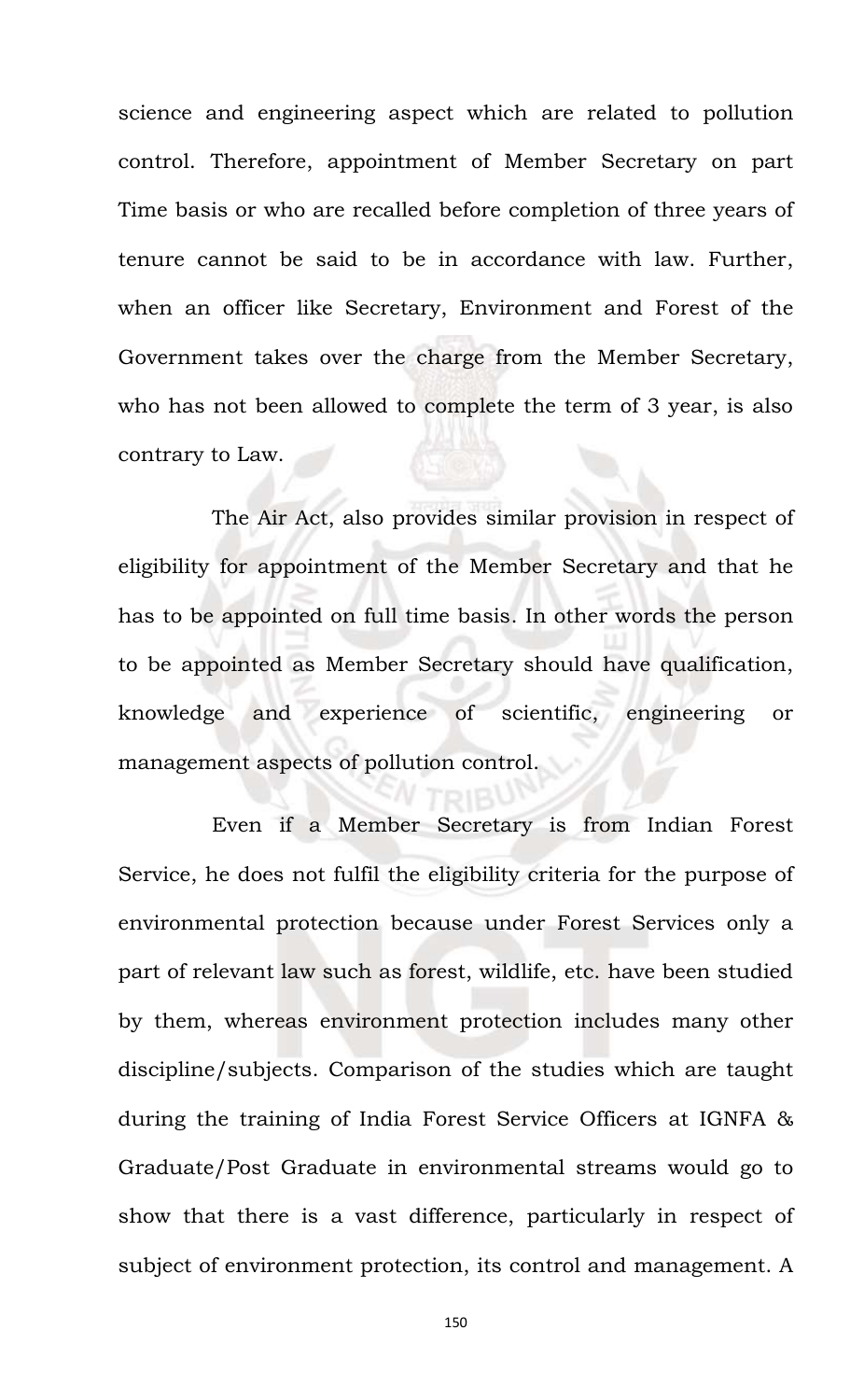comparative chart as submitted by Applicant and not objected to

by the respondent, is as under:-

| Environmental Stream Graduate |                                   |                                                     |
|-------------------------------|-----------------------------------|-----------------------------------------------------|
|                               | <b>Indian Forest</b>              | <b>Graduate/Post Graduate</b>                       |
|                               | <b>Service</b>                    | in Environmental                                    |
| SI.                           | IFS Officer, Training             | 2 Years Post Graduate in                            |
| N.                            | Course at IGNFA                   | Civil/Chemical<br>with                              |
|                               |                                   | Specialization<br>in                                |
|                               |                                   | Environment Engineering                             |
|                               |                                   | OR 2 Years Post Graduates                           |
|                               |                                   | Environmental<br>in                                 |
|                               |                                   | Engineering/Environment                             |
|                               |                                   | al Management or 4 Years                            |
|                               |                                   | Graduate<br>in                                      |
|                               |                                   | Environmental                                       |
|                               |                                   | Engineering or 2 years                              |
|                               |                                   | M.Sc. in Environmental                              |
|                               |                                   | Science/Environmental                               |
|                               |                                   | Management.                                         |
| 1                             |                                   | During training of These graduates learned          |
|                               |                                   | IFS officers at IGNFA, broadly pollution control    |
|                               |                                   | an IFS officer learned technique of Air, Water,     |
|                               |                                   | only Forestry subjects Water Waste, Solid &         |
|                               |                                   | along with glimpse of Hazardous Waste handling      |
|                               | environmental                     |                                                     |
|                               |                                   | 8 Management, global                                |
|                               | conservation in terms warming,    | green                                               |
|                               |                                   | of forestry and not technology, Designing of        |
|                               |                                   | containing any Effluent Treatment Plant,            |
|                               |                                   | subjects related to Water Treatment Plant &         |
|                               |                                   | environment pollution   Plant $\&$ Air pollution    |
|                               | & its control such as Control     | Systems,<br>u,                                      |
|                               | a) Water Pollution b) Environment | Impact                                              |
|                               | Pollution &<br>Air                | c) $ Assessment$ along with                         |
|                               | Noise Pollution etc.              | multidiscipilinary subjects.                        |
| 2                             | IFS officers do not get           | Beside this graduates/post                          |
|                               | any                               | graduates in above                                  |
|                               | practical/lab/industr             | environmental streams                               |
|                               | y exposure in terms of            | also get exposure through                           |
|                               | environmental                     | practical/experiments<br>in                         |
|                               |                                   | pollution & control lab and industrial training     |
|                               | during their training             | related to environment                              |
|                               |                                   | and service period. It pollution monitoring,        |
|                               |                                   | is exception for all IFS protection and its control |
|                               | officer who<br>is                 | and Management.                                     |

## **Comparison of an IFS Officer to Specialized Environmental Stream Graduate**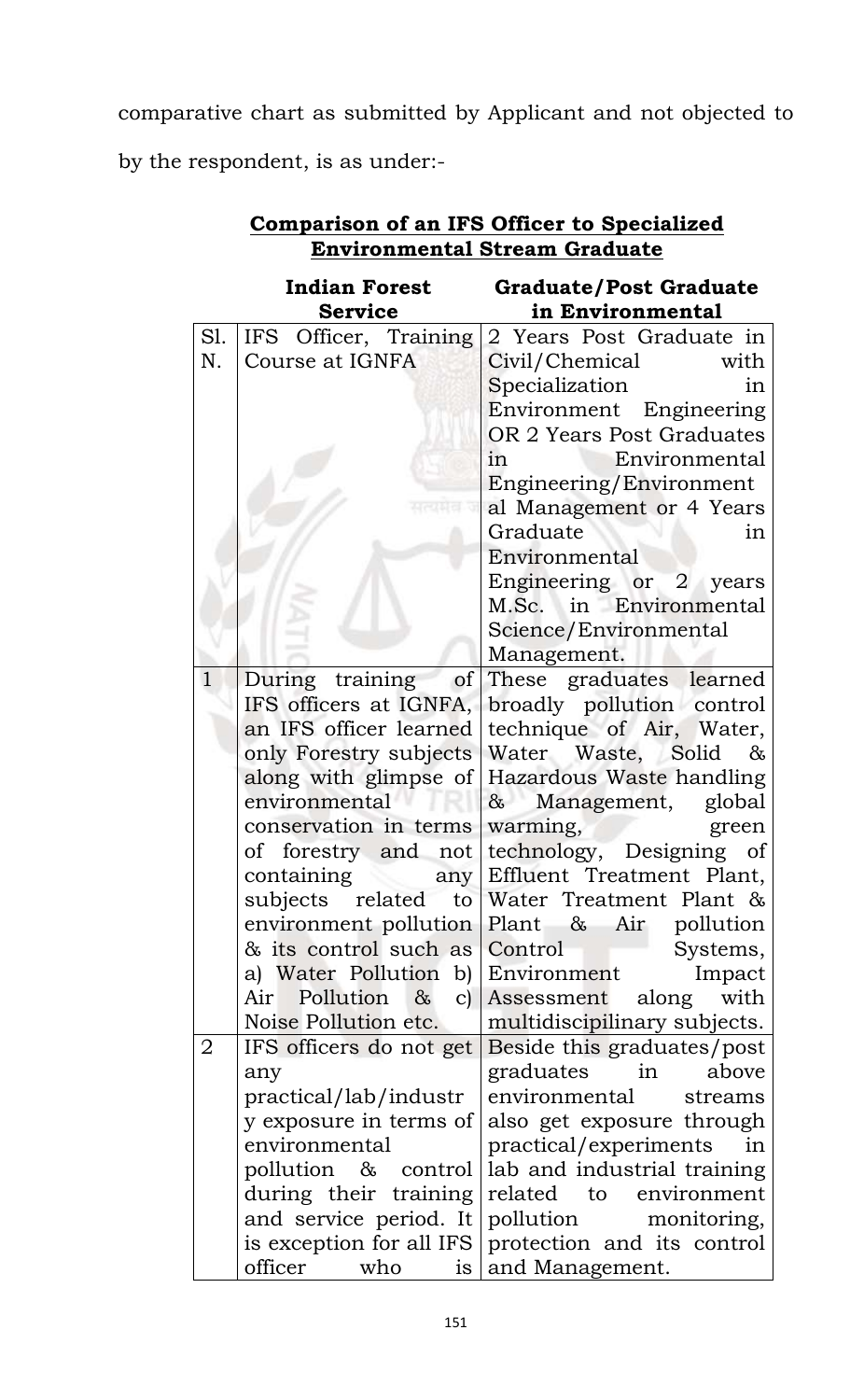|   | graduates/post<br>graduates<br>in<br>specialized<br>environmental                                                                                                                                                                                                              |                                                                                                                                                                                                |
|---|--------------------------------------------------------------------------------------------------------------------------------------------------------------------------------------------------------------------------------------------------------------------------------|------------------------------------------------------------------------------------------------------------------------------------------------------------------------------------------------|
|   | streams.                                                                                                                                                                                                                                                                       |                                                                                                                                                                                                |
| 3 | graduates/post<br>graduates<br>specialized<br>environmental<br>streams) are not<br>suitable for<br>any<br>technical position in<br>pollution control<br>board but they are<br>suitable for the post<br>of member secretary<br>of PCB which is very<br>surprising.              | It is found that IFS Suitable for any technical<br>officers (except   position in pollution<br>control board and for the<br>in post member secretary of<br>PCB, which is<br>very<br>surprising |
| 4 | As per Dr. Thyagrajan   These<br>Supreme<br>Monitoring Committee   suitable.<br>Suggestions an IFS<br>officer not found<br>suitable for the post<br>of Member Secretary<br>PCB (except)<br>of<br>graduates/post<br>graduates<br>in<br>specialized<br>environmental<br>streams) | post<br>Court graduates/graduates<br>are                                                                                                                                                       |
| 5 | knowledge<br>knowledge is 1 out of of 10.<br>10                                                                                                                                                                                                                                | Score given as per Score given as<br>per<br>of knowledge of Environment<br>Environment subject subject knowledge is 9 out                                                                      |

From the above it is clear that the subjects taught and the study being done by a trainee of Indian Forest Service is only a part of Environment Studies and some more qualification in respect of studies and experience, etc. is required for a person so as to qualify for the post of Member Secretary of the Pollution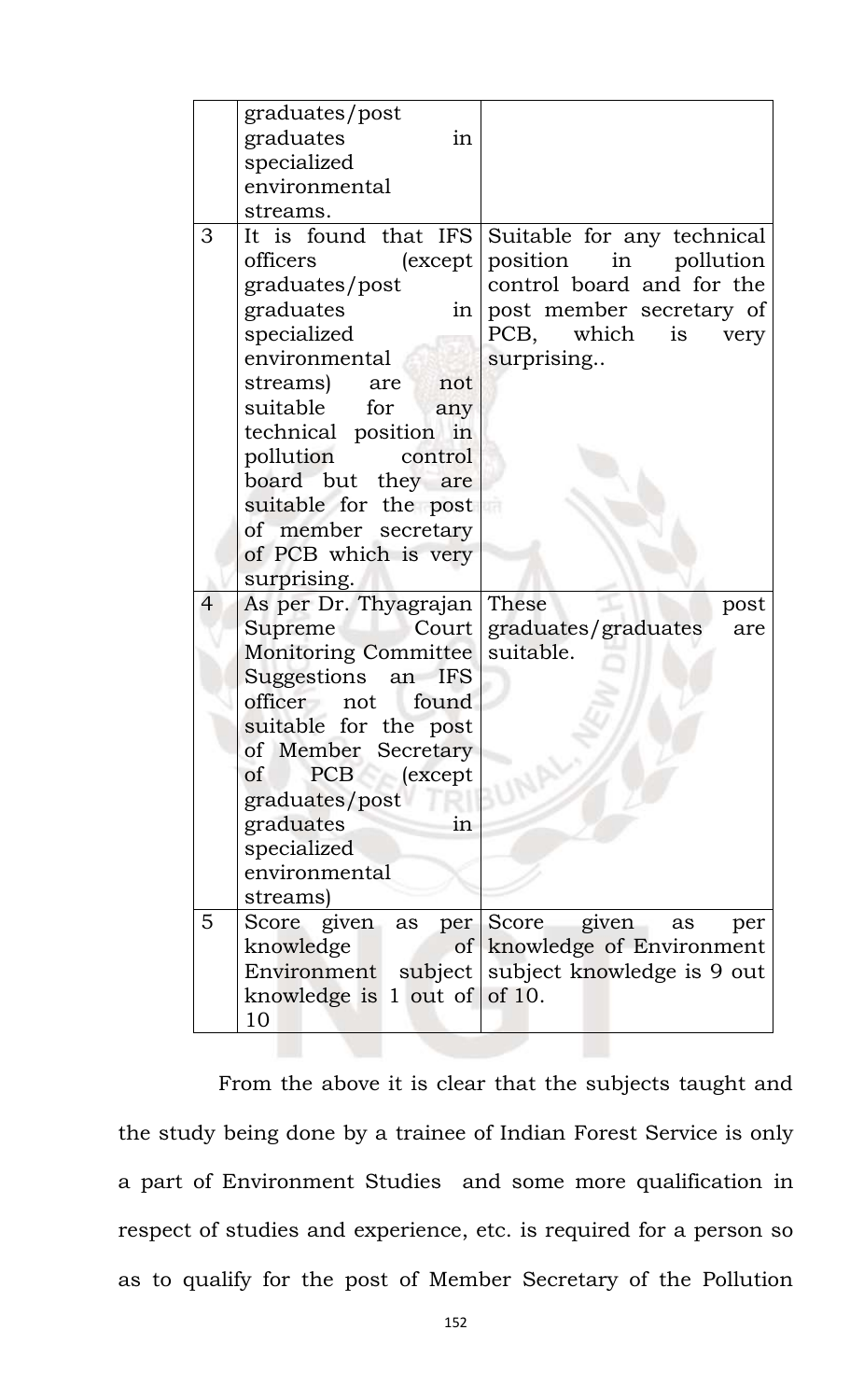Control Board. Hence merely being a Member of Indian Forest Service or has retired from the said service is not the requisite qualification. If he is not a graduate or post graduate with Environment Studies and its protection as specialized subject, he is not eligible for the said post.

Therefore any person possessing eligibility other than mentioned above and is given charge for the remaining period where he is working as Member Secretary, is not permissible under law even if such person is having good qualification in other subject; experience in other field and is member of IFS or any other services. He cannot be appointed as Member Secretary as it would be contrary to the with relevant Act.

- 144. As regards the Members of State Pollution Control Board, Section 4 (2) (b) to (e) of the Water Act provides as under:
	- 4 (2) (b) Such number of officials, not exceeding five to be nominated by the State Government to represent that government.
		- c) Such number of persons, not exceeding five to be nominated by the State Government from amongst the members of the local authorities functioning within the State;
		- d) Such number of non-officials, not exceeding three to be nominated by the State Government to represent the interests of agriculture, fishery or industry or trade or any other interest which, in the opinion of the State Government, ought to be represented;
		- e) Two persons to represent the companies or corporations owned, controlled or managed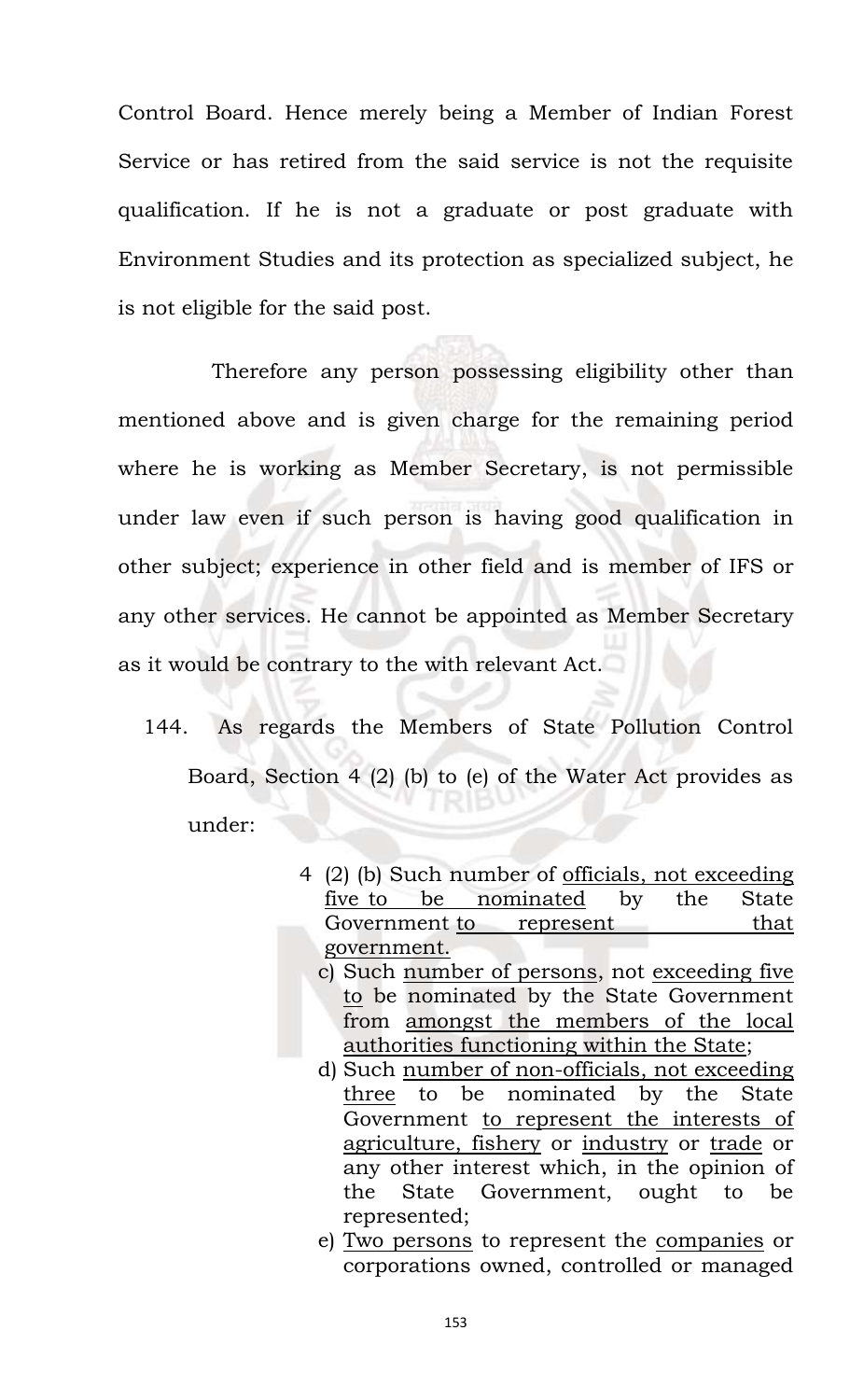by the State Government, to be nominated by that government.

Similarly, under the Air Act, Section 5 (1) to (e) also provides for nomination of the Members to the State Pollution Control Board, which reads as under:

- 5 (1) (b) such number of officials, not exceeding five, as the State Government may think fit, to be nominated by the State Government to represent that Government;
	- (c)such number of persons, not exceeding five, as the State Government may think fit, to be nominated by the State Government from amongst the members of the local authorities functioning within the State;
- (d) such number of <u>non-officials, not</u> exceeding three, as the State Government may think fit to be nominated by the State Government to represent the interests of agriculture, fishery or industry or trade or labour or any other interest, which in the opinion of that Government, ought to be represented;
- (e) two persons to represent the companies or corporations owned, controlled or managed by the State Government, to be nominated by that Government.

In other words the official Members to be nominated by the State Government, to represent that Government, are not to exceed five; amongst the Members of the local authorities to be nominated by the State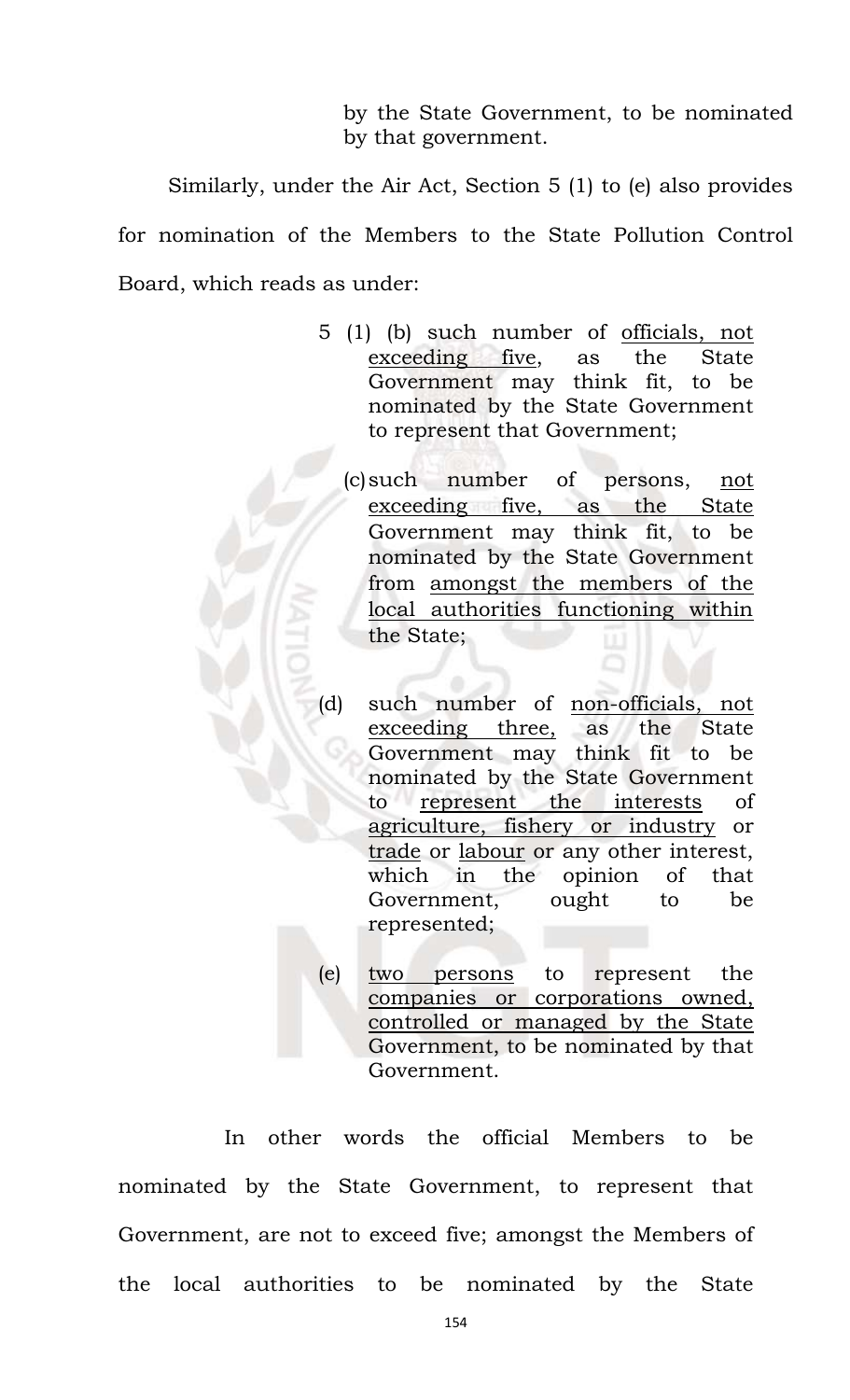Government are not to exceed five; the non-official Members to represent the interest of agriculture, fishery or industry or trade or labour or any other interest which in the opinion of the Government ought to be represented, are not to exceed three and two persons are to represent the companies or corporations owned, controlled or managed by the State Government.

It is noteworthy that the legislature in its wisdom has also provided under Air Act that not less than two of the Members are to be persons having special knowledge and practical experience in respect of matter relating to the improvement of quality of the air or the prevention, control or abatement of air pollution. This further gives us a clue that in respect of eligibility of the Member of the Board including under the Air Act, 1981, should also possess the requisite qualification.

But the State of Uttarakhand have nominated 11 Members of the State Pollution Board including the Chairman. All other 10 Members are nominated on the basis of their designation in the Government department or in the local bodies. There is only one Member who is said to be the representative of Uttarakhand Chamber of Commerce. Therefore, the Members nominated by the State of Uttarakhand are also not in accordance to law.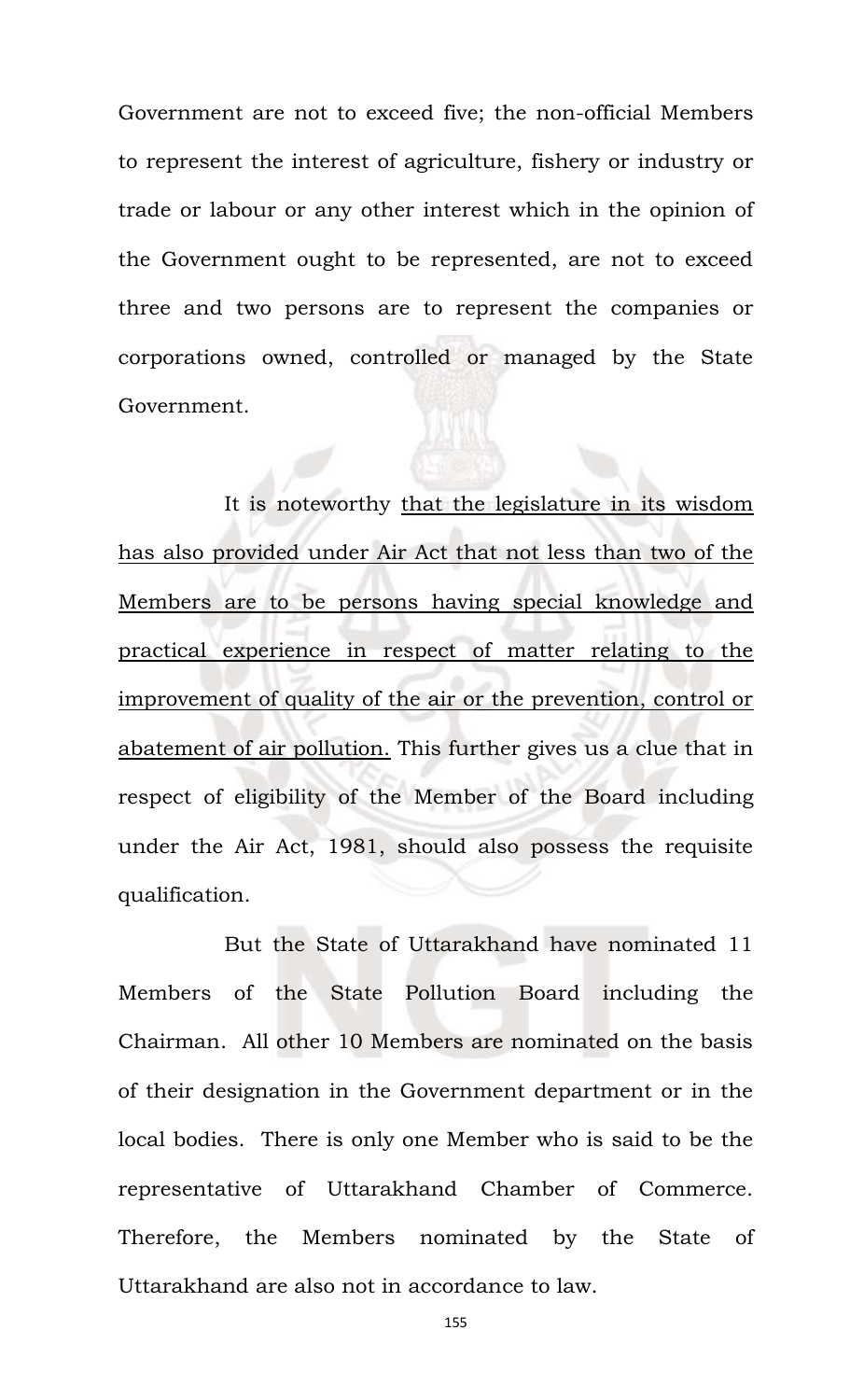145. For the aforesaid reasons, we are of the considered view that the State Pollution Control Board, with growing industrialization and increasing urbanization, has high responsibility. The functions of the Board are enormous which relates to the essential items like water on which stands the very existence of human being.

The Chairman/Member Secretary/Member of such Board are to be appointed strictly in accordance with the letter and spirit of law. They are to fulfil the requisite eligibility criteria for the constitution and working of the State Board. Proper constitution and functioning the State Board is a matter of serious concern which should be taken up by the State Government with full responsibility so as to ensure its smooth functioning. This could only be done when State Boards are manned by persons with basic qualification in field of science relating to studies in environment, as defined under the Act.

146. The Water Act of 1974 do give the eligibility criteria under Section 4(2) (a). Similarly under Section 5(2) of the Air Act. The meaning of the words used there in can be summerized as under:

The first criteria of **"Special Knowledge"** for appointment of Chairman, as prescribed under Section 4 (2) (a) of the Water Act and Section 5(2) of the Air Act unambiguously means knowledge acquired through a well-designed special programme/course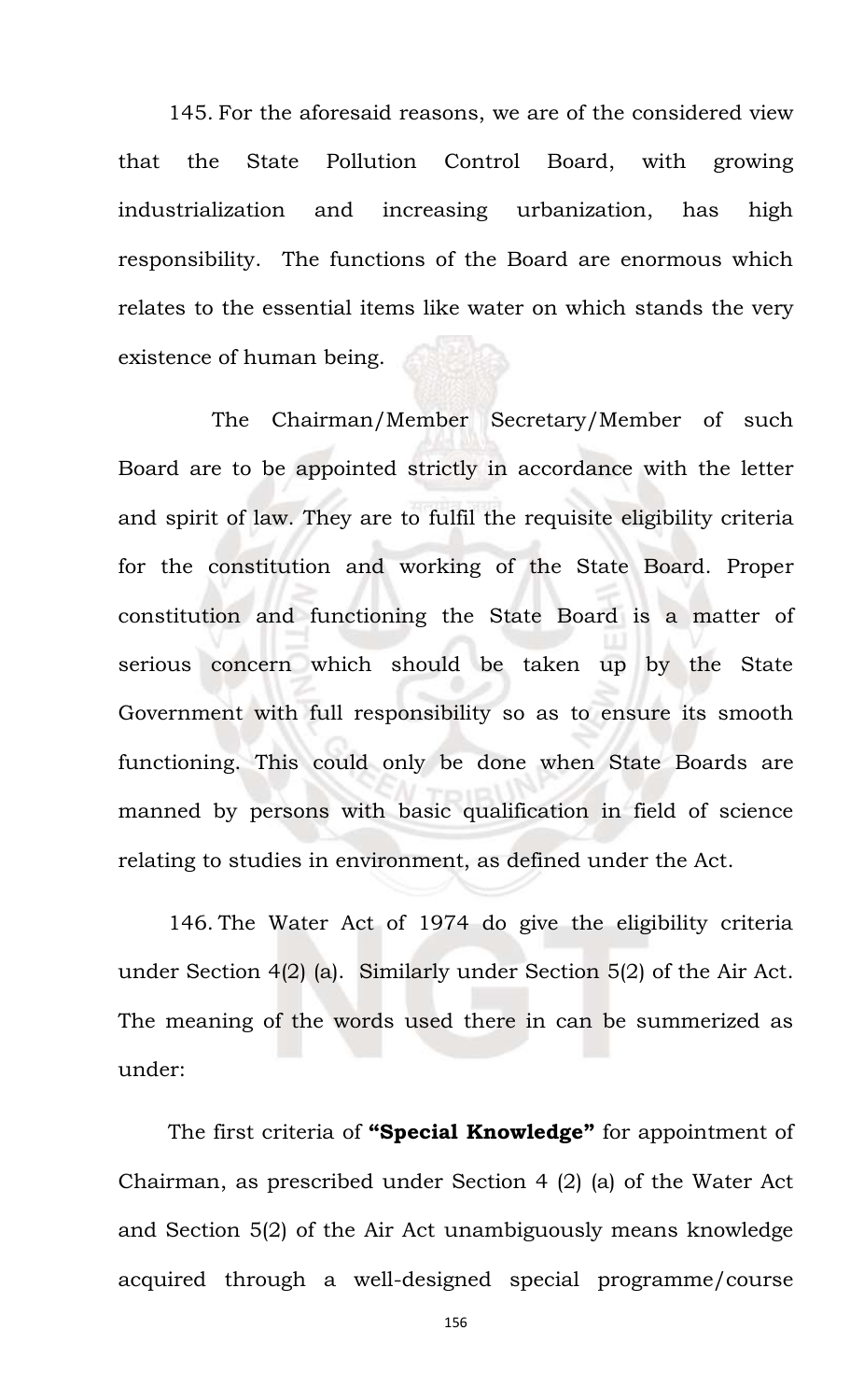based on topics pertaining to environment and its protection. The courses that would qualify to be imparting special knowledge in respect of environment, its degradation/pollution and environmental protection are available in the form of Master of Science in Environmental Science/Environmental Management and Master of Engineering/Master of Technology, in Environmental Engineering or an equivalent degree. So a person can be regarded to have special knowledge in environment and its protection only if he has to his credit either M.Sc. in Environmental Science/Environmental Management or M.E./M. Tech in Environmental Engineering or an equivalent degree. Special knowledge as explained above has to be accompanied with adequate experience in the field.

The other class contemplated under Section 4 (2) (a) and 5 (2) (a) of the Water and Air Act is relating to persons having **practical experience** which has been placed as an alternative to the above class of persons falling under special knowledge. Here the stress has been laid on actual experience. This would mean that a person with a basic knowledge and understanding of environment and its protection, which he might have obtained in the form of a Degree in Science, would be eligible for appointment if he has had actual experience in environmental protection. One has to understand that practical experience in environment protection can only be, when a person has degree in science so as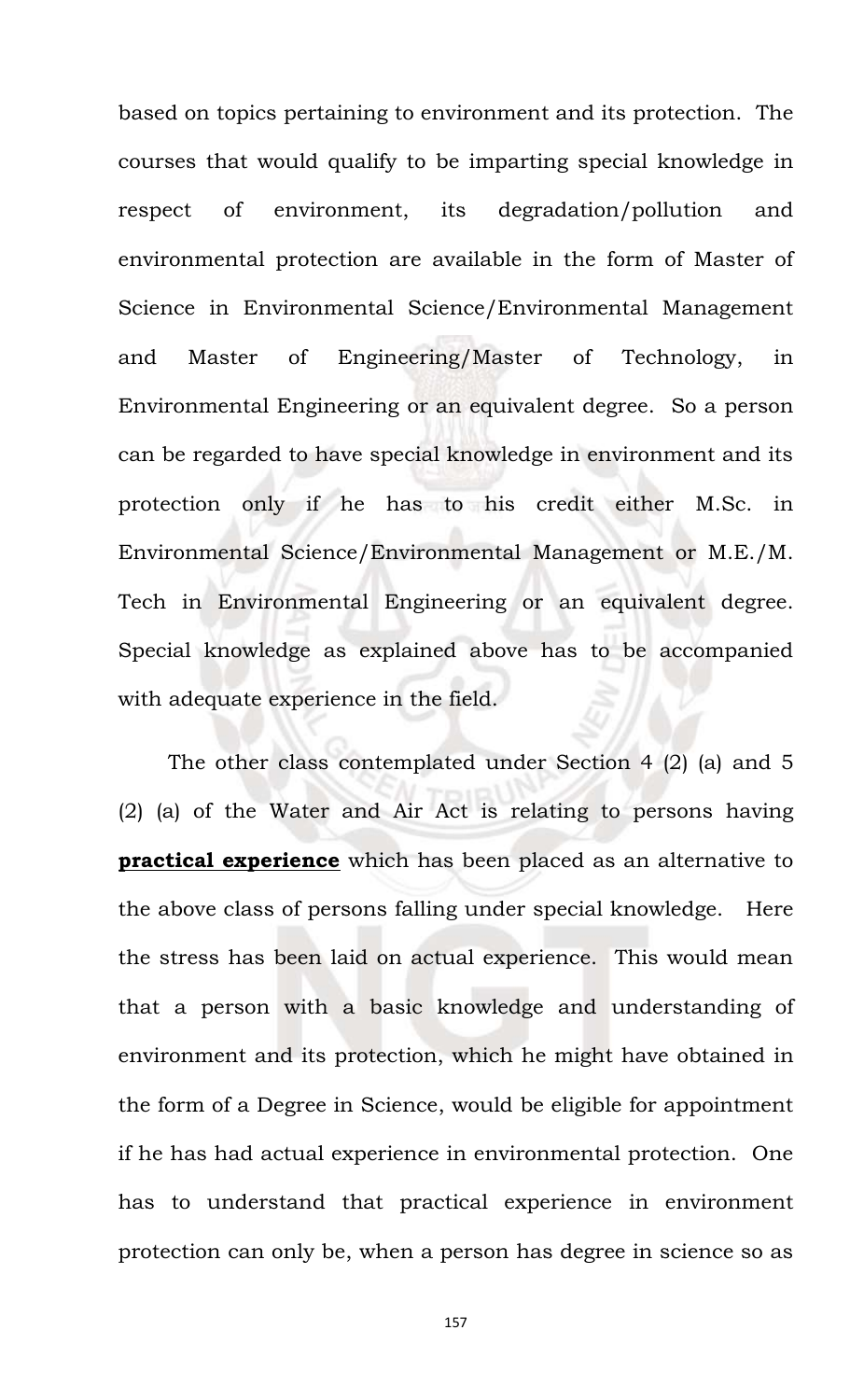to have the basic knowledge and understanding of the subject. A person having practical experience in environmental protection and abatement of pollution, but without at least the basic knowledge and understanding of the environmental processes through degree in Science subjects, cannot be regarded as eligible for the said post. It is therefore quite clear that as a pre-requisite he must have at least basic knowledge, through degree in Science subjects, if not special knowledge, of the subject. And when we say subject, it means a subject which deals with environment and its protection or at least a component of environment and not any other subject. That leads us to hold that a person having practical experience must have a degree with Botany/Zoology/Chemistry or an allied subject wherein basic knowledge about ecology and environment are a part of the TRIBU curriculum.

The third criteria "Knowledge and experience in administering institutions" dealing with matters of environment and its protection, also expects the incumbent to have a degree in Science subject and basic knowledge of environmental protection. This clearly indicates that the appointee under this category also needs to have a basic degree in Science with subject related to the environment and experience in the field.

From the above discussion, it may be concluded that three eligibility criterion have been given under law for appointment of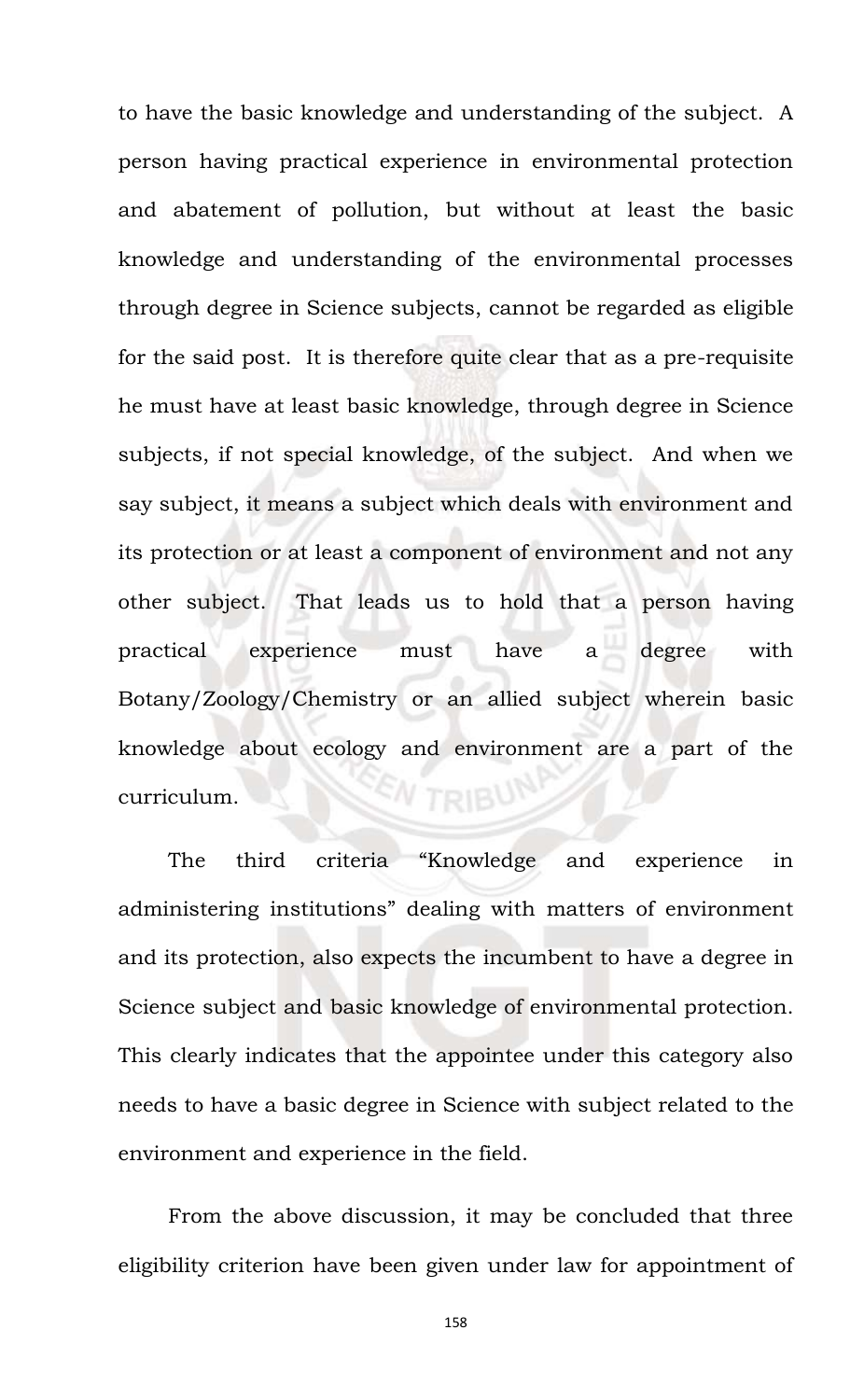Chairman. They have the difference of degree of knowledge which a candidate would be possessing in special knowledge, qualifications like practical experience or knowledge and experience in administering institutions dealing with matter of environment when he qualifies for appointment of Chairman under either of the three criterion. Keeping in view the enormous responsibilities which lies, with the Chairman of the Pollution Board and the degree of technical aspect involved which has also been taken note of by the Hon'ble Supreme Court; Central Government; in the meeting of All India Ministers of Environment; recommendation made by the various committees constituted for the purpose etc, the appointment should be strictly in accordance with the criteria stated in the judgement.

147. The eligibility criteria laid down under the Air Act namely, special knowledge or practical experience is of the same character and quality as given under Section 4(2)(a) of the Water Act.

ANN

It is noteworthy that under the Air Act which came subsequently in the year 1981 and is *pari materia* to the Water Act has not provided for nomination of a person as Chairman who has experience in administering institutions dealing with environment.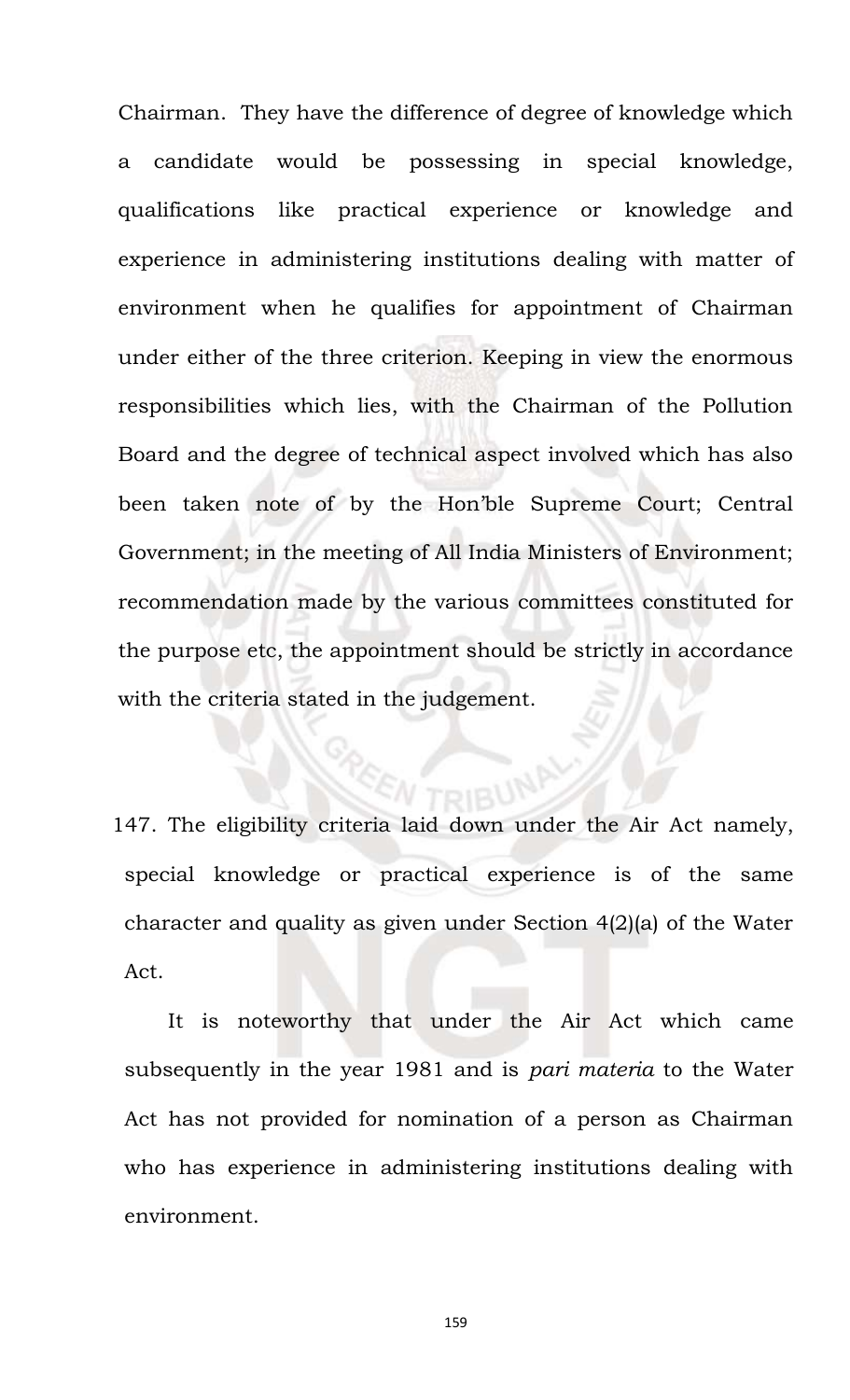This development of conscious deletion by the legislative is not without significance. This makes the criteria special knowledge or practical experience extremely important and imperative for State Government while nominating a person as Chairman.

148. We have already discussed at great length the qualifications, practical experience or special knowledge that needs to be possessed before a person can be appointed as Chairman or Member Secretary in accordance with the provisions of the Acts of 1974 and 1981 respectively. To take up the example of Chairman and Member Secretary of Uttarakhand Pollution Control Board, we may notice that the Chairman is a Senior IAS officer holding a degree of MBBS and the Member Secretary is a member of IRS, having M.Sc. in Soil Science and Agriculture Chemistry. The Chairperson under both these Acts could be appointed only if he possess special knowledge or practical experience relating environmental protection. While under Water Act it can also be a person having special knowledge and experience in administering institutions dealing with the matters of environment. At the cost of repetition, we may notice that the Chairman to be appointed to a State/Centre Board if is possessing special knowledge then he should essentially acquire such special knowledge after obtaining a degree of post Graduation in Environmental Sciences and Environmental Management or Degree in Engineering/ Technology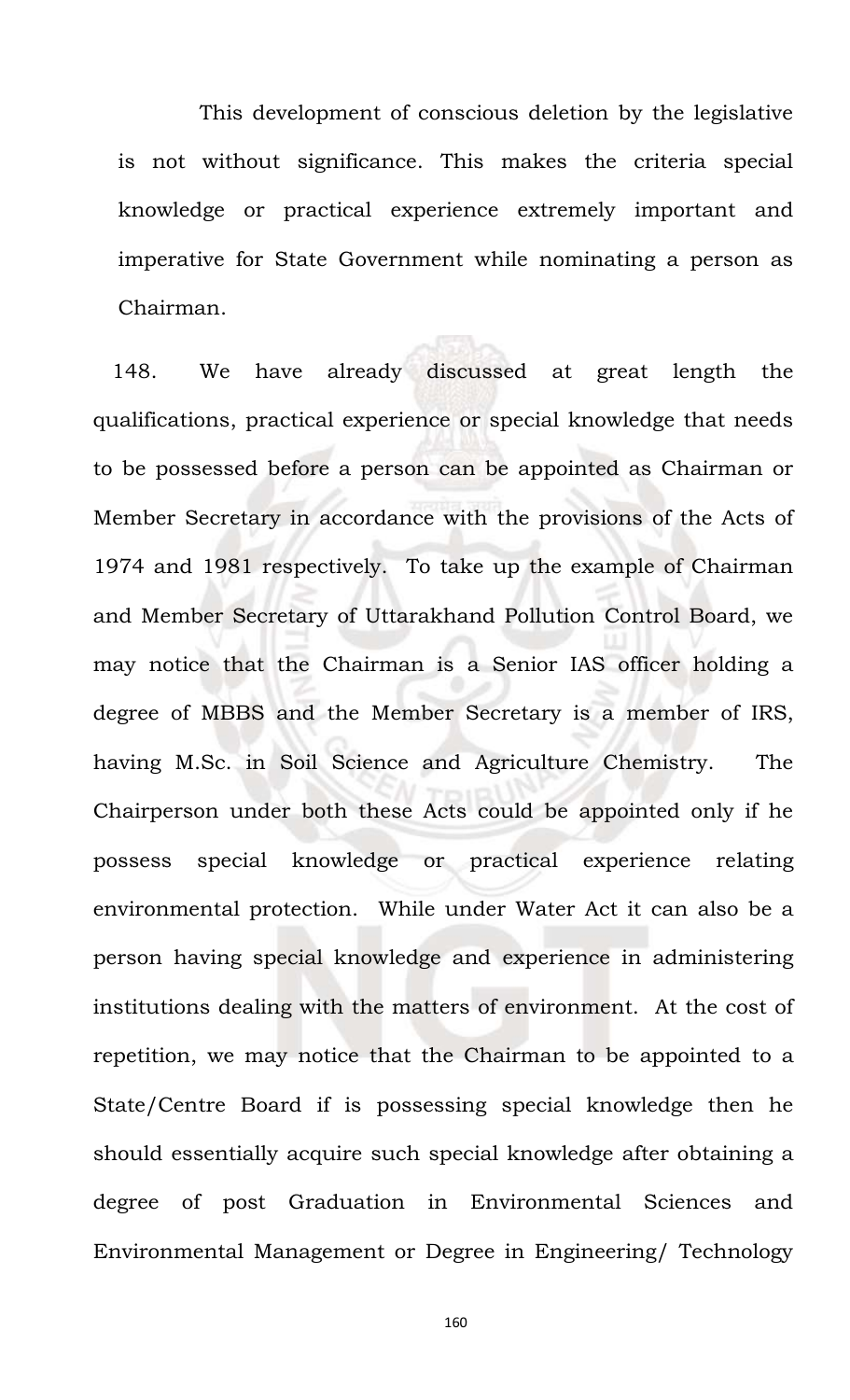in environmental engineering or an equivalent degree thereto. If he does not posses such degree the experience acquired by him in whatever capacity it might be, in our opinion would not satisfy the requisites of Section  $5(2)(a)$  and  $4(2)(a)$  of the respective Acts. If such Chairperson is being appointed as having practical experience then it would be essential for such person to acquire graduation degree in Science relating to subject like Geology, Botany, Chemistry or allied subjects. The practical experience should be only relating to the field of environment. In respect of other criteria of knowledge and experience in administering institution dealing with the matters of environment protection the persons should have gained such administrative experience but must possess graduation degree in Science subjects and basic knowledge of environment protection.

In the case of Member Secretary under either of the statutes, he should possess qualification, knowledge and experience of Scientific Engineering or Management aspects of Pollution Control as prescribed under the Act. In other words the expression Qualification has been used by the legislature only in relation to appointment of Member Secretary and not even for the Chairman. The emphasis on qualification thus necessarily mandates that a person to be appointed a Member Secretary must have the qualification i.e. Masters of Engineering, Technology, Environmental Engineering or allied Sciences where Pollution Control forms a component of the curriculum.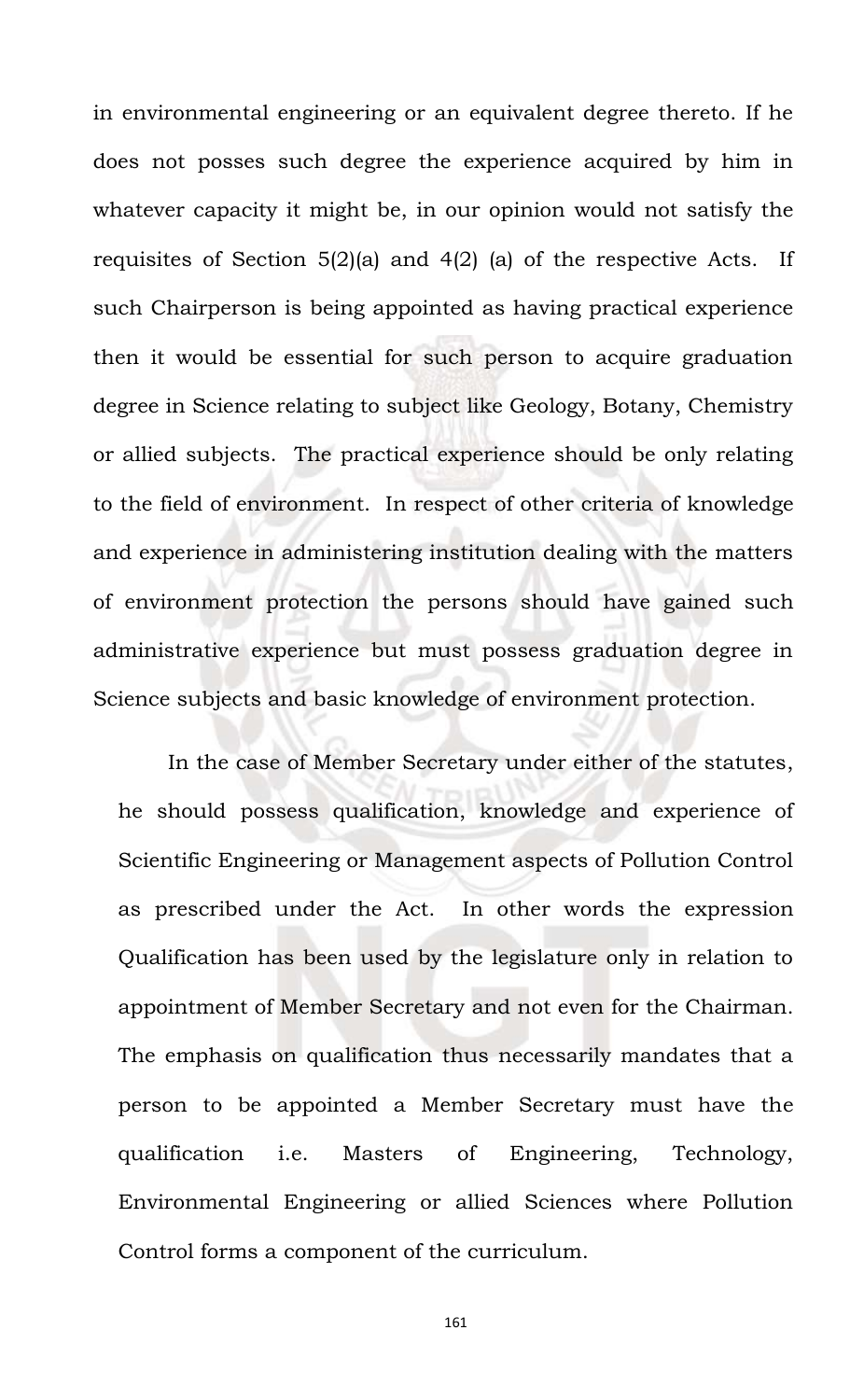As far as the Members of the Board under the Act 1974 is concerned the legislature in its wisdom has not provided any qualification, experience or knowledge. However, under the Act of 1981 not less than two Members, to be nominated by the State Government, are to be persons having special knowledge or practical experience in respect of the matters relating to improvement of quality of air or prevention, control or abatement of air pollution. The categorisation of various classes which are to be nominated by the State or Central Government as the case may be, has been specified in Sub-section (b) to (e) of Section 4 (2) and 5 (2) respectively. The Members of the Board should be nominated within the prescribed limit and the number stated there under, without default and delay. Non representation of Members in the Board results in defeating the very purpose of legislation as the nominated Members who are statutorily required to be Members of the Board and participate in its business, are deprived of making their contributions in achieving the object of the respective Acts.

149. We have intentionally avoided to go into merit and demerit of the appointments individually. We had not given any Notice to show cause to the Chairman/Member Secretary of different Boards as to why their appointments be not cancelled or withdrawn. It is in these circumstances that we have left that matter in the domain of the State Governments to examine the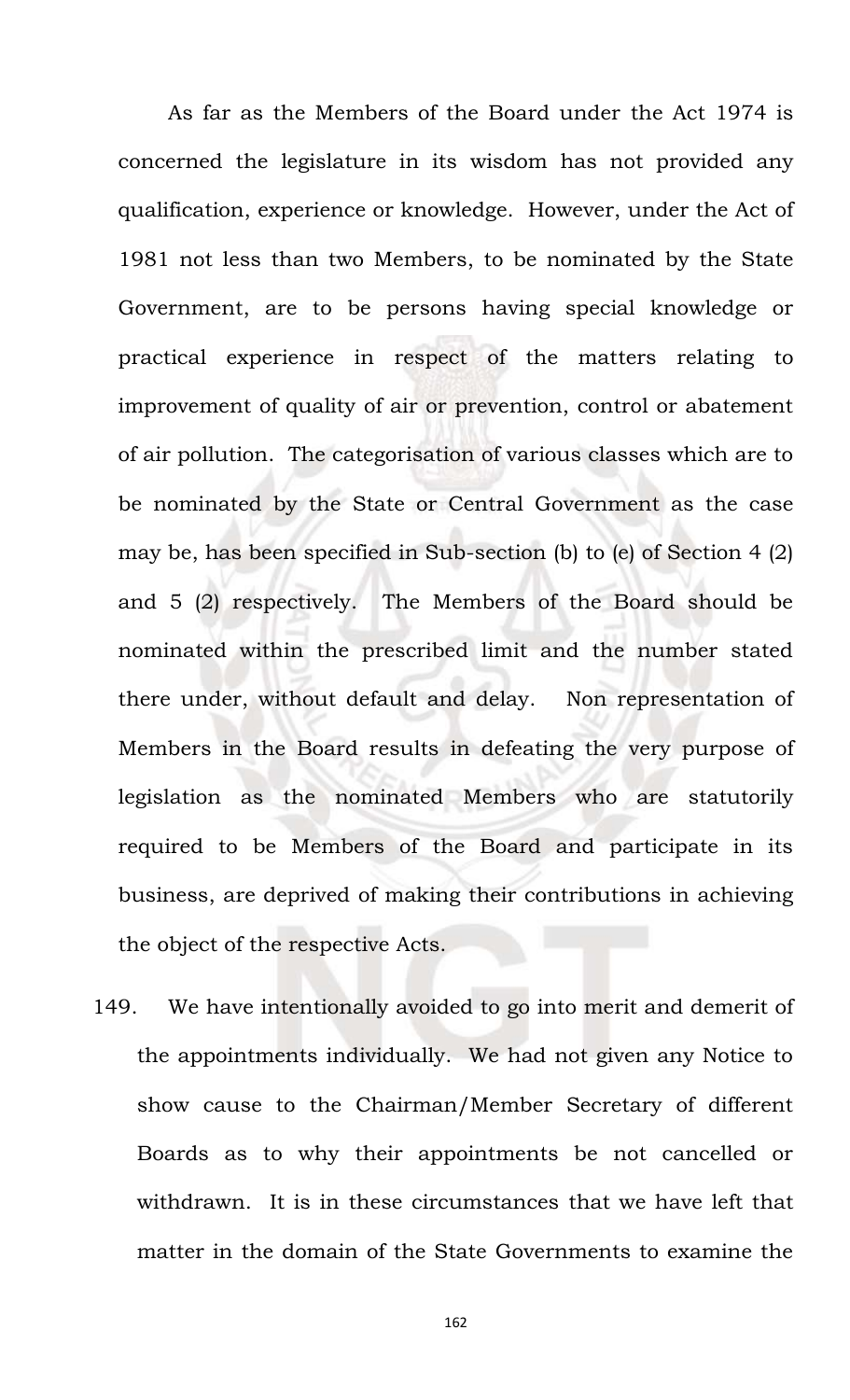appointment of Chairman and Member Secretary of the respective Boards, in light of the statutory provisions and this judgement and then come to the conclusion as to where such appointments are liable to be set aside in accordance with law. If the competent Authority in the State Government comes to that conclusion then it must cancel/ withdraw the appointment of Chairman and/or Member Secretary as the case may and simultaneously takes steps for appointment of Chairman/ Member Secretary who are eligible to be appointed to these posts in accordance with the provision of the Act, criteria and guidelines stated in this Judgement. Their services should be dis-continued and appropriate notification including for new appointments be issued in accordance with the provisions of the respective Acts by the respective Governments within three months from the date of pronouncement of this Judgement.

## 150. Guidelines

After considering the issue involved in the present Original Application and before parting with this order we deem it appropriate to issue guidelines to the State Governments/Union Territories for future, so that State Pollution Control Boards, on which lies the heavy responsibility for preventing and controlling water pollution, functions smoothly:-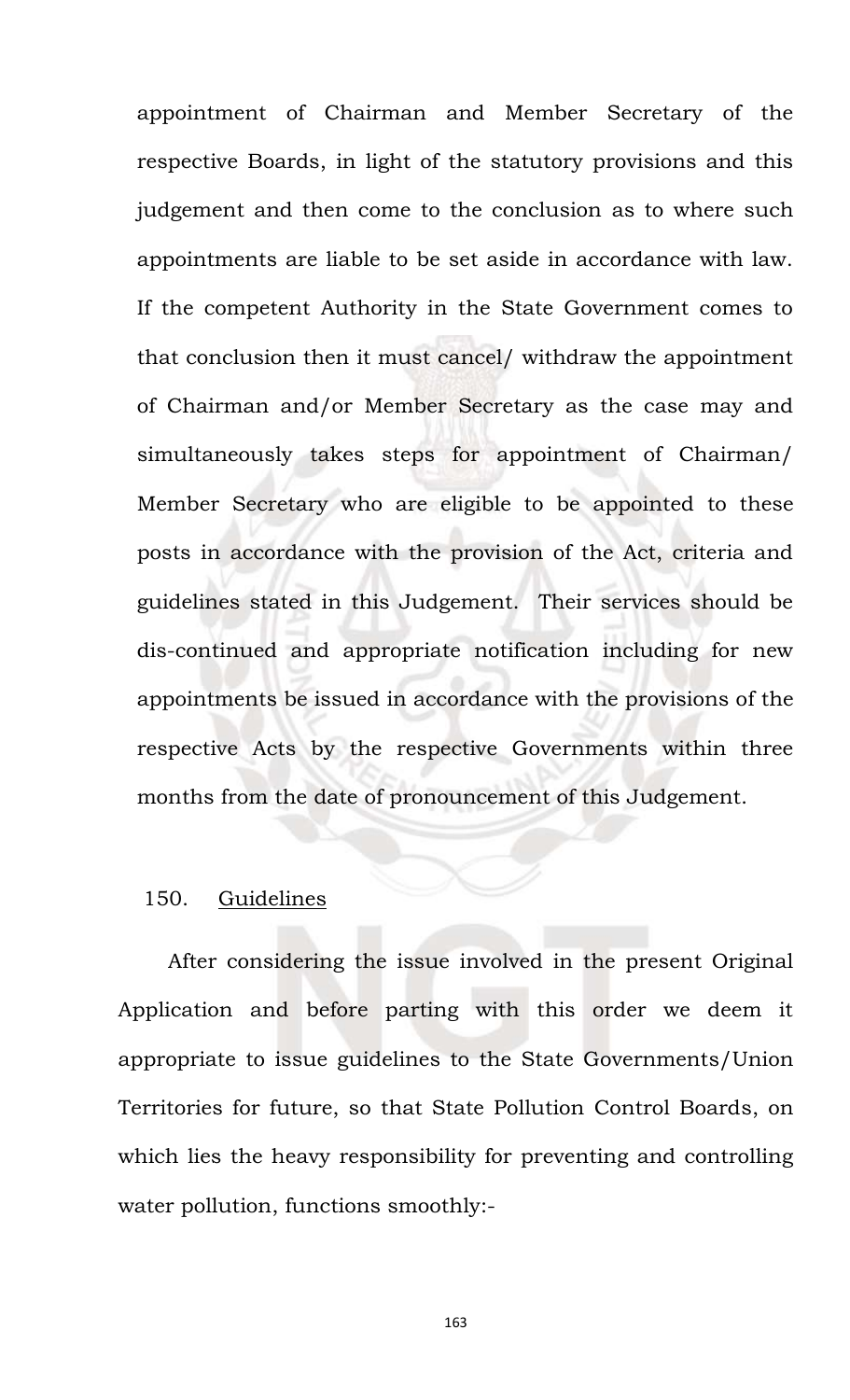- 1. The State Governments/ Union Territories shall constitute the Pollution Control Boards strictly in accordance to Section 4 of the Water Act and Section 5 of the Air Act, and the eligibility criteria as aforesaid, for appointment of Chairman/Member Secretary of the Board.
- 2. The State Government is to ensure that the person manning the post of Chairman/Member Secretary of State Pollution Control Board are competent and eligible with requisite knowledge or practical experience in the field of environment protection and pollution control, with experience of management.
- 3. The appointment as a, Chairman or Member Secretary, should be of persons who are having special knowledge or practical experience or qualification in environment protection studies and not by virtue of their designation in service of the State Government like Chief Secretary, Principal Secretary, Environment Secretary or even Politician like former Speaker, Minister, M.L.A, all literary persons and non technical persons.
- 4. The State Government are to notify the rules under Water and Air Act expeditiously specifying the qualifications and experiences required for the post of Chairman/ Member Secretary. The post of Chairman/ Member Secretary should be advertised and thrown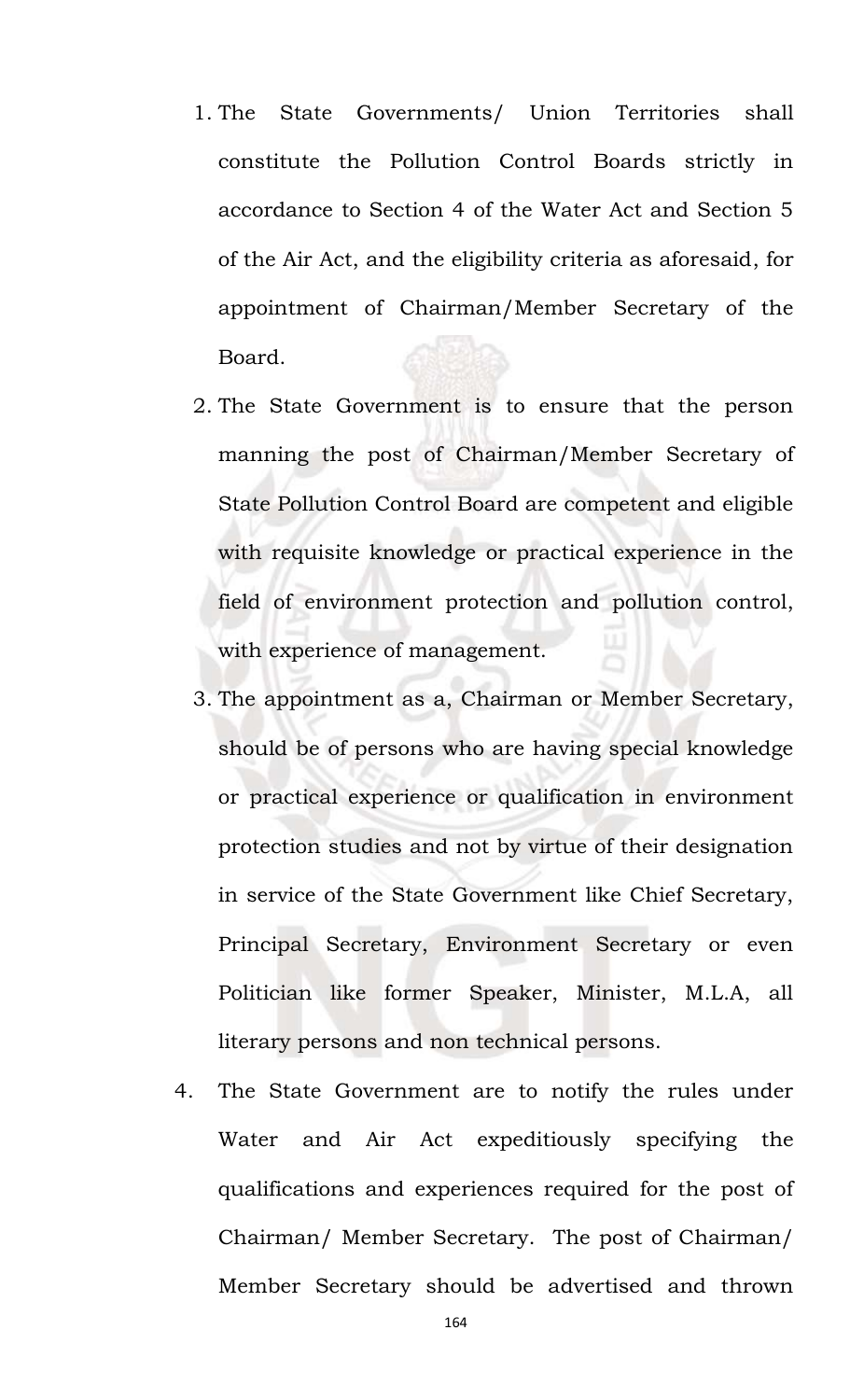open for all candidates irrespective of the fact whether they are in the Government, Academia or in private sector, so as to attract the best talent to man the said post.

- 5. The nominated Chairman/Member Secretary should have a fixed term of office which should not be extended for more than one term. Such persons should not hold office in the Board in accordance to their tenure in State Government.
- 6. Once a person having requisite eligibility is appointed as Chairman/Member Secretary in the State Pollution Control Board, he is to continue for full tenure and the same is not to be curtailed by removal or by repatriated before its completion, unless there are charges of misconduct or cogent reasons which are to be placed on record. Completion of tenure as Chairman/ Member Secretary of the Board, not only gives security of service to the persons who are appointed but it is essential for efficiency of work and smooth functioning of the Board. A tenure unaffected by political and bureaucratic interference would be extremely important for the officials to function fearlessly and in accordance to the mandate of the legislation as given under relevant Environmental Protection Laws like Water Act, Air Act etc.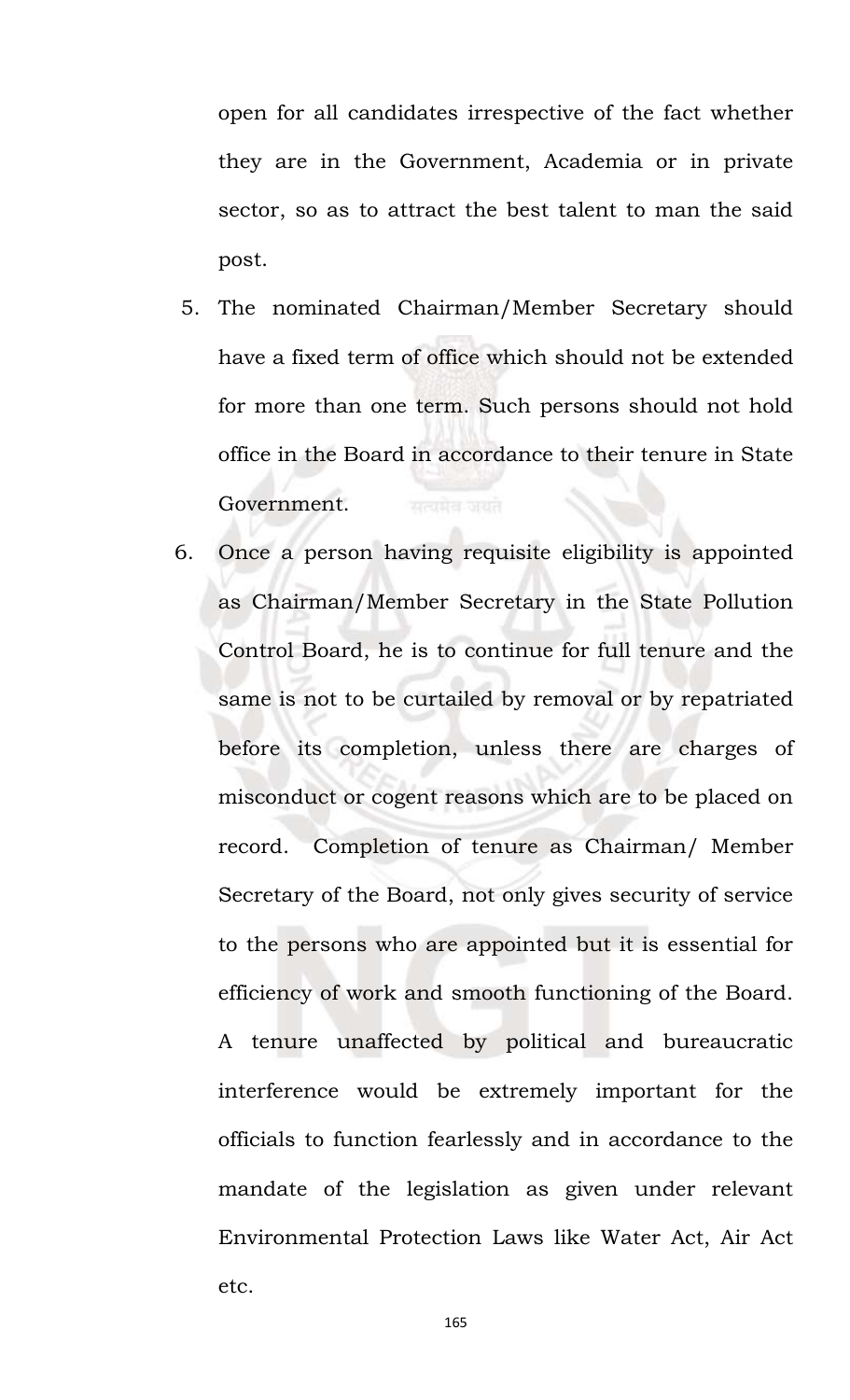- 7. The State Government is to develop the infrastructure in the State Board by professional and technical officers who are efficient and competent to cope-up with increase of industries and development centres. They should ensure adequate manpower for the purpose of execution of provision of the relevant law.
- 8. The State Government should have latest equipped laboratories for analysis of samples of trade effluents etc.
- 9. The State Government is to ensure strict compliance of Section 8 of Water Act and Section 10 of the Air Act so that a meeting of the State Pollution Control Boards are held regularly and in accordance with law.
- 10. The State Governments and all concerned Authorities shall act in accordance with the directions contained in this judgement particularly paragraph 148 of the Judgment.
- 11. The State Government and all competent Authorities shall proceed to make appointment/ nomination of the Members of the Board as per categorisation and subject to the limitations of number provided under Section 4 and 5 of the Act of 1974 and 1981 respectively as expeditiously as possible, in any case not later than three months from the date of pronouncement of this Judgment.